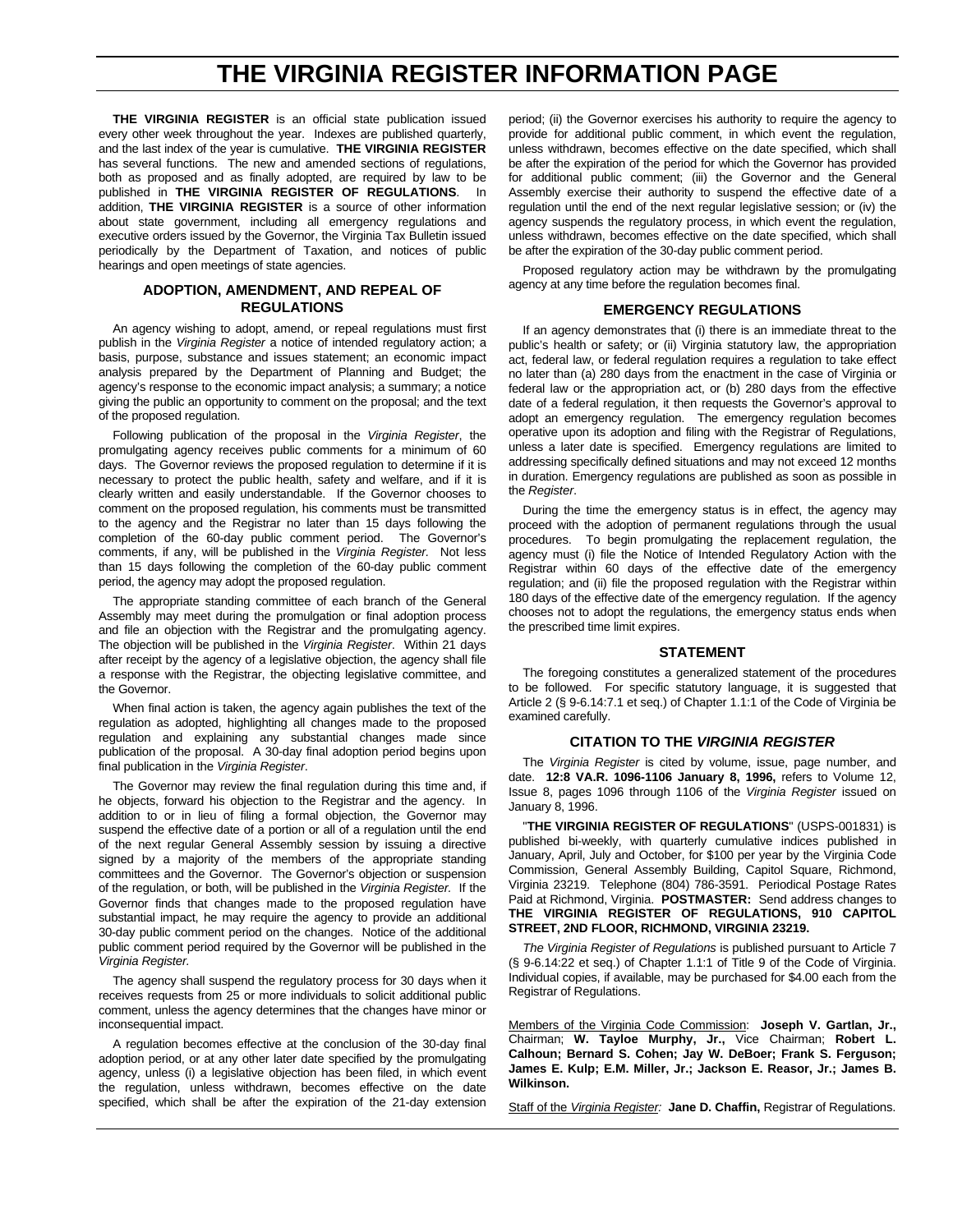# **PUBLICATION SCHEDULE AND DEADLINES**

This schedule is available on the *Register*'s Internet home page (http://legis.state.va.us/codecomm/register/regindex.htm).

| Volume: Issue                  | <b>Material Submitted</b><br>By Noon* | <b>Will Be Published On</b> |
|--------------------------------|---------------------------------------|-----------------------------|
| 15:10                          | January 13, 1999                      | February 1, 1999            |
| 15:11                          | January 27, 1999                      | February 15, 1999           |
| 15:12                          | February 10, 1999                     | March 1, 1999               |
| 15:13                          | February 24, 1999                     | March 15, 1999              |
| 15:14                          | March 10, 1999                        | March 29, 1999              |
| <b>INDEX 2 - Volume 15</b>     |                                       | <b>April 1999</b>           |
| 15:15                          | March 24, 1999                        | April 12, 1999              |
| 15:16                          | April 7, 1999                         | April 26, 1999              |
| 15:17                          | April 21, 1999                        | May 10, 1999                |
| 15:18                          | May 5, 1999                           | May 24, 1999                |
| 15:19                          | May 19, 1999                          | June 7, 1999                |
| 15:20                          | June 2, 1999                          | June 21, 1999               |
| <b>INDEX 3 - Volume 15</b>     |                                       | <b>July 1999</b>            |
| 15:21                          | June 16, 1999                         | July 5, 1999                |
| 15:22                          | June 30, 1999                         | July 19, 1999               |
| 15:23                          | July 14, 1999                         | August 2, 1999              |
| 15:24                          | July 28, 1999                         | August 16, 1999             |
| 15:25                          | August 11, 1999                       | August 30, 1999             |
| 15:26                          | August 25, 1999                       | September 13, 1999          |
| <b>FINAL INDEX - Volume 15</b> |                                       | October 1999                |
| 16:1                           | September 8, 1999                     | September 27, 1999          |
| 16:2                           | September 22, 1999                    | October 11, 1999            |
| 16:3                           | October 6, 1999                       | October 25, 1999            |
| 16:4                           | October 20, 1999                      | November 8, 1999            |
| 16:5                           | November 3, 1999                      | November 22, 1999           |
| 16:6                           | November 16, 1999 (Tuesday)           | December 6, 1999            |
| 16:7                           | December 1, 1999                      | December 20, 1999           |
| <b>INDEX 1 - Volume 16</b>     |                                       | January 2000                |

#### **February 1999 through December 1999**

\*Filing deadlines are Wednesdays unless otherwise specified.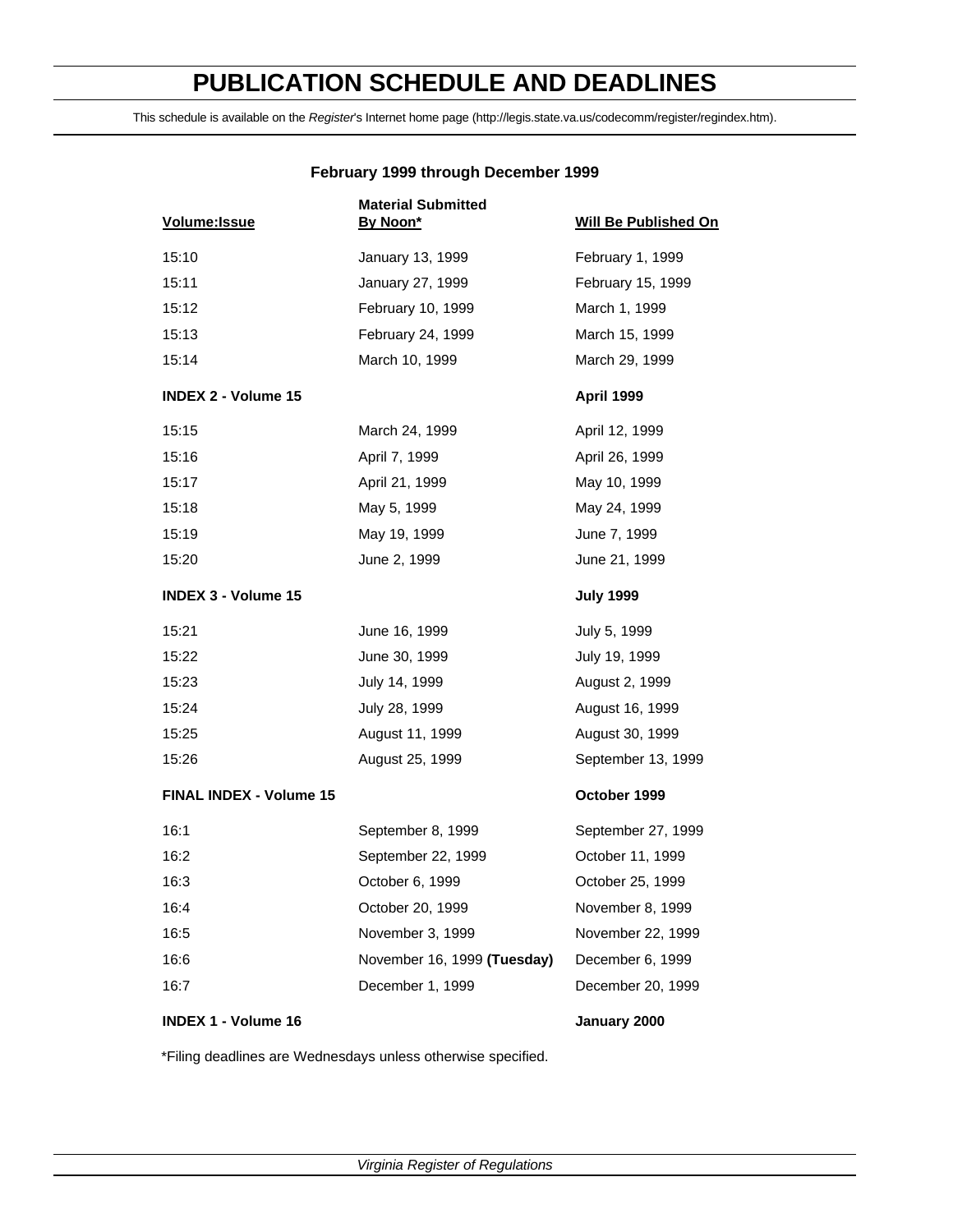# **TABLE OF CONTENTS**

## **CUMULATIVE TABLE OF VIRGINIA ADMINISTRATIVE CODE SECTIONS ADOPTED, AMENDED, OR REPEALED**

Cumulative Table ........................................................[..1297](#page-4-0)

## **NOTICES OF INTENDED REGULATORY ACTION**

#### TITLE 12. HEALTH

Department of Medical Assistance Services.................[..1312](#page-19-0)

TITLE 24. TRANSPORTATION AND MOTOR VEHICLES

Commonwealth Transportation Board............................1312

### **FINAL REGULATIONS**

TITLE 18. PROFESSIONAL AND OCCUPATIONAL LICENSING

#### **BOARD FOR BARBERS**

Board for Barbers Regulations (amending 18 VAC 40-20-20, 18 VAC 40-20-110, 18 VAC 40-20-120, 18 VAC 40-20-130, 18 VAC 40-20-140, 18 VAC 40-20-150, and 18 VAC 40-20- 170). ..........................................................................[...1313](#page-20-0)

#### **BOARD FOR CONTRACTORS**

Tradesman Rules and Regulations (amending 18 VAC 50- 30-10, 18 VAC 50-30-20, 18 VAC 50-30-30, 18 VAC 50-30- 40, 18 VAC 50-30-50, 18 VAC 50-30-60, 18 VAC 50-30-70, 18 VAC 50-30-80, 18 VAC 50-30-90, 18 VAC 50-30-100, 18 VAC 50-30-120, 18 VAC 50-30-130, 18 VAC 50-30-140, 18 VAC 50-30-150, 18 VAC 50-30-170, 18 VAC 50-30-190 and 18 VAC 50-30-200)..............................................[...1314](#page-21-0)

#### TITLE 22. SOCIAL SERVICES

#### **DEPARTMENT OF SOCIAL SERVICES**

Minimum Standards for Independent Foster Homes (REPEALED). (22 VAC 40-140-10 et seq.)..................[..1323](#page-30-0)

Minimum Standards for Licensed Independent Foster Homes. (22 VAC 40-141-10 et seq.) ...............................1323

TITLE 24. TRANSPORTATION AND MOTOR VEHICLES

#### **COMMONWEALTH TRANSPORTATION BOARD**

Criteria for Transferring Secondary Roads to the Primary System. (24 VAC 30-470-10).....................................[...1339](#page-46-0)

### **EMERGENCY REGULATIONS**

#### TITLE 12. HEALTH

#### **DEPARTMENT OF MEDICAL ASSISTANCE SERVICES**

Emergency Regulations for Hospice Services. ..............[.1340](#page-47-0)

Amount, Duration, and Scope of Medical and Remedial Care Services (amending 12 VAC 30-50-270)............ [1340](#page-47-0)

Standards Established and Methods Used to Assure High Quality Care (amending 12 VAC 30-60-130).............. 1340

Methods and Standards for Establishing Payment Rate; Other Types of Care (amending 12 VAC 30-80-30).... 1340

Amount, Duration and Scope of Selected Services (amending 12 VAC 30-130-480, 12 VAC 30-130-490, and 12 VAC 30-130-530).................................................. 1340

#### TITLE 13. HOUSING

#### **BOARD OF HOUSING AND COMMUNITY DEVELOPMENT**

Virginia Energy Assistance Program Weatherization Component. (13 VAC 5-100-10 et seq.)........................ [1349](#page-56-0)

### **FORMS**

### **DEPARTMENT OF MINES, MINERALS AND ENERGY**

Minerals Other than Coal Surface Mining Regulations. (4 VAC 25-30-10 et seq.)............................................... [1351](#page-58-0)

### **GOVERNOR**

#### EXECUTIVE ORDER

Declaration of a State of Emergency Arising from Drought and Forest Fire or the Potential thereof throughout the Commonwealth of Virginia. (36-98).............................. [1352](#page-59-0)

### **GUIDANCE DOCUMENTS**

| Department of Agriculture and Consumer Services 1354     |
|----------------------------------------------------------|
| Alcoholic Beverage Control Board 1357                    |
|                                                          |
| Assistive Technology Loan Fund Authority  1358           |
|                                                          |
|                                                          |
| Chesapeake Bay Local Assistance Department 1358          |
| Clinch Valley College of the University of Virginia 1362 |
|                                                          |
| Commonwealth's Attorneys' Services Council 1362          |
| Virginia Community College System  1363                  |
| Office of Comprehensive Services 1363                    |
| Department of Conservation and Recreation  1363          |
|                                                          |
|                                                          |
|                                                          |
|                                                          |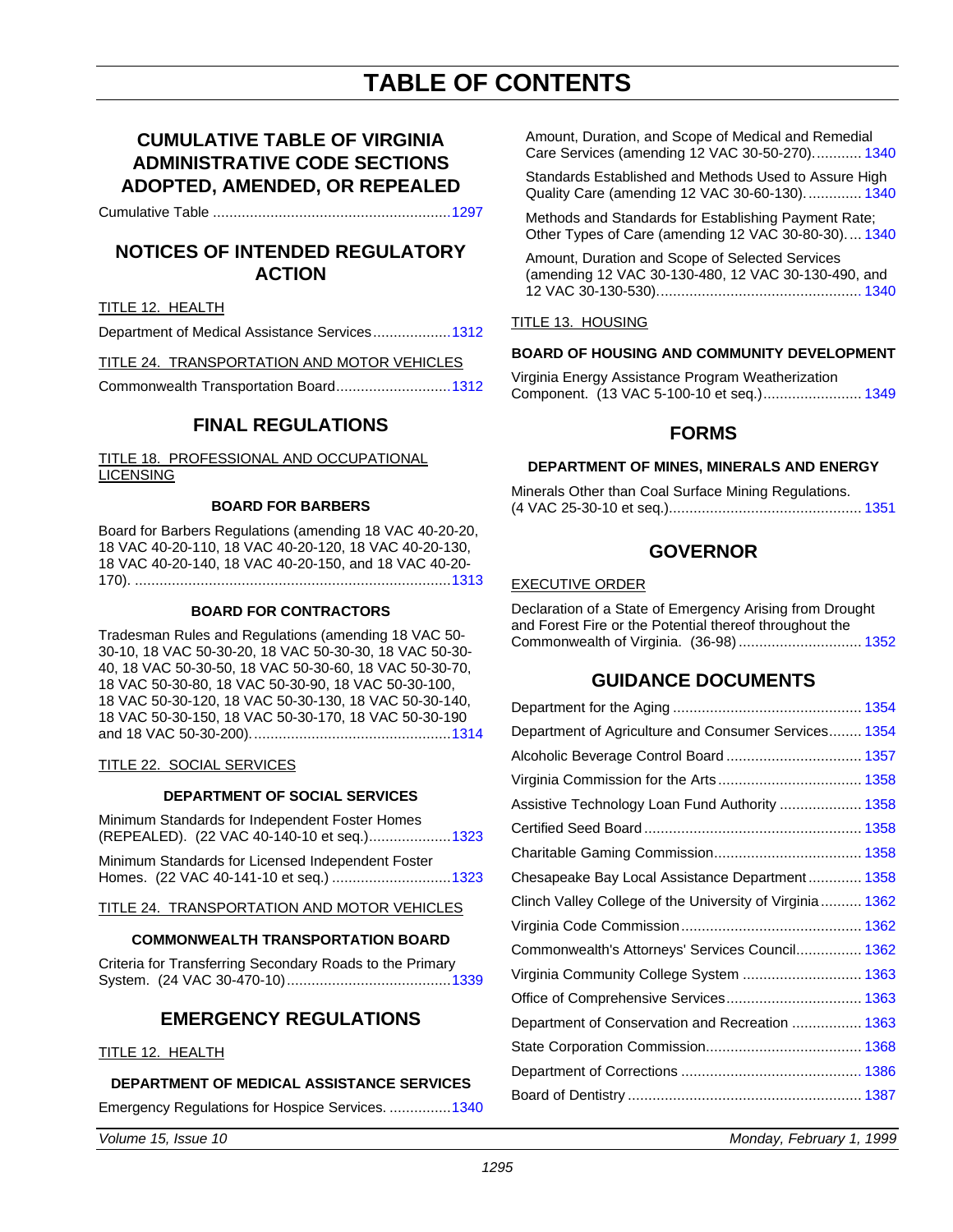# Table of Contents

| Department of Emergency Services  1387                 |  |
|--------------------------------------------------------|--|
| Department of Employee Relations Counselors 1389       |  |
| Virginia Employment Commission  1389                   |  |
| Department of Environmental Quality 1402               |  |
|                                                        |  |
| Board of Funeral Directors and Embalmers 1411          |  |
| Department of Game and Inland Fisheries  1411          |  |
|                                                        |  |
|                                                        |  |
|                                                        |  |
|                                                        |  |
|                                                        |  |
| Department of Housing and Community Development 1436   |  |
| Virginia Housing Development Authority 1437            |  |
|                                                        |  |
|                                                        |  |
|                                                        |  |
| Commission on Local Government  1443                   |  |
|                                                        |  |
|                                                        |  |
|                                                        |  |
| Department of Medical Assistance Services  1446        |  |
|                                                        |  |
| Department of Mental Health, Mental Retardation and    |  |
|                                                        |  |
|                                                        |  |
| Department of Mines, Minerals and Energy  1458         |  |
|                                                        |  |
|                                                        |  |
|                                                        |  |
| Board of Nursing Home Administrators  1475             |  |
|                                                        |  |
|                                                        |  |
| Department of Personnel and Training 1476              |  |
|                                                        |  |
|                                                        |  |
|                                                        |  |
| Department of Professional and Occupational Regulation |  |
|                                                        |  |

| Board of Licensed Professional Counselors, Marriage and<br>Family Therapists and Substance Abuse Treatment |  |
|------------------------------------------------------------------------------------------------------------|--|
|                                                                                                            |  |
|                                                                                                            |  |
|                                                                                                            |  |
| Department of Rehabilitative Services 1479                                                                 |  |
|                                                                                                            |  |
| Richard Bland College of the College of William and Mary                                                   |  |
|                                                                                                            |  |
|                                                                                                            |  |
|                                                                                                            |  |
|                                                                                                            |  |
|                                                                                                            |  |
|                                                                                                            |  |
|                                                                                                            |  |
|                                                                                                            |  |
|                                                                                                            |  |
| Department for the Visually Handicapped  1507                                                              |  |
| College of William and Mary in Virginia  1507                                                              |  |

## **GENERAL NOTICES/ERRATA**

### **STATE WATER CONTROL BOARD**

| Proposed Consent Special Order - BASF Corporation1508 |  |
|-------------------------------------------------------|--|
| Proposed Consent Special Order - Ferrum Water &       |  |
| Proposed Consent Special Order - Floyd - Floyd County |  |

### **VIRGINIA CODE COMMISSION**

| Forms for Filing Material for Publication in The Virginia |  |
|-----------------------------------------------------------|--|

## **CALENDAR OF EVENTS**

### **EXECUTIVE**

| Open Meetings and Public Hearings 1509 |  |
|----------------------------------------|--|
| LEGISLATIVE                            |  |
|                                        |  |
| CHRONOLOGICAL LIST                     |  |
|                                        |  |
|                                        |  |
|                                        |  |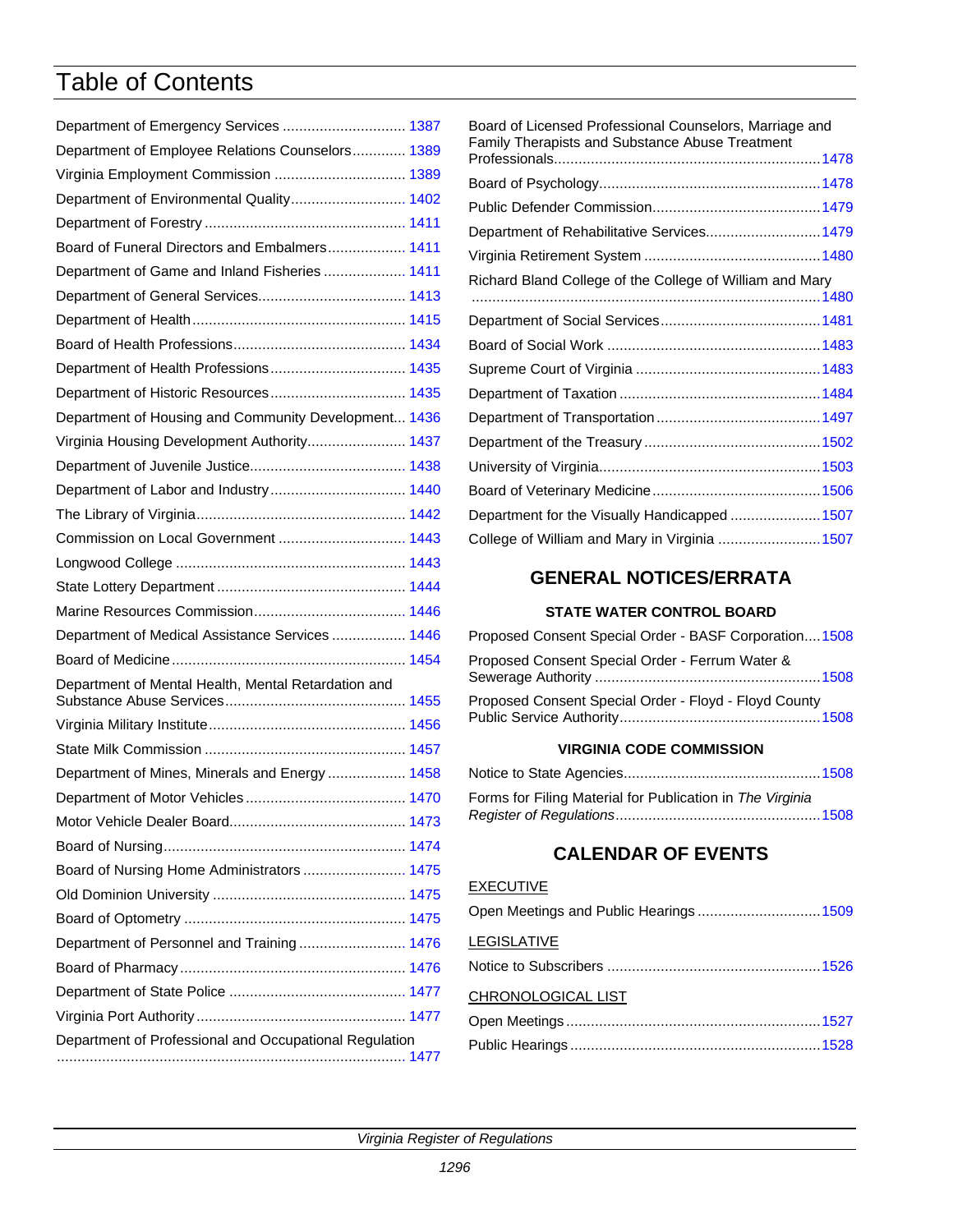# <span id="page-4-0"></span>**CUMULATIVE TABLE OF VIRGINIA ADMINISTRATIVE CODE SECTIONS ADOPTED, AMENDED, OR REPEALED**

The table printed below lists regulation sections, by Virginia Administrative Code (VAC) title, that have been amended, added or repealed in the *Virginia Register* since the regulations were originally published or last supplemented in VAC (the Fall 1998 VAC Supplement includes final regulations published through *Virginia Register* Volume 14, Issue 25, dated August 31, 1998). Emergency regulations, if any, are listed, followed by the designation "emer," and errata pertaining to final regulations are listed. Proposed regulations are not listed here. The table lists the sections in numerical order and shows action taken, the volume, issue and page number where the section appeared, and the effective date of the section.

| <b>SECTION NUMBER</b>                              | <b>ACTION</b> | <b>CITE</b>          | <b>EFFECTIVE DATE</b> |
|----------------------------------------------------|---------------|----------------------|-----------------------|
| <b>Title 1. Administration</b>                     |               |                      |                       |
| 1 VAC 30-130-10                                    | Amended       | 15:1 VA.R. 44 (4390) | 9/15/98               |
| 1 VAC 30-140-10                                    | Amended       | 15:7 VA.R. 978       | 12/1/98               |
| <b>Title 4. Conservation and Natural Resources</b> |               |                      |                       |
| 4 VAC 15-320-20                                    | Amended       | 15:5 VA.R. 574       | 1/1/99                |
| 4 VAC 15-320-30                                    | Amended       | 15:5 VA.R. 575       | 1/1/99                |
| 4 VAC 15-320-100                                   | Amended       | 15:5 VA.R. 575       | 1/1/99                |
| 4 VAC 15-320-120                                   | Amended       | 15:5 VA.R. 576       | 1/1/99                |
| 4 VAC 15-320-160                                   | Added         | 15:5 VA.R. 576       | 1/1/99                |
| 4 VAC 15-330-110                                   | Amended       | 15:5 VA.R. 577       | 1/1/99                |
| 4 VAC 15-330-120                                   | Amended       | 15:5 VA.R. 577       | 1/1/99                |
| 4 VAC 15-330-140                                   | Amended       | 15:5 VA.R. 577       | 1/1/99                |
| 4 VAC 15-330-150                                   | Amended       | 15:5 VA.R. 578       | 1/1/99                |
| 4 VAC 15-330-160                                   | Amended       | 15:5 VA.R. 578       | 1/1/99                |
| 4 VAC 15-340-60                                    | Amended       | 15:5 VA.R. 578       | 1/1/99                |
| 4 VAC 15-360-10                                    | Amended       | 15:5 VA.R. 579       | 1/1/99                |
| 4 VAC 20-20-10                                     | Amended       | 15:5 VA.R. 579       | 10/28/98              |
| 4 VAC 20-20-35                                     | Added         | 15:5 VA.R. 579       | 10/28/98              |
| 4 VAC 20-260-30                                    | Amended       | 15:3 VA.R. 320       | 10/1/98               |
| 4 VAC 20-260-40                                    | Amended       | 15:3 VA.R. 320       | 10/1/98               |
| 4 VAC 20-560-40                                    | Amended       | 15:7 VA.R. 978       | 12/1/98               |
| 4 VAC 20-560-50                                    | Amended       | 15:7 VA.R. 979       | 12/1/98               |
| 4 VAC 20-620-30                                    | Amended       | 15:9 VA.R. 1157      | 1/1/99                |
| 4 VAC 20-620-40                                    | Amended       | 15:5 VA.R. 580       | 10/28/98              |
| 4 VAC 20-620-40                                    | Amended       | 15:9 VA.R. 1157      | 1/1/99                |
| 4 VAC 20-620-42 emer                               | Added         | 15:5 VA.R. 718       | 10/30/98-11/17/98     |
| 4 VAC 20-720-40                                    | Amended       | 15:3 VA.R. 321       | 10/1/98               |
| 4 VAC 20-720-50                                    | Amended       | 15:3 VA.R. 321       | 10/1/98               |
| 4 VAC 20-720-60                                    | Amended       | 15:3 VA.R. 321       | 10/1/98               |
| 4 VAC 20-720-70                                    | Amended       | 15:3 VA.R. 322       | 10/1/98               |
| 4 VAC 20-720-70                                    | Amended       | 15:7 VA.R. 979       | 12/1/98               |
| 4 VAC 20-720-80                                    | Amended       | 15:3 VA.R. 322       | 10/1/98               |
| 4 VAC 20-720-90                                    | Amended       | 15:3 VA.R. 322       | 10/1/98               |
| 4 VAC 20-720-105                                   | Amended       | 15:7 VA.R. 979       | 12/1/98               |
| 4 VAC 20-960-45                                    | Amended       | 15:7 VA.R. 982       | 1/1/99                |
| 4 VAC 25-30 (Forms)                                | Amended       | 15:7 VA.R. 1020      |                       |
| 4 VAC 25-35 (Forms)                                | Amended       | 15:1 VA.R. 46 (4392) | $\mathbf{u}$          |
| 4 VAC 25-40 (Forms)                                | Amended       | 15:7 VA.R. 1020      |                       |
| 4 VAC 25-130-700.5                                 | Amended       | 15:6 VA.R. 811       | 1/6/99                |
| 4 VAC 25-130-779.22                                | Repealed      | 15:6 VA.R. 823       | 1/6/99                |
| 4 VAC 25-130-779.25                                | Amended       | 15:6 VA.R. 824       | 1/6/99                |
| 4 VAC 25-130-780.23                                | Amended       | 15:6 VA.R. 824       | 1/6/99                |
| 4 VAC 25-130-780.25                                | Amended       | 15:6 VA.R. 825       | 1/6/99                |
| 4 VAC 25-130-780.35                                | Amended       | 15:6 VA.R. 826       | 1/6/99                |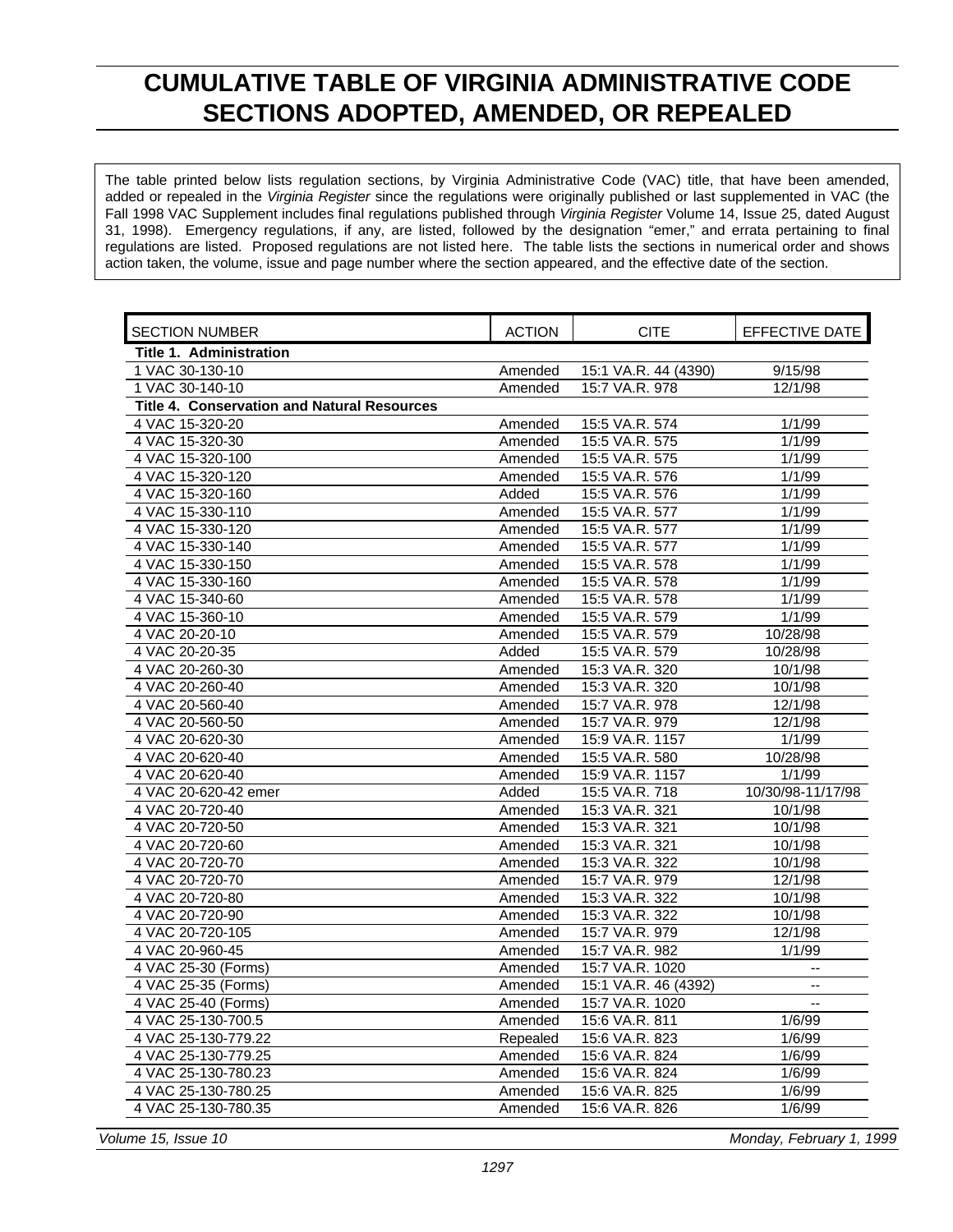| <b>SECTION NUMBER</b>                     | <b>ACTION</b> | <b>CITE</b>        | EFFECTIVE DATE           |
|-------------------------------------------|---------------|--------------------|--------------------------|
| 4 VAC 25-130-783.25                       | Amended       | 15:6 VA.R. 827     | 1/6/99                   |
| 4 VAC 25-130-784.15                       | Amended       | 15:6 VA.R. 827     | 1/6/99                   |
| 4 VAC 25-130-784.16                       | Amended       | 15:6 VA.R. 828     | 1/6/99                   |
| 4 VAC 25-130-784.23                       | Amended       | 15:6 VA.R. 830     | 1/6/99                   |
| 4 VAC 25-130-800.40                       | Amended       | 15:6 VA.R. 830     | 1/6/99                   |
| 4 VAC 25-130-816.46                       | Amended       | 15:6 VA.R. 832     | 1/6/99                   |
| 4 VAC 25-130-816.49                       | Amended       | 15:6 VA.R. 834     | 1/6/99                   |
| 4 VAC 25-130-816.74                       | Amended       | 15:6 VA.R. 836     | 1/6/99                   |
| 4 VAC 25-130-816.81                       | Amended       | 15:6 VA.R. 837     | 1/6/99                   |
| 4 VAC 25-130-816.89                       | Amended       | 15:6 VA.R. 837     | 1/6/99                   |
| 4 VAC 25-130-816.104                      | Amended       | 15:6 VA.R. 838     | 1/6/99                   |
| 4 VAC 25-130-816.105                      | Amended       | 15:6 VA.R. 838     | 1/6/99                   |
| 4 VAC 25-130-817.46                       | Amended       | 15:6 VA.R. 838     | 1/6/99                   |
| 4 VAC 25-130-817.49                       | Amended       | 15:6 VA.R. 840     | 1/6/99                   |
| 4 VAC 25-130-817.74                       | Amended       | 15:6 VA.R. 842     | 1/6/99                   |
| 4 VAC 25-130-817.81                       | Amended       | 15:6 VA.R. 843     | 1/6/99                   |
| 4 VAC 25-130-817.89                       | Amended       | 15:6 VA.R. 844     | 1/6/99                   |
| 4 VAC 25-130-840.11                       | Amended       | 15:6 VA.R. 844     | 1/6/99                   |
| 4 VAC 25-130-843.14                       | Amended       | 15:6 VA.R. 845     | 1/6/99                   |
| 4 VAC 25-130-845.17                       | Amended       | 15:6 VA.R. 846     | 1/6/99                   |
| 4 VAC 25-130-845.18                       | Amended       | 15:6 VA.R. 846     | 1/6/99                   |
| 4 VAC 25-130-845.19                       | Amended       | 15:6 VA.R. 847     | 1/6/99                   |
| 4 VAC 25-130-846.17                       | Amended       | 15:6 VA.R. 847     | 1/6/99                   |
| 4 VAC 25-150-10                           | Amended       | 15:2 VA.R. 135     | 11/11/98                 |
| 4 VAC 25-150-50                           | Amended       | 15:2 VA.R. 138     | 11/11/98                 |
| 4 VAC 25-150-60                           | Amended       | 15:2 VA.R. 138     | 11/11/98                 |
| 4 VAC 25-150-70                           | Repealed      | 15:2 VA.R. 139     | 11/11/98                 |
| 4 VAC 25-150-80 through 4 VAC 25-150-130  | Amended       | 15:2 VA.R. 139-143 | 11/11/98                 |
| 4 VAC 25-150-90                           | Erratum       | 15:6 VA.R. 938     |                          |
| 4 VAC 25-150-135                          | Added         | 15:2 VA.R. 143     | 11/11/98                 |
| 4 VAC 25-150-160 through 4 VAC 25-150-360 | Amended       | 15:2 VA.R. 143-156 | 11/11/98                 |
| 4 VAC 25-150-380 through 4 VAC 25-150-430 | Amended       | 15:2 VA.R. 156-159 | 11/11/98                 |
| 4 VAC 25-150-435                          | Added         | 15:2 VA.R. 159     | 11/11/98                 |
| 4 VAC 25-150-440 through 4 VAC 25-150-460 | Amended       | 15:2 VA.R. 161-162 | 11/11/98                 |
| 4 VAC 25-150-500 through 4 VAC 25-150-530 | Amended       | 15:2 VA.R. 162-163 | 11/11/98                 |
| 4 VAC 25-150-500                          | Erratum       | 15:6 VA.R. 938     | $\overline{\phantom{a}}$ |
| 4 VAC 25-150-540                          | Repealed      | 15:2 VA.R. 165     | 11/11/98                 |
| 4 VAC 25-150-560                          | Amended       | 15:2 VA.R. 167     | 11/11/98                 |
| 4 VAC 25-150-560                          | Erratum       | 15:6 VA.R. 938     |                          |
| 4 VAC 25-150-570                          | Repealed      | 15:2 VA.R. 167     | 11/11/98                 |
| 4 VAC 25-150-580 through 4 VAC 25-150-610 | Amended       | 15:2 VA.R. 168-169 | 11/11/98                 |
| 4 VAC 25-150-610                          | Erratum       | 15:6 VA.R. 938     |                          |
| 4 VAC 25-150-640                          | Repealed      | 15:2 VA.R. 171     | 11/11/98                 |
| 4 VAC 25-150-650 through 4 VAC 25-150-700 | Amended       | 15:2 VA.R. 171-172 | 11/11/98                 |
| 4 VAC 25-150-690                          | Erratum       | 15:6 VA.R. 938     | $\overline{\phantom{a}}$ |
| 4 VAC 25-150-710                          | Repealed      | 15:2 VA.R. 172     | 11/11/98                 |
| 4 VAC 25-150-711                          | Added         | 15:2 VA.R. 172     | 11/11/98<br>11/11/98     |
| 4 VAC 25-150-720 through 4 VAC 25-150-740 | Amended       | 15:2 VA.R. 173     |                          |
| 4 VAC 25-150 (Forms)                      | Erratum       | 15:6 VA.R. 938     | ۰.                       |
| <b>Title 9. Environment</b>               |               |                    |                          |
| 9 VAC 5-20-204                            | Amended       | 15:2 VA.R. 174     | 1/1/99                   |
| 9 VAC 5-20-205                            | Amended       | 15:2 VA.R. 175     | 1/1/99                   |
| 9 VAC 20-60-10                            | Repealed      | 15:9 VA.R. 1158    | 2/17/99                  |
| 9 VAC 20-60-12                            | Added         | 15:9 VA.R. 1158    | 2/17/99                  |
| 9 VAC 20-60-14                            | Added         | 15:9 VA.R. 1158    | 2/17/99                  |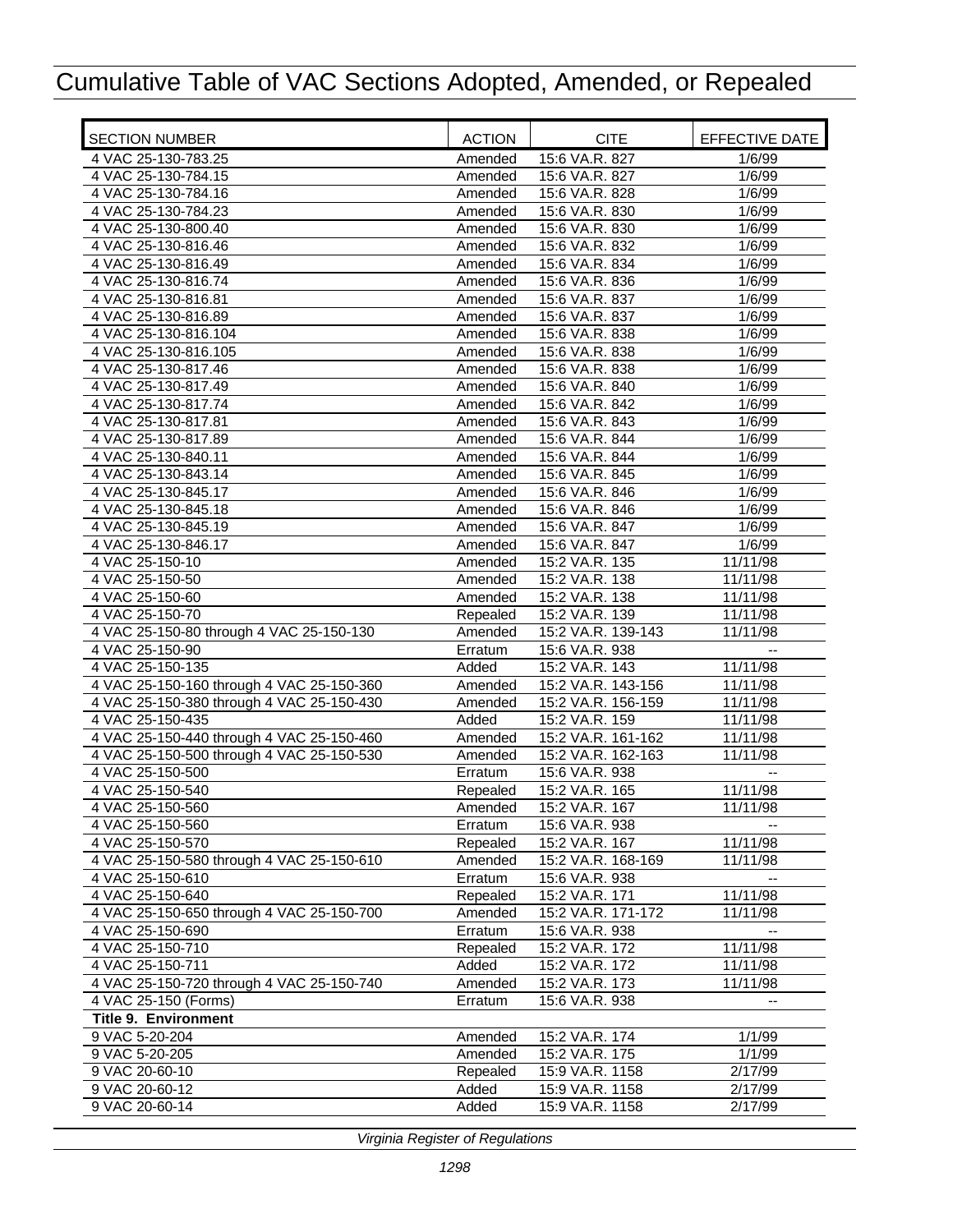| <b>SECTION NUMBER</b> | <b>ACTION</b> | <b>CITE</b>     | EFFECTIVE DATE       |
|-----------------------|---------------|-----------------|----------------------|
| 9 VAC 20-60-17        | Added         | 15:9 VA.R. 1158 | $\overline{2}/17/99$ |
| 9 VAC 20-60-18        | Added         | 15:9 VA.R. 1158 | 2/17/99              |
| 9 VAC 20-60-60        | Amended       | 15:9 VA.R. 1158 | 2/17/99              |
| 9 VAC 20-60-70        | Amended       | 15:9 VA.R. 1158 | 2/17/99              |
| 9 VAC 20-60-100       | Repealed      | 15:9 VA.R. 1158 | 2/17/99              |
| 9 VAC 20-60-110       | Repealed      | 15:9 VA.R. 1159 | 2/17/99              |
| 9 VAC 20-60-120       | Repealed      | 15:9 VA.R. 1159 | 2/17/99              |
| 9 VAC 20-60-124       | Added         | 15:9 VA.R. 1158 | $\overline{2}/17/99$ |
| 9 VAC 20-60-130       | Repealed      | 15:9 VA.R. 1159 | 2/17/99              |
| 9 VAC 20-60-140       | Repealed      | 15:9 VA.R. 1159 | 2/17/99              |
| 9 VAC 20-60-150       | Repealed      | 15:9 VA.R. 1159 | 2/17/99              |
| 9 VAC 20-60-160       | Repealed      | 15:9 VA.R. 1159 | 2/17/99              |
| 9 VAC 20-60-170       | Repealed      | 15:9 VA.R. 1159 | 2/17/99              |
| 9 VAC 20-60-180       | Repealed      | 15:9 VA.R. 1159 | 2/17/99              |
| 9 VAC 20-60-190       | Repealed      | 15:9 VA.R. 1159 | 2/17/99              |
| 9 VAC 20-60-200       | Repealed      | 15:9 VA.R. 1159 | 2/17/99              |
| 9 VAC 20-60-210       | Repealed      | 15:9 VA.R. 1159 | 2/17/99              |
| 9 VAC 20-60-220       | Repealed      | 15:9 VA.R. 1159 | 2/17/99              |
| 9 VAC 20-60-230       | Repealed      | 15:9 VA.R. 1159 | 2/17/99              |
| 9 VAC 20-60-240       | Repealed      | 15:9 VA.R. 1159 | 2/17/99              |
| 9 VAC 20-60-250       | Repealed      | 15:9 VA.R. 1159 | 2/17/99              |
| 9 VAC 20-60-260       | Amended       | 15:9 VA.R. 1158 | 2/17/99              |
| 9 VAC 20-60-261       | Added         | 15:9 VA.R. 1158 | 2/17/99              |
| 9 VAC 20-60-262       | Added         | 15:9 VA.R. 1158 | 2/17/99              |
| 9 VAC 20-60-263       | Added         | 15:9 VA.R. 1158 | 2/17/99              |
| 9 VAC 20-60-264       | Added         | 15:9 VA.R. 1158 | 2/17/99              |
| 9 VAC 20-60-265       | Added         | 15:9 VA.R. 1158 | 2/17/99              |
| 9 VAC 20-60-266       | Added         | 15:9 VA.R. 1158 | 2/17/99              |
| 9 VAC 20-60-268       | Added         | 15:9 VA.R. 1158 | 2/17/99              |
| 9 VAC 20-60-270       | Amended       | 15:9 VA.R. 1158 | 2/17/99              |
| 9 VAC 20-60-273       | Added         | 15:9 VA.R. 1158 | 2/17/99              |
| 9 VAC 20-60-279       | Added         | 15:9 VA.R. 1158 | 2/17/99              |
| 9 VAC 20-60-280       | Repealed      | 15:9 VA.R. 1159 | $\overline{2}/17/99$ |
| 9 VAC 20-60-290       | Repealed      | 15:9 VA.R. 1159 | 2/17/99              |
| 9 VAC 20-60-300       | Repealed      | 15:9 VA.R. 1159 | 2/17/99              |
| 9 VAC 20-60-305       | Added         | 15:9 VA.R. 1158 | 2/17/99              |
| 9 VAC 20-60-310       | Repealed      | 15:9 VA.R. 1159 | 2/17/99              |
| 9 VAC 20-60-315       | Added         | 15:9 VA.R. 1158 | 2/17/99              |
| 9 VAC 20-60-320       | Repealed      | 15:9 VA.R. 1159 | 2/17/99              |
| 9 VAC 20-60-325       | Added         | 15:9 VA.R. 1158 | 2/17/99              |
| 9 VAC 20-60-330       | Repealed      | 15:9 VA.R. 1159 | 2/17/99              |
| 9 VAC 20-60-340       | Repealed      | 15:9 VA.R. 1159 | 2/17/99              |
| 9 VAC 20-60-350       | Repealed      | 15:9 VA.R. 1159 | 2/17/99              |
| 9 VAC 20-60-360       | Repealed      | 15:9 VA.R. 1159 | 2/17/99              |
| 9 VAC 20-60-370       | Repealed      | 15:9 VA.R. 1159 | 2/17/99              |
| 9 VAC 20-60-380       | Repealed      | 15:9 VA.R. 1159 | 2/17/99              |
| 9 VAC 20-60-390       | Repealed      | 15:9 VA.R. 1159 | 2/17/99              |
| 9 VAC 20-60-400       | Repealed      | 15:9 VA.R. 1159 | 2/17/99              |
| 9 VAC 20-60-410       | Repealed      | 15:9 VA.R. 1159 | 2/17/99              |
| 9 VAC 20-60-420       | Amended       | 15:9 VA.R. 1158 | 2/17/99              |
| 9 VAC 20-60-430       | Amended       | 15:9 VA.R. 1158 | 2/17/99              |
| 9 VAC 20-60-440       | Amended       | 15:9 VA.R. 1158 | 2/17/99              |
| 9 VAC 20-60-450       | Amended       | 15:9 VA.R. 1158 | 2/17/99              |
| 9 VAC 20-60-460       | Amended       | 15:9 VA.R. 1158 | 2/17/99              |
| 9 VAC 20-60-470       | Amended       | 15:9 VA.R. 1158 | 2/17/99              |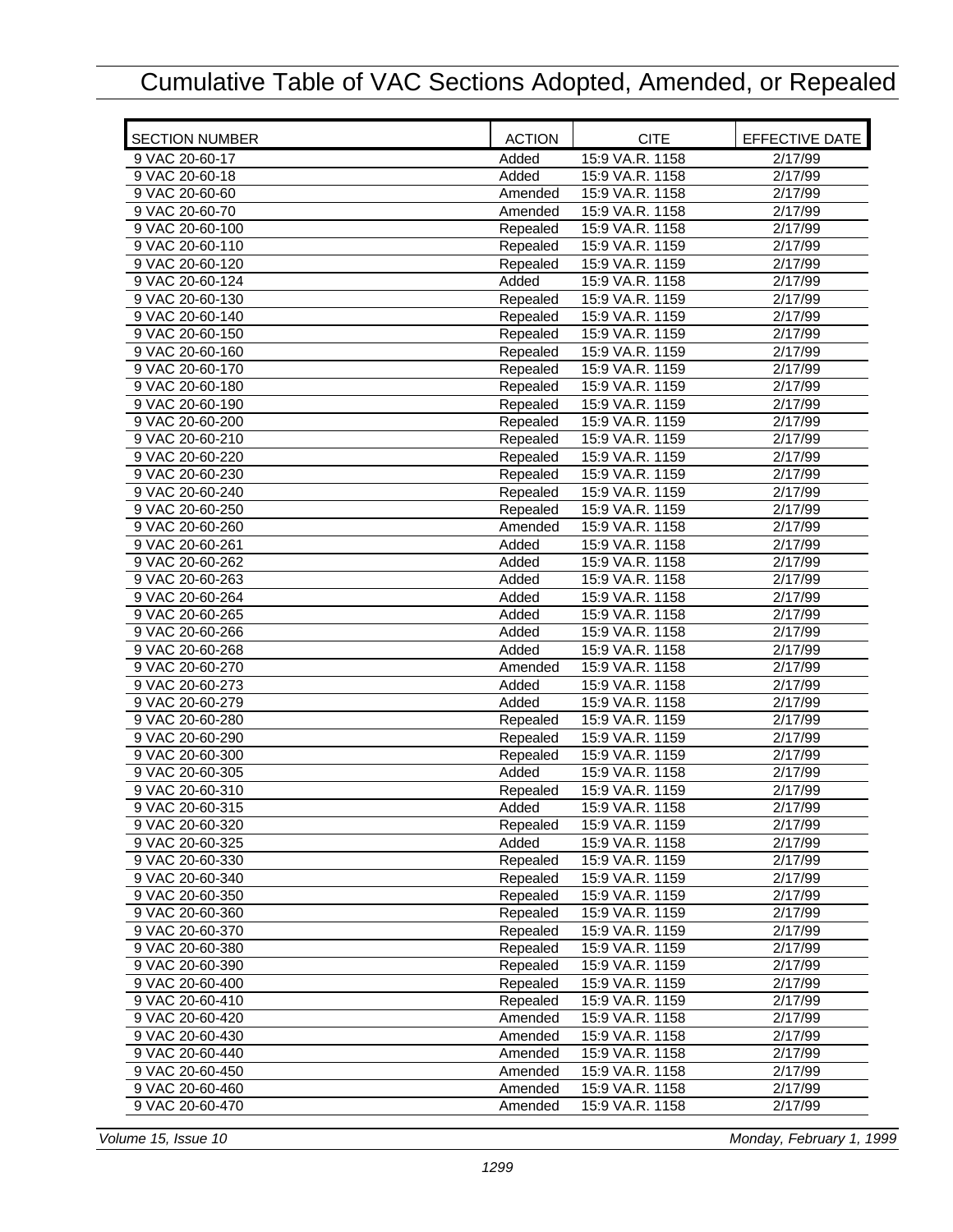| <b>SECTION NUMBER</b> | <b>ACTION</b> | <b>CITE</b>     | EFFECTIVE DATE   |
|-----------------------|---------------|-----------------|------------------|
| 9 VAC 20-60-480       | Amended       | 15:9 VA.R. 1158 | 2/17/99          |
| 9 VAC 20-60-490       | Amended       | 15:9 VA.R. 1158 | 2/17/99          |
| 9 VAC 20-60-500       | Amended       | 15:9 VA.R. 1158 | $\sqrt{2}/17/99$ |
| 9 VAC 20-60-510       | Repealed      | 15:9 VA.R. 1159 | 2/17/99          |
| 9 VAC 20-60-520       | Repealed      | 15:9 VA.R. 1159 | 2/17/99          |
| 9 VAC 20-60-530       | Repealed      | 15:9 VA.R. 1159 | 2/17/99          |
| 9 VAC 20-60-540       | Repealed      | 15:9 VA.R. 1159 | 2/17/99          |
| 9 VAC 20-60-550       | Repealed      | 15:9 VA.R. 1159 | 2/17/99          |
| 9 VAC 20-60-560       | Repealed      | 15:9 VA.R. 1159 | 2/17/99          |
| 9 VAC 20-60-570       | Repealed      | 15:9 VA.R. 1159 | 2/17/99          |
| 9 VAC 20-60-580       | Repealed      | 15:9 VA.R. 1159 | 2/17/99          |
| 9 VAC 20-60-590       | Repealed      | 15:9 VA.R. 1159 | 2/17/99          |
| 9 VAC 20-60-600       | Repealed      | 15:9 VA.R. 1159 | 2/17/99          |
| 9 VAC 20-60-610       | Repealed      | 15:9 VA.R. 1159 | 2/17/99          |
| 9 VAC 20-60-620       | Repealed      | 15:9 VA.R. 1159 | 2/17/99          |
| 9 VAC 20-60-630       | Repealed      | 15:9 VA.R. 1159 | 2/17/99          |
| 9 VAC 20-60-640       | Repealed      | 15:9 VA.R. 1159 | 2/17/99          |
| 9 VAC 20-60-650       | Repealed      | 15:9 VA.R. 1159 | 2/17/99          |
| 9 VAC 20-60-660       | Repealed      | 15:9 VA.R. 1159 | 2/17/99          |
| 9 VAC 20-60-670       | Repealed      | 15:9 VA.R. 1159 | 2/17/99          |
| 9 VAC 20-60-680       | Repealed      | 15:9 VA.R. 1159 | 2/17/99          |
| 9 VAC 20-60-710       | Repealed      | 15:9 VA.R. 1159 | $\sqrt{2}/17/99$ |
| 9 VAC 20-60-720       | Repealed      | 15:9 VA.R. 1159 | 2/17/99          |
| 9 VAC 20-60-730       | Repealed      | 15:9 VA.R. 1159 | 2/17/99          |
| 9 VAC 20-60-740       | Repealed      | 15:9 VA.R. 1159 | 2/17/99          |
| 9 VAC 20-60-750       | Repealed      | 15:9 VA.R. 1159 | 2/17/99          |
| 9 VAC 20-60-760       | Repealed      | 15:9 VA.R. 1159 | 2/17/99          |
| 9 VAC 20-60-770       | Repealed      | 15:9 VA.R. 1159 | 2/17/99          |
| 9 VAC 20-60-780       | Repealed      | 15:9 VA.R. 1159 | 2/17/99          |
| 9 VAC 20-60-790       | Repealed      | 15:9 VA.R. 1159 | 2/17/99          |
| 9 VAC 20-60-800       | Repealed      | 15:9 VA.R. 1159 | 2/17/99          |
| 9 VAC 20-60-810       | Repealed      | 15:9 VA.R. 1159 | 2/17/99          |
| 9 VAC 20-60-820       | Repealed      | 15:9 VA.R. 1159 | 2/17/99          |
| 9 VAC 20-60-830       | Repealed      | 15:9 VA.R. 1159 | 2/17/99          |
| 9 VAC 20-60-840       | Repealed      | 15:9 VA.R. 1159 | 2/17/99          |
| 9 VAC 20-60-850       | Repealed      | 15:9 VA.R. 1159 | 2/17/99          |
| 9 VAC 20-60-860       | Repealed      | 15:9 VA.R. 1159 | 2/17/99          |
| 9 VAC 20-60-870       | Repealed      | 15:9 VA.R. 1159 | 2/17/99          |
| 9 VAC 20-60-880       | Repealed      | 15:9 VA.R. 1159 | 2/17/99          |
| 9 VAC 20-60-890       | Repealed      | 15:9 VA.R. 1159 | 2/17/99          |
| 9 VAC 20-60-930       | Repealed      | 15:9 VA.R. 1159 | 2/17/99          |
| 9 VAC 20-60-940       | Repealed      | 15:9 VA.R. 1159 | 2/17/99          |
| 9 VAC 20-60-950       | Repealed      | 15:9 VA.R. 1159 | 2/17/99          |
| 9 VAC 20-60-970       | Amended       | 15:9 VA.R. 1158 | 2/17/99          |
| 9 VAC 20-60-980       | Amended       | 15:9 VA.R. 1158 | 2/17/99          |
| 9 VAC 20-60-990       | Amended       | 15:9 VA.R. 1158 | 2/17/99          |
| 9 VAC 20-60-1000      | Amended       | 15:9 VA.R. 1158 | 2/17/99          |
| 9 VAC 20-60-1010      | Amended       | 15:9 VA.R. 1158 | 2/17/99          |
| 9 VAC 20-60-1030      | Amended       | 15:9 VA.R. 1158 | 2/17/99          |
| 9 VAC 20-60-1040      | Amended       | 15:9 VA.R. 1158 | 2/17/99          |
| 9 VAC 20-60-1050      | Amended       | 15:9 VA.R. 1158 | 2/17/99          |
| 9 VAC 20-60-1060      | Amended       | 15:9 VA.R. 1158 | 2/17/99          |
| 9 VAC 20-60-1080      | Amended       | 15:9 VA.R. 1158 | 2/17/99          |
| 9 VAC 20-60-1090      | Amended       | 15:9 VA.R. 1158 | 2/17/99          |
| 9 VAC 20-60-1100      | Amended       | 15:9 VA.R. 1158 | 2/17/99          |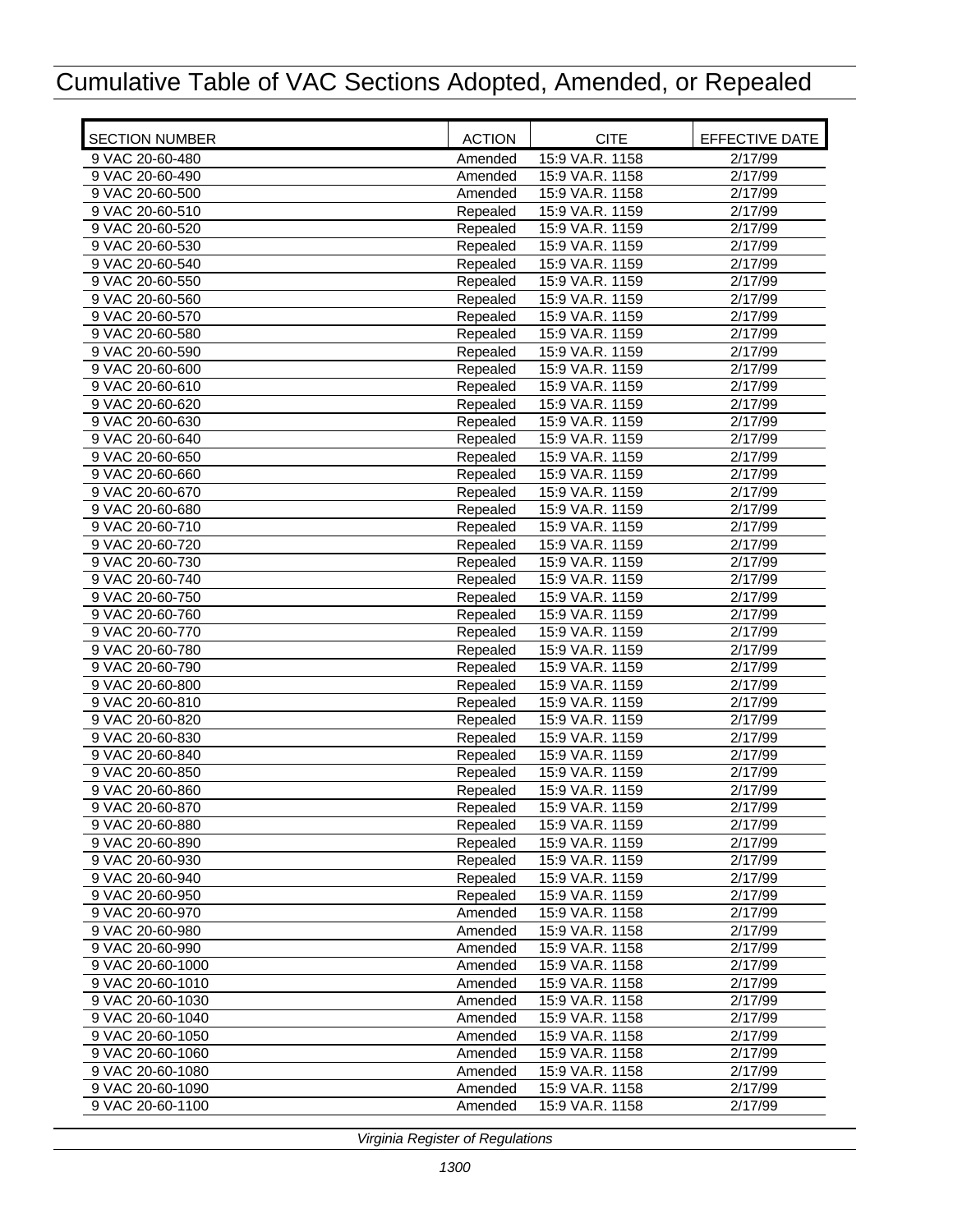| <b>SECTION NUMBER</b>   | <b>ACTION</b> | <b>CITE</b>          | EFFECTIVE DATE       |
|-------------------------|---------------|----------------------|----------------------|
| 9 VAC 20-60-1110        | Amended       | 15:9 VA.R. 1158      | 2/17/99              |
| 9 VAC 20-60-1120        | Amended       | 15:9 VA.R. 1158      | 2/17/99              |
| 9 VAC 20-60-1130        | Amended       | 15:9 VA.R. 1158      | 2/17/99              |
| 9 VAC 20-60-1140        | Amended       | 15:9 VA.R. 1158      | 2/17/99              |
| 9 VAC 20-60-1150        | Amended       | 15:9 VA.R. 1158      | 2/17/99              |
| 9 VAC 20-60-1160        | Amended       | 15:9 VA.R. 1158      | 2/17/99              |
| 9 VAC 20-60-1170        | Amended       | 15:9 VA.R. 1158      | 2/17/99              |
| 9 VAC 20-60-1180        | Amended       | 15:9 VA.R. 1158      | 2/17/99              |
| 9 VAC 20-60-1200        | Amended       | 15:9 VA.R. 1158      | 2/17/99              |
| 9 VAC 20-60-1250        | Amended       | 15:9 VA.R. 1158      | 2/17/99              |
| 9 VAC 20-60-1260        | Amended       | 15:9 VA.R. 1158      | 2/17/99              |
| 9 VAC 20-60-1270        | Amended       | 15:9 VA.R. 1158      | 2/17/99              |
| 9 VAC 20-60-1280        | Amended       | 15:9 VA.R. 1158      | 2/17/99              |
| 9 VAC 20-60-1310        | Repealed      | 15:9 VA.R. 1159      | 2/17/99              |
| 9 VAC 20-60-1330        | Repealed      | 15:9 VA.R. 1159      | 2/17/99              |
| 9 VAC 20-60-1340        | Repealed      | 15:9 VA.R. 1159      | 2/17/99              |
| 9 VAC 20-60-1350        | Repealed      | 15:9 VA.R. 1159      | 2/17/99              |
| 9 VAC 20-60-1360        | Repealed      | 15:9 VA.R. 1159      | 2/17/99              |
| 9 VAC 20-60-1370        | Amended       | 15:9 VA.R. 1158      | 2/17/99              |
| 9 VAC 20-60-1380        | Amended       | 15:9 VA.R. 1158      | 2/17/99              |
| 9 VAC 20-60-1390        | Amended       | 15:9 VA.R. 1158      | 2/17/99              |
| 9 VAC 20-60-1400        | Amended       | 15:9 VA.R. 1158      | 2/17/99              |
| 9 VAC 20-60-1410        | Amended       | 15:9 VA.R. 1158      | 2/17/99              |
| 9 VAC 20-60-1420        | Amended       | 15:9 VA.R. 1158      | $\overline{2}/17/99$ |
| 9 VAC 20-60-1430        | Amended       | 15:9 VA.R. 1158      | 2/17/99              |
| 9 VAC 20-60-1440        | Repealed      | 15:9 VA.R. 1159      | 2/17/99              |
| 9 VAC 20-60-1450        | Repealed      | 15:9 VA.R. 1159      | 2/17/99              |
| 9 VAC 20-60-1460        | Repealed      | 15:9 VA.R. 1159      | 2/17/99              |
| 9 VAC 20-60-1470        | Repealed      | 15:9 VA.R. 1159      | 2/17/99              |
| 9 VAC 20-60-1480        | Repealed      | 15:9 VA.R. 1159      | 2/17/99              |
| 9 VAC 20-60-1495        | Added         | 15:9 VA.R. 1158      | 2/17/99              |
| 9 VAC 20-60-1505        | Added         | 15:9 VA.R. 1158      | 2/17/99              |
| 9 VAC 25-150-10 et seq. | Repealed      | 15:9 VA.R. 1159      | 6/30/99              |
| 9 VAC 25-151-10 et seq. | Added         | 15:9 VA.R. 1160-1224 | 6/30/99              |
| 9 VAC 25-151 (Forms)    | Added         | 15:9 VA.R. 1224      |                      |
| 9 VAC 25-160-10 et seq. | Repealed      | 15:9 VA.R. 1224      | 6/30/99              |
| 9 VAC 25-170-10 et seq. | Repealed      | 15:9 VA.R. 1224      | 6/30/99              |
| 9 VAC 25-180-10         | Amended       | 15:9 VA.R. 1225      | 6/30/99              |
| 9 VAC 25-180-20         | Amended       | 15:9 VA.R. 1227      | 6/30/99              |
| 9 VAC 25-180-30         | Amended       | 15:9 VA.R. 1228      | 6/30/99              |
| 9 VAC 25-180-40         | Amended       | 15:9 VA.R. 1228      | 6/30/99              |
| 9 VAC 25-180-50         | Amended       | 15:9 VA.R. 1228      | 6/30/99              |
| 9 VAC 25-180-60         | Amended       | 15:9 VA.R. 1229      | 6/30/99              |
| 9 VAC 25-180-70         | Amended       | 15:9 VA.R. 1231      | 6/30/99              |
| 9 VAC 25-180 (Forms)    | Amended       | 15:9 VA.R. 1247-1250 |                      |
| 9 VAC 25-192 (Forms)    | Added         | 15:3 VA.R. 331       |                      |
| 9 VAC 25-192-40         | Amended       | 15:3 VA.R. 323       | 12/1/98              |
| 9 VAC 25-192-50         | Amended       | 15:3 VA.R. 323       | 12/1/98              |
| 9 VAC 25-192-60         | Amended       | 15:3 VA.R. 323       | 12/1/98              |
| 9 VAC 25-192-70         | Amended       | 15:3 VA.R. 324       | 12/1/98              |
| 9 VAC 25-193-70         | Erratum       | 15:2 VA.R. 241       |                      |
| 9 VAC 25-430-20         | Amended       | 15:6 VA.R. 849       | 1/6/99               |
| 9 VAC 25-430-30         | Amended       | 15:6 VA.R. 853       | 1/6/99               |
| 9 VAC 25-430-40         | Amended       | 15:6 VA.R. 861       | 1/6/99               |
| 9 VAC 25-430-60         | Amended       | 15:6 VA.R. 864       | 1/6/99               |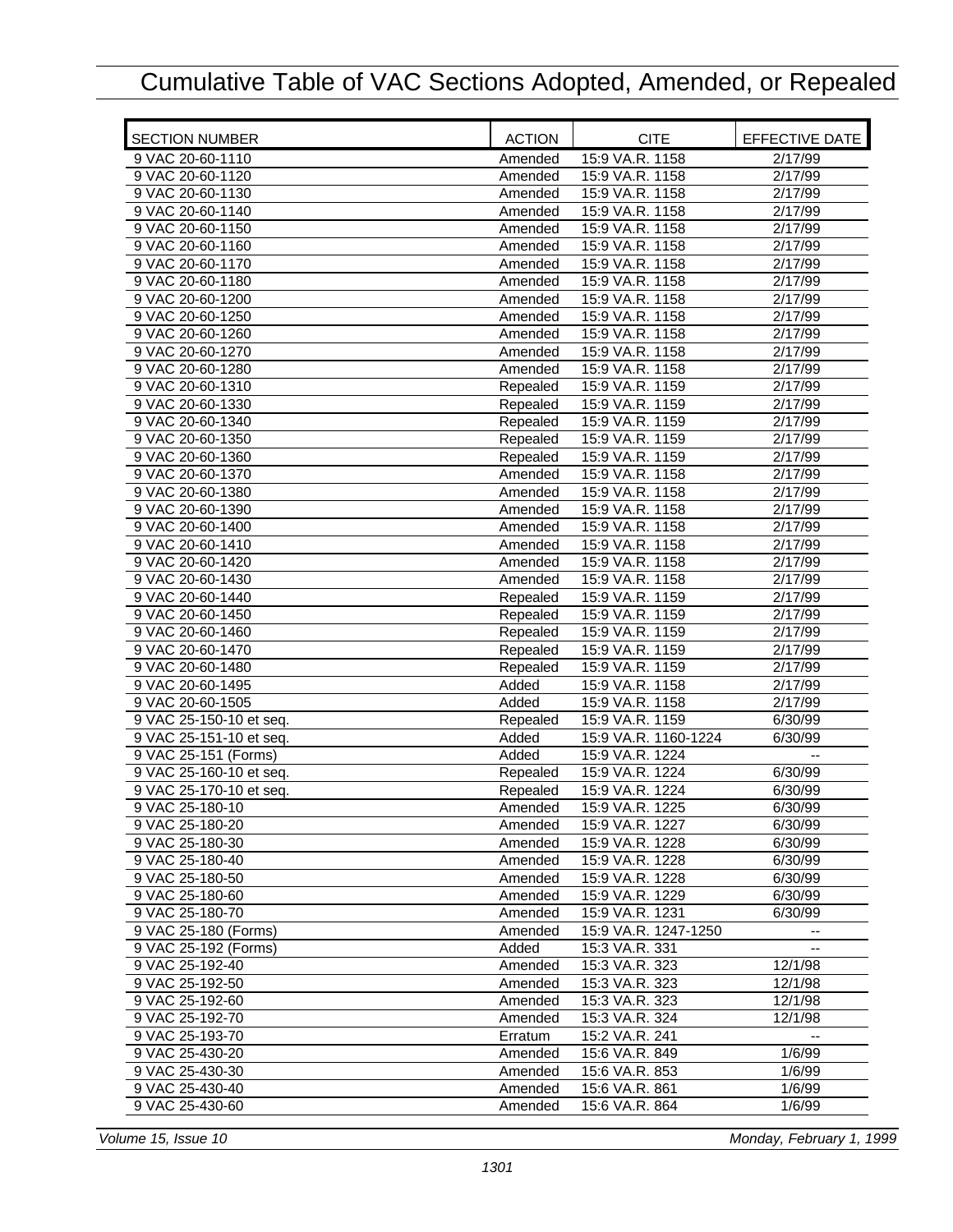| <b>SECTION NUMBER</b>                          | <b>ACTION</b> | <b>CITE</b>        | EFFECTIVE DATE    |
|------------------------------------------------|---------------|--------------------|-------------------|
| 9 VAC 25-440-150                               | Amended       | 15:6 VA.R. 872     | 1/6/99            |
| 9 VAC 25-440-151                               | Added         | 15:6 VA.R. 880     | 1/6/99            |
| 9 VAC 25-610-10                                | Amended       | 15:5 VA.R. 581     | 1/1/99            |
| 9 VAC 25-610-30                                | Repealed      | 15:5 VA.R. 582     | 1/1/99            |
| 9 VAC 25-610-90                                | Amended       | 15:5 VA.R. 582     | 1/1/99            |
| 9 VAC 25-610-110                               | Amended       | 15:5 VA.R. 586     | 1/1/99            |
| 9 VAC 25-610-130                               | Amended       | 15:5 VA.R. 589     | 1/1/99            |
| 9 VAC 25-610-140                               | Amended       | 15:5 VA.R. 590     | 1/1/99            |
| 9 VAC 25-610-160                               | Amended       | 15:5 VA.R. 591     | 1/1/99            |
| 9 VAC 25-610-250                               | Amended       | 15:5 VA.R. 591     | 1/1/99            |
| 9 VAC 25-610-330                               | Amended       | 15:5 VA.R. 592     | 1/1/99            |
| 9 VAC 25-610-400                               | Added         | 15:5 VA.R. 592     | 1/1/99            |
|                                                |               |                    |                   |
| Title 12. Health                               |               |                    |                   |
| 12 VAC 5-90-10                                 | Amended       | 15:6 VA.R. 880     | 1/6/99            |
| 12 VAC 5-90-10                                 | Erratum       | 15:8 VA.R. 1099    |                   |
| 12 VAC 5-90-40                                 | Amended       | 15:6 VA.R. 882     | 1/6/99            |
| 12 VAC 5-90-50                                 | Amended       | 15:6 VA.R. 883     | 1/6/99            |
| 12 VAC 5-90-60                                 | Repealed      | 15:6 VA.R. 883     | 1/6/99            |
| 12 VAC 5-90-70                                 | Amended       | 15:6 VA.R. 883     | 1/6/99            |
| 12 VAC 5-90-80                                 | Amended       | 15:6 VA.R. 883     | 1/6/99            |
| 12 VAC 5-90-90                                 | Amended       | 15:6 VA.R. 885     | 1/6/99            |
| 12 VAC 5-90-90                                 | Erratum       | 15:8 VA.R. 1099    |                   |
| 12 VAC 5-90-100                                | Amended       | 15:6 VA.R. 888     | 1/6/99            |
| 12 VAC 5-90-110                                | Amended       | 15:6 VA.R. 888     | 1/6/99            |
| 12 VAC 5-90-120                                | Repealed      | 15:6 VA.R. 888     | 1/6/99            |
| 12 VAC 5-90-130                                | Amended       | 15:6 VA.R. 888     | 1/6/99            |
| 12 VAC 5-90-150                                | Amended       | 15:6 VA.R. 888     | 1/6/99            |
| 12 VAC 5-90-160                                | Amended       | 15:6 VA.R. 888     | 1/6/99            |
| 12 VAC 5-90-170                                | Amended       | 15:6 VA.R. 888     | 1/6/99            |
| 12 VAC 5-90-180                                | Amended       | 15:6 VA.R. 889     | 1/6/99            |
| 12 VAC 5-90-190                                | Repealed      | 15:6 VA.R. 889     | 1/6/99            |
| 12 VAC 5-90-210                                |               | 15:6 VA.R. 889     | 1/6/99            |
|                                                | Repealed      |                    |                   |
| 12 VAC 5-90-220                                | Repealed      | 15:6 VA.R. 889     | 1/6/99            |
| 12 VAC 5-90-230                                | Added         | 14:26 VA.R. 4250   | 10/14/98          |
| 12 VAC 5-90-240                                | Added         | 14:26 VA.R. 4250   | 10/14/98          |
| 12 VAC 5-90-250                                | Added         | 14:26 VA.R. 4251   | 10/14/98          |
| 12 VAC 5-90-260                                | Added         | 14:26 VA.R. 4251   | 10/14/98          |
| 12 VAC 5-90-270                                | Added         | 14:26 VA.R. 4251   | 10/14/98          |
| 12 VAC 30-20-170                               | Amended       | 14:26 VA.R. 4252   | 1/1/99            |
| 12 VAC 30-50-110                               | Amended       | 15:5 VA.R. 593     | 1/1/99            |
| 12 VAC 30-50-140                               | Amended       | 15:5 VA.R. 593     | 1/1/99            |
| 12 VAC 30-50-140                               | Amended       | 15:6 VA.R. 893     | 1/6/99            |
| 12 VAC 30-50-150                               | Amended       | 15:6 VA.R. 894     | 1/6/99            |
| 12 VAC 30-50-160                               | Amended       | 14:26 VA.R. 4252   | 1/1/99            |
| 12 VAC 30-50-210                               | Amended       | 15:5 VA.R. 595     | 1/1/99            |
| 12 VAC 30-60-40                                | Amended       | 14:26 VA.R. 4254   | 1/1/99            |
| 12 VAC 30-60-40                                | Amended       | 15:6 VA.R. 895     | 1/6/99            |
| 12 VAC 30-60-120                               | Amended       | 15:6 VA.R. 896     | 1/6/99            |
| 12 VAC 30-60-320                               | Amended       | 14:26 VA.R. 4257   | 1/1/99            |
| 12 VAC 30-60-340                               |               |                    | 1/1/99            |
|                                                | Amended       | 14:26 VA.R. 4259   |                   |
| 12 VAC 30-80-30                                | Amended       | 15:6 VA.R. 900     | 1/6/99            |
| 12 VAC 30-90-264                               | Amended       | 14:26 VA.R. 4261   | 1/1/99            |
| 12 VAC 30-90-290                               | Amended       | 14:26 VA.R. 4264   | 1/1/99            |
| 12 VAC 30-140-10 through 12 VAC 30-140-50 emer | Added         | 15:4 VA.R. 478-480 | 10/23/98-10/22/99 |
| 12 VAC 30-150-10 and 12 VAC 30-150-20 emer     | Added         | 15:4 VA.R. 481-483 | 10/23/98-10/22/99 |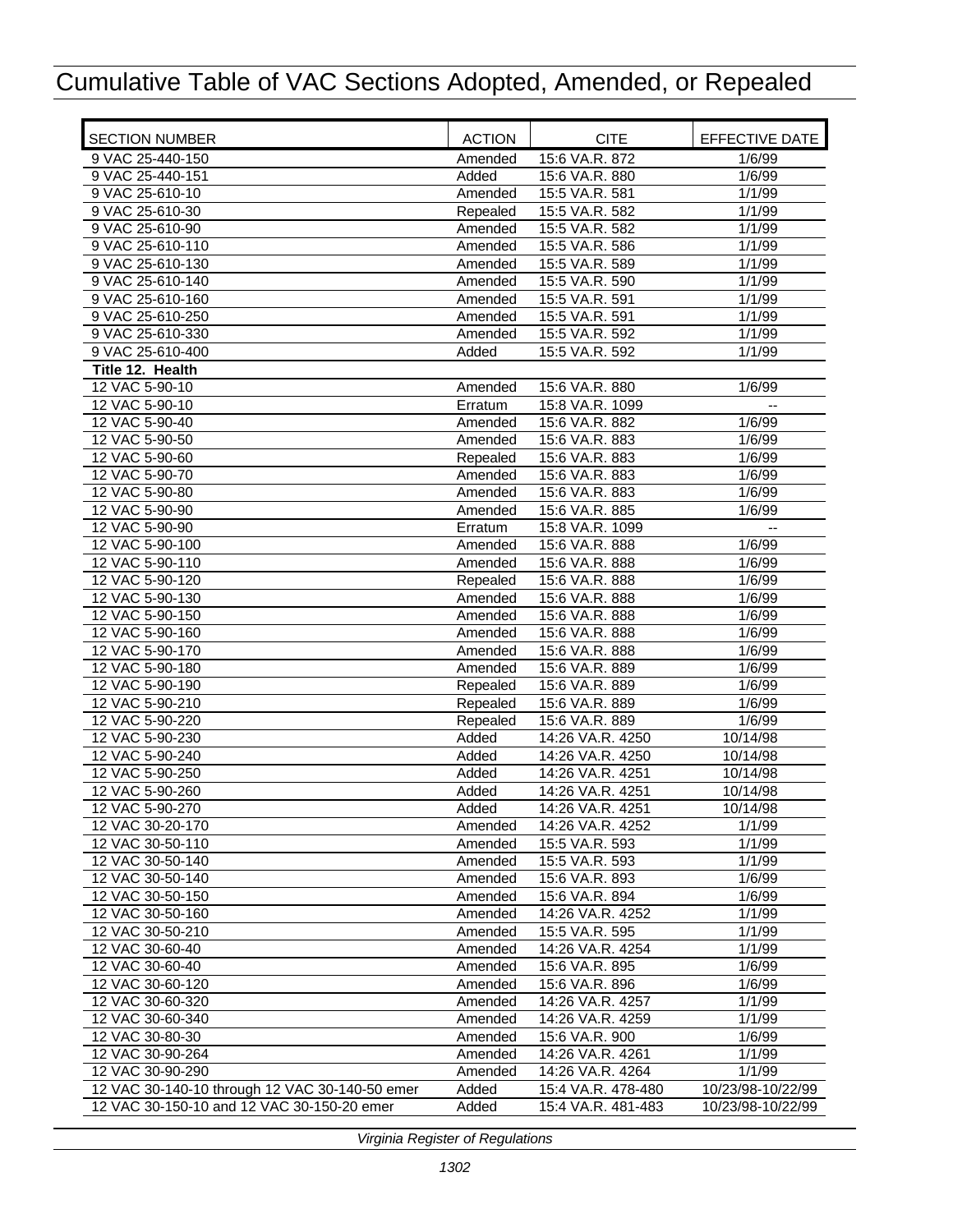| <b>SECTION NUMBER</b>                           | <b>ACTION</b> | <b>CITE</b>        | EFFECTIVE DATE    |
|-------------------------------------------------|---------------|--------------------|-------------------|
| 12 VAC 30-160-00 through 12 VAC 30-160-299 emer | Added         | 15:4 VA.R. 483-486 | 10/23/98-10/22/99 |
| 12 VAC 30-170-10 and 12 VAC 30-170-20 emer      | Added         | 15:4 VA.R. 487     | 10/23/98-10/22/99 |
| Title 13. Housing                               |               |                    |                   |
| 13 VAC 10-40-230                                | Amended       | 15:4 VA.R. 424     | 10/21/98          |
| Title 14. Insurance                             |               |                    |                   |
| 14 VAC 5-395-10                                 | Amended       | 14:26 VA.R. 4266   | 8/20/98           |
| 14 VAC 5-395-30                                 | Amended       | 14:26 VA.R. 4266   | 8/20/98           |
| 14 VAC 5-395-50                                 | Amended       | 14:26 VA.R. 4267   | 8/20/98           |
| Title 16. Labor and Employment                  |               |                    |                   |
| 16 VAC 25-50-10                                 | Amended       | 15:5 VA.R. 600     | 1/1/99            |
| 16 VAC 25-50-15                                 | Added         | 15:5 VA.R. 603     | 1/1/99            |
| 16 VAC 25-50-20                                 | Amended       | 15:5 VA.R. 603     | 1/1/99            |
| 16 VAC 25-50-50                                 | Amended       | 15:5 VA.R. 604     | 1/1/99            |
| 16 VAC 25-50-70                                 | Amended       | 15:5 VA.R. 605     | 1/1/99            |
| 16 VAC 25-50-80                                 | Amended       | 15:5 VA.R. 606     | 1/1/99            |
| 16 VAC 25-50-90                                 | Amended       | 15:5 VA.R. 606     | 1/1/99            |
| 16 VAC 25-50-120                                | Amended       | 15:5 VA.R. 606     | 1/1/99            |
| 16 VAC 25-50-150                                | Amended       | 15:5 VA.R. 607     | 1/1/99            |
| 16 VAC 25-50-190                                | Amended       | 15:5 VA.R. 608     | 1/1/99            |
| 16 VAC 25-50-240                                | Amended       | 15:5 VA.R. 608     | 1/1/99            |
| 16 VAC 25-50-250                                | Amended       | 15:5 VA.R. 608     | 1/1/99            |
| 16 VAC 25-50-270                                | Amended       | 15:5 VA.R. 608     | 1/1/99            |
| 16 VAC 25-50-290                                | Amended       | 15:5 VA.R. 608     | 1/1/99            |
| 16 VAC 25-50-350                                | Amended       | 15:5 VA.R. 608     | 1/1/99            |
| 16 VAC 25-50-360                                | Amended       | 15:5 VA.R. 608     | 1/1/99            |
| 16 VAC 25-50-370                                | Amended       | 15:5 VA.R. 612     | 1/1/99            |
| 16 VAC 25-50-380                                | Amended       | 15:5 VA.R. 615     | 1/1/99            |
| 16 VAC 25-50-390                                | Amended       | 15:5 VA.R. 616     | 1/1/99            |
| 16 VAC 25-50-430                                | Amended       | 15:5 VA.R. 616     | 1/1/99            |
| 16 VAC 25-50-440                                | Amended       | 15:5 VA.R. 617     | 1/1/99            |
| 16 VAC 25-50-480                                | Amended       | 15:5 VA.R. 617     | 1/1/99            |
| 16 VAC 25-90-1910.109                           | Amended       | 15:5 VA.R. 631     | 1/1/99            |
| 16 VAC 25-90-1910.110                           | Amended       | 15:5 VA.R. 631     | 1/1/99            |
| 16 VAC 25-90-1910.111                           | Amended       | 15:5 VA.R. 631     | 1/1/99            |
| 16 VAC 25-90-1910.141                           | Amended       | 15:5 VA.R. 631     | 1/1/99            |
| 16 VAC 25-90-1910.142                           | Amended       | 15:5 VA.R. 631     | 1/1/99            |
| 16 VAC 25-90-1910.151                           | Amended       | 15:5 VA.R. 631     | 1/1/99            |
| 16 VAC 25-90-1910.156                           | Amended       | 15:5 VA.R. 631     | 1/1/99            |
| 16 VAC 25-90-1910.183                           | Amended       | 15:5 VA.R. 631     | 1/1/99            |
| 16 VAC 25-90-1910.261                           | Amended       | 15:5 VA.R. 631     | 1/1/99            |
| 16 VAC 25-90-1910.262                           | Amended       | 15:5 VA.R. 631     | 1/1/99            |
| 16 VAC 25-90-1910.265                           | Amended       | 15:5 VA.R. 631     | 1/1/99            |
| 16 VAC 25-90-1910.267                           | Repealed      | 15:5 VA.R. 631     | 1/1/99            |
| 16 VAC 25-90-1910.268                           | Amended       | 15:5 VA.R. 631     | 1/1/99            |
| 16 VAC 25-90-1910.1017                          | Amended       | 15:5 VA.R. 631     | 1/1/99            |
| 16 VAC 25-90-1910.1018                          | Amended       | 15:5 VA.R. 631     | 1/1/99            |
| 16 VAC 25-90-1910.1029                          | Amended       | 15:5 VA.R. 631     | 1/1/99            |
| 16 VAC 25-90-1910.1052                          | Amended       | 15:5 VA.R. 628     | 1/1/99            |
| 16 VAC 25-100-1915.1001                         | Amended       | 15:5 VA.R. 633     | 1/1/99            |
| 16 VAC 25-175-1926.31                           | Amended       | 15:5 VA.R. 631     | 1/1/99            |
| 16 VAC 25-175-1926.50                           | Amended       | 15:5 VA.R. 631     | 1/1/99            |
| 16 VAC 25-175-1926.152                          | Amended       | 15:5 VA.R. 631     | 1/1/99            |
| 16 VAC 25-175-1926.906                          | Amended       | 15:5 VA.R. 631     | 1/1/99            |
| 16 VAC 25-175-1926.1101                         | Amended       | 15:5 VA.R. 633     | 1/1/99            |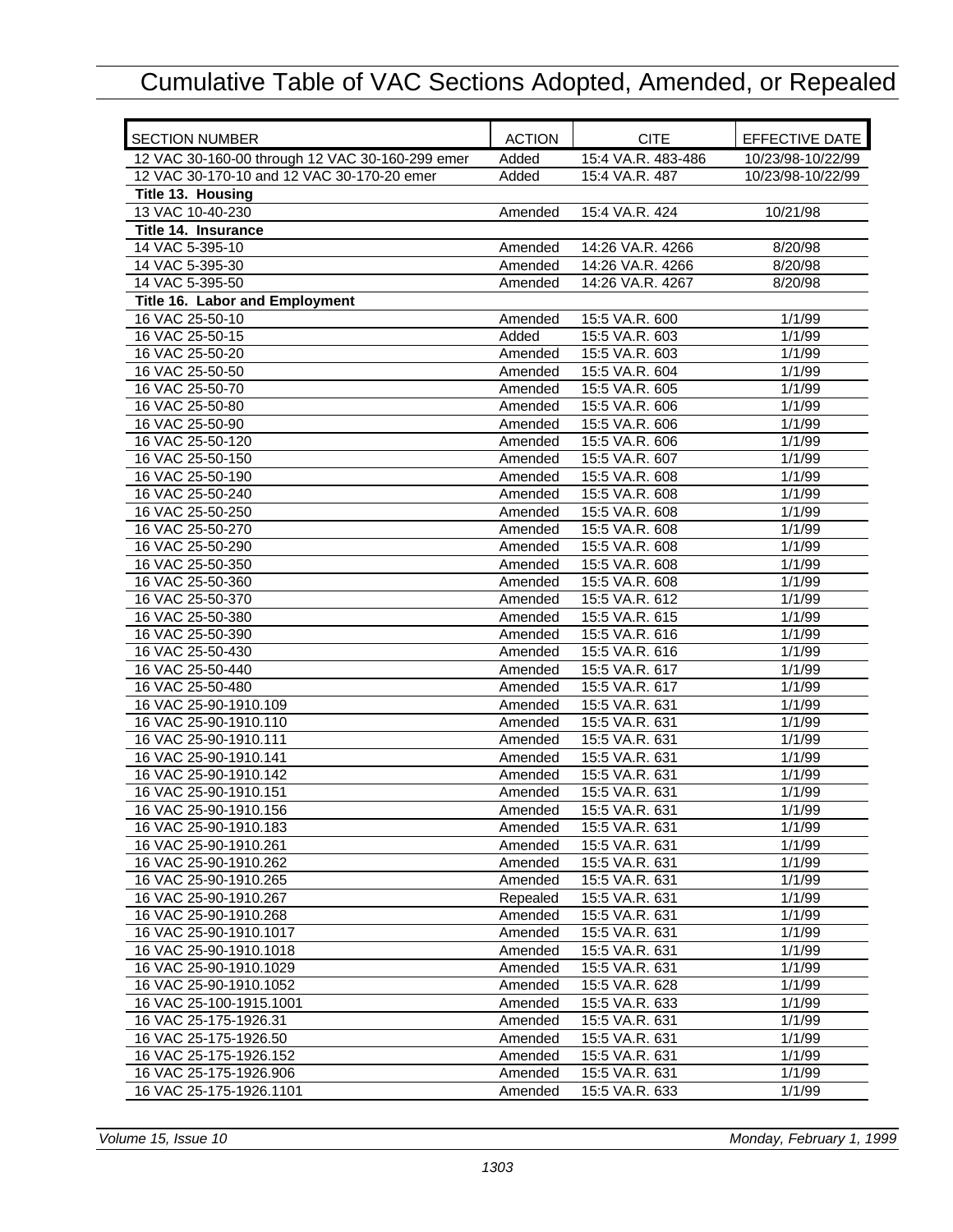| <b>SECTION NUMBER</b>                             | <b>ACTION</b>       | <b>CITE</b>                      | EFFECTIVE DATE     |
|---------------------------------------------------|---------------------|----------------------------------|--------------------|
| Title 18. Professional and Occupational Licensing |                     |                                  |                    |
| 18 VAC 45-20-10                                   | Amended             | 15:9 VA.R. 1251                  | 3/1/99             |
| 18 VAC 45-20-20                                   | Amended             | 15:9 VA.R. 1251                  | 3/1/99             |
| 18 VAC 45-20 (Forms)                              | Added               | 15:9 VA.R. 1252-1253             |                    |
| 18 VAC 60-20-10                                   | Amended             | 15:5 VA.R. 636                   | 12/23/98           |
| 18 VAC 60-20-15                                   | Added               | 15:5 VA.R. 637                   | 12/23/98           |
| 18 VAC 60-20-16                                   | Added               | 15:5 VA.R. 637                   | 12/23/98           |
| 18 VAC 60-20-20                                   | Amended             | 15:5 VA.R. 637                   | 12/23/98           |
| 18 VAC 60-20-20                                   | Amended             | 15:5 VA.R. 646                   | 12/23/98           |
| 18 VAC 60-20-30                                   | Amended             | 15:5 VA.R. 638                   | 12/23/98           |
| 18 VAC 60-20-30                                   | Amended             | 15:5 VA.R. 647                   | 12/23/98           |
| 18 VAC 60-20-50                                   | Amended             | 15:5 VA.R. 638                   | 12/23/98           |
| 18 VAC 60-20-60                                   | Amended             | 15:5 VA.R. 639                   | 12/23/98           |
| 18 VAC 60-20-70                                   | Amended             | 15:5 VA.R. 639                   | 12/23/98           |
| 18 VAC 60-20-80                                   | Amended             | 15:5 VA.R. 640                   | 12/23/98           |
| 18 VAC 60-20-90                                   | Amended             | 15:5 VA.R. 640                   | 12/23/98           |
| 18 VAC 60-20-110                                  | Amended             | 15:5 VA.R. 641                   | 12/23/98           |
| 18 VAC 60-20-120                                  | Amended             | 15:5 VA.R. 641                   | 12/23/98           |
| 18 VAC 60-20-130                                  | Amended             | 15:5 VA.R. 641                   | 12/23/98           |
| 18 VAC 60-20-140                                  | Amended             | 15:5 VA.R. 641                   | 12/23/98           |
| 18 VAC 60-20-150                                  | Repealed            | 15:5 VA.R. 642                   | 12/23/98           |
| 18 VAC 60-20-160                                  | Repealed            | 15:5 VA.R. 642                   | 12/23/98           |
| 18 VAC 60-20-170                                  | Amended             | 15:5 VA.R. 642                   | 12/23/98           |
| 18 VAC 60-20-180                                  | Amended             | 15:5 VA.R. 642                   | 12/23/98           |
| 18 VAC 60-20-190                                  | Amended             | 15:5 VA.R. 643                   | 12/23/98           |
| 18 VAC 60-20-195                                  | Added               | 15:5 VA.R. 644                   | 12/23/98           |
| 18 VAC 60-20-220                                  | Amended             | 15:5 VA.R. 644                   | 12/23/98           |
| 18 VAC 60-20-230                                  | Amended             | 15:5 VA.R. 644                   | 12/23/98           |
| 18 VAC 60-20-240                                  | Amended             | 15:5 VA.R. 645                   | 12/23/98           |
| 18 VAC 65-20-10                                   | Amended             | 15:7 VA.R. 982                   | 1/20/99            |
| 18 VAC 65-20-20                                   | Repealed            | 15:7 VA.R. 984                   | 1/20/99            |
| 18 VAC 65-20-30                                   | Repealed            | 15:7 VA.R. 984                   | 1/20/99            |
| 18 VAC 65-20-40                                   | Repealed            | 15:7 VA.R. 984<br>15:7 VA.R. 984 | 1/20/99            |
| 18 VAC 65-20-50                                   | Amended             | 15:7 VA.R. 984                   | 1/20/99            |
| 18 VAC 65-20-60<br>18 VAC 65-20-70                | Amended             | 15:4 VA.R. 426                   | 1/20/99            |
|                                                   | Amended             |                                  | 12/9/98<br>12/9/98 |
| 18 VAC 65-20-80                                   | Repealed            | 15:4 VA.R. 426                   |                    |
| 18 VAC 65-20-90<br>18 VAC 65-20-100               | Repealed            | 15:4 VA.R. 427                   | 12/9/98            |
| 18 VAC 65-20-110                                  | Repealed<br>Amended | 15:4 VA.R. 427<br>15:7 VA.R. 984 | 12/9/98<br>1/20/99 |
| 18 VAC 65-20-120                                  | Amended             | 15:7 VA.R. 985                   | 1/20/99            |
| 18 VAC 65-20-130                                  | Amended             | 15:7 VA.R. 985                   | 1/20/99            |
| 18 VAC 65-20-140                                  | Amended             | 15:7 VA.R. 985                   | 1/20/99            |
| 18 VAC 65-20-150                                  | Amended             | 15:7 VA.R. 985                   | 1/20/99            |
| 18 VAC 65-20-160                                  | Repealed            | 15:7 VA.R. 985                   | 1/20/99            |
| 18 VAC 65-20-170                                  | Amended             | 15:7 VA.R. 985                   | 1/20/99            |
| 18 VAC 65-20-180 through 18 VAC 65-20-230         | Repealed            | 15:7 VA.R. 986                   | 1/20/99            |
| 18 VAC 65-20-235                                  | Added               | 15:7 VA.R. 986                   | 1/20/99            |
| 18 VAC 65-20-240                                  | Amended             | 15:7 VA.R. 986                   | 1/20/99            |
| 18 VAC 65-20-250 through 18 VAC 65-20-340         | Repealed            | 15:7 VA.R. 987                   | 1/20/99            |
| 18 VAC 65-20-350                                  | Amended             | 15:7 VA.R. 987                   | 1/20/99            |
| 18 VAC 65-20-360 through 18 VAC 65-20-390         | Repealed            | 15:7 VA.R. 988                   | 1/20/99            |
| 18 VAC 65-20-400                                  | Amended             | 15:7 VA.R. 988                   | 1/20/99            |
| 18 VAC 65-20-410                                  | Repealed            | 15:7 VA.R. 988                   | 1/20/99            |
| 18 VAC 65-20-430                                  | Repealed            | 15:7 VA.R. 988                   | 1/20/99            |
|                                                   |                     |                                  |                    |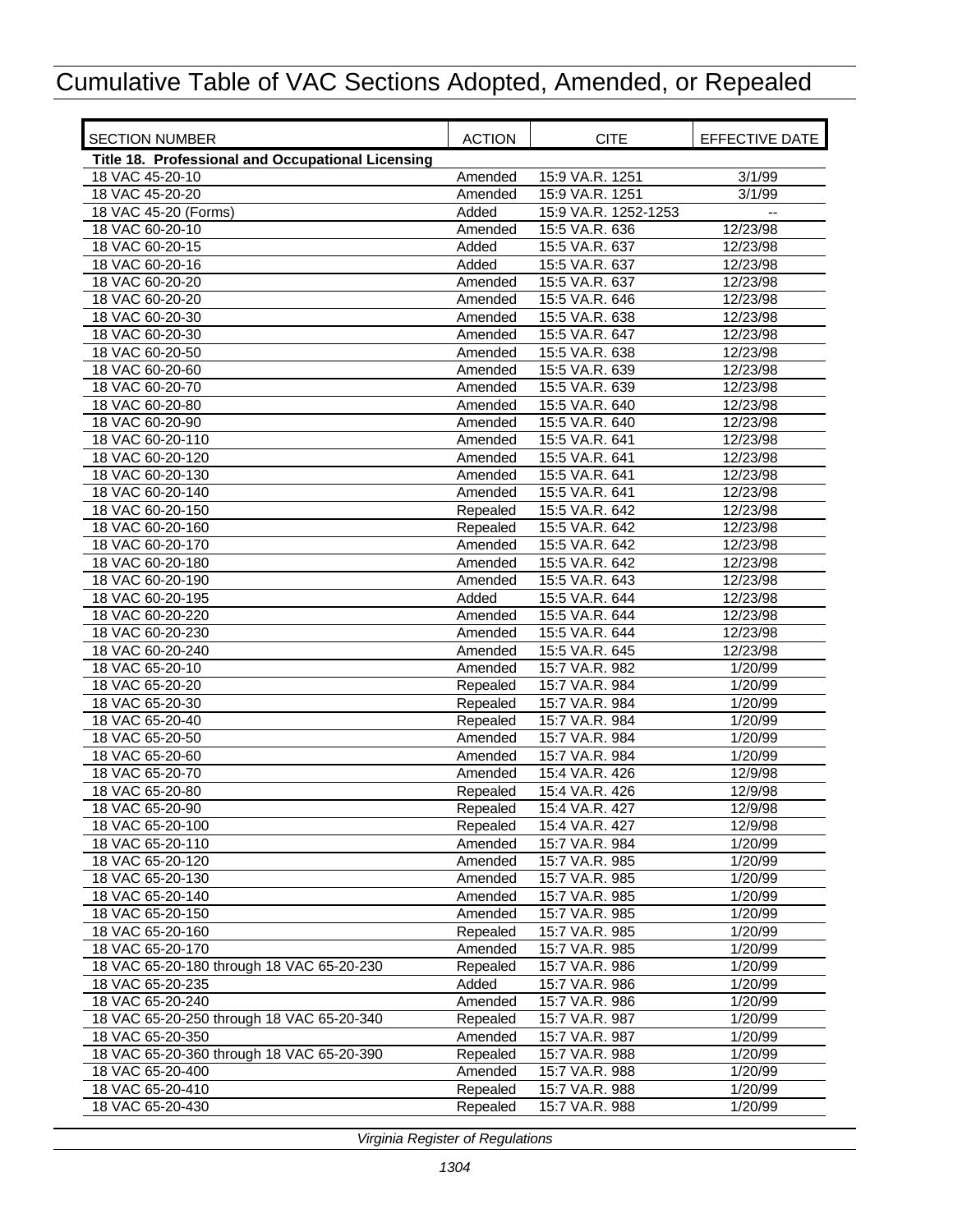| <b>SECTION NUMBER</b>                     | <b>ACTION</b> | <b>CITE</b>        | EFFECTIVE DATE |
|-------------------------------------------|---------------|--------------------|----------------|
| 18 VAC 65-20-440                          | Amended       | 15:7 VA.R. 988     | 1/20/99        |
| 18 VAC 65-20-450 through 18 VAC 65-20-490 | Repealed      | 15:7 VA.R. 988-989 | 1/20/99        |
| 18 VAC 65-20-500                          | Amended       | 15:7 VA.R. 989     | 1/20/99        |
| 18 VAC 65-20-510                          | Amended       | 15:7 VA.R. 990     | 1/20/99        |
| 18 VAC 65-20-520                          | Repealed      | 15:7 VA.R. 990     | 1/20/99        |
| 18 VAC 65-20-530                          | Amended       | 15:7 VA.R. 990     | 1/20/99        |
| 18 VAC 65-20-540                          | Amended       | 15:7 VA.R. 990     | 1/20/99        |
| 18 VAC 65-20-550                          | Amended       | 15:7 VA.R. 990     | 1/20/99        |
| 18 VAC 65-20-560                          | Amended       | 15:7 VA.R. 990     | 1/20/99        |
| 18 VAC 65-20-580                          | Amended       | 15:7 VA.R. 990     | 1/20/99        |
| 18 VAC 65-20-590                          | Amended       | 15:7 VA.R. 991     | 1/20/99        |
| 18 VAC 65-20-600                          | Repealed      | 15:7 VA.R. 991     | 1/20/99        |
| 18 VAC 65-20-610                          | Repealed      | 15:7 VA.R. 991     | 1/20/99        |
| 18 VAC 65-20-620                          | Repealed      | 15:7 VA.R. 991     | 1/20/99        |
| 18 VAC 65-20-630                          | Amended       | 15:7 VA.R. 991     | 1/20/99        |
| 18 VAC 65-20-640 through 18 VAC 65-20-690 | Repealed      | 15:7 VA.R. 992-994 | 1/20/99        |
| 18 VAC 65-20-700                          | Amended       | 15:7 VA.R. 994     | 1/20/99        |
| 18 VAC 65-30-10                           | Amended       | 15:7 VA.R. 995     | 1/20/99        |
| 18 VAC 65-30-20                           | Repealed      | 15:7 VA.R. 997     | 1/20/99        |
| 18 VAC 65-30-30                           | Repealed      | 15:7 VA.R. 997     | 1/20/99        |
| 18 VAC 65-30-40                           | Repealed      | 15:7 VA.R. 997     | 1/20/99        |
| 18 VAC 65-30-50                           | Amended       | 15:7 VA.R. 997     | 1/20/99        |
| 18 VAC 65-30-60                           | Amended       | 15:7 VA.R. 997     | 1/20/99        |
| 18 VAC 65-30-70                           | Amended       | 15:7 VA.R. 997     | 1/20/99        |
| 18 VAC 65-30-80                           | Amended       | 15:7 VA.R. 997     | 1/20/99        |
| 18 VAC 65-30-90                           | Amended       | 15:7 VA.R. 998     | 1/20/99        |
| 18 VAC 65-30-110                          | Amended       | 15:7 VA.R. 998     | 1/20/99        |
| 18 VAC 65-30-120                          | Amended       | 15:7 VA.R. 999     | 1/20/99        |
| 18 VAC 65-30-140                          | Amended       | 15:7 VA.R. 999     | 1/20/99        |
| 18 VAC 65-30-150                          | Repealed      | 15:7 VA.R. 999     | 1/20/99        |
| 18 VAC 65-30-160                          | Repealed      | 15:7 VA.R. 999     | 1/20/99        |
| 18 VAC 65-30-170                          | Amended       | 15:7 VA.R. 999     | 1/20/99        |
| 18 VAC 65-30-180                          | Amended       | 15:7 VA.R. 999     | 1/20/99        |
| 18 VAC 65-30-190                          | Repealed      | 15:7 VA.R. 1000    | 1/20/99        |
| 18 VAC 65-30-200                          | Amended       | 15:7 VA.R. 1000    | 1/20/99        |
| 18 VAC 65-30-210                          | Repealed      | 15:7 VA.R. 1001    | 1/20/99        |
| 18 VAC 65-30-220                          | Added         | 15:7 VA.R. 1001    | 1/20/99        |
| 18 VAC 65-30-230                          | Added         | 15:7 VA.R. 1003    | 1/20/99        |
| 18 VAC 65-40-10                           | Amended       | 15:7 VA.R. 1008    | 1/20/99        |
| 18 VAC 65-40-20                           | Repealed      | 15:7 VA.R. 1008    | 1/20/99        |
| 18 VAC 65-40-30                           | Repealed      | 15:7 VA.R. 1008    | 1/20/99        |
| 18 VAC 65-40-40                           | Amended       | 15:4 VA.R. 433     | 12/9/98        |
| 18 VAC 65-40-50                           | Repealed      | 15:4 VA.R. 433     | 12/9/98        |
| 18 VAC 65-40-60                           | Repealed      | 15:4 VA.R. 433     | 12/9/98        |
| 18 VAC 65-40-70                           | Repealed      | 15:4 VA.R. 433     | 12/9/98        |
| 18 VAC 65-40-80                           | Repealed      | 15:4 VA.R. 433     | 12/9/98        |
| 18 VAC 65-40-90                           | Amended       | 15:7 VA.R. 1008    | 1/20/99        |
| 18 VAC 65-40-100                          | Repealed      | 15:7 VA.R. 1008    | 1/20/99        |
| 18 VAC 65-40-110                          | Amended       | 15:7 VA.R. 1008    | 1/20/99        |
| 18 VAC 65-40-120                          | Repealed      | 15:7 VA.R. 1008    | 1/20/99        |
| 18 VAC 65-40-130                          | Amended       | 15:7 VA.R. 1009    | 1/20/99        |
| 18 VAC 65-40-140                          | Repealed      | 15:7 VA.R. 1009    | 1/20/99        |
| 18 VAC 65-40-150                          | Repealed      | 15:7 VA.R. 1009    | 1/20/99        |
| 18 VAC 65-40-160                          | Amended       | 15:7 VA.R. 1009    | 1/20/99        |
| 18 VAC 65-40-170                          | Repealed      | 15:7 VA.R. 1009    | 1/20/99        |
|                                           |               |                    |                |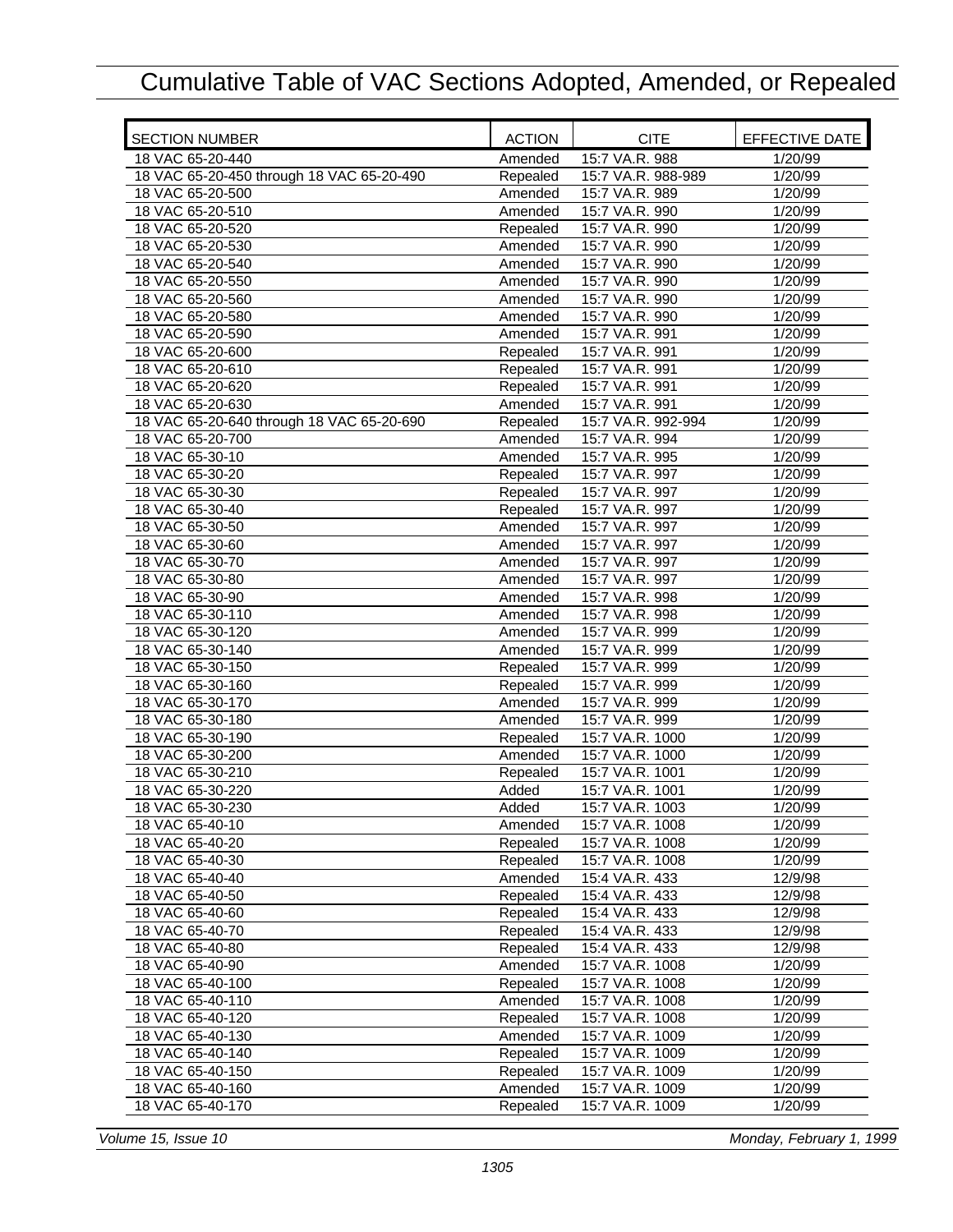| <b>SECTION NUMBER</b>                     | <b>ACTION</b> | <b>CITE</b>          | EFFECTIVE DATE |
|-------------------------------------------|---------------|----------------------|----------------|
| 18 VAC 65-40-180                          | Amended       | 15:7 VA.R. 1009      | 1/20/99        |
| 18 VAC 65-40-190                          | Repealed      | 15:7 VA.R. 1009      | 1/20/99        |
| 18 VAC 65-40-200                          | Repealed      | 15:7 VA.R. 1009      | 1/20/99        |
| 18 VAC 65-40-201                          | Added         | 15:7 VA.R. 1009      | 1/20/99        |
| 18 VAC 65-40-210                          | Amended       | 15:7 VA.R. 1009      | 1/20/99        |
| 18 VAC 65-40-220                          | Amended       | 15:7 VA.R. 1010      | 1/20/99        |
| 18 VAC 65-40-230                          | Repealed      | 15:7 VA.R. 1010      | 1/20/99        |
| 18 VAC 65-40-240                          | Repealed      | 15:7 VA.R. 1010      | 1/20/99        |
| 18 VAC 65-40-250                          | Amended       | 15:7 VA.R. 1010      | 1/20/99        |
| 18 VAC 65-40-260                          | Repealed      | 15:7 VA.R. 1010      | 1/20/99        |
| 18 VAC 65-40-270                          | Repealed      | 15:7 VA.R. 1010      | 1/20/99        |
| 18 VAC 65-40-280                          | Amended       | 15:7 VA.R. 1010      | 1/20/99        |
| 18 VAC 65-40-290                          | Repealed      | 15:7 VA.R. 1010      | 1/20/99        |
| 18 VAC 65-40-300                          | Amended       | 15:7 VA.R. 1010      | 1/20/99        |
| 18 VAC 65-40-310                          | Repealed      | 15:7 VA.R. 1010      | 1/20/99        |
| 18 VAC 65-40-320                          | Amended       | 15:7 VA.R. 1010      | 1/20/99        |
| 18 VAC 65-40-330                          | Amended       | 15:7 VA.R. 1011      | 1/20/99        |
| 18 VAC 65-40-340                          | Amended       | 15:7 VA.R. 1011      | 1/20/99        |
| 18 VAC 65-40-350 through 18 VAC 65-40-630 | Repealed      | 15:7 VA.R. 1011-1014 | 1/20/99        |
| 18 VAC 65-40-640                          | Amended       | 15:7 VA.R. 1014      | 1/20/99        |
| 18 VAC 85-110-10                          | Amended       | 15:4 VA.R. 436       | 12/9/98        |
| 18 VAC 85-110-20                          | Amended       | 15:4 VA.R. 437       | 12/9/98        |
| 18 VAC 85-110-30                          | Amended       | 15:4 VA.R. 437       | 12/9/98        |
| 18 VAC 85-110-35                          | Added         | 15:4 VA.R. 437       | 12/9/98        |
| 18 VAC 85-110-40                          | Repealed      | 15:4 VA.R. 438       | 12/9/98        |
| 18 VAC 85-110-50                          | Amended       | 15:4 VA.R. 438       | 12/9/98        |
| 18 VAC 85-110-60                          | Amended       | 15:4 VA.R. 438       | 12/9/98        |
| 18 VAC 85-110-70                          | Amended       | 15:4 VA.R. 439       | 12/9/98        |
| 18 VAC 85-110-80                          | Amended       | 15:4 VA.R. 439       | 12/9/98        |
| 18 VAC 85-110-90                          | Amended       | 15:4 VA.R. 439       | 12/9/98        |
| 18 VAC 85-110-100                         | Amended       | 15:4 VA.R. 439       | 12/9/98        |
| 18 VAC 85-110-120                         | Repealed      | 15:4 VA.R. 439       | 12/9/98        |
| 18 VAC 85-110-150                         | Amended       | 15:4 VA.R. 439       | 12/9/98        |
| 18 VAC 85-110-160                         | Amended       | 15:4 VA.R. 439       | 12/9/98        |
| 18 VAC 85-110-170                         | Repealed      | 15:4 VA.R. 440       | 12/9/98        |
| 18 VAC 90-20-10                           | Amended       | 15:3 VA.R. 333       | 12/3/98        |
| 18 VAC 90-20-20                           | Amended       | 15:3 VA.R. 334       | 12/3/98        |
| 18 VAC 90-20-35                           | Added         | 15:3 VA.R. 334       | 12/3/98        |
| 18 VAC 90-20-40                           | Amended       | 15:3 VA.R. 334       | 12/3/98        |
| 18 VAC 90-20-50                           | Amended       | 15:3 VA.R. 335       | 12/3/98        |
| 18 VAC 90-20-60                           | Amended       | 15:3 VA.R. 335       | 12/3/98        |
| 18 VAC 90-20-70                           | Amended       | 15:3 VA.R. 335       | 12/3/98        |
| 18 VAC 90-20-80                           | Amended       | 15:3 VA.R. 335       | 12/3/98        |
| 18 VAC 90-20-90                           | Amended       | 15:3 VA.R. 336       | 12/3/98        |
| 18 VAC 90-20-95                           | Added         | 15:3 VA.R. 337       | 12/3/98        |
| 18 VAC 90-20-100                          | Amended       | 15:3 VA.R. 337       | 12/3/98        |
| 18 VAC 90-20-110                          | Amended       | 15:3 VA.R. 337       | 12/3/98        |
| 18 VAC 90-20-120                          | Amended       | 15:3 VA.R. 338       | 12/3/98        |
| 18 VAC 90-20-130                          | Amended       | 15:3 VA.R. 338       | 12/3/98        |
| 18 VAC 90-20-140                          | Amended       | 15:3 VA.R. 339       | 12/3/98        |
| 18 VAC 90-20-150                          | Repealed      | 15:3 VA.R. 339       | 12/3/98        |
| 18 VAC 90-20-160                          | Amended       | 15:3 VA.R. 339       | 12/3/98        |
| 18 VAC 90-20-170                          | Amended       | 15:3 VA.R. 339       | 12/3/98        |
| 18 VAC 90-20-180                          | Repealed      | 15:3 VA.R. 340       | 12/3/98        |
| 18 VAC 90-20-190                          | Amended       | 15:3 VA.R. 340       | 12/3/98        |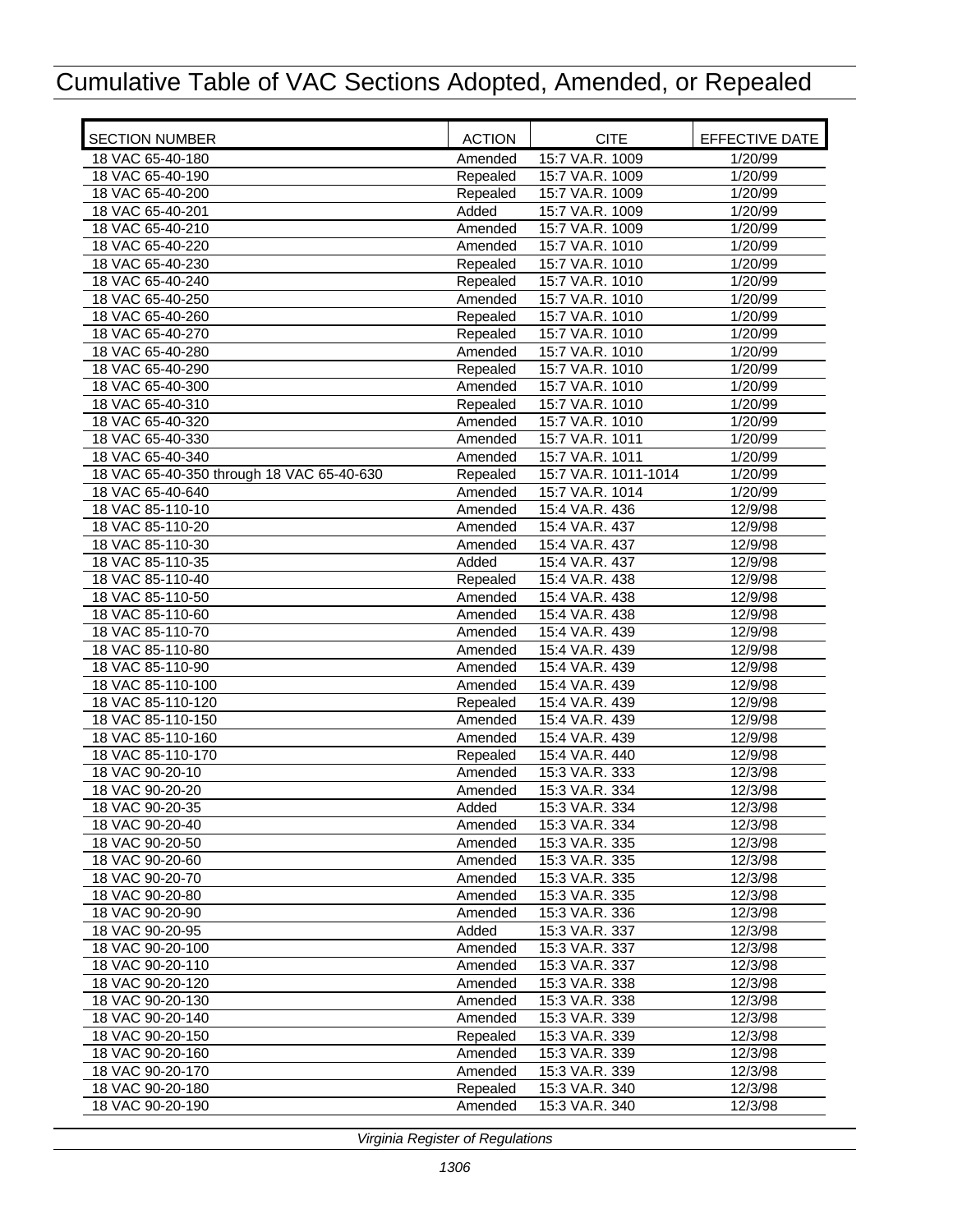| <b>SECTION NUMBER</b>                     | <b>ACTION</b>      | <b>CITE</b>     | EFFECTIVE DATE     |
|-------------------------------------------|--------------------|-----------------|--------------------|
| 18 VAC 90-20-210                          | Amended            | 15:3 VA.R. 341  | 12/3/98            |
| 18 VAC 90-20-250                          | Repealed           | 15:3 VA.R. 341  | 12/3/98            |
| 18 VAC 90-20-260                          | Repealed           | 15:3 VA.R. 341  | 12/3/98            |
| 18 VAC 90-20-275                          | Added              | 15:3 VA.R. 341  | 12/3/98            |
| 18 VAC 90-20-280                          | Amended            | 15:3 VA.R. 341  | $\frac{1}{2}/3/98$ |
| 18 VAC 90-20-290                          | Amended            | 15:3 VA.R. 342  | 12/3/98            |
| 18 VAC 90-20-300                          | Amended            | 15:3 VA.R. 342  | 12/3/98            |
| 18 VAC 90-20-310                          | Amended            | 15:3 VA.R. 342  | 12/3/98            |
| 18 VAC 90-20-330                          | Amended            | 15:3 VA.R. 342  | 12/3/98            |
| 18 VAC 90-20-340                          | Amended            | 15:3 VA.R. 346  | 12/3/98            |
| 18 VAC 90-20-350                          | Amended            | 15:3 VA.R. 346  | 12/3/98            |
| 18 VAC 90-20-400                          | Added              | 15:3 VA.R. 347  | 12/3/98            |
| 18 VAC 90-20-410                          | Added              | 15:3 VA.R. 347  | $\frac{1}{2}/3/98$ |
| 18 VAC 90-30-10                           | Amended            | 15:7 VA.R. 1015 | 1/20/99            |
| 18 VAC 90-30-30                           | Amended            | 15:7 VA.R. 1015 | 1/20/99            |
| 18 VAC 90-30-40                           | Repealed           | 15:7 VA.R. 1015 | 1/20/99            |
| 18 VAC 90-30-70                           | Amended            | 15:7 VA.R. 1016 | 1/20/99            |
| 18 VAC 90-30-80                           | Amended            | 15:7 VA.R. 1016 | 1/20/99            |
| 18 VAC 90-30-90                           |                    | 15:7 VA.R. 1016 |                    |
| 18 VAC 90-30-120                          | Amended<br>Amended | 15:7 VA.R. 1016 | 1/20/99<br>1/20/99 |
| 18 VAC 90-30-140                          |                    | 15:7 VA.R. 1016 |                    |
| 18 VAC 90-30-150                          | Repealed           |                 | 1/20/99            |
|                                           | Repealed           | 15:7 VA.R. 1016 | 1/20/99            |
| 18 VAC 90-30-160                          | Amended            | 15:7 VA.R. 1016 | 1/20/99            |
| 18 VAC 90-30-170 through 18 VAC 90-30-210 | Repealed           | 15:7 VA.R. 1017 | 1/20/99            |
| 18 VAC 95-20-10                           | Amended            | 15:4 VA.R. 452  | 12/9/98            |
| 18 VAC 95-20-20                           | Repealed           | 15:4 VA.R. 453  | 12/9/98            |
| 18 VAC 95-20-30                           | Repealed           | 15:4 VA.R. 453  | 12/9/98            |
| 18 VAC 95-20-40                           | Repealed           | 15:4 VA.R. 453  | 12/9/98            |
| 18 VAC 95-20-50                           | Repealed           | 15:4 VA.R. 453  | 12/9/98            |
| 18 VAC 95-20-70                           | Amended            | 15:4 VA.R. 454  | 12/9/98            |
| 18 VAC 95-20-80                           | Amended            | 15:4 VA.R. 454  | 12/9/98            |
| 18 VAC 95-20-90                           | Repealed           | 15:4 VA.R. 454  | 12/9/98            |
| 18 VAC 95-20-100                          | Repealed           | 15:4 VA.R. 454  | 12/9/98            |
| 18 VAC 95-20-110                          | Repealed           | 15:4 VA.R. 454  | 12/9/98            |
| 18 VAC 95-20-120                          | Repealed           | 15:4 VA.R. 454  | 12/9/98            |
| 18 VAC 95-20-130                          | Amended            | 15:4 VA.R. 454  | 12/9/98            |
| 18 VAC 95-20-140                          | Repealed           | 15:4 VA.R. 455  | 12/9/98            |
| 18 VAC 95-20-150                          | Repealed           | 15:4 VA.R. 455  | 12/9/98            |
| 18 VAC 95-20-160                          | Repealed           | 15:4 VA.R. 455  | 12/9/98            |
| 18 VAC 95-20-170                          | Amended            | 15:4 VA.R. 455  | 12/9/98            |
| 18 VAC 95-20-175                          | Added              | 15:4 VA.R. 455  | 12/9/98            |
| 18 VAC 95-20-180                          | Amended            | 15:4 VA.R. 455  | 12/9/98            |
| 18 VAC 95-20-190                          | Repealed           | 15:4 VA.R. 456  | 12/9/98            |
| 18 VAC 95-20-200                          | Amended            | 15:4 VA.R. 456  | 12/9/98            |
| 18 VAC 95-20-210                          | Repealed           | 15:4 VA.R. 456  | 12/9/98            |
| 18 VAC 95-20-220                          | Amended            | 15:4 VA.R. 456  | 12/9/98            |
| 18 VAC 95-20-225                          | Added              | 15:4 VA.R. 457  | 12/9/98            |
| 18 VAC 95-20-230                          | Amended            | 15:4 VA.R. 457  | 12/9/98            |
| 18 VAC 95-20-240                          | Repealed           | 15:4 VA.R. 457  | 12/9/98            |
| 18 VAC 95-20-250                          | Repealed           | 15:4 VA.R. 457  | 12/9/98            |
| 18 VAC 95-20-260                          | Repealed           | 15:4 VA.R. 457  | 12/9/98            |
| 18 VAC 95-20-270                          | Repealed           | 15:4 VA.R. 458  | 12/9/98            |
| 18 VAC 95-20-280                          | Repealed           | 15:4 VA.R. 458  | 12/9/98            |
| 18 VAC 95-20-290                          | Amended            | 15:4 VA.R. 458  | 12/9/98            |
| 18 VAC 95-20-300                          | Amended            | 15:4 VA.R. 458  | 12/9/98            |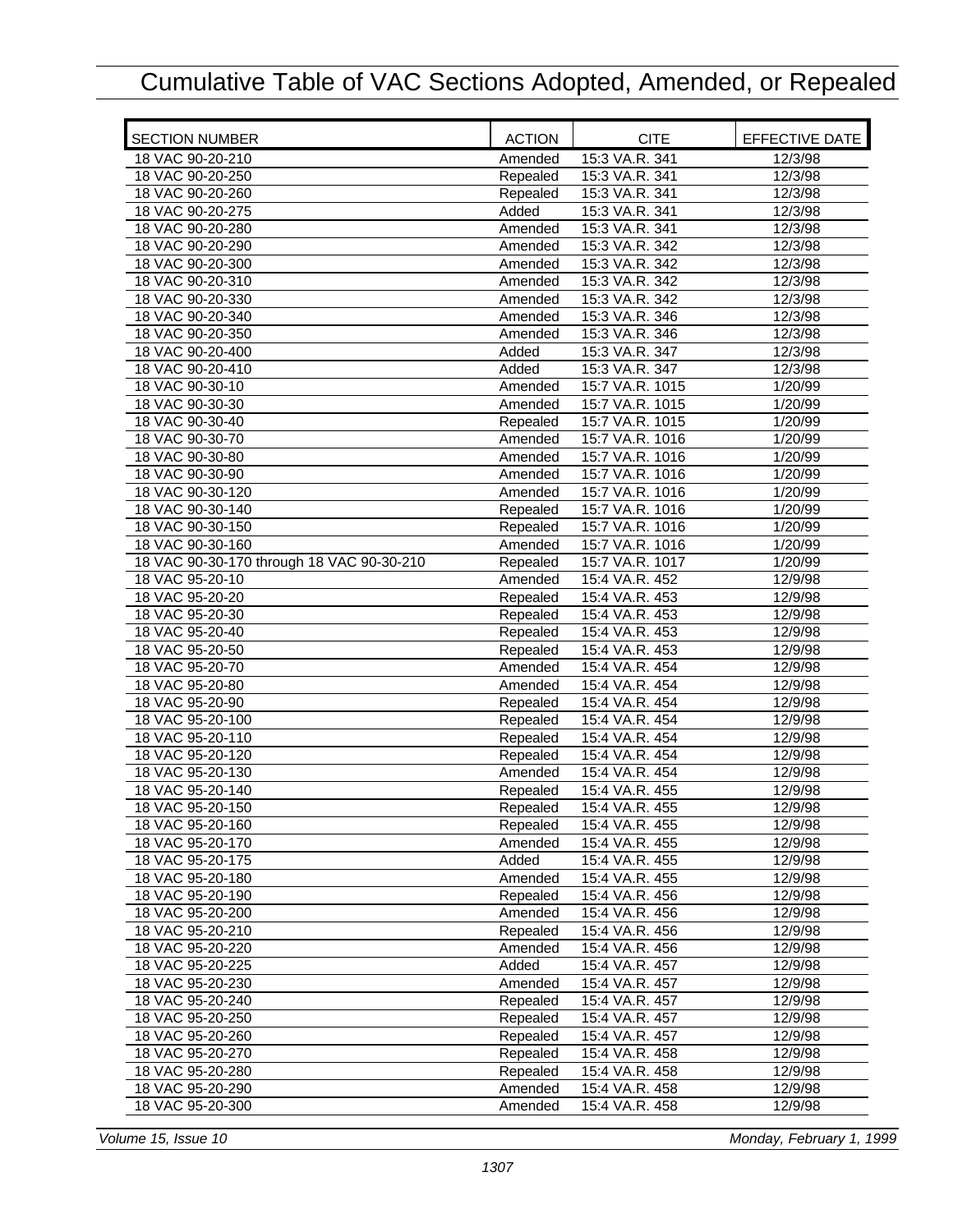| <b>SECTION NUMBER</b>                     | <b>ACTION</b> | <b>CITE</b>        | <b>EFFECTIVE DATE</b> |
|-------------------------------------------|---------------|--------------------|-----------------------|
| 18 VAC 95-20-310                          | Amended       | 15:4 VA.R. 458     | 12/9/98               |
| 18 VAC 95-20-320                          | Repealed      | 15:4 VA.R. 458     | 12/9/98               |
| 18 VAC 95-20-330                          | Amended       | 15:4 VA.R. 459     | 12/9/98               |
| 18 VAC 95-20-340                          | Amended       | 15:4 VA.R. 459     | 12/9/98               |
| 18 VAC 95-20-350                          | Repealed      | 15:4 VA.R. 459     | $\frac{1}{2}/9/98$    |
| 18 VAC 95-20-360                          | Repealed      | 15:4 VA.R. 459     | 12/9/98               |
| 18 VAC 95-20-370                          | Repealed      | 15:4 VA.R. 459     | 12/9/98               |
| 18 VAC 95-20-380                          | Amended       | 15:4 VA.R. 459     | 12/9/98               |
| 18 VAC 95-20-390                          | Amended       | 15:4 VA.R. 459     | 12/9/98               |
| 18 VAC 95-20-400                          | Amended       | 15:4 VA.R. 459     | 12/9/98               |
| 18 VAC 95-20-410                          | Repealed      | 15:4 VA.R. 460     | 12/9/98               |
| 18 VAC 95-20-420                          | Repealed      | 15:4 VA.R. 460     | 12/9/98               |
| 18 VAC 95-20-430                          | Amended       | 15:4 VA.R. 460     | 12/9/98               |
| 18 VAC 95-20-440                          | Amended       | 15:4 VA.R. 460     | 12/9/98               |
| 18 VAC 95-20-450                          | Repealed      | 15:4 VA.R. 460     | 12/9/98               |
| 18 VAC 95-20-460                          | Repealed      | 15:4 VA.R. 460     | 12/9/98               |
| 18 VAC 95-20-470                          | Amended       | 15:4 VA.R. 460     | 12/9/98               |
| 18 VAC 95-20-480 through 18 VAC 95-20-740 | Repealed      | 15:4 VA.R. 460-463 | 12/9/98               |
| Appendices I, II and III of 18 VAC 95-20  | Repealed      | 15:4 VA.R. 463-464 | 12/9/98               |
| 18 VAC 105-20-10                          | Amended       | 15:6 VA.R. 902     | 1/6/99                |
| 18 VAC 105-20-15                          | Added         | 15:6 VA.R. 902     | 1/6/99                |
| 18 VAC 105-20-20                          | Amended       | 15:6 VA.R. 903     | 1/6/99                |
| 18 VAC 105-20-30                          | Repealed      | 15:6 VA.R. 903     | 1/6/99                |
| 18 VAC 105-20-40                          | Amended       | 15:6 VA.R. 903     | 1/6/99                |
| 18 VAC 105-20-45                          | Added         | 15:6 VA.R. 904     | 1/6/99                |
| 18 VAC 105-20-50                          | Amended       | 15:6 VA.R. 905     | 1/6/99                |
| 18 VAC 105-20-60                          | Amended       | 15:6 VA.R. 906     | 1/6/99                |
| 18 VAC 105-20-70                          | Amended       | 15:6 VA.R. 906     | 1/6/99                |
| 18 VAC 110-20-10 emer                     | Amended       | 15:6 VA.R. 926     | 11/5/98-11/4/99       |
| 18 VAC 110-20-10                          | Amended       | 15:8 VA.R. 1070    | 2/3/99                |
| 18 VAC 110-20-20                          | Amended       | 15:8 VA.R. 1073    | 2/3/99                |
| 18 VAC 110-20-30                          | Amended       | 15:8 VA.R. 1074    | 2/3/99                |
| 18 VAC 110-20-40                          | Amended       | 15:8 VA.R. 1074    | 2/3/99                |
| 18 VAC 110-20-50                          | Amended       | 15:8 VA.R. 1074    | 2/3/99                |
| 18 VAC 110-20-60                          | Amended       | 15:8 VA.R. 1075    | 2/3/99                |
| 18 VAC 110-20-70                          | Amended       | 15:8 VA.R. 1075    | 2/3/99                |
| 18 VAC 110-20-90                          | Amended       | 15:8 VA.R. 1075    | 2/3/99                |
| 18 VAC 110-20-100                         | Amended       | 15:8 VA.R. 1076    | 2/3/99                |
| 18 VAC 110-20-110                         | Amended       | 15:8 VA.R. 1077    | 2/3/99                |
| 18 VAC 110-20-130 emer                    | Amended       | 15:6 VA.R. 928     | 11/5/98-11/4/99       |
| 18 VAC 110-20-130                         | Amended       | 15:8 VA.R. 1077    | 2/3/99                |
| 18 VAC 110-20-135 emer                    | Added         | 15:6 VA.R. 928     | 11/5/98-11/4/99       |
| 18 VAC 110-20-140 emer                    | Amended       | 15:6 VA.R. 929     | 11/5/98-11/4/99       |
| 18 VAC 110-20-170                         | Amended       | 15:8 VA.R. 1077    | 2/3/99                |
| 18 VAC 110-20-190                         | Amended       | 15:8 VA.R. 1077    | 2/3/99                |
| 18 VAC 110-20-200                         | Amended       | 15:8 VA.R. 1078    | 2/3/99                |
| 18 VAC 110-20-210                         | Amended       | 15:8 VA.R. 1078    | 2/3/99                |
| 18 VAC 110-20-220                         | Amended       | 15:8 VA.R. 1079    | 2/3/99                |
| 18 VAC 110-20-230                         | Amended       | 15:8 VA.R. 1079    | 2/3/99                |
| 18 VAC 110-20-240                         | Amended       | 15:8 VA.R. 1079    | 2/3/99                |
| 18 VAC 110-20-260                         | Repealed      | 15:8 VA.R. 1080    | 2/3/99                |
| 18 VAC 110-20-270                         | Amended       | 15:8 VA.R. 1080    | 2/3/99                |
| 18 VAC 110-20-280                         | Amended       | 15:8 VA.R. 1081    | 2/3/99                |
| 18 VAC 110-20-290                         | Amended       | 15:8 VA.R. 1081    | 2/3/99                |
| 18 VAC 110-20-330                         | Amended       | 15:8 VA.R. 1082    | 2/3/99                |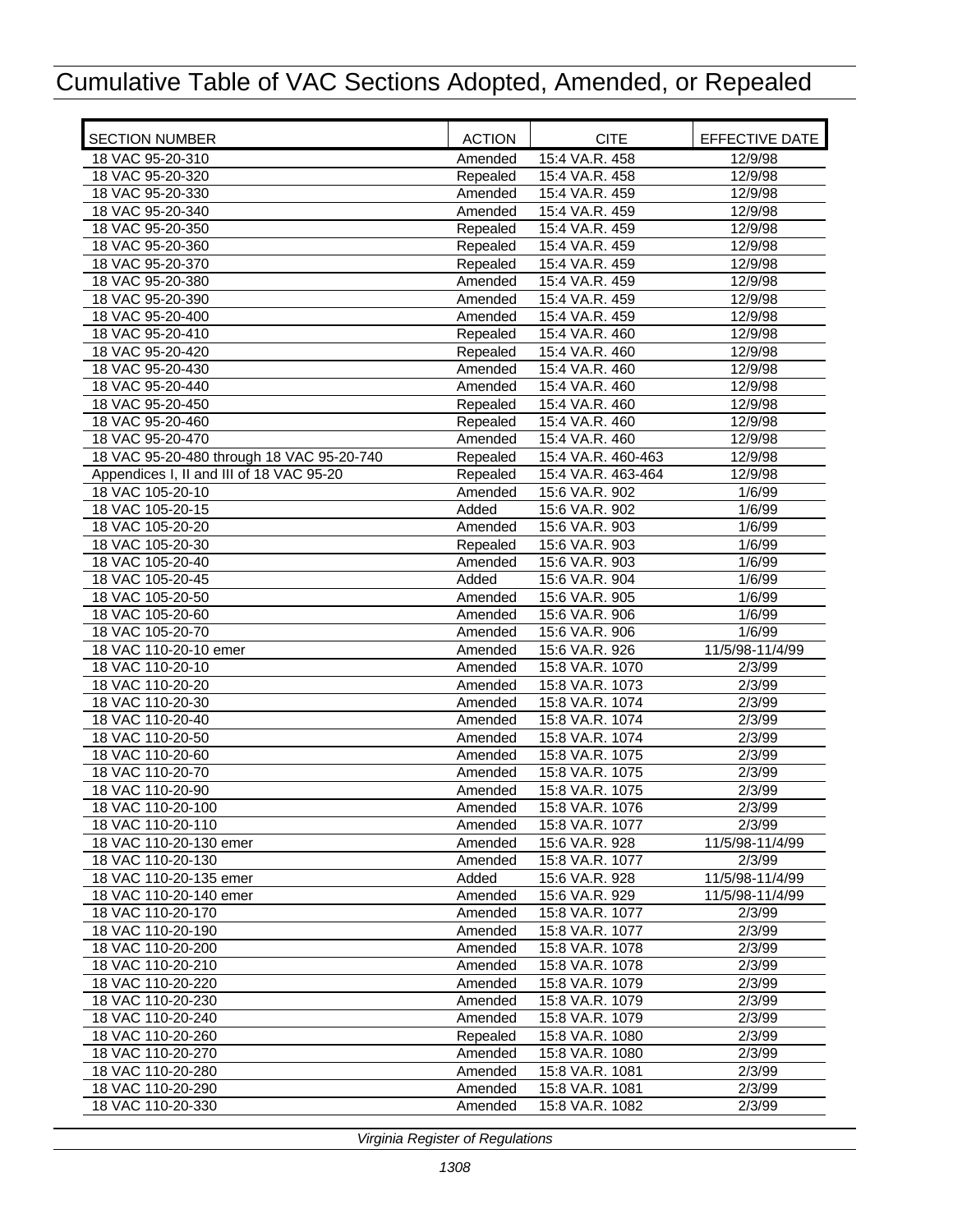| <b>SECTION NUMBER</b>  | <b>ACTION</b> | <b>CITE</b>     | EFFECTIVE DATE  |
|------------------------|---------------|-----------------|-----------------|
| 18 VAC 110-20-350      | Amended       | 15:8 VA.R. 1082 | 2/3/99          |
| 18 VAC 110-20-355      | Added         | 15:8 VA.R. 1082 | 2/3/99          |
| 18 VAC 110-20-360      | Amended       | 15:8 VA.R. 1082 | 2/3/99          |
| 18 VAC 110-20-395      | Added         | 15:8 VA.R. 1083 | 2/3/99          |
| 18 VAC 110-20-400      | Amended       | 15:8 VA.R. 1083 | 2/3/99          |
| 18 VAC 110-20-420      | Amended       | 15:8 VA.R. 1083 | 2/3/99          |
| 18 VAC 110-20-470      | Amended       | 15:8 VA.R. 1084 | 2/3/99          |
| 18 VAC 110-20-500      | Amended       | 15:8 VA.R. 1084 | 2/3/99          |
| 18 VAC 110-20-540      | Amended       | 15:8 VA.R. 1085 | 2/3/99          |
| 18 VAC 110-20-550      | Amended       | 15:8 VA.R. 1085 | 2/3/99          |
| 18 VAC 110-20-555      | Added         | 15:8 VA.R. 1085 | 2/3/99          |
| 18 VAC 110-20-570      | Amended       | 15:8 VA.R. 1086 | 2/3/99          |
| 18 VAC 110-20-580      | Amended       | 15:8 VA.R. 1087 | 2/3/99          |
| 18 VAC 110-20-590      | Amended       | 15:8 VA.R. 1087 | 2/3/99          |
| 18 VAC 110-20-620      | Amended       | 15:8 VA.R. 1087 | 2/3/99          |
| 18 VAC 110-20-621      | Added         | 15:8 VA.R. 1087 | 2/3/99          |
| 18 VAC 110-20-622      | Added         | 15:8 VA.R. 1087 | 2/3/99          |
| 18 VAC 110-20-640      | Amended       | 15:8 VA.R. 1088 | 2/3/99          |
| 18 VAC 110-20-650      | Repealed      | 15:8 VA.R. 1088 | 2/3/99          |
| 18 VAC 110-20-680      | Amended       | 15:8 VA.R. 1088 | 2/3/99          |
| 18 VAC 110-20-690 emer | Added         | 15:6 VA.R. 929  | 11/5/98-11/4/99 |
| 18 VAC 110-20-700 emer | Added         | 15:6 VA.R. 929  | 11/5/98-11/4/99 |
| 18 VAC 110-20-710 emer | Added         | 15:6 VA.R. 930  | 11/5/98-11/4/99 |
| 18 VAC 110-20-720 emer | Added         | 15:6 VA.R. 930  | 11/5/98-11/4/99 |
| 18 VAC 135-20-10       | Amended       | 15:5 VA.R. 648  | 1/1/99          |
| 18 VAC 135-20-20       | Amended       | 15:5 VA.R. 649  | 1/1/99          |
| 18 VAC 135-20-30       | Amended       | 15:5 VA.R. 650  | 1/1/99          |
| 18 VAC 135-20-40       | Amended       | 15:5 VA.R. 650  | 1/1/99          |
| 18 VAC 135-20-45       | Added         | 15:5 VA.R. 650  | 1/1/99          |
| 18 VAC 135-20-50       | Amended       | 15:5 VA.R. 651  | 1/1/99          |
| 18 VAC 135-20-60       | Amended       | 15:5 VA.R. 651  | 1/1/99          |
| 18 VAC 135-20-80       | Amended       | 15:5 VA.R. 652  | 1/1/99          |
| 18 VAC 135-20-90       | Amended       | 15:5 VA.R. 652  | 1/1/99          |
| 18 VAC 135-20-100      | Amended       | 15:5 VA.R. 652  | 1/1/99          |
| 18 VAC 135-20-110      | Amended       | 15:5 VA.R. 653  | 1/1/99          |
| 18 VAC 135-20-120      | Amended       | 15:5 VA.R. 654  | 1/1/99          |
| 18 VAC 135-20-150      | Amended       | 15:5 VA.R. 654  | 1/1/99          |
| 18 VAC 135-20-160      | Amended       | 15:5 VA.R. 654  | 1/1/99          |
| 18 VAC 135-20-170      | Amended       | 15:5 VA.R. 654  | 1/1/99          |
| 18 VAC 135-20-180      | Amended       | 15:5 VA.R. 655  | 1/1/99          |
| 18 VAC 135-20-190      | Amended       | 15:5 VA.R. 656  | 1/1/99          |
| 18 VAC 135-20-200      | Amended       | 15:5 VA.R. 657  | 1/1/99          |
| 18 VAC 135-20-210      | Amended       | 15:5 VA.R. 657  | 1/1/99          |
| 18 VAC 135-20-220      | Amended       | 15:5 VA.R. 657  | 1/1/99          |
| 18 VAC 135-20-240      | Amended       | 15:5 VA.R. 658  | 1/1/99          |
| 18 VAC 135-20-250      | Amended       | 15:5 VA.R. 658  | 1/1/99          |
| 18 VAC 135-20-260      | Amended       | 15:5 VA.R. 658  | 1/1/99          |
| 18 VAC 135-20-270      | Amended       | 15:5 VA.R. 658  | 1/1/99          |
| 18 VAC 135-20-280      | Amended       | 15:5 VA.R. 658  | 1/1/99          |
| 18 VAC 135-20-290      | Amended       | 15:5 VA.R. 659  | 1/1/99          |
| 18 VAC 135-20-300      | Amended       | 15:5 VA.R. 659  | 1/1/99          |
| 18 VAC 135-20-310      | Amended       | 15:5 VA.R. 660  | 1/1/99          |
| 18 VAC 135-20-320      | Amended       | 15:5 VA.R. 660  | 1/1/99          |
| 18 VAC 135-20-350      | Amended       | 15:5 VA.R. 660  | 1/1/99          |
| 18 VAC 135-20-360      | Amended       | 15:5 VA.R. 661  | 1/1/99          |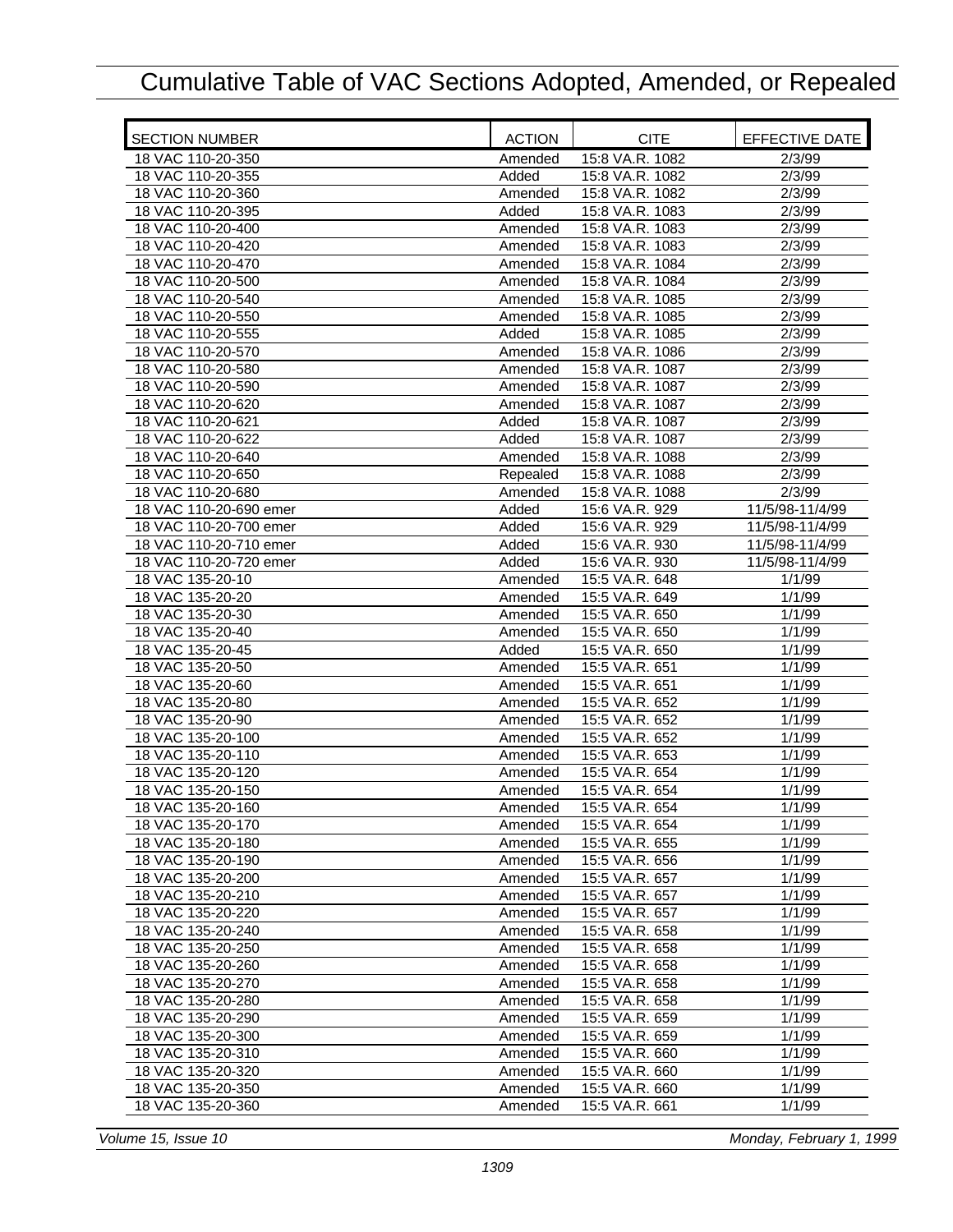| <b>SECTION NUMBER</b>   | <b>ACTION</b> | <b>CITE</b>     | EFFECTIVE DATE |
|-------------------------|---------------|-----------------|----------------|
| 18 VAC 135-20-370       | Amended       | 15:5 VA.R. 662  | 1/1/99         |
| 18 VAC 135-20-380       | Amended       | 15:5 VA.R. 662  | 1/1/99         |
| 18 VAC 135-20-390       | Amended       | 15:5 VA.R. 662  | 1/1/99         |
| 18 VAC 135-20-400       | Amended       | 15:5 VA.R. 662  | 1/1/99         |
| 18 VAC 135-20-410       | Amended       | 15:5 VA.R. 662  | 1/1/99         |
| 18 VAC 135-20-420       | Repealed      | 15:5 VA.R. 663  | 1/1/99         |
| 18 VAC 135-20-430       | Repealed      | 15:5 VA.R. 663  | 1/1/99         |
| 18 VAC 135-20-440       | Repealed      | 15:5 VA.R. 663  | 1/1/99         |
| 18 VAC 140-20-10        | Amended       | 15:5 VA.R. 663  | 12/23/98       |
| 18 VAC 140-20-30        | Amended       | 15:5 VA.R. 664  | 12/23/98       |
| 18 VAC 140-20-35        | Added         | 15:5 VA.R. 664  | 12/23/98       |
| 18 VAC 140-20-37        | Added         | 15:5 VA.R. 664  | 12/23/98       |
| 18 VAC 140-20-40        | Amended       | 15:5 VA.R. 664  | 12/23/98       |
| 18 VAC 140-20-45        | Added         | 15:5 VA.R. 665  | 12/23/98       |
| 18 VAC 140-20-50        | Amended       | 15:5 VA.R. 665  | 12/23/98       |
| 18 VAC 140-20-60        | Amended       | 15:5 VA.R. 667  | 12/23/98       |
| 18 VAC 140-20-70        | Amended       | 15:5 VA.R. 668  | 12/23/98       |
| 18 VAC 140-20-80        | Repealed      | 15:5 VA.R. 668  | 12/23/98       |
| 18 VAC 140-20-90        | Repealed      | 15:5 VA.R. 668  | 12/23/98       |
| 18 VAC 140-20-110       | Amended       | 15:5 VA.R. 668  | 12/23/98       |
| 18 VAC 140-20-150       | Amended       | 15:5 VA.R. 669  | 12/23/98       |
| 18 VAC 150-20-10        | Amended       | 15:5 VA.R. 687  | 12/23/98       |
| 18 VAC 150-20-30        | Amended       | 15:5 VA.R. 688  | 12/23/98       |
| 18 VAC 150-20-40        | Repealed      | 15:5 VA.R. 688  | 12/23/98       |
| 18 VAC 150-20-50        | Repealed      | 15:5 VA.R. 688  | 12/23/98       |
| 18 VAC 150-20-60        | Repealed      | 15:5 VA.R. 688  | 12/23/98       |
| 18 VAC 150-20-70        | Amended       | 15:5 VA.R. 688  | 12/23/98       |
| 18 VAC 150-20-75        | Added         | 15:5 VA.R. 690  | 12/23/98       |
| 18 VAC 150-20-80        | Repealed      | 15:5 VA.R. 690  | 12/23/98       |
| 18 VAC 150-20-90        | Repealed      | 15:5 VA.R. 690  | 12/23/98       |
| 18 VAC 150-20-100       | Amended       | 15:5 VA.R. 690  | 12/23/98       |
| 18 VAC 150-20-110       | Amended       | 15:5 VA.R. 691  | 12/23/98       |
| 18 VAC 150-20-115       | Added         | 15:5 VA.R. 691  | 12/23/98       |
| 18 VAC 150-20-120       | Amended       | 15:5 VA.R. 692  | 12/23/98       |
| 18 VAC 150-20-130       | Amended       | 15:5 VA.R. 692  | 12/23/98       |
| 18 VAC 150-20-140       | Amended       | 15:5 VA.R. 692  | 12/23/98       |
| 18 VAC 150-20-150       | Repealed      | 15:5 VA.R. 693  | 12/23/98       |
| 18 VAC 150-20-160       | Repealed      | 15:5 VA.R. 693  | 12/23/98       |
| 18 VAC 150-20-170       | Repealed      | 15:5 VA.R. 693  | 12/23/98       |
| 18 VAC 150-20-180       | Amended       | 15:5 VA.R. 694  | 12/23/98       |
| 18 VAC 150-20-185       | Added         | 15:5 VA.R. 694  | 12/23/98       |
| 18 VAC 150-20-190       | Amended       | 15:5 VA.R. 694  | 12/23/98       |
| 18 VAC 150-20-190       | Erratum       | 15:9 VA.R. 1276 |                |
| 18 VAC 150-20-195       | Added         | 15:5 VA.R. 696  | 12/23/98       |
| 18 VAC 150-20-200       | Amended       | 15:5 VA.R. 696  | 12/23/98       |
| 18 VAC 150-20-200       | Erratum       | 15:9 VA.R. 1276 |                |
| 18 VAC 150-20-205       | Added         | 15:5 VA.R. 701  | 12/23/98       |
| 18 VAC 150-20-210       | Amended       | 15:5 VA.R. 701  | 12/23/98       |
| Title 19. Public Safety |               |                 |                |
| 19 VAC 30-20-80         | Amended       | 15:9 VA.R. 1254 | 3/17/99        |
| 19 VAC 30-20-220        | Amended       | 15:9 VA.R. 1254 | 3/17/99        |
| 19 VAC 30-20-250        | Amended       | 15:9 VA.R. 1254 | 3/17/99        |
| 19 VAC 30-70-5          | Amended       | 15:2 VA.R. 177  | 11/11/98       |
| 19 VAC 30-70-7          | Amended       | 15:2 VA.R. 178  | 11/11/98       |
| 19 VAC 30-70-10         | Amended       | 15:2 VA.R. 178  | 11/11/98       |
|                         |               |                 |                |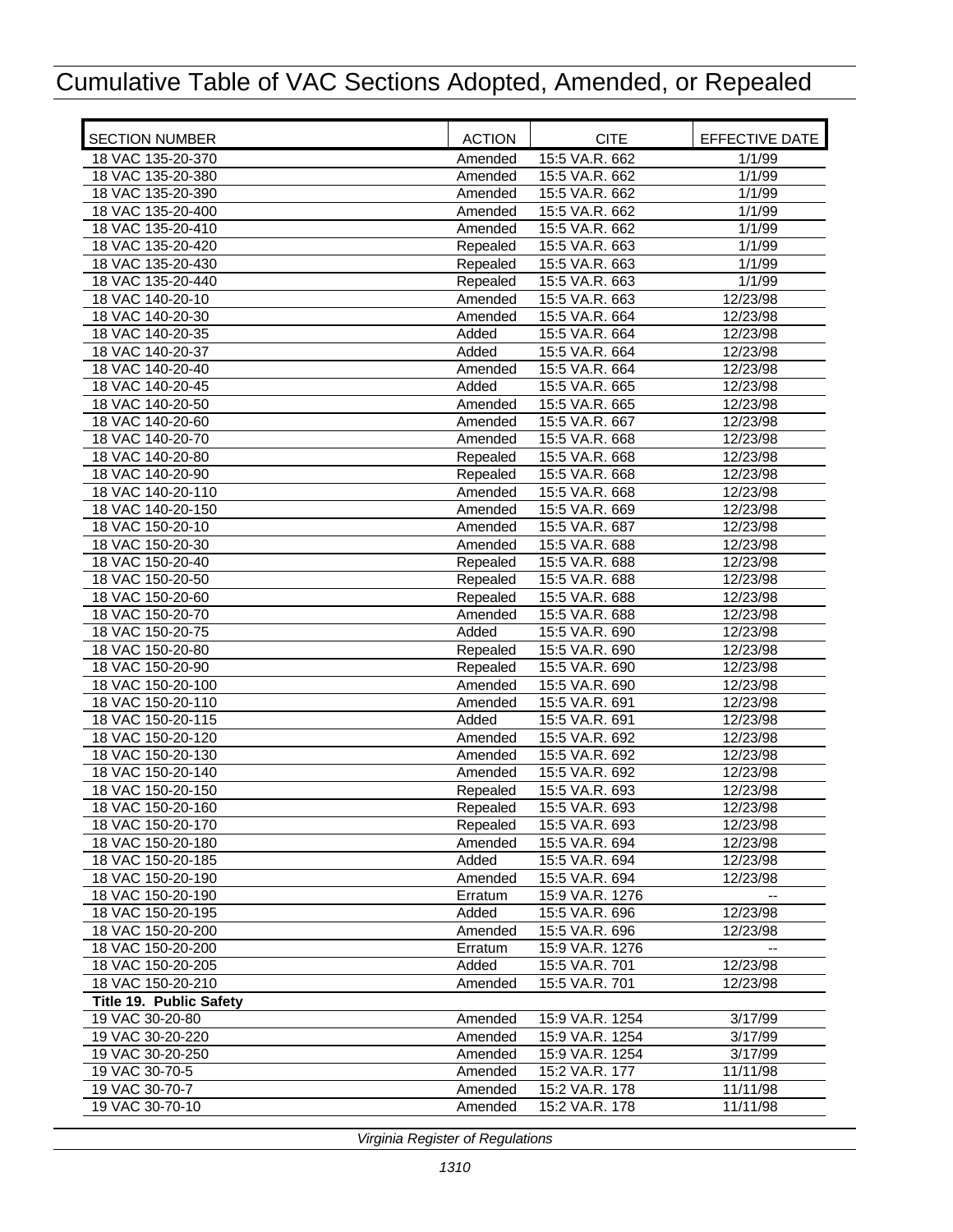| <b>SECTION NUMBER</b>                       | <b>ACTION</b> | <b>CITE</b>          | <b>EFFECTIVE DATE</b> |
|---------------------------------------------|---------------|----------------------|-----------------------|
| 19 VAC 30-70-50                             | Amended       | 15:2 VA.R. 180       | 11/11/98              |
| 19 VAC 30-70-70 through 19 VAC 30-70-100    | Amended       | 15:2 VA.R. 181-184   | 11/11/98              |
| 19 VAC 30-70-140                            | Amended       | 15:2 VA.R. 185       | 11/11/98              |
| 19 VAC 30-70-160                            | Amended       | 15:2 VA.R. 187       | 11/11/98              |
| 19 VAC 30-70-180                            | Amended       | 15:2 VA.R. 190       | 11/11/98              |
| 19 VAC 30-70-180                            | Erratum       | 15:8 VA.R. 1099      |                       |
| 19 VAC 30-70-200                            | Amended       | 15:2 VA.R. 192       | 11/11/98              |
| 19 VAC 30-70-440 through 19 VAC 30-70-500   | Amended       | 15:2 VA.R. 192-203   | 11/11/98              |
| 19 VAC 30-70-550                            | Amended       | 15:2 VA.R. 207       | 11/11/98              |
| 19 VAC 30-70-570                            | Amended       | 15:2 VA.R. 208       | 11/11/98              |
| 19 VAC 30-70-580                            | Amended       | 15:2 VA.R. 209       | 11/11/98              |
| 19 VAC 30-70-680                            | Amended       | 15:2 VA.R. 211       | 11/11/98              |
| <b>Title 22. Social Services</b>            |               |                      |                       |
| 22 VAC 40-35-10                             | Amended       | 15:6 VA.R. 922       | 1/6/99                |
| 22 VAC 40-35-125                            | Added         | 15:6 VA.R. 924       | 1/6/99                |
| 22 VAC 40-40-10 et seq.                     | Repealed      | 15:9 VA.R. 1256      | 2/17/99               |
| 22 VAC 40-41-10 et seq.                     | Added         | 15:9 VA.R. 1256-1258 | 2/17/99               |
| 22 VAC 40-41 (Forms)                        | Added         | 15:9 VA.R. 1258      |                       |
| 22 VAC 40-71-10                             | Amended       | 15:9 VA.R. 1259      | 2/18/99               |
| 22 VAC 40-71-490                            | Amended       | 15:9 VA.R. 1262      | 2/18/99               |
| Title 24. Transportation and Motor Vehicles |               |                      |                       |
| 24 VAC 30-200-10                            | Amended       | 14:26 VA.R. 4267     | 10/14/98              |
| 24 VAC 30-200-10                            | Erratum       | 15:1 VA.R. 50 (4396) |                       |
| 24 VAC 30-200-20                            | Amended       | 14:26 VA.R. 4268     | 10/14/98              |
| 24 VAC 30-200-30                            | Amended       | 14:26 VA.R. 4269     | 10/14/98              |
| 24 VAC 30-200-40                            | Added         | 14:26 VA.R. 4270     | 10/14/98              |
| 24 VAC 30-200-40                            | Erratum       | 15:1 VA.R. 50        | --                    |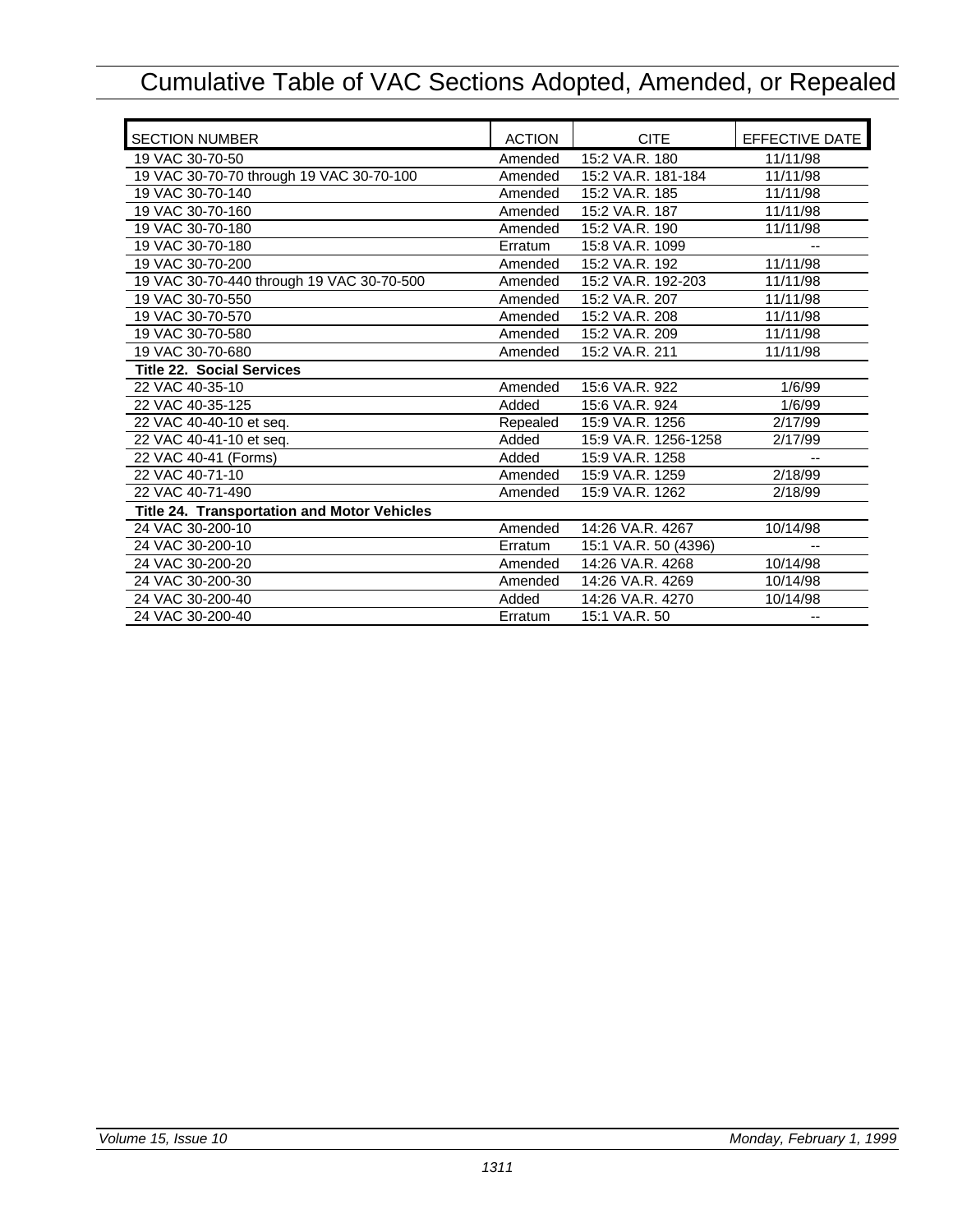# <span id="page-19-0"></span>**NOTICES OF INTENDED REGULATORY ACTION**

**Symbol Key**

† Indicates entries since last publication of the *Virginia Register*

## **TITLE 12. HEALTH**

#### **DEPARTMENT OF MEDICAL ASSISTANCE SERVICES**

### **† Withdrawal of Notice of Intended Regulatory Action**

Notice is hereby given that the Department of Medical Assistance Services has **WITHDRAWN** the Notice of Intended Regulatory Action for **12 VAC 30-50-10 et seq. Amount, Duration and Scope of Medical and Remedial Care Services and; 12 VAC 30-70-10 et seq. Methods and Standards for Establishing Payment Rates; Inpatient Hospital Care,** which was published in 14:1 VA.R. 16 September 29, 1997.

VA.R. Doc. No. R98-19; Filed January 7, 1999, 2:10 p.m.

w **––––––––––––––––––** w

### **TITLE 24. TRANSPORTATION AND MOTOR VEHICLES**

### **COMMONWEALTH TRANSPORTATION BOARD**

#### **Notice of Intended Regulatory Action**

Notice is hereby given in accordance with § 9-6.14:7.1 of the Code of Virginia that the Commonwealth Transportation Board intends to consider amending regulations entitled: **24 VAC 30-40-10 et seq. Rules and Regulations Governing Relocation Assistance.** The purpose of the proposed action is to amend the regulation to rewrite the existing language to clarify policies and procedures, add examples of payment calculations, and streamline the process used to provide relocation assistance. The agency intends to hold a public hearing on the proposed regulation after publication.

Statutory Authority: §§ 25-253 and 33.1-12(5) of the Code of Virginia.

Public comments may be submitted until February 3, 1999.

**Contact:** Beverly Fulwider, Program Manager, Department of Transportation, R/W and Utilities Division, 1401 E. Broad St., Richmond, VA 23219, telephone (804) 786-4366, FAX (804) 786-1706, toll-free 1-800-345-1468, or 1-800-307-  $4630/TTY$ 

VA.R. Doc. No. R99-69; Filed December 10, 1998, 12:34 p.m.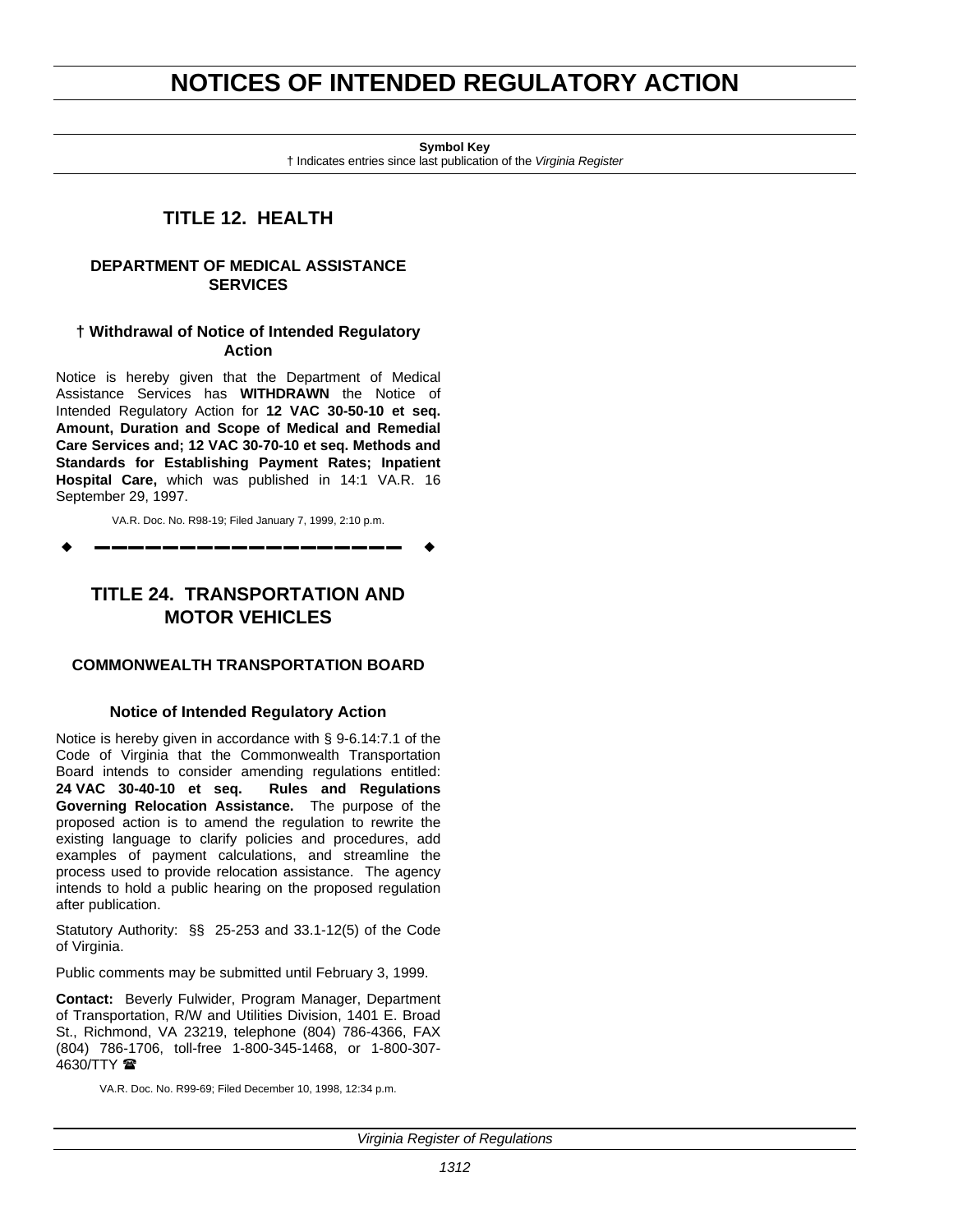# **FINAL REGULATIONS**

For information concerning Final Regulations, see Information Page.

**Symbol Key**

<span id="page-20-0"></span>Roman type indicates existing text of regulations. *Italic type* indicates new text. Language which has been stricken indicates text to be deleted. [Bracketed language] indicates a change from the proposed text of the regulation.

## **TITLE 18. PROFESSIONAL AND OCCUPATIONAL LICENSING**

#### **BOARD FOR BARBERS**

REGISTRAR'S NOTICE: The following fee reductions filed by the Board for Barbers are exempt from Article 2 of the Administrative Process Act in accordance with § 9-6.14:4.1 C 9 of the Code of Virginia, which excludes regulations of the regulatory boards served by the Department of Professional and Occupational Regulation pursuant to Title 54.1 which are limited to reducing fees charged to regulants and applicants.

Title of Regulation: **18 VAC 40-20-10 et seq. Board for Barbers Regulations (amending 18 VAC 40-20-20, 18 VAC 40-20-110, 18 VAC 40-20-120, 18 VAC 40-20-130, 18 VAC 40-20-140, 18 VAC 40-20-150, and 18 VAC 40-20- 170).**

Statutory Authority: § 54.1-201 of the Code of Virginia,

Effective Date: March 3, 1999.

#### Summary:

*The amendments reduce the fees charged to applicants for licensure and certification and for renewal of licenses and certifications.*

Agency Contact: Nancy Taylor Feldman, Assistant Director, Department of Professional and Occupational Regulation, 3600 West Broad Street, Richmond, VA 23230-4917, telephone (804) 367-8590.

#### **18 VAC 40-20-20. General requirements for a barber license.**

A. Upon filing an application with the board on forms approved by the board, and upon paying the required fee, any person shall be granted a license provided the application contains evidence satisfactory to the board that an applicant has passed the examination administered by the board or by independent examiners after having completed one of the following:

1. Has graduated from a school of barbering approved by the board;

2. Has completed a course in a public school with a curriculum in barbering approved by the State Department of Education;

3. Has been trained as a barber at any state institution;

4. Has experience as a barber in the armed forces; or

5. Has completed an apprenticeship program approved by the board.

B. The barber license application fee shall be \$65 *\$60*.

#### **18 VAC 40-20-110. Student teacher temporary permit.**

A. A licensed barber or person holding a temporary permit may be granted a student teacher temporary permit to function under the direct supervision of a barber-teacher. The student teacher temporary permit shall remain in force for not more than 24 months after the date of issuance and shall be nontransferable. Failure to maintain a barber license or a temporary permit pending examination shall disqualify an individual from holding a student teacher temporary permit.

B. The fee for a student teacher temporary permit shall be \$65 *\$50*.

#### **18 VAC 40-20-120. License by endorsement.**

Any person currently licensed to practice as a barber in any other state in the United States, the District of Columbia, or Puerto Rico may, upon proper application to the board, be issued a license to practice as a barber in this Commonwealth without being required to pass an examination.

The application fee for a license by endorsement shall be \$140 *\$130*.

#### **18 VAC 40-20-130. Shop license.**

Any person, firm, or corporation operating any place or establishment providing barber services must have a valid shop or school license. The barber shop license shall not be transferable and shall bear the same name and address as the business. An application for a barber shop license shall be accompanied by an affidavit of inspection required by any local health department. Any changes in the name of the salon, address, or owners shall be reported to the board in writing within 30 days of such changes.

The application fee for a shop license shall be \$90 *\$80*.

#### **18 VAC 40-20-140. School license.**

A license may be issued to any school approved by the board as meeting the standards set forth in Part V *(18 VAC 40-20-210 et seq.)* of this chapter (18 VAC 40-20-210 et seq.). The barber school license shall not be transferable and shall bear the same name and address as the business. Any changes in the name of the school, address, or owners shall be reported to the board in writing within 30 days of such changes.

The application fee for a school license shall be \$150 *\$140*.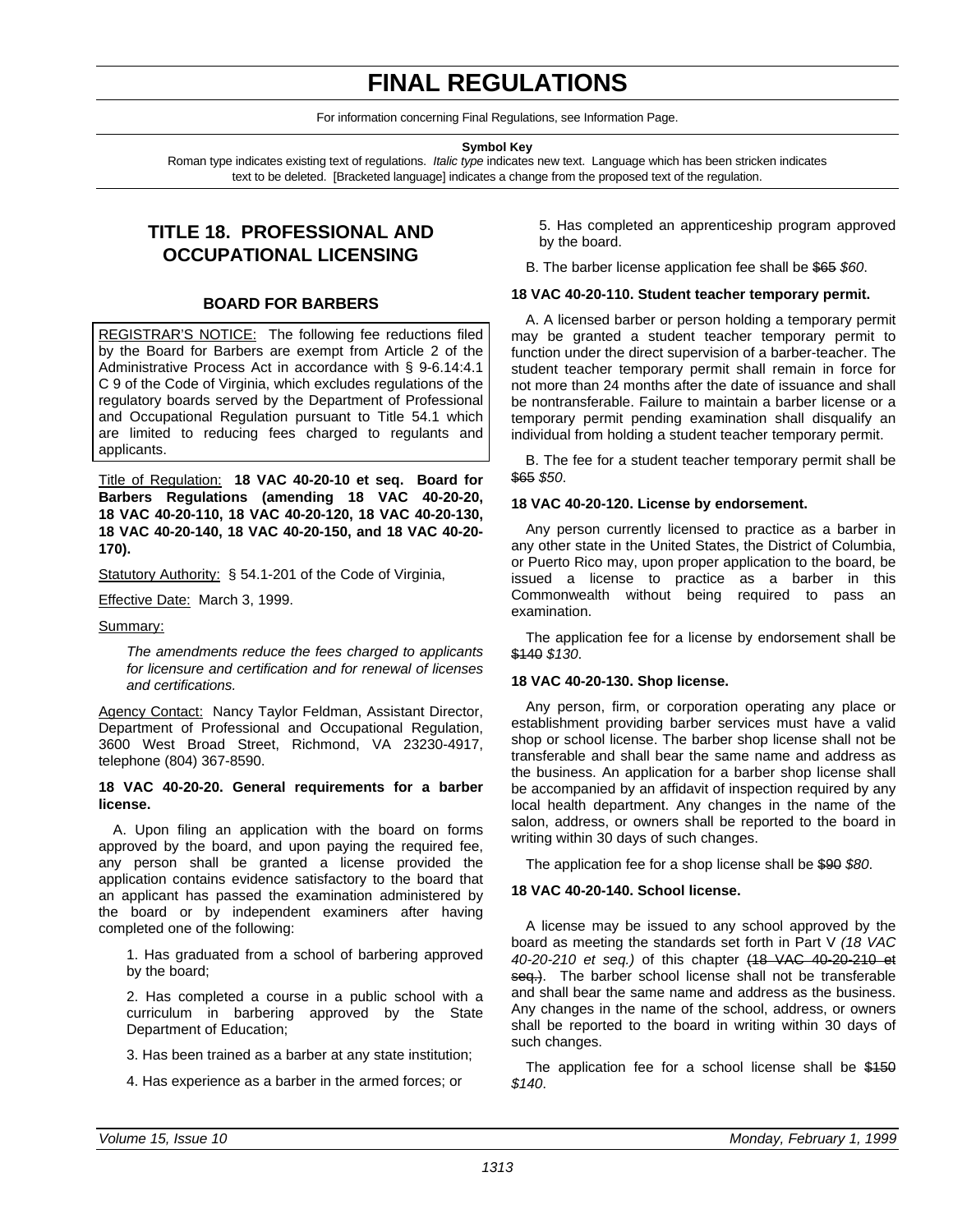#### <span id="page-21-0"></span>**18 VAC 40-20-150. License renewal required.**

A. All licenses issued by the board will expire on March 31 of each odd-numbered year.

B. The renewal fee for a barber license shall be \$30 *\$25*, for a teacher license shall be \$55 *\$50*, for a shop license shall be \$55 *\$50*, and for a school license shall be \$115 *\$110*.

#### **18 VAC 40-20-170. Failure to renew.**

A. Any licensee who fails to renew a license within one month after the license expires will be required to pay a late renewal fee. The late renewal for a barber license shall be \$55 *\$25*, for a teacher license shall be \$80 *\$25*, for a shop license shall be \$80 *\$25*, and for a school license shall be \$140 *\$25*.

B. Any licensee who fails to renew his license within six months after the expiration date of his license must apply for reinstatement of the license by submitting to the department a reinstatement application and fee with a statement of the reasons for failing to renew prior to the expiration date. The fee for reinstatement of a barber license shall be \$90 *\$50*, for a teacher license shall be \$155 *\$80*, for a shop license shall be \$155 *\$80*, and for a school license shall be \$215 *\$80*.

C. Upon receipt of the reinstatement application, fee, and statement, the board may grant reinstatement of the license or require requalification, reexamination, or both before granting the reinstatement.

D. When an individual licensee fails to renew his license after a two-year period, the licensee must pass both a practical and written examination in order to be reinstated unless the requirement is waived by the board.

E. The date the renewal application is received by the department or its agent shall be the factor determining whether a license shall be renewed without penalty fees or shall be subject to reinstatement procedures.

VA.R. Doc. No. R99-79; Filed January 13, 1999, 11:52 a.m.

#### **BOARD FOR CONTRACTORS**

Title of Regulation: **18 VAC 50-30-10 et seq. Tradesman Rules and Regulations (amending 18 VAC 50-30-10, 18 VAC 50-30-20, 18 VAC 50-30-30, 18 VAC 50-30-40, 18 VAC 50-30-50, 18 VAC 50-30-60, 18 VAC 50-30-70, 18 VAC 50-30-80, 18 VAC 50-30-90, 18 VAC 50-30-100, 18 VAC 50-30-120, 18 VAC 50-30-130, 18 VAC 50-30-140, 18 VAC 50-30-150, 18 VAC 50-30-170, 18 VAC 50-30-190 and 18 VAC 50-30-200).**

Statutory Authority: §§ 54.1-201 and 54.1-1102 and Article 3 (§ 54.1-1128 et seq.) of Chapter 11 of Title 54.1 of the Code of Virginia.

Effective Date: March 3, 1999.

#### Summary:

*The amendments add backflow prevention device workers to the trades regulated by the Tradesman Program. The voluntary, statewide certification program for backflow prevention device workers mandated by the General Assembly will enable such workers to practice in different areas of the Commonwealth without having to apply for certification in each jurisdiction separately. Except for fees for the new program, there are no changes in the current fee structure of the Tradesman Program. Some editorial changes are also made.*

*Changes to the proposed regulations include:*

*1. Adding "backflow prevention devices" in the definition of "HVAC tradesman." This language was inadvertently omitted from the proposed regulations.*

*2. Clarifying the grandfather provisions in 18 VAC 50- 30-50.*

*3. Clarifying that only backflow training requires instructions in a wet lab.*

*4. Clarifying that any person presenting himself as a backflow prevention device worker who is not certified as such may be subject to prosecution.*

Summary of Public Comments and Agency's Response: A summary of comments made by the public and the agency's response may be obtained from the promulgating agency or viewed at the office of the Registrar of Regulations.

Agency Contact: Copies of the regulation may be obtained from George O. Bridewell, Administrator, Department of Professional and Occupational Regulation, 3600 West Broad Street, Richmond, VA 23230-4917, telephone (804) 367- 2607.

#### **18 VAC 50-30-10. Definitions.**

The following words and terms, when used in this chapter, shall have the following meanings unless the context clearly indicates otherwise:

*"Affidavit"* means a written statement of facts, made voluntarily, and confirmed by the oath or affirmation of the party making it, taken before a notary or other person having the authority to administer such oath or affirmation.

*"Apprentice"* means a person who assists tradesmen while gaining knowledge of the trade through on-the-job training and related instruction in accordance with the Virginia Voluntary Apprenticeship Act (§ 40.1-117 et seq. of the Code of Virginia).

*"Approved"* means approved by the Department of Professional and Occupational Regulation.

*"Backflow prevention device testing" means performing functional procedures to ascertain that the device is still providing the necessary backflow protection in accordance with the Virginia Uniform Statewide Building Code.*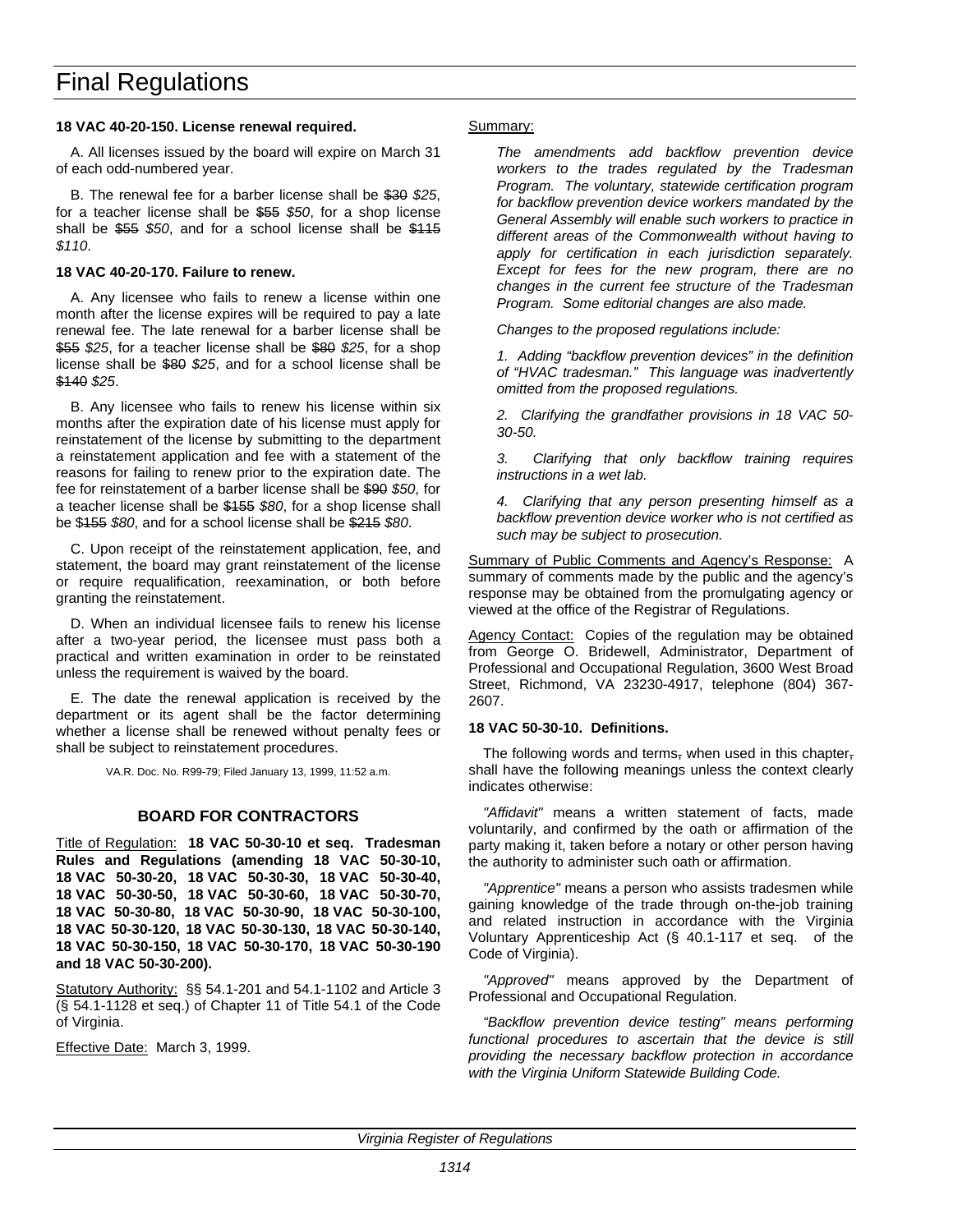*"Backflow prevention device work" consists of and is limited to the following: (i) maintenance; (ii) repair; (iii) testing; or (iv) periodic inspection of cross connection control devices, including but not limited to reduced pressure principle backflow preventors, double check-valve assemblies, doubledetector check-valve assemblies, pressure type vacuum breaker assemblies, and other such devices designed, installed, and maintained in such a manner so as to prevent the contamination of the potable water supply by the introduction of nonpotable liquids, solids, or gases, thus ensuring that the potable water supply remains unaltered and free from impurities, odor, discoloration, bacteria, and other contaminants which would make the potable water supply unfit or unsafe for consumption and use.*

*"Backflow prevention device worker" means any individual who engages in, or offers to engage in, the maintenance, repair, testing or periodic inspection of cross connection control devices.*

*"Board"* means the Board for Contractors.

*"Building official/inspector"* is an employee of the state, a local building department or other political subdivision who enforces the Virginia Uniform Statewide Building Code.

*"Department"* means the Department of Professional and Occupational Regulation.

*"Division"* means a limited subcategory within any of the trades, as approved by the department.

*"Electrical work"* consists of, but is not limited to the following: (i) planning and layout of details for installation or modifications of electrical apparatus and controls including preparation of sketches showing location of wiring and equipment; (ii) measuring, cutting, bending, threading, assembling and installing electrical conduits; (iii) performing maintenance on electrical systems and apparatus; (iv) observation of installed systems or apparatus to detect hazards and need for adjustments, relocation or replacement; and (v) repairing faulty systems or apparatus.

*"Electrician"* means a tradesman who does electrical work including the construction, repair, maintenance, alteration or removal of electrical systems in accordance with the National Electrical Code and the Virginia Uniform Statewide Building Code.

*"Formal vocational training"* means courses in the trade administered at an accredited educational facility; or formal training, approved by the department, conducted by trade associations, businesses, military, correspondence schools or other similar training organizations.

*"Gasfitter"* means a tradesman who does gasfitting related work usually as a division within the HVAC or plumbing trades in accordance with the Virginia Uniform Statewide Building Code. This work includes the installation, repair, improvement or removal of gas piping, propane tanks, and appliances annexed to real property.

*"Helper"* or *"laborer"* means a person who assists a licensed tradesman.

*"HVAC tradesman"* means an individual whose work includes the installation, alteration, repair or maintenance of heating systems, ventilating systems, cooling systems, steam and hot water heating systems, boilers, process piping, [ *backflow prevention devices,* ] and mechanical refrigeration systems, including tanks, incidental to the system.

*"Journeyman"* means a person who possesses the necessary ability, proficiency and qualification to install, repair and maintain specific types of materials and equipment, utilizing a working knowledge sufficient to comply with the pertinent provisions of the Virginia Uniform Statewide Building Code and according to plans and specifications.

*"Licensed tradesman"* means an individual who meets the requirements for licensure that relate to the trade which he practices.

*"Maintenance" means the reconstruction or renewal of any part of a backflow device for the purpose of maintaining its proper operation. This does not include the actions of removing, replacing or installing, except for winterization.*

*"Master"* means a person who possesses the necessary ability, proficiency and qualifications to plan and lay out the details for installation and supervise the work of installing, repairing and maintaining specific types of materials and equipment utilizing a working knowledge sufficient to comply with the pertinent provisions of the Virginia Uniform Statewide Building Code.

*"Nonparticipating localities"* means those cities, towns and counties in Virginia that did not participate in the Department of Housing and Community Development's Tradesman Certification Program prior to July 1, 1995.

*"Participating localities"* means those cities, towns and counties in Virginia that participated in the Department of Housing and Community Development's Tradesman Certification Program prior to July 1, 1995, by reviewing applications, examining candidates, and issuing journeyman and master cards to qualified tradesmen.

*"Periodic inspection" means to examine a cross connection control device in accordance with the requirements of the locality to be sure that the device is in place and functioning in accordance with the standards of the Virginia Uniform Statewide Building Code.*

*"Plumber"* means a tradesman who does plumbing work in accordance with the Virginia Uniform Statewide Building Code.

*"Plumbing work"* means work that includes the installation, maintenance, extension, or alteration or removal of piping, fixtures, appliances, and appurtenances in connection with any of the following:

- 1. Backflow prevention devices;
- 2. Boilers;
- 3. Domestic sprinklers;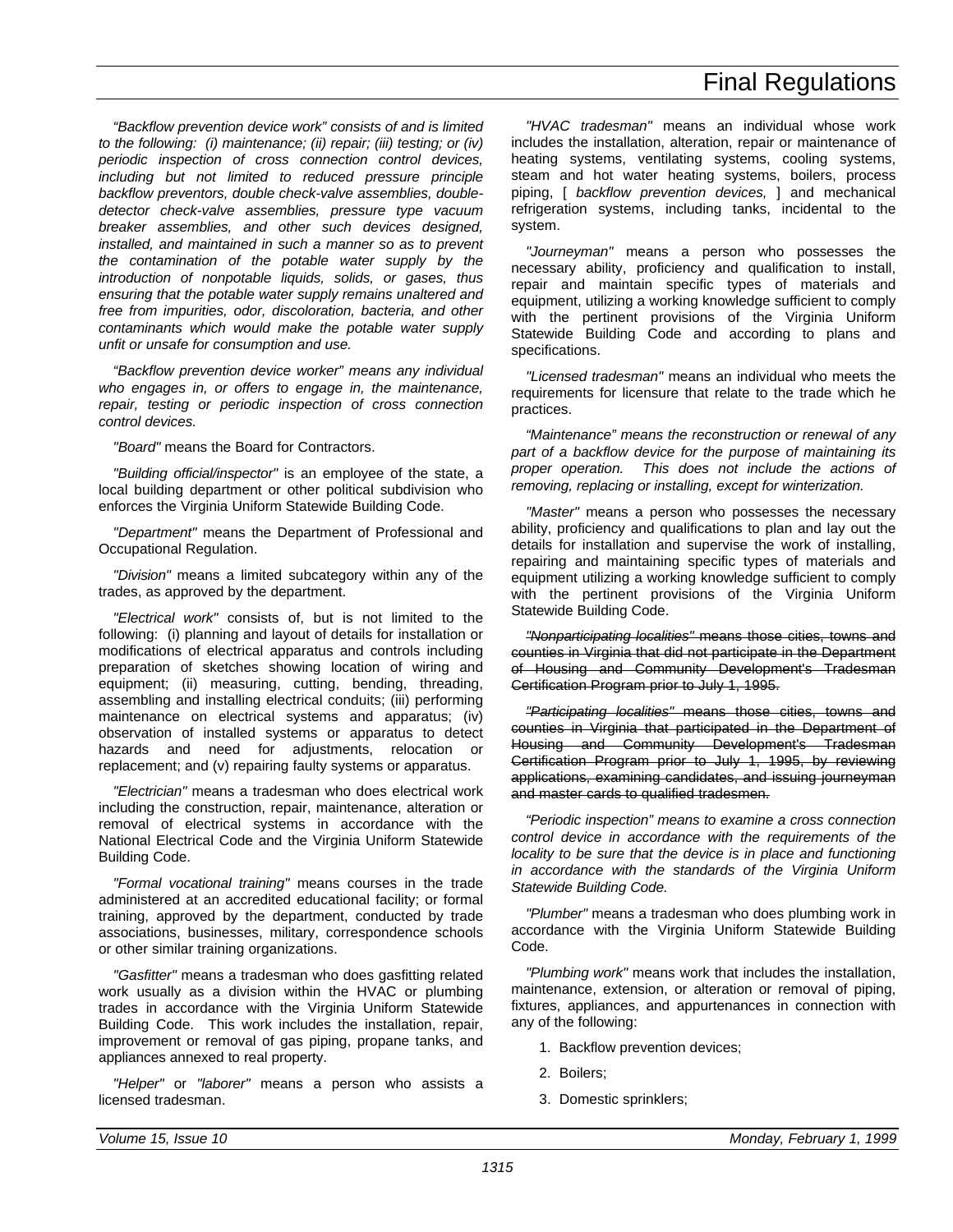- 4. Hot water baseboard heating systems;
- 5. Hydronic heating systems;
- 6. Process piping;

7. Public/private water supply systems within or adjacent to any building, structure or conveyance;

- 8. Sanitary or storm drainage facilities;
- 9. Steam heating systems;

10. Storage tanks incidental to the installation of related systems;

- 11. Venting systems; or
- 12. Water heaters.

These plumbing tradesmen may also install, maintain, extend or alter the following:

- 1. Liquid waste systems;
- 2. Sewerage systems;
- 3. Storm water systems; and
- 4. Water supply systems.

*"Reinstatement"* means having a tradesman license *or backflow prevention device worker certification card* restored to effectiveness after the expiration date has passed.

*"Regulant"* means tradesman license *or backflow prevention device certification card* holder.

*"Renewal"* means continuing the effectiveness of a tradesman license *or a backflow prevention device worker certification card* for another period of time.

*"Repair" means the reconstruction or renewal of any part of a backflow prevention device for the purpose of returning to service a currently installed device. This does not include the removal or replacement of a defective device by the installation of a rebuilt or new device.*

*"Supervisor"* means the licensed master or journeyman tradesman who has the responsibility to ensure that the final installation is in accordance with the applicable provisions of the Virginia Uniform Statewide Building Code, one of whom must be on the job site at all times during installation.

*"Testing organization"* means an independent testing organization whose main function is to develop and administer examinations.

*"Trade"* means any of the following: plumbing; heating, ventilation and air conditioning (HVAC); or electrical work, and divisions within them.

*"Tradesman"* means a person who engages in or offers to engage in, for the general public for compensation, any of the trades covered by this chapter.

*"Water distribution systems" include fire sprinkler systems, highway/heavy, HVAC, lawn irrigation systems, plumbing, or water purveyor work.*

**18 VAC 50-30-20. Requirements for licensure as a journeyman or master tradesman engaging in the trades of plumbing, plumbing gas-fitting HVAC (heating, ventilation and air conditioning), HVAC gas-fitting, or electrical** *or certification as a backflow prevention device worker***.**

Each tradesman *individual* who engages in, or offers to engage in, electrical, plumbing, or HVAC *or backflow prevention device* work for the general public for compensation shall complete an application furnished by the Department of Professional and Occupational Regulation and shall meet or exceed the requirements set forth below *in this section* prior to issuance of the license *or certification card*. The application shall contain the applicant's name, home address, place of employment, and business address; information on the knowledge, skills, abilities and education or training of the applicant; and an affidavit stating that the information on the application is correct.

The applicant shall be required to take an oral or written examination to determine his general knowledge of the trade in which he desires licensure *or certification*. If the applicant successfully completes the examination, a tradesman *an* application *furnished by the department* shall be completed. *The application shall contain the applicant's name, home address, place of employment, and business address; information on the knowledge, skills, abilities and education or training of the applicant; and an affidavit stating that the information on the application is correct.* If the application is satisfactory to the board, a tradesman license *or certification card* shall be issued.

#### **18 VAC 50-30-30. General qualifications for licensure** *or certification***.**

Every applicant to the Board for Contractors for licensure as a tradesman *or certification as a backflow prevention device worker* shall meet the requirements and have the qualifications provided in this section.

1. The applicant shall be at least 18 years old.

2. Unless otherwise exempted, the applicant shall meet the current educational requirements by passing all required courses prior to the time the applicant sits for the examination and applies for licensure *or certification*.

3. Unless exempted, the applicant shall have passed the applicable written examination provided by the board or by a testing service acting on behalf of the board.

4. The applicant shall meet the experience requirements as set forth in 18 VAC 50-30-40 or 18 VAC 50-30-50.

5. In those instances where the applicant is required to take the license *or certification* examination, the applicant shall follow all rules established by the board with regard to conduct at the examination. Such rules shall include any written instructions communicated prior to the examination date and any instructions communicated at the site, either written or oral, on the date of the examination. Failure to comply with all rules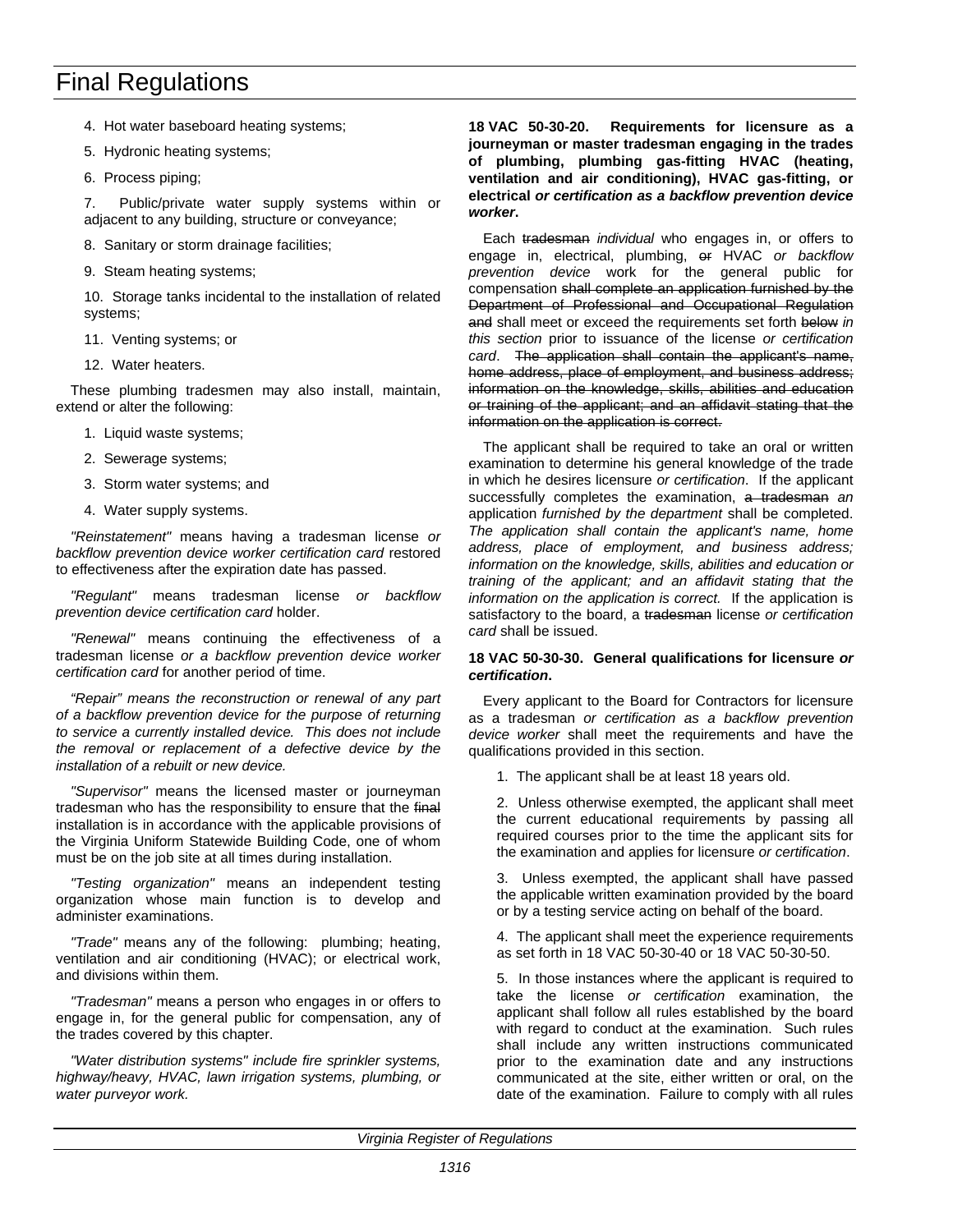established by the board and the testing service with regard to conduct at the examination shall be grounds for denial of application.

The applicant shall disclose his physical home address; a post office box alone is not acceptable.

7. Each nonresident applicant for a tradesman license *or certification card* shall file and maintain with the department an irrevocable consent for the department to serve as service agent for all actions filed in any court in this Commonwealth. In those instances where service is required, the director of the department will mail the court document to the individual at the address of record.

8. The applicant shall sign, as part of the application, an affidavit certifying that the applicant has read and understands the Virginia Tradesman *tradesmen* law *, Article 3* (§ 5.1-1128 et seq. *54.1-1128 et seq.) of Chapter 11 of Title 54.1* of the Code of Virginia) and the regulations of the board.

9. The board may make further inquiries and investigations with respect to the qualifications of the applicant or require a personal interview with the applicant. Failure of an applicant to comply with a written request from the board for additional evidence or information within 60 days of receiving such notice, except in such instances where the board has determined ineligibility for a clearly specified period of time, may be sufficient and just cause for disapproving the application.

10. In accordance with § 54.1-204 of the Code of Virginia, each applicant shall disclose a conviction, in any jurisdiction, of any misdemeanor or felony. Any plea of "nolo contendere" shall be considered a conviction for the purpose of this subdivision. The record of conviction received from a court shall be accepted as "prima facie" evidence of a conviction or finding of guilt. The board, at is discretion, may deny licensure *or certification* to any applicant in accordance with § 54.1-204 of the Code of Virginia.

11. The applicant shall report any suspensions, revocations, or surrendering of certificate/license in connection with a disciplinary action or which has been the subject of discipline in any jurisdiction prior to applying for licensure *or certification* in Virginia. The board, at its discretion, may deny licensure *or certification* to any applicant based on prior suspensions, revocations, or surrender of certifications/licenses based on disciplinary action by any jurisdiction.

### **18 VAC 50-30-40. Evidence of ability and proficiency.**

A. Applicants for examination to be licensed as a journeyman shall furnish evidence that one of the following experience and education standards has been attained:

1. Four years of practical experience in the trade, and 240 hours of formal vocational training in the trade; however,*.* Experience in excess of four years may be substituted for formal vocational training at a ratio of one year of experience for 80 hours of formal training, but not to exceed 200 hours;

2. An associate degree or a certificate of completion from at least a two-year program in a tradesman related field from an accredited community college or technical school *as evidenced by a transcript from the educational institution* and two years of practical experience in the trade for which licensure is desired;

A bachelor degree received from an accredited college or university in an engineering curriculum related to the trade and one year of practical experience in the trade for which licensure is desired; or

4. On or after July 1, 1995, an applicant with 10 years of practical experience in the trade as verified by reference letters of experience from any of the following: building officials, building inspectors, current or former employers, contractors, engineers, architects or current or past clients attesting to the applicant's work in the trade, may be granted permission to sit for the journeyman's level examination without having to meet the educational requirements.

B. Applicants for examination to be licensed as a master shall furnish evidence that one of the following experience standards has been attained:

1. Evidence that they have one year of experience as a certified *licensed* journeyman; or

2. On or after July 1, 1995, an applicant with 10 years of practical experience in the trade, as verified by reference letters of experience from any of the following: building officials, building inspectors, current or former employees, contractors, engineers, architects or current or past clients, attesting to the applicant's work in the trade, may be granted permission to sit for the master's level examination without having to meet the educational requirements.

C. Individuals who have successfully passed the Class A contractors trade examination prior to January 1, 1991, administered by the Virginia Board for Contractors in a certified trade shall be deemed qualified as a master in that trade in accordance with this chapter.

*D. Applicants for examination to be certified as a backflow prevention device worker shall furnish evidence that the following experience and education standards have been attained:*

*1. Four years of practical experience in water distribution systems and 40 hours of formal vocational training in a school approved by the board; or*

*2. Applicants with seven or more years of experience may qualify with 16 hours of formal vocational training in an approved school.*

*The board accepts the American Society of Sanitary Engineers' (ASSE) standards for testing procedures. Other programs could be approved after board review. The board*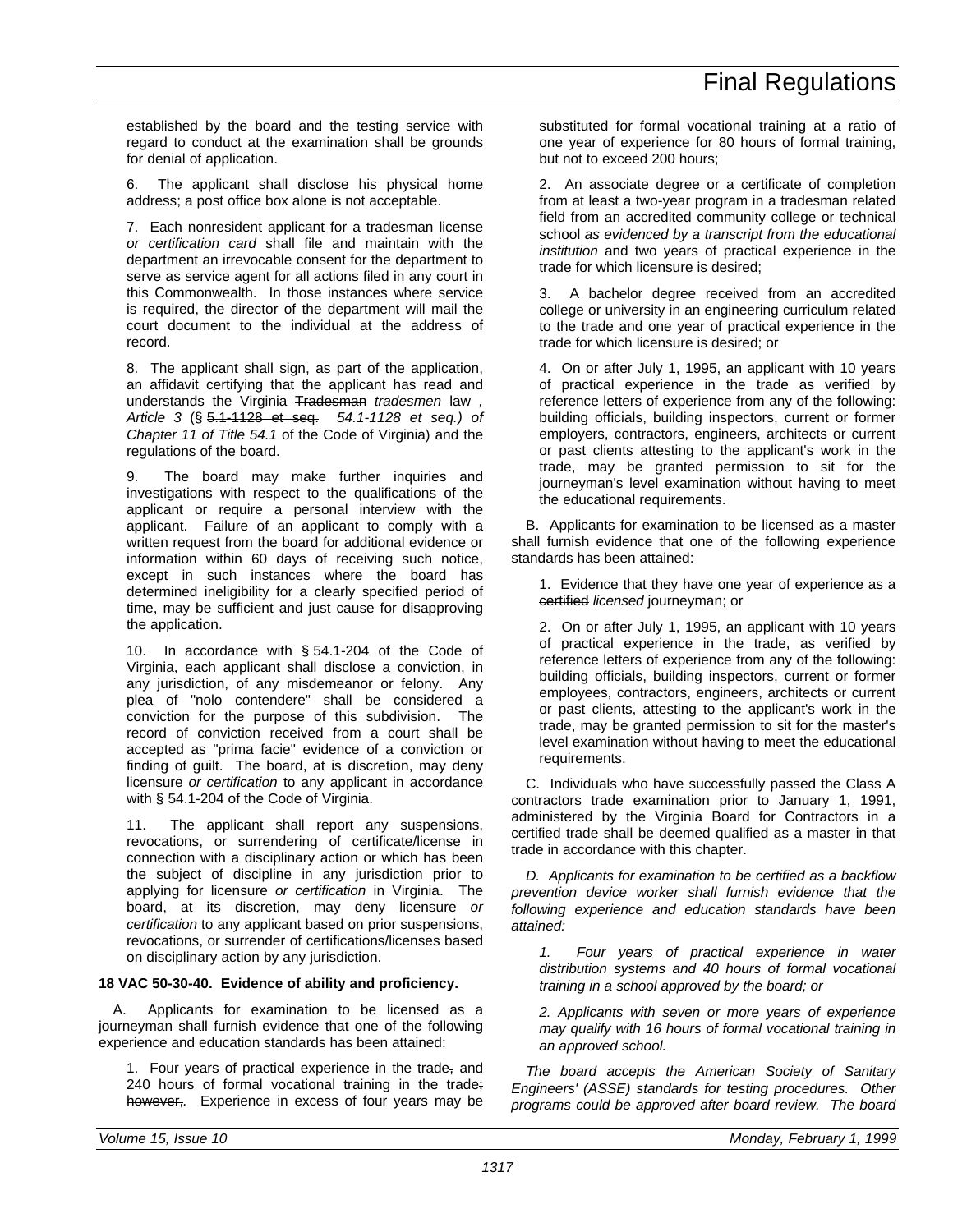*requires all* [ *backflow* ] *training to include instruction in a wet lab.*

#### **18 VAC 50-30-50. Exemptions from examination.**

A. An individual certified or licensed by any one of the following agencies shall not be required to fulfill the examination requirement:

The Department of Housing and Community Development prior to July 1, 1995; or

2. Any local governing body prior to July 1, 1978*; or*

*3. Any Virginia locality backflow prevention device worker certification issued prior to July 1, 1998*.

B. Other methods of exemption from examination are as follows:

1. Successful completion of an apprenticeship program which is approved by the Virginia Apprenticeship Council as evidenced by providing a certificate of completion or other official document.

2. Any tradesman who had a Class B registration in the trade prior to January 1, 1991, and has been continuously licensed as a Class B contractor. Candidates for this exemption must submit documentation from the Board for Contractors.

Individuals residing in nonparticipating localities applying for masters tradesman licenses between July 1, 1995, and July 1, 1998, shall be deemed to have fulfilled the examination requirement if they are able to demonstrate 10 years of discipline-free experience as set forth in this chapter. Those individuals shall provide the following information with their application:

a. An affidavit from a building official or building inspector attesting to the required number of years of experience and competency in the trade, on a form provided by the department; and

b. Three reference letters of experience from any of the following: building officials, building inspectors, current or former employers, contractors, engineers, architects or current or past clients, on a form provided by the department.

4. Individuals residing in nonparticipating localities applying for journeyman tradesman licensure between July 1, 1995, and July 1, 1998, shall be deemed to have fulfilled the examination requirement if they are able to demonstrate six years of discipline-free experience as set forth in this chapter. Those individuals shall provide the following information with their application:

An affidavit from a building official or building inspector attesting to the required number of years of experience and competency in the trade, on a form provided by the department; and

b. Three reference letters of experience from any of the following: building officials, building inspectors, current or former employers, contractors, engineers, architects or current or past clients, on a form provided by the department.

5. Individuals residing in nonparticipating localities applying for masters tradesman license between July 1, 1995, and July 1, 1998, who are currently employed by a Class A or B contractor as the "Qualified Individual" (QI) in the licensed classification held by the firm, shall qualify for licensure as a master without having to sit for the examination. Upon the QI's leaving the employment of that firm, the contractor shall name another full-time QI in accordance with the then current Board for Contractor regulations (18 VAC 15-22-10 et seq.).

6. Individuals applying for masters or journeyman tradesman license between July 1, 1995, and July 1, 1998, who were certified prior to July 1, 1995, by any locality as a "gas-fitter" only, shall qualify for licensure without having to sit for the examination.

*3. Individuals applying for certification as backflow prevention device workers between July 1, 1998, and July 1, 1999, shall be deemed to have fulfilled the examination requirements if they are able to demonstrate the required years of discipline-free experience and education or training set forth in 18 VAC 50-30-40 D* [ *2* ]*. These individuals shall provide the following with their application:*

*a. An affidavit from a building official, building inspector or Virginia water purveyor attesting to at least seven years of experience and competency in the field on a form provided by the department; and*

*b. A certificate or other documentation that an appropriate course of instruction* [ *of at least 16 hours* ] *at an approved school has been successfully completed.*

C. Exemptions from licensure are as follows:

1. Helpers or laborers who assist licensed tradesmen;

2. Any person who performs plumbing, plumbing gas-fitting, HVAC, HVAC gas-fitting, or electrical work not for the general public for compensation;

3. Any person who installs television or telephone cables, lightning arrestor systems, or wiring or equipment operating at less than 50 volts;

4. Installers of wood stove equipment, masonry chimneys or prefabricated fireplaces shall be exempt from certification as a HVAC tradesman*; and*

*5. Any person who is performing work on any ship, boat, barge or other floating vessel*.

#### **18 VAC 50-30-60. Application and issuance of tradesman licenses** *or backflow prevention device worker certifications***.**

A. All applicants for licensure as a tradesman *or certification as a backflow prevention device worker* must make application with the department to obtain the required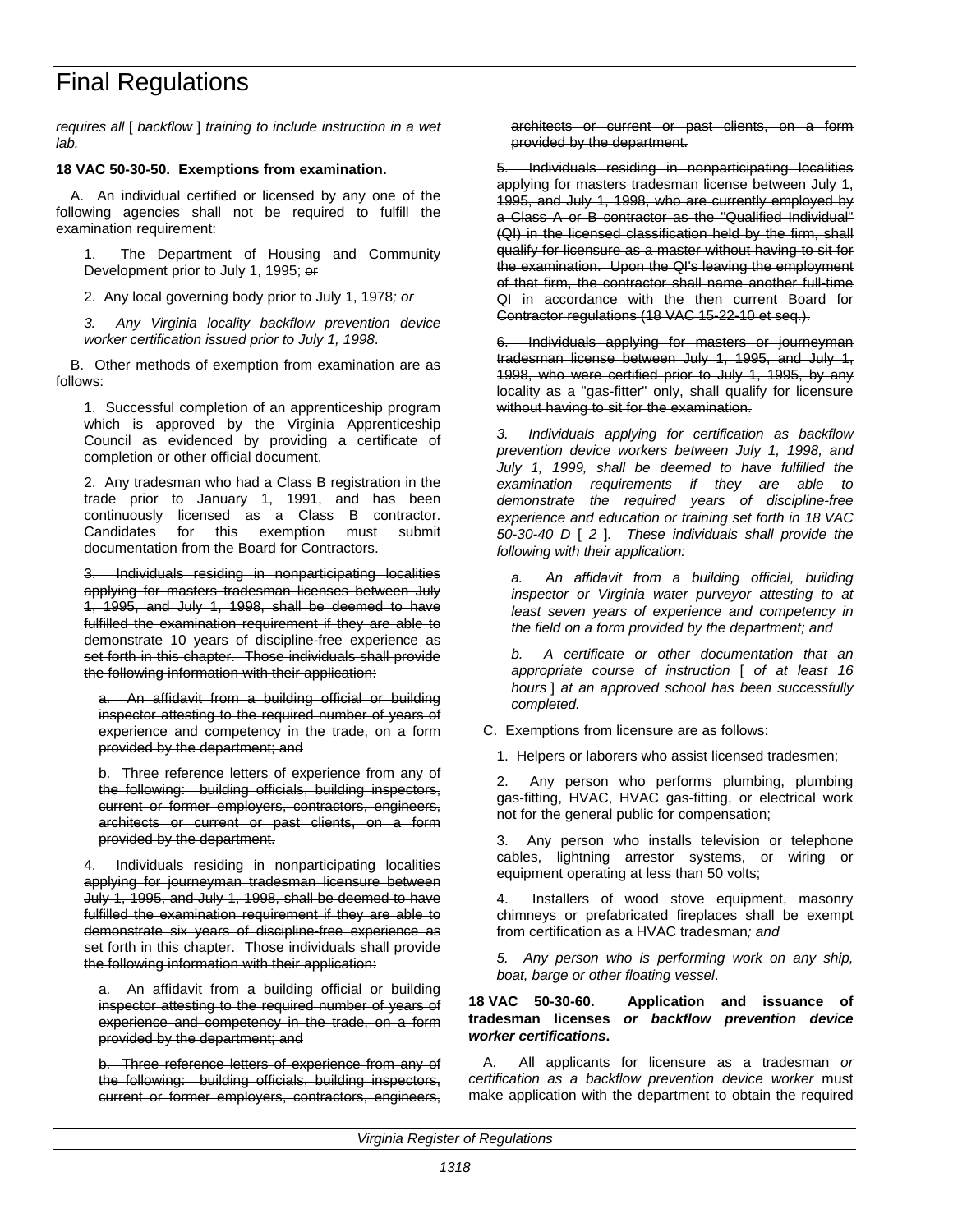tradesman license *or backflow prevention device worker certification*.

B. Unless otherwise exempted, an applicant must successfully complete an examination to be issued a tradesman license *or backflow prevention device worker certification* and deemed qualified.

C. The board shall receive and review applications and forward approved applications to the national testing organizations designated by the board. At its discretion, the board may delegate the application receipt and review process to the testing organization.

D. The applicant shall present to the board evidence of successful completion of a board approved *board-approved* examination.

### **18 VAC 50-30-70. Other recognized programs.**

Individuals certified or licensed as journeyman or master by governing bodies located outside the Commonwealth of Virginia shall be considered to be in compliance with this chapter if the board or its designee has determined the certifying system to be substantially equivalent to the Virginia system. These individuals must meet the following requirements:

1. The applicant shall be at least 18 years of age.

2. The applicant shall have received the tradesman certification or license by virtue of having passed in the jurisdiction of original certification or licensing a written or oral examination deemed to be substantially equivalent to the Virginia examination.

3. The applicant shall sign, as part of the application, an affidavit certifying that the applicant has read and understands the Virginia Tradesman *tradesmen* laws (§ 54.1-1127 *54.1-1128* et seq. *) of Chapter 11 of Title 54.1* of the Code of Virginia) and the Board for Contractors' Tradesman Regulations (18 VAC 50-30-10 et seq.) *this chapter*.

4. The applicant shall be in good standing as a certified or licensed tradesman in every jurisdiction where certified or licensed*,* and the applicant shall not have had a certificate as a tradesman which was suspended, revoked, or surrendered in connection with a disciplinary action or which has been the subject of discipline in any jurisdiction prior to applying for licensure in Virginia.

5. The applicant shall not have been convicted in any jurisdiction of a misdemeanor involving lying, cheating, stealing, sexual offense, drug distribution or physical injury, or any felony. Any plea of nolo contendere shall be considered a conviction for purposes of this paragraph *subdivision*. The record of a conviction authenticated in such form as to be admissible in evidence under the laws of the jurisdiction where convicted shall be admissible as prima facie evidence of such conviction.

6. Applicants for licensure who do not meet the requirements set forth in subdivisions 4 and 5 of this subsection *section* may be approved for licensure following consideration by the board.

*7. Individuals certified or licensed by governing bodies other than the Commonwealth of Virginia may sit for the same level of tradesman examination by completing the required application and providing a copy of a currently valid journeyman or master license or certification.*

*8. Individuals certified or licensed as backflow prevention device workers by governing bodies located outside the Commonwealth of Virginia may sit for the Virginia backflow prevention device worker examination upon presentation of a currently valid certificate or card from such jurisdictions with their completed examination application and fee. Upon successful completion of this examination, the applicant will be provided with the proper application for certification as a backflow prevention device worker in the Commonwealth of Virginia.*

#### **18 VAC 50-30-80. Revocation of licensure** *or certification***.**

A. Licensure *or certification* may be revoked for misrepresentation or a fraudulent application, or for incompetence as demonstrated by an egregious or repeated violation of the Virginia Uniform Statewide Building Code.

B. Any building official or*,* building inspector *or water purveyor* who finds that an individual is practicing as a tradesman without a tradesman license as required by state law *or as a backflow prevention device worker without a backflow prevention device certification card if such a card is required by the locality* shall file a report on a form provided by the board to such effect with the Board for Contractors, 3600 West Broad Street, Richmond, Virginia 23230.

C. Any building official or*,* building inspector *or water purveyor* who has reason to believe that a tradesman *or a backflow prevention device worker* is performing incompetently as demonstrated by an egregious or repeated violation of the Virginia Uniform Statewide Building Code shall file a report on a form provided by the board to such effect with the board.

D. The department shall have the power to require remedial education and to suspend, revoke or deny renewal of the tradesman license *or the backflow prevention device worker certification card* of any individual who is found to be in violation of the statutes or regulations governing the practice of licensed tradesmen in the Commonwealth.

#### **18 VAC 50-30-90. Fees for licensure***, certification* **and examination.**

A. Each check or money order shall be made payable to the Treasurer of Virginia. All fees required by the board are nonrefundable and the date of receipt by the department or its agent is the date which will be used to determine whether or not it is on time. Fees remain active for a period of one year from the date of receipt and all applications must be completed within that time frame.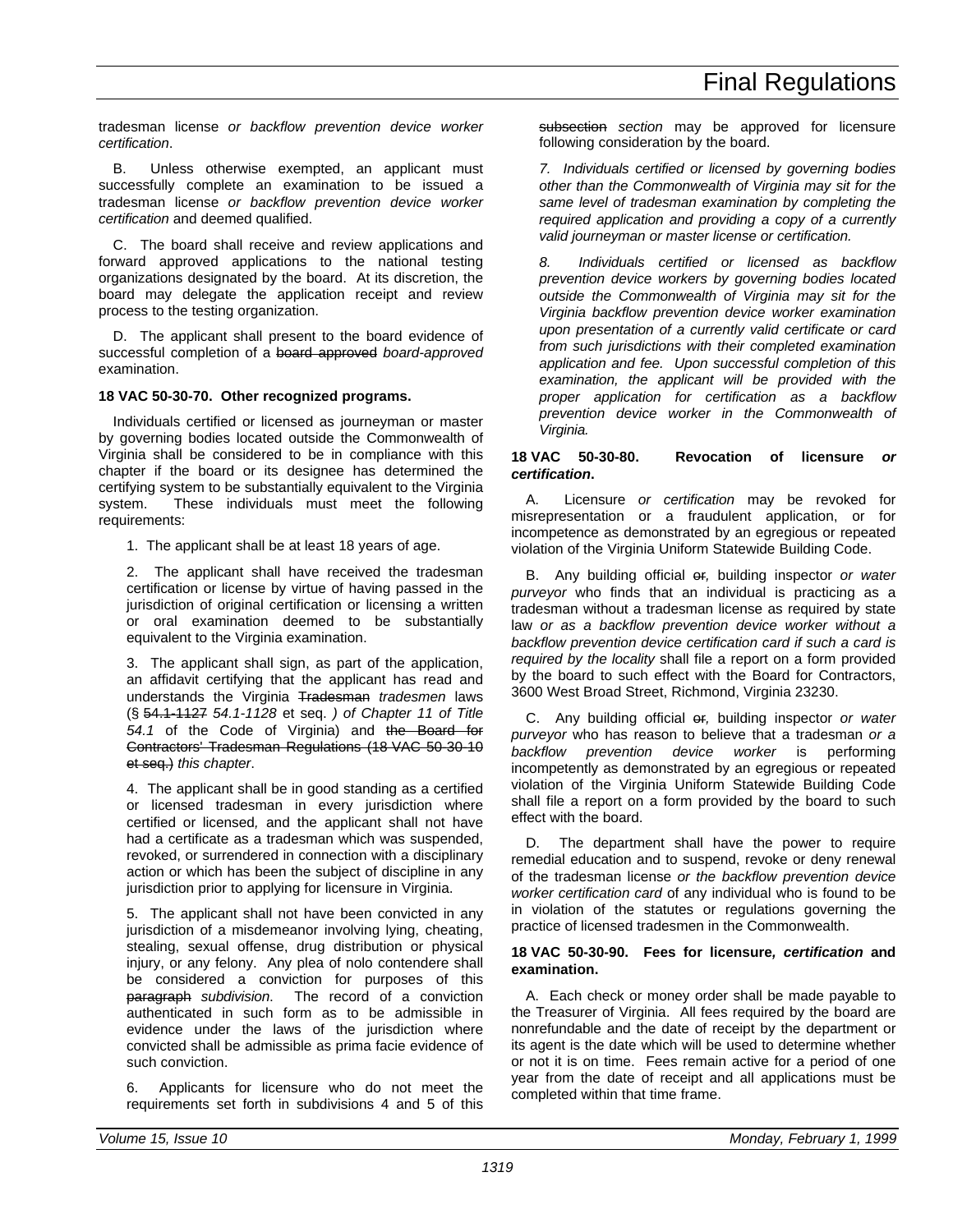*B.* In the event that a check, money draft or similar instrument for payment of a fee required by statute or regulation is not honored by the bank or financial institution named, the applicant or regulant shall be required to remit fees sufficient to cover the original fee, plus the additional processing charge of \$25.

B. *C.* Tradesman license - original fee - by examination. The fee for an initial tradesman license shall be \$45.

C. *D.* Tradesman license - original fee - without an examination, through successful completion of an appropriate apprenticeship program offered through the Virginia Voluntary Apprenticeship Act. The fee for an initial tradesman license shall be \$45.

Tradesman license - original fee - through the "grandfather" clause of § 54.1-1131 of the Code of Virginia. The fee for an initial tradesman license shall be \$50.

E. Commencing July 1, 1995, the Department of Professional and Occupational Regulation will institute a program of issuing tradesmen's cards. Those tradesmen who hold valid tradesmen cards issued by local governing bodies prior to July 1, 1978, or by the Department of Housing and Community Development prior to July 1, 1995, must replace the old cards with new cards issued by the Board for Contractors.

In order to obtain the tradesman card issued by the Board for Contractors, the individual must use the current application form provided by the Department of Professional and Occupational Regulation. The fee for card exchange application and processing is \$10. As a matter of administrative necessity, the department will assign expiration dates in a manner that will stagger renewals for these applicants. Once the initial period ends, all renewals will be for a period of 24 months.

*F. Commencing* [ *(insert effective date) July 1, 1998* ]*, the Department of Professional and Occupational Regulation will institute a voluntary program of issuing backflow prevention device worker certification cards. Those individuals who hold valid backflow prevention device worker certifications issued by local governing bodies or the Virginia Department of Health prior to that date may replace those cards with new cards issued by the board.*

*In order to obtain the backflow prevention device worker certification card issued by the board, the individual must use the current application form provided by the department. The fee for the card exchange application and processing is \$10. The term of certification will be for a period of 24 months.*

*G. Backflow prevention device worker certification through the "grandfather" clause of § 54.1-1131 B 2 of the Code of Virginia. The fee for an initial certification shall be \$45.*

#### **18 VAC 50-30-100. Fees for examinations.**

The examination fee shall consist of the administration expenses of the department resulting from the board's examination procedures and contract charges. Exam service contracts shall be established through competitive negotiation, in compliance with the Virginia Public Procurement Act (§ 11-35 et seq. of the Code of Virginia). The current examination shall not exceed a cost of \$100 for the journeyman exam and*,* \$125 for the master exam for any of the trades*, or \$100 for the backflow prevention device worker exam*.

#### **18 VAC 50-30-120. Renewal.**

A. A Tradesman license *licenses or backflow prevention device worker certification cards* issued under this chapter shall expire two years from the last day of the month in which it was *they were* issued as indicated on the tradesman license *or the backflow prevention device worker certification card*.

B. The application fee for renewal of a tradesman license is \$25. *The fee for renewal of a backflow prevention device worker certification card is \$25.* All fees required by the board are nonrefundable and shall not be prorated.

The board will mail a renewal notice to the regulant outlining procedures for renewal. Failure to receive this notice, however, shall not relieve the regulant of the obligation to renew. If the regulant fails to receive the renewal notice, a photocopy of the tradesman license *or backflow prevention device worker certification card* may be submitted with the required fee as an application for renewal within 30 days of the expiration date.

The date on which the renewal fee is received by the department or its agent will determine whether the regulant is eligible for renewal or required to apply for reinstatement.

The board may deny renewal of a tradesman license *or a backflow prevention device worker certification card* for the same reasons as it may refuse initial issuance or *to* discipline a regulant. The regulant has a right to appeal any such action by the board under the Virginia Administrative Process Act (§ 9-6.14:4.1 et seq. of the Code of Virginia).

Failure to timely pay any monetary penalty, reimbursement of cost, or other fee assessed by consent order or final order shall result in delaying or withholding services provided by the department such as, but not limited to, renewal, reinstatement, processing of a new application, or exam administration.

#### **18 VAC 50-30-130. Reinstatement.**

A. Should the Department of Professional and Occupational Regulation fail to receive the renewal application or fees within 30 days of the expiration date, the regulant will be required to reinstate *apply for reinstatement of* the tradesman license *or backflow prevention device worker certification card*.

B. The application fee for reinstatement of a tradesman license (all designations) is \$50 (this is in addition to the \$25 renewal fee which makes the total fee for reinstatement \$75). *The reinstatement fee for a backflow prevention device worker certification card is \$50 (this is in addition to the \$25 renewal fee which makes the total reinstatement fee \$75).*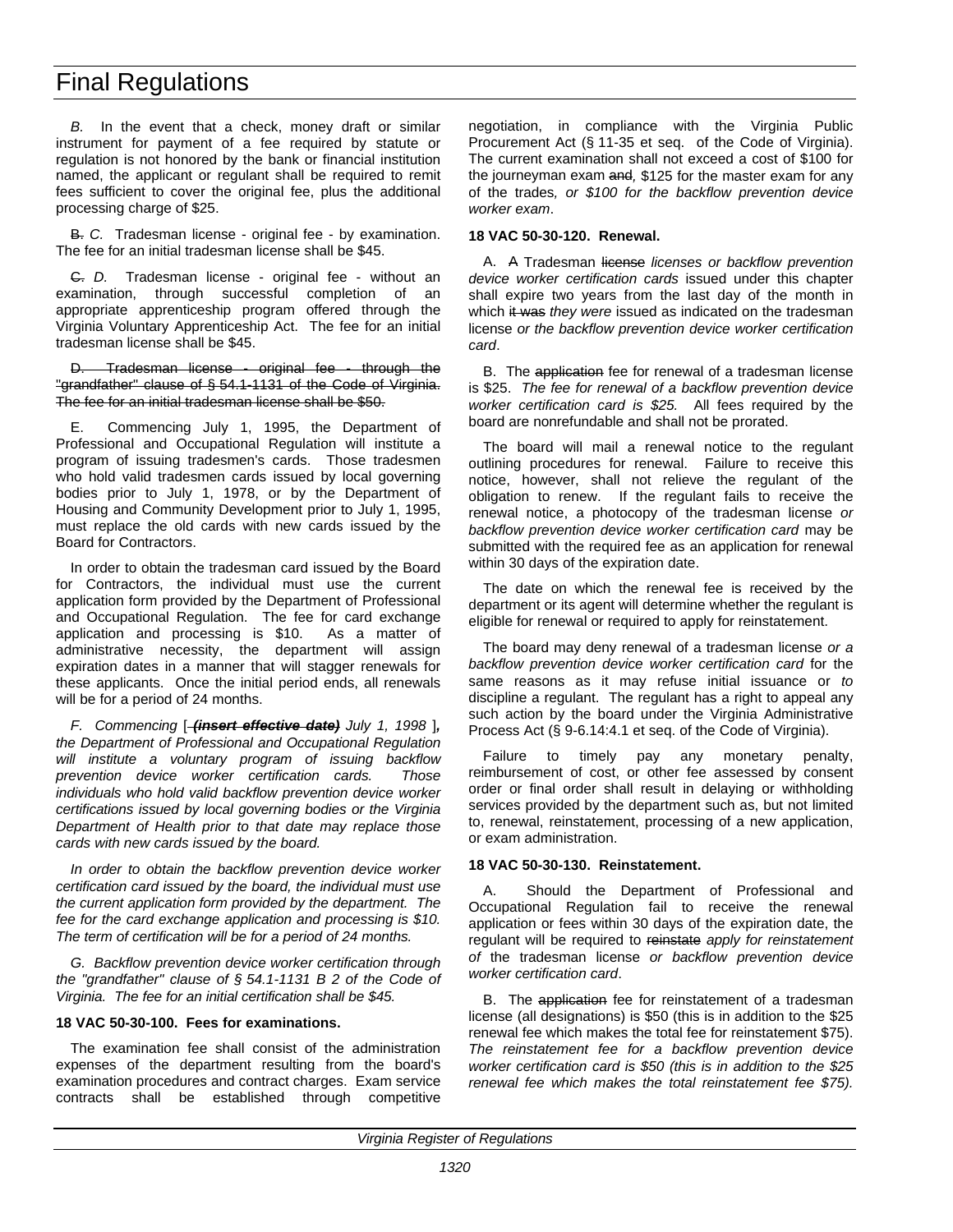All fees required by the board are nonrefundable and shall not be prorated.

Applicants for reinstatement shall meet the requirements of 18 VAC 50-30-30.

The date on which the reinstatement fee is received by the department of Professional and Occupational Regulation or its agent will determine whether the license *or certification card* is reinstated or a new application is required.

In order to ensure that tradesman license *or certification card* holders are qualified to practice as tradesmen *or backflow prevention device workers*, no reinstatement will be permitted once one year from the expiration date has passed. After that date the applicant must apply for a new tradesman license *or backflow prevention device worker certification card* and meet the then current entry requirements.

Any tradesman [ *or backflow prevention device worker* ] activity conducted subsequent to the expiration of the license [ *or the certification card* ] may constitute unlicensed activity and may be subject to prosecution under Title 54.1 of the Code of Virginia. [ *Further, any person who holds himself out as a certified backflow prevention device worker, as defined in § 54.1-1128 of the Code of Virginia, without the appropriate certification, may be subject to prosecution under Title 54.1 of the Code of Virginia.* ]

C. The board may deny reinstatement of a tradesman license *or a backflow prevention device worker certification card* for the same reasons as it may refuse initial issuance or *to* discipline a regulant. The regulant has a right to appeal any such action by the board under the Virginia Administrative Process Act (§ 9-6.14:4.1 et seq. of the Code of Virginia).

Failure to timely pay any monetary penalty, reimbursement of cost, or other fee assessed by consent order or final order shall result in delaying or withholding services provided by the department, such as, but not limited to, renewal, reinstatement, processing of a new application, or exam administration.

#### **18 VAC 50-30-140. Status of regulant during the period prior to reinstatement.**

A. When a regulant is reinstated, the individual shall continue to have the same number and shall be assigned an expiration date two years from the previous expiration date.

B. A regulant who reinstates his tradesman license *or backflow prevention device worker certification card* shall be regarded as having been continuously licensed *or certified* without interruption. Therefore, the regulant shall remain under the disciplinary authority of the board during this entire period and may be held accountable for his activities during this period. Nothing in these regulations *this chapter* shall divest the board of its authority to discipline a regulant for a violation of the law or regulations during the period of licensure *or certification*.

#### **18 VAC 50-30-150. Changes, additions, or deletions to trade designations of tradesman license holders.**

A regulant may change a designation or obtain additional designations by demonstrating, on a form provided by the board, acceptable evidence of experience, and examination if appropriate, in the designation sought. The experience, and successful completion of examinations, must be demonstrated by meeting the requirements found in Part II (18 VAC 50-30-20 et seq.) of this chapter.

The fee for each change or addition is \$25. All fees required by the board are nonrefundable.

While a tradesman *regulant* may have multiple trade designations on his license, the renewal date will be based upon the date the card was originally issued to the individual by the board, not the date of the most recent trade designation addition.

If a regulant is seeking to delete a designation, then the individual must provide a signed statement listing the designation to be deleted. There is no fee for the deletion of a designation. (If the regulant only has one trade or level designation, the deletion of that designation will result in the termination of the license.)

#### **18 VAC 50-30-170. Transfer of tradesman license** *or certification card* **prohibited.**

No tradesman license *or certification card* issued by the board shall be assigned or otherwise transferred.

#### **18 VAC 50-30-190. Prohibited acts.**

*Any of* the following are cause for disciplinary action:

1. Failure in any material way to comply with provisions of Chapter 1 *(§ 54.1-100 et seq.)* or Chapter 11 *(§ 54.1- 1100 et seq.)* of Title 54.1 of the Code of Virginia or the regulations of the board;

2. Furnishing substantially inaccurate or incomplete information to the board in obtaining, renewing, reinstating, or maintaining a tradesman license *or backflow prevention device worker certification card*;

3. Where the regulant has failed to report to the board, in writing, the suspension or revocation of a tradesman license, certificate or card , *or backflow prevention device worker certification card* by another state or their *a* conviction in a court of competent jurisdiction of a building code violation;

4. Gross negligence in the practice of a trade *or backflow prevention device work*;

5. Misconduct in the practice of a trade *or backflow prevention device work*;

6. A finding of improper or dishonest conduct in the practice of the trade *or backflow prevention device work* by a court of competent jurisdiction;

7. For licensed tradesmen performing jobs under \$1,000, *or backflow prevention device workers*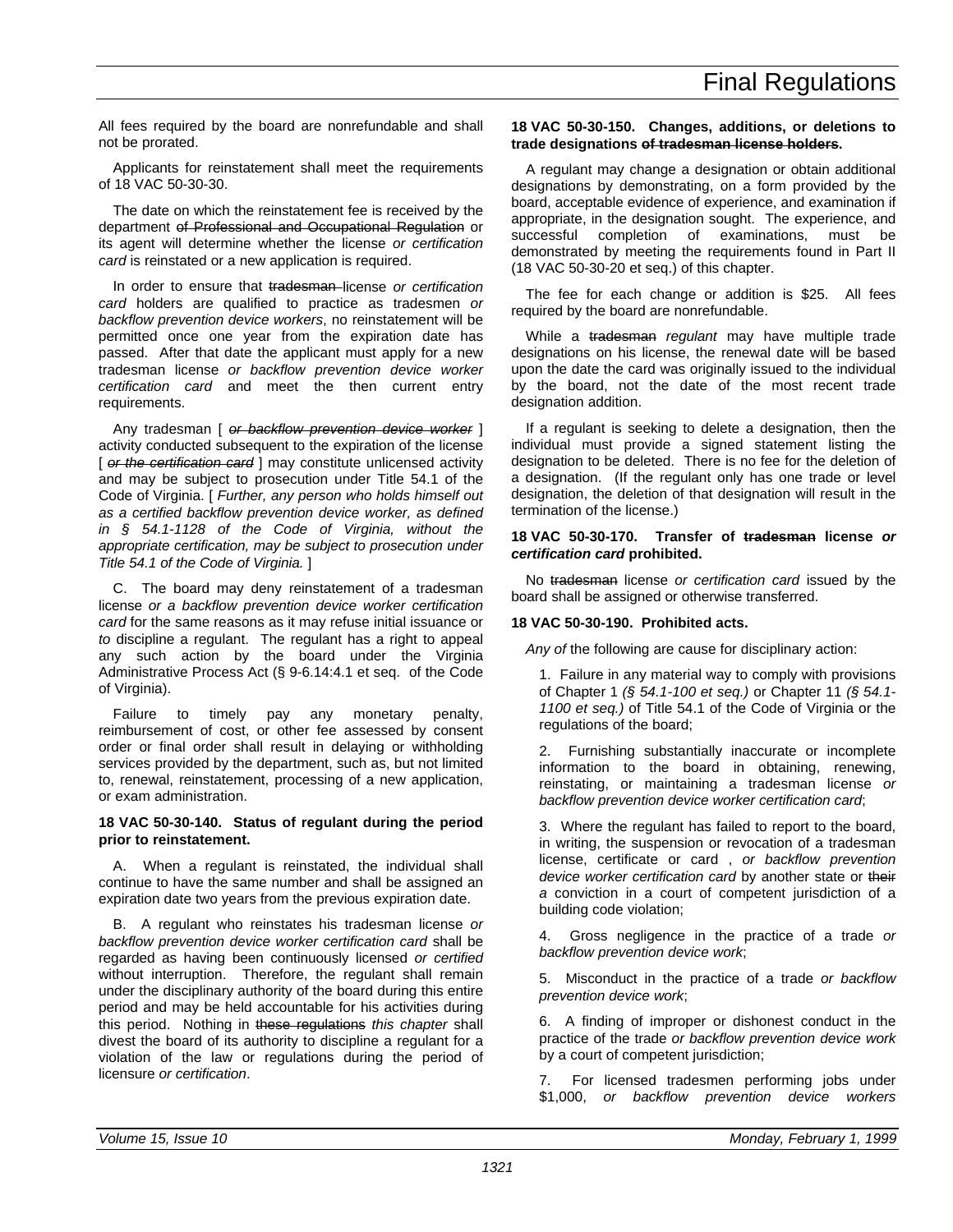*performing jobs of any amount,* abandonment, or the intentional and unjustified failure to complete work contracted for, or the retention or misapplication of funds paid, for which work is either not performed or performed only in part (unjustified cessation of work under the contract for a period of 30 days or more shall be considered evidence of abandonment);

8. Making any misrepresentation or making a false promise of a character likely to influence, persuade, or induce;

9. Aiding or abetting an unlicensed contractor to violate any provision of Chapter 1 or Chapter 11 of Title 54.1 of the Code of Virginia, or these regulations; or combining or conspiring with or acting as agent, partner, or associate for an unlicensed contractor; or allowing one's license *or certification* to be used by an unlicensed *or uncertified* individual;

10. Where the regulant has offered, given or promised anything of value or benefit to any federal, state, or local government employee for the purpose of influencing that employee to circumvent, in the performance of his duties, any federal, state, or local law, regulation, or ordinance governing the construction industry;

11. Where the regulant has been convicted or found guilty, after initial licensure *or certification*, regardless of adjudication, in any jurisdiction of any felony or of a misdemeanor involving lying, cheating or stealing, sexual offense, drug distribution, physical injury, or relating to the practice of the profession, there being no appeal pending therefrom or the time of appeal having elapsed. Any pleas of guilty or nolo contendere shall be considered a conviction for the purposes of this subdivision. The record of a conviction certified or authenticated in such form as to be admissible in evidence under the laws of the jurisdiction where convicted shall be admissible as prima facie evidence of such guilt;

12. Having failed to inform the board in writing, within 30 days, that the tradesman *regulant* has pleaded guilty or nolo contendere or was convicted and found guilty of any felony or a misdemeanor involving lying, cheating, stealing, sexual offense, drug distribution, physical injury, or relating to the practice of the profession;

13. Having been disciplined by any county, city, town, or any state or federal governing body for actions relating to the practice of any trade *or backflow prevention device work*, which action shall be reviewed by the board before it takes any disciplinary action of its own;

14. Failure to comply with the Virginia Uniform Statewide Building Code, as amended; and

15. Practicing in a classification or specialty service for which the tradesman is not licensed *or certified*.

#### **18 VAC 50-30-200. Professional education.**

*A.* Pursuant to § 54.1-1130 of the Code of Virginia, unless certified through exemption, candidates for licensure as journeymen are required to (i) complete 240 hours classroom hours of tradesman educational courses in their specialty and four years of practical experience in the trade for which licensure is desired to qualify to sit for the licensing examination, (ii) have an associate degree or a certificate of completion from at least a two-year program in a tradesman related *trade-related* field from an accredited community college or technical school *as evidenced by a transcript from the educational institution* and two years of practical experience in the trade for which licensure is desired, or (iii) have a bachelor degree received from an accredited college or university in an engineering curriculum related to the trade and one year of practical experience in the trade for which licensure is desired (see Part II, 18 VAC 50-30-20 et seq., of this chapter).

Tradesman courses must be completed through accredited colleges, universities, junior and community colleges, adult distributive, marketing and vocational technical programs, Virginia Apprenticeship Council programs or proprietary schools approved by the Virginia Department of Education.

*B. Backflow prevention device worker courses must be completed through schools approved by the board. The board accepts the American Society of Sanitary Engineers (ASSE) standards for testing procedures. Other programs could be approved after board review. The board requires all* [ *backflow* ] *training to include instruction in a wet lab.* 

NOTICE*:* The forms used in administering 18 VAC 50-30-10 et seq., Tradesman Rules and Regulations, are listed below but are not being published. However, the forms were published with the proposed regulations and may be found in 14:23 VA.R. 3446-3450 August 3, 1998.

#### **FORMS**

*Tradesman License Application, 2710LIC (6/98).*

*Backflow Prevention Device Worker Certification Application, 2710BPD (6/98).*

*Backflow Prevention Device Worker Certification Experience Reference Form, 2710BEXP (6/98).*

*Complaint Form (rev. 7/98).*

VA.R. Doc. No. R97-701; Filed January 7, 1999, 12:14 p.m.

w **––––––––––––––––––** w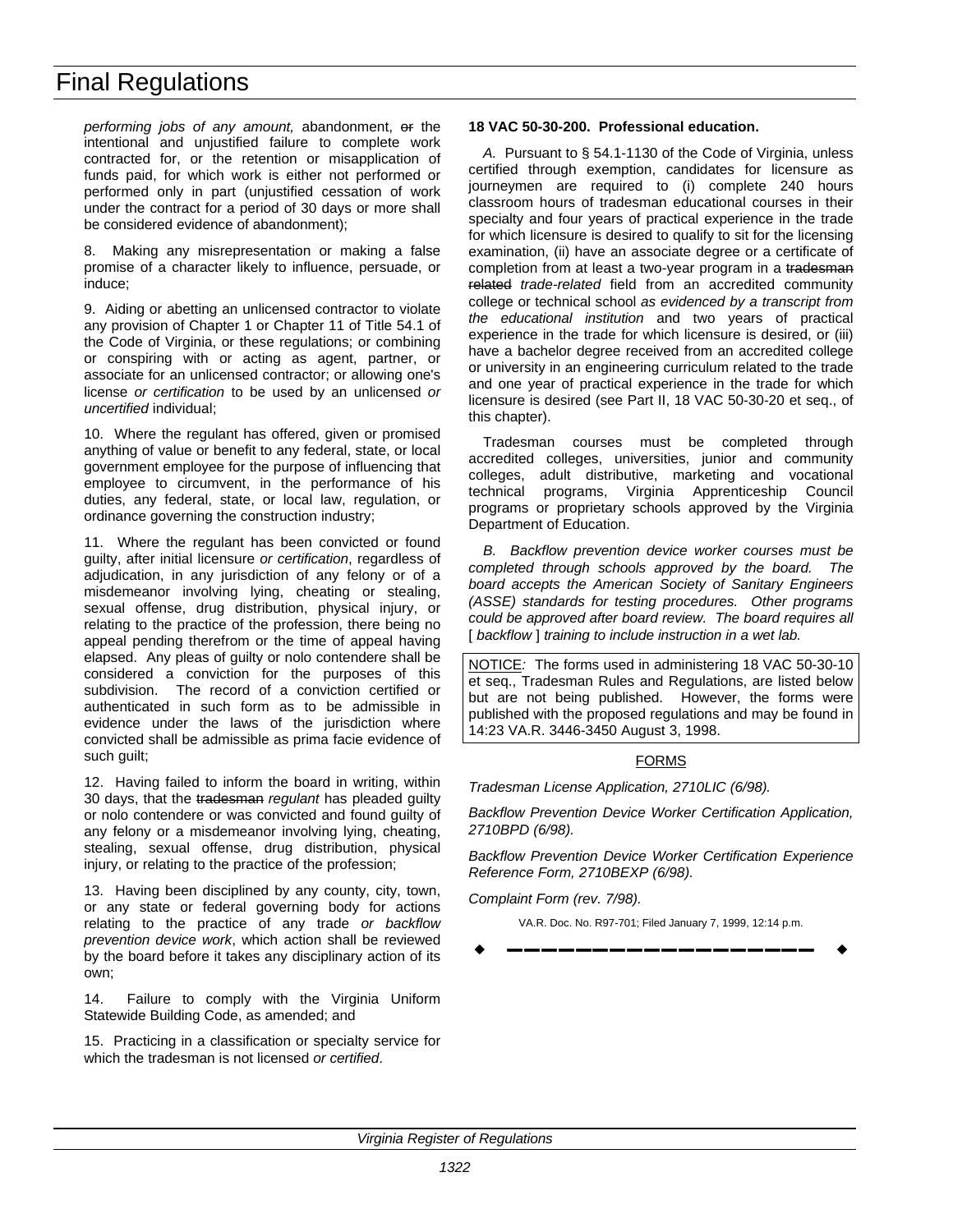## <span id="page-30-0"></span>**TITLE 22. SOCIAL SERVICES**

#### **DEPARTMENT OF SOCIAL SERVICES**

#### Title of Regulation: **22 VAC 40-140-10 et seq. Minimum Standards for Independent Foster Homes (REPEALED).**

Statutory Authority: §§ 63.1-25 and 63.1-202 of the Code of Virginia.

Effective Date: March 3, 1999.

#### Summary:

*The board has repealed the current Minimum Standards for Independent Foster Homes (22 VAC 40-140-10 et seq.) and promulgated a new regulation titled Minimum Standards for Licensed Independent Foster Homes (22 VAC 40-141-10 et seq.). These regulations specify minimum licensing requirements for independent foster homes.*

Summary of Public Comments and Agency's Response: No public comments were received by the promulgating agency.

Agency Contact: Doris Jenkins, Child Welfare Licensing Manager, Department of Social Services, 730 East Broad Street, Richmond, VA 23219, telephone (804) 692-1773.

VA.R. Doc. No. R97-715; Filed January 4, 1999, 1:38 p.m.

**\* \* \* \* \* \* \* \***

#### Title of Regulation: **22 VAC 40-141-10 et seq. Minimum Standards for Licensed Independent Foster Homes.**

Statutory Authority: §§ 63.1-25 and 63.1-202 of the Code of Virginia.

Effective Date: March 3, 1999.

#### Summary:

*This regulation establishes minimum standards for licensed independent foster homes that function independently of both local departments of social services and licensed private child-placing agencies. This license allows independent foster parents to accept children placed directly by their parents or legal guardians. Independent foster homes have the legal authority to accept children directly from parents or legal guardians with no oversight or services provided by a local department of social services. This regulation will replace the current regulation which has not been revised since 1949.*

*The regulation includes minimum standards for services to be provided to children in care, visitation with families, and plans to reunite children with their families. The standards include provisions as follows which were not addressed in the 1949 regulation:*

*1. A search of the Department of Social Services' Child Abuse and Neglect Information System's central registry* *on the provider, assistant, and adult household members and prohibit approval of the home if an individual has a founded abuse or neglect record;*

*2. Reference checks and employment history prior to approval;*

*3. Evaluation of the provider's educational qualifications, experience and ability to provide the necessary care for and services to the child;*

*4. Emergency plans in cases of fire, police or medical emergencies;*

*5. Adult supervision of children and capacity of the home;*

*6. Medical information, disease prevention, first aid supplies, medication oversight, medical authorization, and reporting all major injuries and illnesses to the child's parent or guardian;*

*7. Positive discipline techniques and prohibition of physical punishment;*

*8. Opportunities for recreation;*

*9. Transportation safety, home safety, comfort, privacy, and adequate sleeping arrangements; and*

*10. Services to be provided to the children in care, visitation for children and their families, and discharge planning.*

*Additionally, § 63.1-204 requires entrustment agreements to be filed with the court for approval within 30 days of placement if it appears that the child cannot be returned to his parents or prior custodians within 90 days of placement. This requirement will prevent children from staying in foster homes for unnecessary lengths of time.*

*As a result of public comments received, several revisions were made to the regulation. These include standards to require additional protections in the home environment to protect children from hazards; requirements to provide a smoke-free environment; a requirement that the provider receive proof of identity on all children placed in their home; the law's requirements for entrustment agreements and necessary court action; and the law's requirements that foster care service plans be filed on all children placed through a temporary entrustment agreement and remaining in care longer than 60 days. In addition, the standard related to determining the capacity of the home is relaxed to allow homes to exceed the maximum capacity when sibling groups are placed with them.*

Summary of Public Comments and Agency's Response: A summary of comments made by the public may be obtained from the promulgating agency or viewed at the office of the Registrar of Regulations.

Agency Contact: Copies of the regulation may be obtained from Doris Jenkins, Child Welfare Licensing Manager,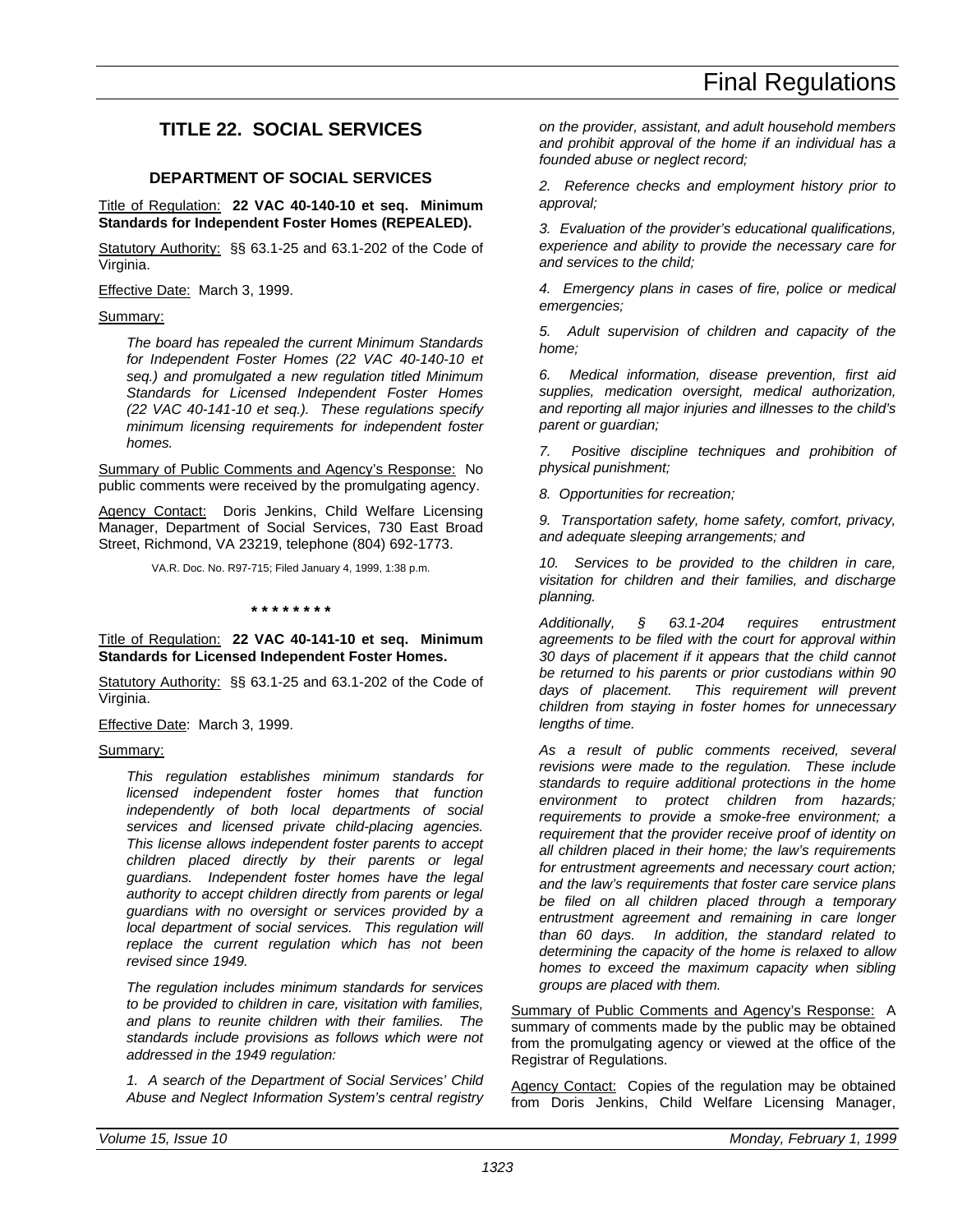Department of Social Services, 730 East Broad Street, Richmond, VA 23219, telephone (804) 692-1773 or by e-mail at dtj7@dss.state.va.us.

*CHAPTER 141. MINIMUM STANDARDS FOR LICENSED INDEPENDENT FOSTER HOMES.*

#### *PART I. DEFINITIONS AND AUTHORITY.*

#### *22 VAC 40-141-10. Definitions.*

*The following words and terms when used in this chapter shall have the following meanings, unless the context clearly indicates otherwise:*

*"Assistant" means an individual 18 years of age or older who is selected by the independent foster parent to assist the provider in the care and supervision of the children in the home.*

*"Child" means any individual less than 18 years of age.*

*"Child Protective Service Central Registry" means the name index of individuals involved in child abuse and neglect investigations with a founded disposition and maintained by the Virginia Department of Social Services.*

*"Child with special needs" means a child with diagnosed physical, mental, or emotional disabilities such as, but not limited to, cerebral palsy, sensory impairment, learning disabilities, behavior disorders, chronic illnesses, a deficit in social functioning, mental retardation or emotional disturbance and who may require special monitoring or specialized programs, interventions or facilities.*

*"Commissioner" means the Commissioner of Social Services, also known as the Director of the Virginia Department of Social Services.*

*"Cooling device" means a mechanical device used to cool a room, such as an electric fan or air conditioner.*

*"Department" means the Virginia Department of Social Services.*

*"Department's representative" means an employee or designee of the Virginia Department of Social Services, acting as the authorized agent of the commissioner in carrying out the responsibilities and duties specified in Chapter 10 (§ 63.1-195 et seq.) of Title 63.1 of the Code of Virginia.*

*"Good character and reputation" means findings have been established and knowledgeable and objective people agree that the individual (i) maintains business, professional, family, and community relationships which are characterized by honesty, fairness, truthfulness and dependability and (ii) has a history or pattern of behavior that demonstrates that the individual is suitable and able to care for, supervise, and protect children. Relatives by blood or marriage, and persons who are not knowledgeable of the individual, such as recent acquaintances, shall not be considered objective references.*

*"Independent foster home" means a private family home in which any child, other than a child by birth or adoption of such person, resides as a member of the household and has been placed therein independently of a child-placing agency except (i) a home in which are received only children related by birth or adoption of the person who maintains such home and children of personal friends of such person and (ii) a home in which is received a child or children committed under the provisions of subdivision 4 of § 16.1-278.2, subdivision 6 of § 16.1-278.4, or subdivision 13 of § 16.1-278.8 of the Code of Virginia.*

*"Infant" means any child from birth up to 16 months of age.*

*"Major injuries, illnesses and accidents" means injuries, illnesses or accidents which require emergency medical care or treatment.*

*"Parent" means the legal parent or parents or legal guardians of the child.*

*"Provider" means independent foster parents who give 24 hour substitute family care, room and board, and services for up to eight children who reside in the provider's home as members of the household. A provider may be a husband and wife.*

[ *"Temporary entrustment agreement" means the agreement signed by the child's parents or guardians and the licensed independent foster parent in which the parents or guardians temporarily confer physical and legal custody of their child to the licensed provider for less than 90 days. The temporary entrustment agreement specifies the rights and obligations of the child, the parents or guardians and the provider, includes the responsibilities of the parents for financial support, and grants authority for medical care of the child. Temporary entrustment agreements may be withdrawn by the parents or guardians at any time during the 90-day period. Placements for longer than 90 days must be approved by the local juvenile and domestic relations court.* ]

*"Time-out" means a discipline technique in which a child is moved for a brief time away from the stimulation and reinforcement of ongoing activities and other children to allow the child to regain composure when losing self-control.*

#### *22 VAC 40-141-20. Legal authority.*

*The licensed independent foster parent is permitted by law to accept children for care who are entrusted to the provider by the parents or legal guardians. This temporary entrustment transfers custody of the child from the parents or legal guardians to the independent foster parents. The entrustment must be approved by the juvenile and domestic relations court if the child is to remain in placement more than 90 days. Individuals are exempt from licensure if they only provide care to children who are born to or adopted by the individual or children of relatives or personal friends. Subdivision 4 of § 16.1-278.2 of the Code of Virginia referenced in the definition of an independent foster home refers to the placement decisions for children by local boards of social services or a public agency designated by the community policy and management team. Subdivision 6 of*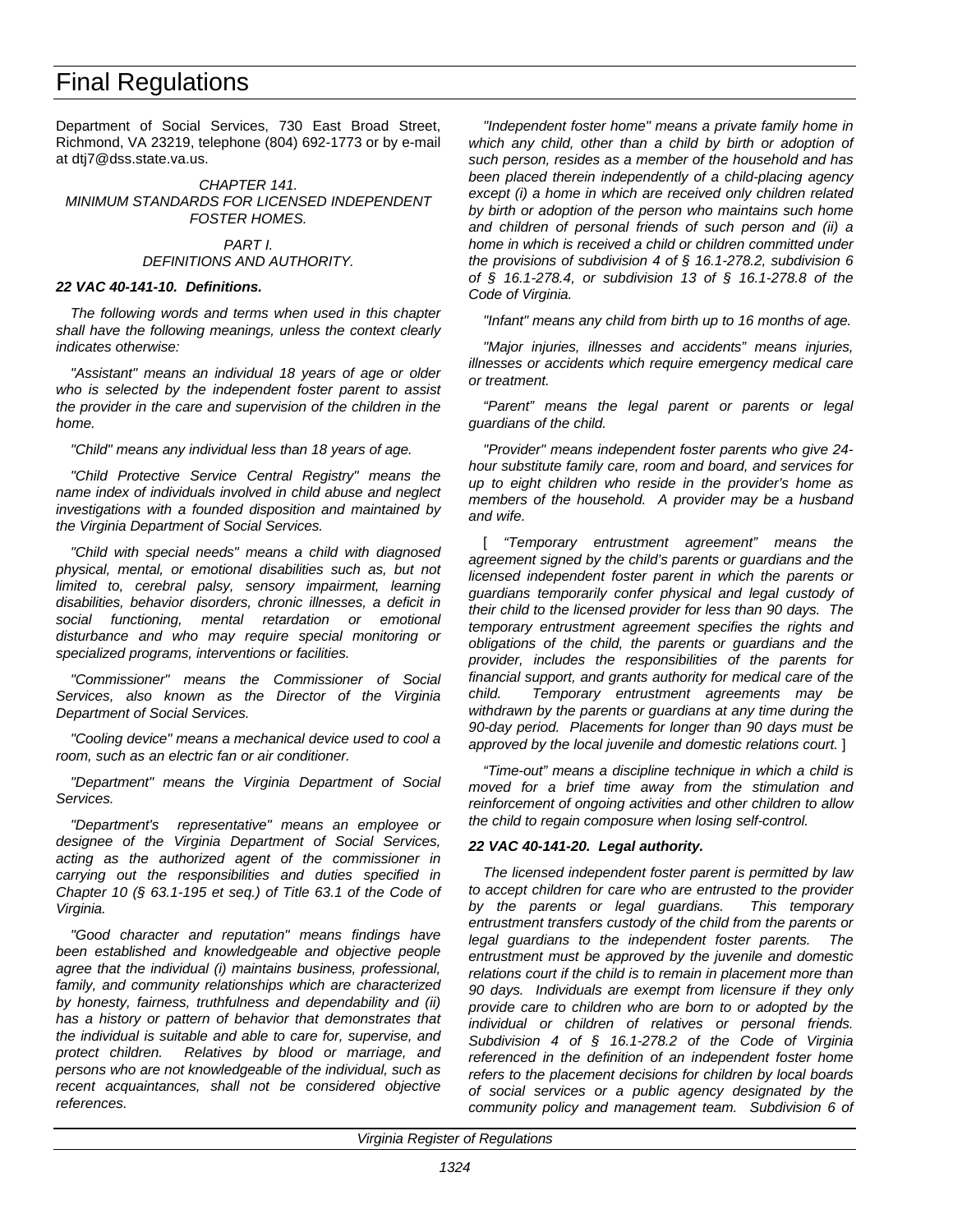*§ 16.1-278.4 of the Code of Virginia refers to the court transfer of legal custody from the parent to another individual or agency. Subdivision 13 of § 16.1-278.8 of the Code of Virginia refers to the court's disposition of delinquent juveniles. Individuals receiving children under these provisions are not subject to licensure.*

*Section 63.1-202 of the Code of Virginia establishes the authority of the State Board of Social Services to promulgate regulations for the activities, services and facilities to be employed by persons and agencies required to be licensed by § 63.1-196 of the Code of Virginia. Regulations shall be designed to ensure that such activities, services and facilities are conducive to the welfare of the children under the custody or control of such persons or agencies. Section 63.1-215 of the Code of Virginia states that it shall be a misdemeanor to operate or engage in the activities of a child welfare agency without first obtaining a license.*

#### *PART II.*

#### *GENERAL REQUIREMENTS FOR PROVIDERS.*

#### *22 VAC 40-141-30. General requirements.*

*A. Children placed in independent foster homes by their parents or legal guardian shall not remain in care longer than 90 days without the approval of the local juvenile and domestic relations court.*

*If it appears that a child cannot be returned to the child's parents in less than 90 days, the provider shall petition the local juvenile and domestic relations court within 30 days of placement to request an assessment of the care and custody of the child.*

*B. Providers shall be at least 21 years of age.*

*C. Providers shall have either a bachelor's degree in a field related to family services, child care and development, social work or education or a high school diploma or a G.E.D. and at least one year of experience providing care to children in the age range to be placed in the home.*

*Providers who accept children with special needs shall have experience or training directly relevant to the developmental levels and special needs of the children in care.*

*Exception: Licensed and registered family day care home providers and family day care homes approved by licensed family day care systems shall be exempt from the requirements of this subsection when providing foster care to the children enrolled in the day care home.*

### *22 VAC 40-141-40. Child abuse or neglect record.*

*A. The applicant for licensure, the provider, assistant and adult household members* [ *who come in contact with children* ] *shall receive and provide to the licensing representative the results of a search of Virginia's child protective service's central registry and shall not have a founded child abuse or neglect record.*

*B. The provider shall not permit a known sex offender to reside in the home or to have contact with the children in care.*

#### *22 VAC 40-141-50. References and employment history.*

*A. The provider shall provide three references with the initial application from unrelated persons who have knowledge of the provider's character and reputation and ability, skill and experience in the provision of services to children.*

*B. The provider shall submit information on the provider's employment history.*

#### *22 VAC 40-141-60. Assessment of knowledge, skills and abilities.*

*A. The provider and assistant shall be knowledgeable about and physically and mentally capable of providing the necessary care for children.*

*B. The provider and assistant shall be able to sustain positive and constructive relationships with children in care; shall relate to children with respect, courtesy, patience and affection; and shall demonstrate an understanding and respect for the families of children in care.*

*C. The provider and assistant shall be capable of handling emergencies with dependability and good judgment.*

*D. The provider and assistant shall be able to communicate and follow instructions to assure care, safety and protection for children.*

*E. The provider shall have the financial income to meet the basic needs of the provider's own family as well as to meet the needs of each child in placement if the parents are unable to pay for the child's care.*

*F. The provider shall have knowledge, skills and abilities in parenting skills and behavior management of children in the age or special needs group of the children to be placed with the provider.*

*G. The provider and assistant shall respect the confidentiality of the child and his family in accordance with § 63.1-209 of the Code of Virginia.*

*H. The provider and assistant shall be responsible, of good character and reputation and shall display behavior that demonstrates stability and maturity.*

*I. The provider shall demonstrate marital stability, if married.*

*J. The provider shall complete the required Home Study Assessment form provided by the department and submit the completed form with the initial application for licensure.*

#### *22 VAC 40-141-70. Training.*

*A. When such training is available, the provider shall complete an initial foster parent orientation and training session within the first six months of initial licensure. On an*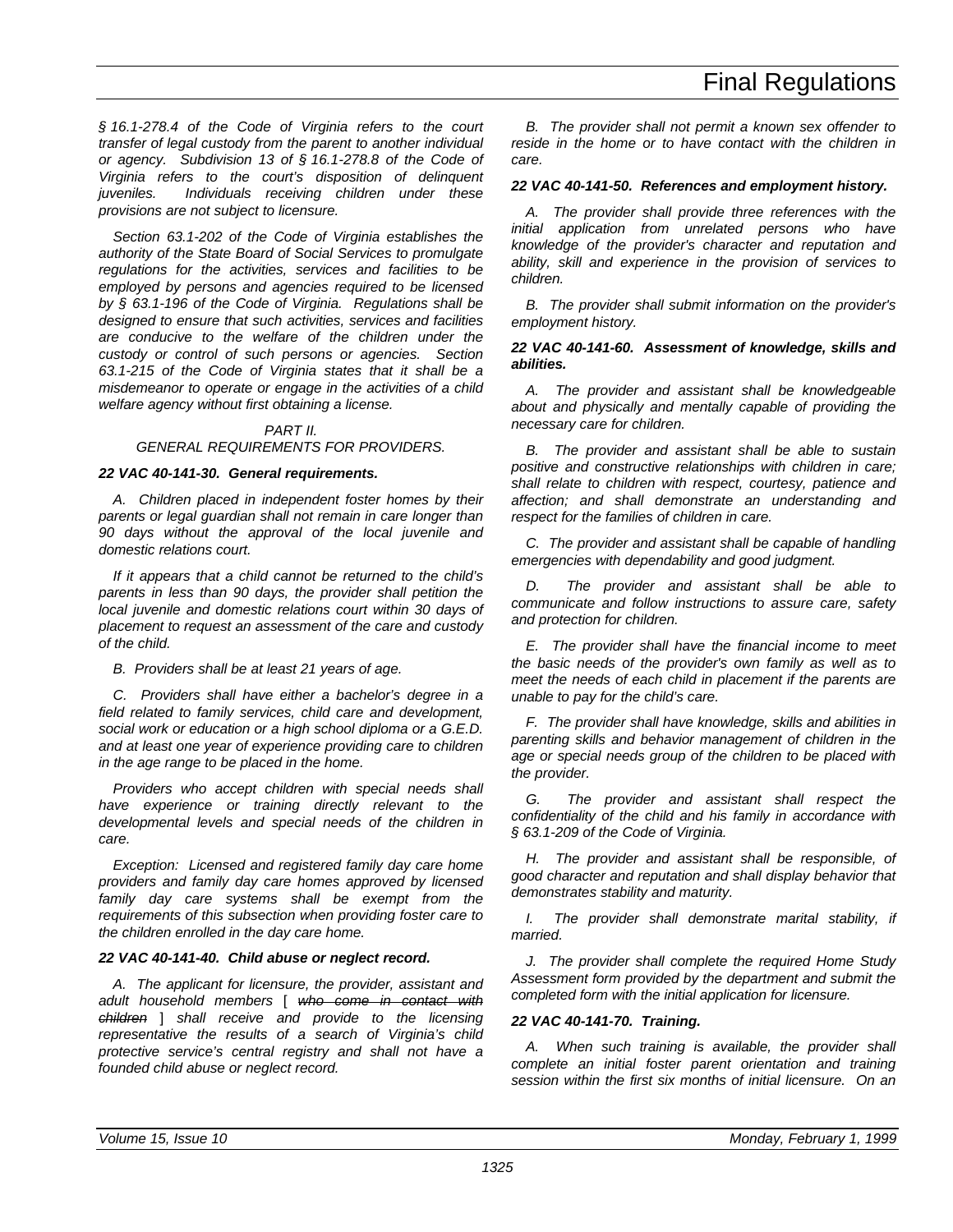*annual basis, the provider shall also attend at least 20 hours of related training.*

*B. The provider and assistant shall receive and maintain current certificates in first aid and cardiopulmonary resuscitation* [ *, appropriate to the age of children in care,* ] *from an approved source such as the American Red Cross or the National Safety Council or an equivalent resource approved by the department.*

#### *22 VAC 40-141-80. Medical requirements for provider, assistant and household members.*

*A. Within 90 days prior to the initial application, the applicant for licensure as an independent foster home provider, each assistant and each permanent member of the household shall obtain a tuberculin skin test indicating the absence of tuberculosis in a communicable form.*

*1. The statement shall include the type of test used, the date of the test, and the test results.*

*2. The statement shall be signed and dated by a physician, the physician's designee, or an official of a local health department.*

*B. If an individual is not able to receive a tuberculin test for health reasons, this shall be documented by a physician. The physician's statement shall also include the date when the test can be safely administered. The individual shall obtain the tuberculin test no later than 30 days after the date indicated by the physician.*

*C. An individual who had a positive reaction to a tuberculin skin test and whose physician certifies the absence of communicable tuberculosis shall obtain chest x-rays on an annual basis for the following two years.*

*The statement shall document the date of the x-rays and be signed by a licensed physician, the physician's designee, or an official of a local health department.*

*D. Any individual who, upon examination or as a result of tests, shows indication of communicable tuberculosis or a physical condition that may jeopardize the safety of children in care shall be removed from contact with children and, where indicated, from food served to children. Contact may resume when a licensed physician certifies that the risk to children has been eliminated or substantially reduced.*

#### *PART III. SERVICES AND SUPERVISION.*

#### [ *22 VAC 40-141-85. Temporary entrustment agreements.*

*A. A temporary entrustment agreement shall be received on every child placed directly by the child's parents or guardians in the independent foster home.*

*B. The temporary entrustment agreement shall be for placement of less than 90 days. If the provider is aware at the time of admission that the placement will extend beyond 90 days, the provider shall petition the local juvenile and domestic relations court for approval of the entrustment* *agreement within 30 days of placement. If the length of placement is not known at admission, the provider shall petition the court for approval as soon as the provider is aware that the placement will be for longer than 90 days.*

*C. Each subsequent entrustment agreement for the same child shall be considered placement for longer than 90 days and shall receive approval by the local juvenile and domestic relations court.*

*D. The entrustment agreement shall not extend beyond the child's 18th birthday.*

*E. The parents or guardians may request the return of their child at any time prior to the 90th day of placement without the court's approval. The entrustment agreement shall be considered revoked upon the parents' or guardians' request.*

*F. If the provider opposes the request for the child to return home or to a prior custodian, the provider shall immediately file the appropriate petition with the local juvenile and domestic relations court.* ]

#### *22 VAC 40-141-90. Supervision of children in care.*

*A. The provider is responsible at all times for the safety and supervision of children placed in the home.*

*B. A responsible adult shall always be available to substitute in case of an emergency* [ *and the name, address, and telephone number of this adult shall be documented* ]*.*

*C. Children shall be supervised in a manner which ensures that the caregiver is aware of what the children are doing at all times and can promptly assist or redirect activities when necessary.*

*D. In deciding how closely to supervise children, providers shall consider:*

- *1. The ages of the children;*
- *2. Individual differences and abilities of the children;*

*3. The layout of the house and play area, including neighborhood circumstances or hazards; and*

*4. Risk activities children are engaged in.*

*E. Children under the age of six and children with special needs shall be within sight or sound supervision at all times.*

*F. Providers shall not bathe with a child unless recommended by a physician.*

*G. Providers shall ensure the safety of children at all times during diapering.*

#### *22 VAC 40-141-100. Capacity.*

*A. The provider shall not exceed the maximum capacity stipulated on the license.*

*B. The maximum number of children in an independent foster home shall be eight* [ *, including the children of the provider and the assistant under age 13,* ] *with the following conditions:* [ *An exception may be granted by the licensing*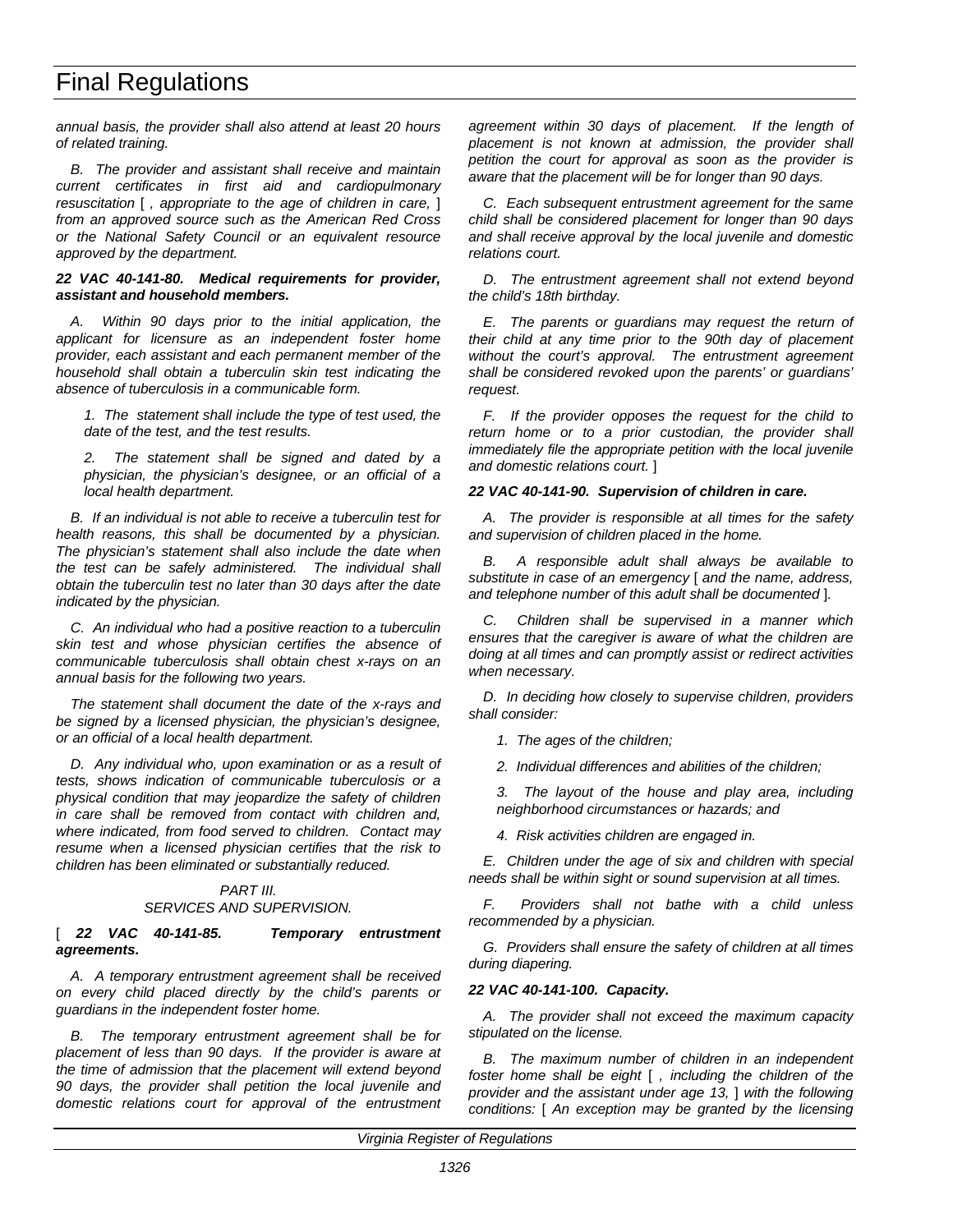*authority for sibling groups which may cause the home to exceed the licensed capacity.* ]

*1. The adult caretaker to child ratio shall be one to four for (i) preschool children during the regular waking hours and (ii) children with special needs during the regular waking hours as indicated by a licensed physician or licensed clinical psychologist;*

[ *2. The provider's children under age 13 count in determining the maximum number of children. If an assistant provides care to her children in the independent foster home, these children under age 13 shall also be counted.*

*3. 2.* ] *The capacity of a home shall also be based on the physical accommodations of the home, the abilities and experience of the provider, the needs of the children already in the home and children to be placed, and the number of assistants.*

[ *4. 3.* ] *An adult household member shall not be considered an adult caretaker unless the individual actively participates in the care and supervision of the children.*

#### *22 VAC 40-141-110. Essentials for each child.*

*A. The diet for children shall be well-balanced and appropriate to the daily nutritional needs of each child. Special diets shall be provided as prescribed by a physician for individual children.*

*B. Clothing, towels, wash cloths, toothbrushes, combs and hair brushes, and other personal needs shall be provided for each child on an individual basis* [ *and shall be kept clean and replaced as needed* ]*. Clothing shall be kept clean, in good repair, and appropriate for the age and size of each child.*

#### *22 VAC 40-141-120. Transportation of children.*

*A. The provider shall have transportation available at all times in case of an emergency. Any individual who transports children shall have a valid driver's license and vehicle liability insurance.*

*B. Providers and any* [ *individual individuals* ] *who* [ transports transport ] children shall assure that all *passengers use safety belts and child restraint devices in accordance with Virginia law.*

*C. The provider and assistant transporting children shall not have driving violations on file with the Department of Motor Vehicles related to driving under the influence of alcohol or drugs, reckless driving, or any offense which places other occupants of the vehicle at risk within the five years prior to the application. A copy of the provider's and the assistant's driving record shall be provided to the licensing representative.*

#### *22 VAC 40-141-130. Medical care of children.*

*A. The provider shall have the name, address and telephone number of each child's physician easily accessible.*

*B. The provider shall have first aid supplies easily accessible to adults in the home, but not accessible to children.*

*C. First aid supplies shall include scissors, tweezers, sterile nonstick gauze pads, adhesive bandages in assorted sizes, a sealed package of alcohol wipes or antiseptic cleansers, thermometer, chemical cold pack if an ice pack is not available, first aid instruction manual or cards, insect bite or sting preparation, one triangular bandage, current syrup of ipecac to be used only when instructed by the regional poison control center or child's physician, flexible roller or stretch gauze, disposable nonporous gloves, and eye dressing or pad.*

*D. The provider shall receive medical history information, including immunizations received, for each child at the time of placement.*

*E. At the time of placement the provider shall receive documentation of a physical examination of the child completed within 90 days before placement or the child shall receive a physical examination within 30 days after placement. The current form required by the Virginia Department of Health or any other form which provides the same information to report immunizations received and the results of the physical examination shall be used.*

*Exception: If a child's parent objects to the child receiving immunizations or a physical examination on religious grounds, the parent must submit a signed statement noting the objection on religious grounds and certifying to the best of the parent's knowledge, the status of the child's health.*

*F. The provider shall ensure that the child receives necessary medical care and follow-up.*

*G. The provider shall give prescription drugs to children in care only in accordance with an order signed by a licensed physician or authentic prescription label and shall keep all prescription and nonprescription medications locked and stored as instructed by the physician or pharmacist.*

*1. The provider shall keep in the child's record daily documentation of all prescription and nonprescription medication administered to a child in care.*

*2. Out-of-date and unused medications shall be properly discarded or returned to the child's parent or guardian.*

*H. The provider shall report all major illnesses, injuries and accidents to the child's parent and to the licensing representative within 24 hours.*

*I. The provider shall receive* [ *written* ] *authorization for emergency medical care for each child.*

#### *22 VAC 40-141-140. Disease prevention.*

*A. Children's hands shall be washed with soap and water before eating meals or snacks, after toileting, and after any contact with body fluids.*

*B. The provider and assistant shall wash their hands with soap or a germicidal cleansing agent after diapering a child,*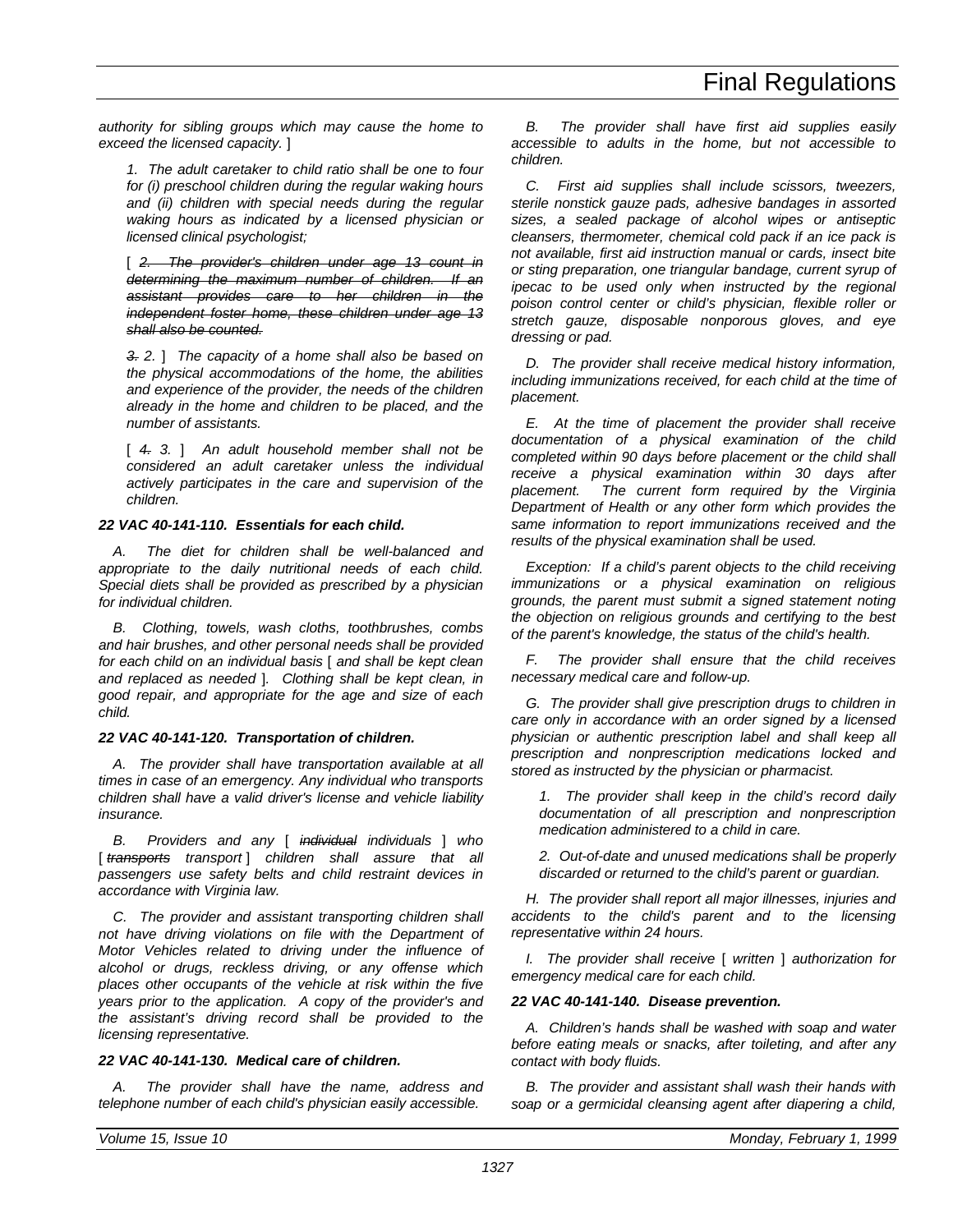*helping a child with toileting, personal toileting, any contact with body fluids, and before handling food, feeding or helping a child with feeding.*

*C. When a child's clothing or diaper becomes wet or soiled, it shall be changed immediately. When a child's diaper is changed, the soiled area shall be thoroughly cleaned with a disposable wipe.*

*D. The provider shall keep surfaces for preparing and eating food sanitary. Surfaces used for changing diapers shall be used for that purpose alone. Diapering surfaces shall be washed with soap and water or a germicidal agent after each use.*

#### *22 VAC 40-141-150. Discipline of children.*

*A. Discipline shall be constructive in nature and emphasize positive approaches to managing the child's behavior. The provider shall explain the rules of conduct and the behavior management approach to each child who is old enough to understand.*

*B. There shall be no physical punishment, rough play or severe disciplinary action administered to the body such as, but not limited to, spanking, roughly handling a child, shaking a child, forcing a child to assume an uncomfortable position (e.g., standing on one foot, keeping arms raised above or horizontal to the body), restraining to restrict movement through binding or tying, enclosing in a confined space, or using exercise as punishment.*

*C. Physical restraint shall not be used on children in care unless the provider has received training from a source approved by the department in crisis intervention and physical restraint techniques.*

*D. The provider shall not make threats; make belittling remarks about any child, the child's family, the child's race, religion, or cultural background; use profanity; or make other statements that are frightening or humiliating to the child.*

*E. When separation or time-out is used as a discipline technique, it shall be brief and appropriate to the child's developmental level and circumstances. The child who is separated from others shall be in a safe, lighted, and wellventilated place* [ *, ;* ] *shall not be confined or locked in a room or compartment* [ *;* ] *and shall be within hearing and vision of the provider or assistant at all times.*

*Children shall not be placed in time-out for periods of time exceeding one minute for each year of age. Time-out shall not be used for children under two years of age.*

*F. The provider shall not subject children to cruel, severe, humiliating, or unusual actions.*

*G. The provider shall not delegate discipline or permit punishment of a child by another child or by an adult not known to the child.*

*H. The provider shall not deny a child contact or visits with his family as a method of discipline.*

#### *22 VAC 40-141-160. Activities for children.*

*The provider shall provide daily indoor and outdoor recreational and other activities appropriate to the needs, interests, and abilities of the children in care. Each child shall also be permitted to have individual free time as appropriate to the child's age and ability.*

#### *22 VAC 40-141-170. Abuse and neglect reporting responsibilities of providers.*

*The provider shall immediately report any suspected abuse and neglect of any child in care to child protective services and to the licensing representative. The provider shall comply with § 63.1-248.3 of the Code of Virginia.*

#### *22 VAC 40-141-180. Services to children.*

*A. The provider shall arrange for necessary services* [ *based on the needs of the child* ]*,* [ *as specified in the foster care service plan,* ] *and as recommended by a licensed physician or other professional working with the child, where applicable.* [ *These services shall include, but are not limited to:*

*1. Professional evaluation and counseling;*

*2. Education and tutoring; and*

*3. Transportation to necessary appointments and services.*

*B. Visits between the child and the child's family shall be encouraged and shall not be denied unless ordered by the juvenile and domestic relations court having jurisdiction. If visits cannot take place, the reason shall be documented in the child's record.*

*C. The provider shall prepare and plan with the child's family and the child for the child to be reunited with the child's family within 90 days of placement.*

*D. B.* ] *The provider shall enroll each school-age child in school within five days after placement when school is in session.*

[ *E. C.* ] *The provider shall promote the child's education by giving the child educational guidance and counseling in the child's selection of courses, establishing contact with the child's school, and working with the child's school to promote academic achievement and to resolve any problems brought to the provider's attention by the school.*

[ *D. In accordance with § 16.1-281 of the Code of Virginia, the independent foster home, as a licensed child-welfare agency, shall prepare and submit to the local juvenile and domestic relations court a foster care service plan on every child (i) within 30 days of signing the child's entrustment agreement for placements of 90 days or more or (ii) within 60 days of signing the entrustment agreement for placements for less than 90 days, unless the child is returned to the child's parents or guardians within 60 days of placement in the independent foster home. The plan shall include:*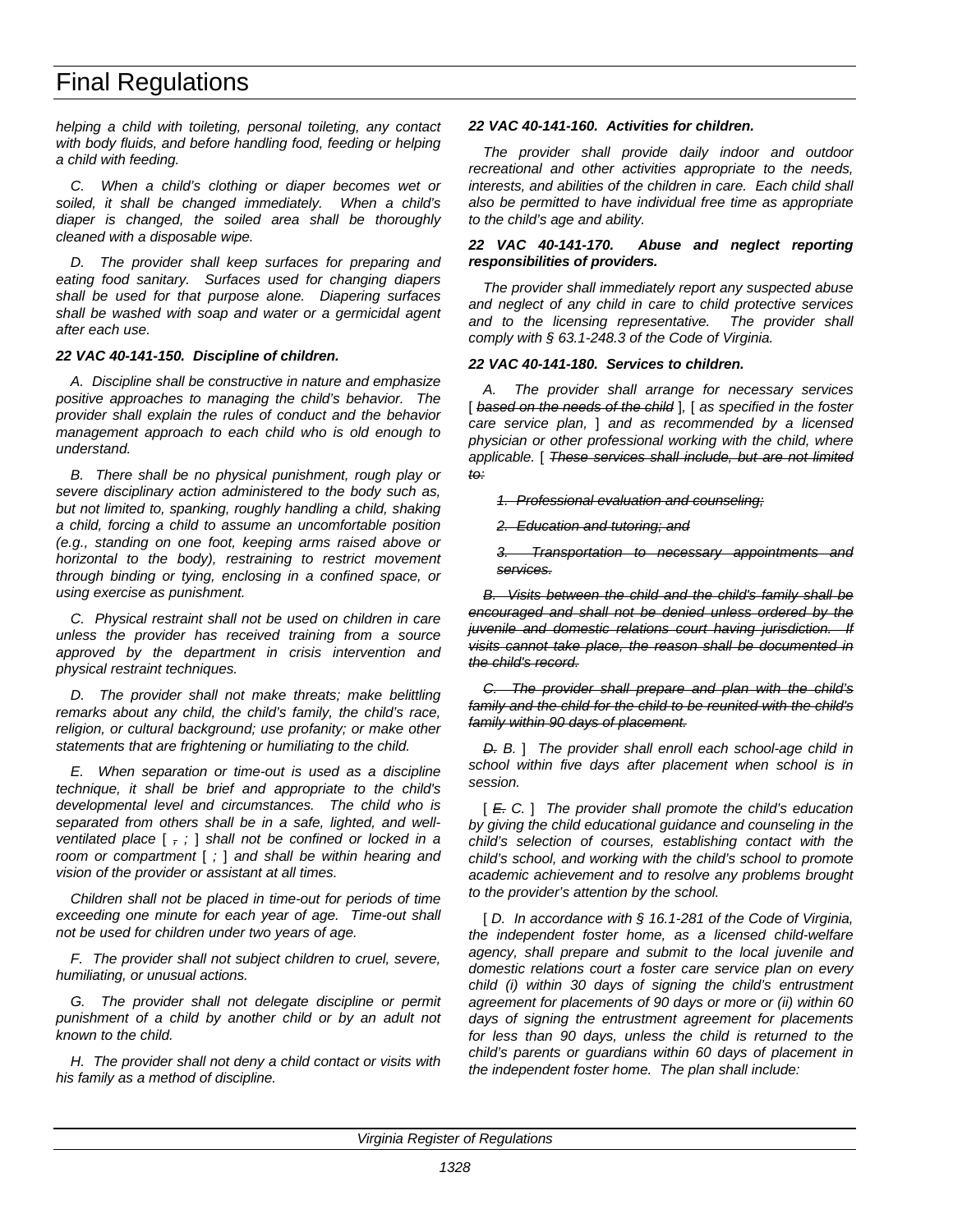# Final Regulations

*1. The reasons the child is placed with the independent foster home;*

*2. A summary of the child's situation at the time of placement in relation to the child's family. The summary shall include information about the child's health and educational status;*

*3. The permanency planning goal recommended for the child, including the projected length of stay in the home;*

*4. A description of the needs of the child and the child's family;*

*5. The programs, care, services, and other support that the independent foster home will offer or arrange for the child and the child's parents or guardians to meet those needs;*

*6. The target dates for completion of the services provided or arranged for the child and the child's family;*

*7. The participation, conduct, and financial support that will be sought from and the responsibilities of the child's parents or guardians;*

*8. The visitation or other contacts to be held between the child and the child's parents or guardians;*

*9. In writing and where appropriate for children age 16 and older, the programs and services which will help the child prepare for the transition from foster care to independent living; and*

*10. A copy of the independent foster home license.*

*E. In accordance with federal and state law, the provider shall ensure that the child's health and safety are the paramount concern throughout the placement, case planning, service provision and review process.*

*F. If consistent with the child's health and safety, the plan shall be designed to support reasonable efforts which lead to the return of the child to his parents or guardians within the shortest practicable time, which shall be specified in the plan.*

*G. If the provider determines that it is not reasonably likely that the child can be returned to the child's prior family within a practicable time, consistent with the best interests of the child, and in a separate section of the plan, the provider shall:*

*1. Describe the reasons for this conclusion; and*

*2. Determine and describe the opportunities for the court to consider placing the child with a relative or for the court to refer the child and the child's family to the local department of social services for further services and permanency planning.*

*H. For children to be in care with the independent foster home for longer than 90 days, the provider shall submit the child's foster care plan at the time of petitioning the local juvenile and domestic relations court for approval of the entrustment agreement.*

*I. The provider shall participate in all court hearings involving the child's entrustment, service plans, and custody as long as the child is placed in the independent foster home.*

*J. The provider shall include the child whenever possible and appropriate to the child's age, the parents or prior guardians of the child, and professionals involved with the child in the development of the foster care service plan.*

*K. The provider shall follow the requirements of § 16.1- 282 related to the review of the foster care service plan and shall petition the local juvenile and domestic relations court within five months of the court's approval of the entrustment agreement or within five months of the dispositional hearing at which the initial foster care plan was reviewed.* ]

#### *PART IV. STANDARDS FOR THE HOME OF THE PROVIDER.*

#### *22 VAC 40-141-190. Physical accommodations in the independent foster home.*

*A. The home shall be clean and have sufficient space and furnishings for each child receiving care in the home to include:*

*1. Space to meet the needs of the foster family in addition to that required for the foster children, including bedrooms which are not used as passageways and which have doors for privacy;*

*2. Space for each child to keep clothing and other personal belongings;*

*3. Indoor bathing and toilet facilities in good working order with a door for privacy;*

*4. A separate, comfortable bed for each child and sufficient bedding to ensure cleanliness and comfort. A crib shall be provided for infants. Exception: Two siblings of the same sex may occupy a double bed; and*

*5. Sleeping space on the first floor for children unable to use stairs unassisted, except children who can easily be carried.*

*B. All rooms used by children shall be heated to at least 68°F in winter, dry and well-ventilated. A child-safe cooling device shall be used when the temperature inside the room exceeds 80°F.*

*C. All doors and windows used for ventilation shall be screened.*

*D. Rooms used by children shall be well-lighted for activities and the comfort of children.*

*E. The home shall have a working telephone. The telephone number shall be provided to the licensing representative, to parents and legal guardians of children placed in the home, and to children when they are away from the home.*

*F. No more than four children shall occupy one bedroom.*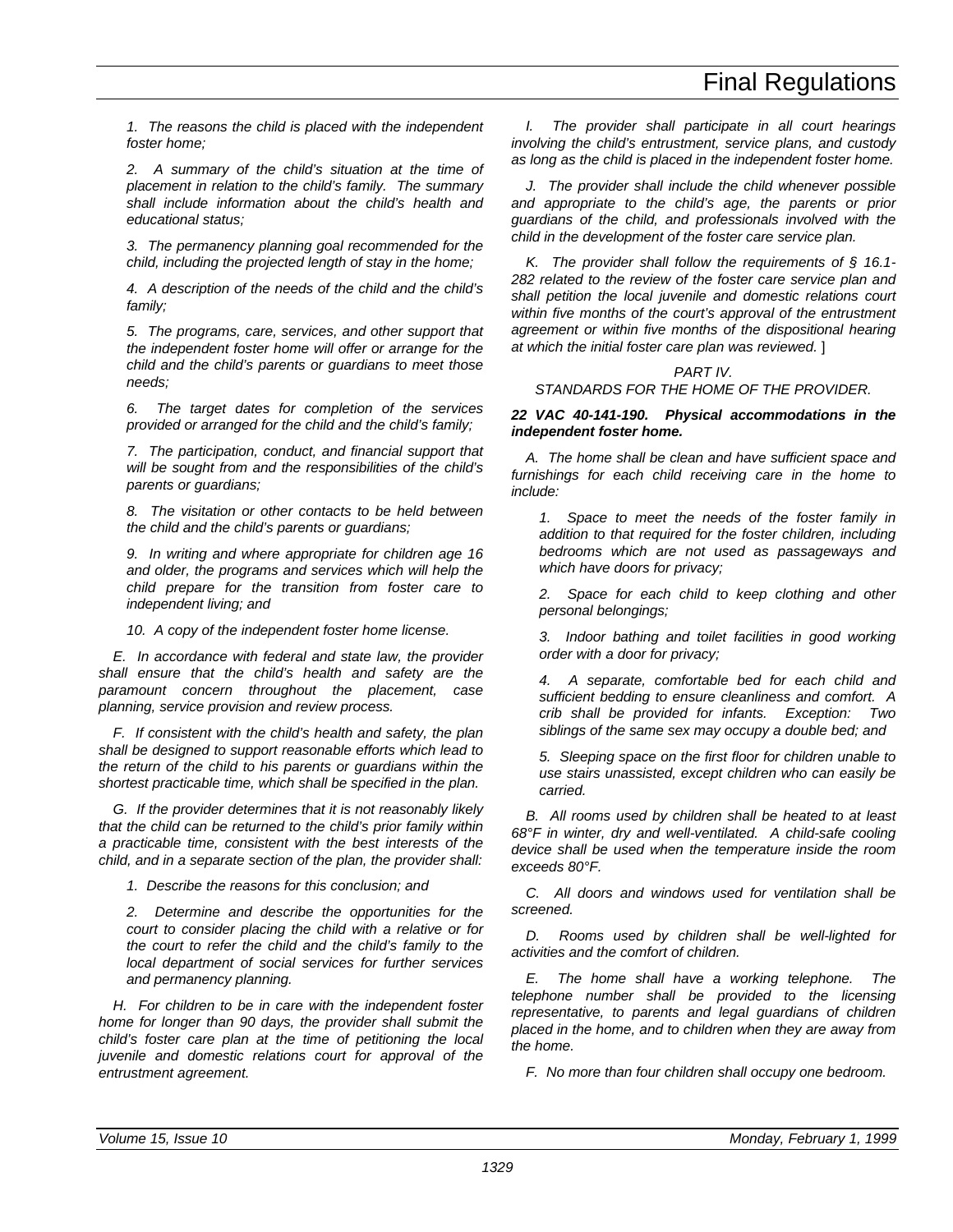# Final Regulations

*1. Children of the opposite sex over the age of two shall not share a bedroom.*

*2. Children shall not share a bed or bedroom with the provider or other adult.*

*G. There shall be at least three feet between each bed and sufficient space for each child to move about safely.*

*H. There shall be provision for isolation of sick children.*

[  $I.$  If the licensing representative observes conditions that *indicate the need for an inspection by the local health department and makes this request of the provider, the provider shall comply.*

*J. The provider shall ensure that a smoke-free environment is provided in rooms accessible to children while children are in care.* ]

#### *22 VAC 40-141-200. Home safety.*

*A. The provider shall have a plan for seeking assistance from police, firefighters, and medical professionals in an emergency. The telephone numbers for each shall be posted next to each telephone.*

*B. The home and grounds shall be in good physical repair and free of litter, debris, peeling or chipped paint, hazardous materials, infestations of rodents and insects and shall present no hazard to the health and safety of the children receiving care.*

[ *C. The home shall be free of fire hazards. The provider shall receive a fire inspection of the home by appropriate authorities if the licensing representative sees possible fire hazards. The provider shall comply with the recommendations of the fire authority to eliminate any fire hazards.*

*D. C.* ] *The provider shall have a written, posted emergency evacuation plan* [ *in case of fire* ] *and rehearse the plan at least monthly. Within the first 48 hours of a child's placement in the home, the provider shall review the plan with each child who is old enough to understand* [ *.* ]

[ *E. All sleeping areas shall have operable smoke detectors.*

*F. The home shall have at least one operable fire extinguisher kept near the kitchen area and near an exit. The extinguisher shall be kept out of reach of children, but within easy reach of an adult.*

*G. D.* ] *If the provider possesses firearms, ammunition, and other weapons, the provider shall keep the firearms unloaded and locked as well as the ammunition and other weapons locked. Ammunition shall be locked in a separate location.*

[ *H. E.* ] *The provider shall keep cleaning supplies and other toxic substances stored away from food, locked and out of the reach of children.*

[ *I. F.* ] *When infants or children who are not developmentally ready to climb or descend stairs are in the*

*home, the provider shall have protective barriers installed securely at each opening to stairways.*

[ *G. Swimming and wading pools shall be set up according to the manufacturer's instructions. Outdoor swimming pools shall be enclosed by safety fences and gates with childresistant locks. Wading pools shall be emptied, stored away when not in use and filled with clean water before the next use.*

*H. Radiators, oil and wood burning stoves, floor furnaces, portable electric space heaters, fireplaces, and similar heating devices used in areas accessible to children shall have protective barriers or screens.*

*I. All interior and exterior stairways with over three risers shall have hand rails at a height accessible to the children in the home.*

*J. Independent foster homes that provide care to preschool-age children shall have protective, child-resistant covers over all electrical outlets. The covers shall not be of a size to present a swallowing or choking hazard.* ]

#### *PART V. RECORDKEEPING.*

#### *22 VAC 40-141-210. Record requirements.*

*A. The provider shall maintain a separate record with written information on each child in care. Records shall be kept for at least one year from the date of discharge. Information in the child's record shall include:*

*1. The entrustment agreement between the provider and parent. The entrustment agreement shall be signed on or before the date the child is placed in the home and shall include:*

*a. Identifying information* [ *, including proof of identity,* ] *on the child including the name, date of birth, sex, and date of placement;*

*b. The fees for foster care and other expenses and payment arrangements* [ *, including financial support from the parents or guardians* ]*;*

*c. The child's social security number, Medicaid or other insurance carrier and number, and other information necessary to secure services for the child, including permission to receive medical care;*

*d. Arrangements for visits by parents and other family members;* [ *and* ]

[ *e. Rights and obligations of the child, the parents or guardians, and the independent foster home; and* ]

[ *e. f.* ] *Signatures of the parent* [ *or guardian* ] *and the independent foster parent. A copy of the agreement shall be given to the parent* [ *or guardian* ]*.*

*2. Name, address and telephone numbers of parents and public or private agencies involved with the child, including the name of the assigned agency worker where appropriate;*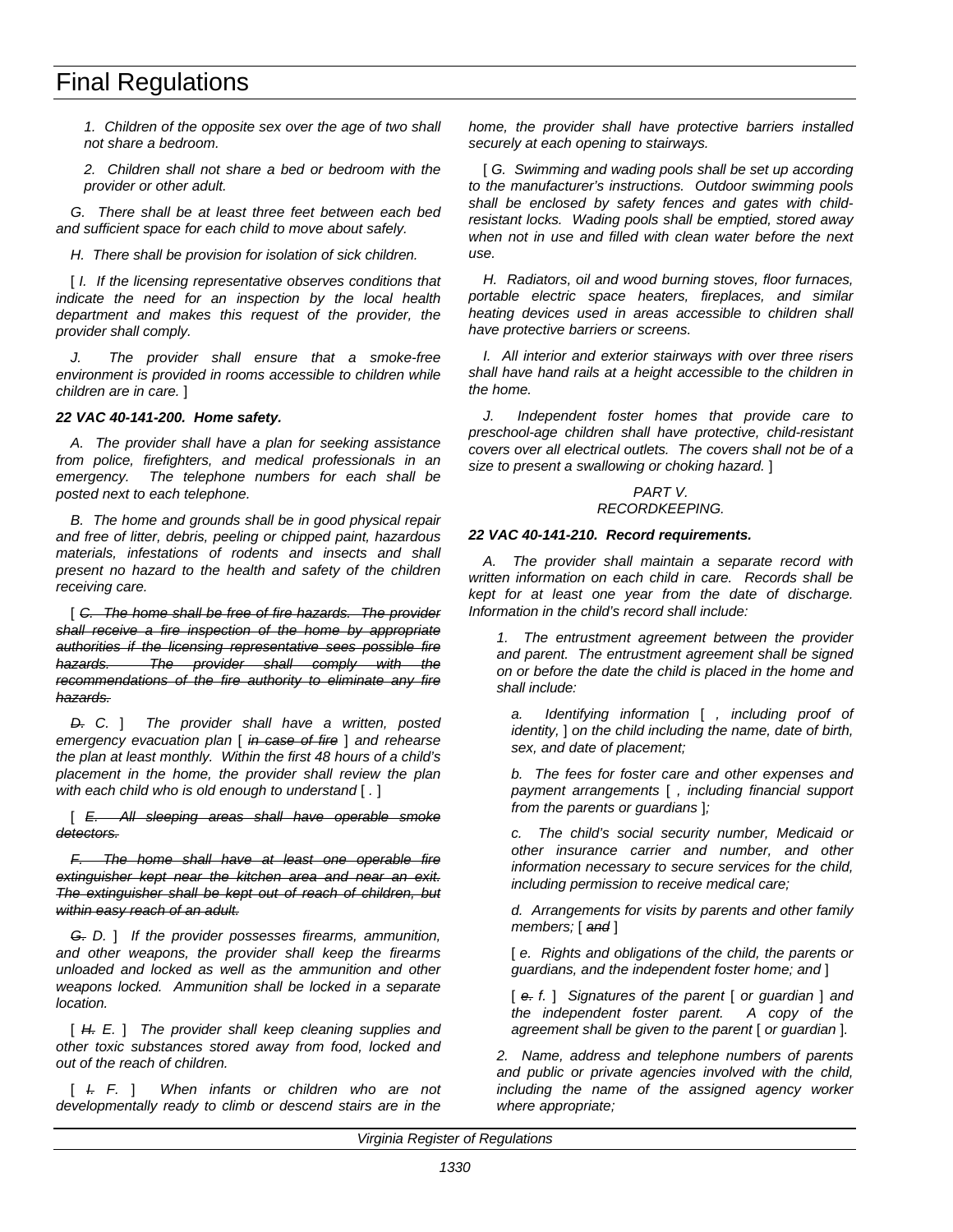*3. The reason the child is placed in the independent foster home;*

*4. Name and telephone number of persons to be called in an emergency when the responsible person cannot be reached;*

*5. Names of persons who are authorized to call or visit the child;*

*6. Medical information pertinent to the health care of the child, including a list of all prescription and nonprescription medication the child receives;*

[ *7. Copies of the foster care service plans;* ]

[ *7. 8.* ] *Correspondence and other documentation related to the child, including school records;*

[ *8. 9.* ] *Reports of major injuries, illnesses and serious incidents, such as runaways, destruction of property, assaults on others and suicide threats or attempts;*

[ *9. 10.* ] *The copy of the petition filed with the juvenile and domestic relations court if the child cannot return home within 90 days of placement* [ *and copies of all related documents received from the court* ]*;*

[ *10. 11.* ] *Services provided each week to the child by the provider and by other resources* [ *and services provided to the parent or guardian by the provider, if applicable, or by other resources, when known* ]*; and*

[ 11. *12.* ] *Reasons the child is discharged and the date of discharge from the home.*

*B. Within 30 days after discharge, the provider shall prepare a brief summary of the child's behavioral, educational, and medical progress while in the home* [ *, and a statement as to whether the goals of placement were accomplished* ]*. A copy of this report shall be given to the parents or legal guardians within 45 days of discharge* [ *and sent to the local juvenile and domestic relations court whenever the court has approved the entrustment agreement and the foster care service plan* ]*.*

NOTICE*:* The forms used in administering 22 VAC 40-141- 10 et seq., Minimum Standards for Licensed Independent Foster Homes, are listed below and are published following the listing.

#### FORMS

*Initial Application for State License to Operate an Independent Foster Home for Children,* [ *8/98 3/99* ]*.*

*Application for Renewal of State License to Operate an Independent Foster Home for Children,* [ *8/98 3/99* ]*.*

[ *Financial Statement for Independent Foster Homes, 3/99.* ]

*Home Study Assessment for Independent Foster Homes,* [ *8/98 3/99* ]*.*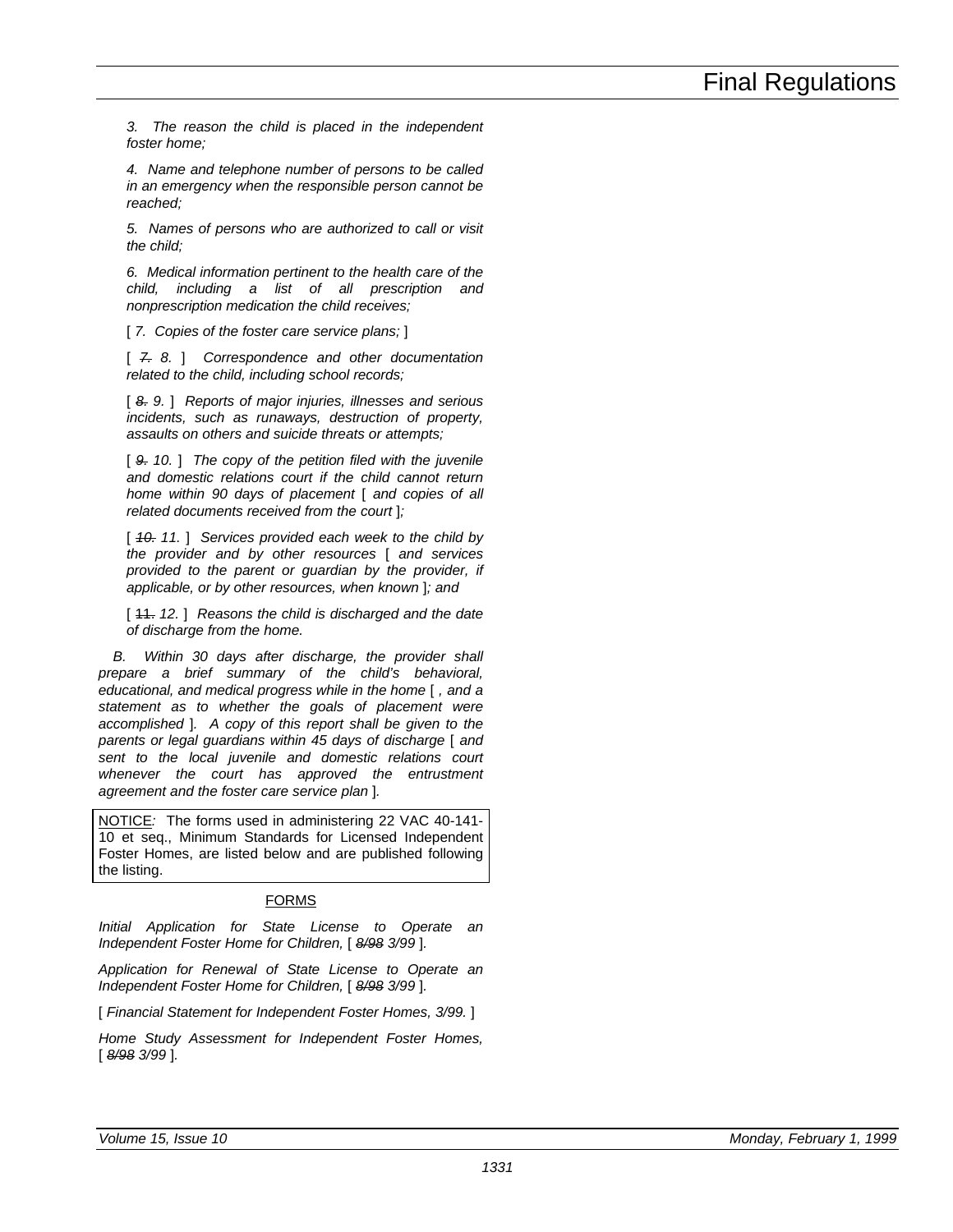| Page 2<br>Initial Application for State License To Operate An<br>Independent Foster Home For Children | How many bedrooms?<br>How many rooms are in your home?<br>Do you own your home? | Do you have a septic tank?<br>Name of nearest school and distance from home:<br>Do you have a private or public water supply?                                                                                                                                                                                                                                                                   | Address:<br>Address of School:<br>Family Physician: | (Directions for reaching our home from central point of nearest town:) |                    |                 |                                |                 | Give the names and addresses of three citizens as references (Give names of persons who are personally<br>acquainted with you and your homelife, who are not related to you): | <b>ADDRESS</b><br>NAME |               |                  |                                           |           | IN MAKING THIS APPLICATION, I STATE THAT: | Lam in receipt of and have read a copy of the Minimum Standards for Licensed Independent<br>Foster Homes and other applicable regulations and statutes<br>$\rightarrow$ | Lectify that it is my intent to comply with the aforementioned regulations and statures and to<br>remain in compliance with them if $I$ am so licensed.<br>$\mathbf{d}$ | I grant permission to the Department of Social Services and/or its authorized agents to make all<br>$\frac{1}{2}$ | necessary investigation of the circumstances surrounding this application and any statement made<br>herein, including financial status, inspection of the facility and review of records. I understand | that, following licensure, authorized agents of the Department will make announced and<br>unannounced visits to the facility to determine its compliance with standards and to investigate<br>any complaints received. | I understand that the Department of Social Services shall request, as needed, reports from the<br>Local Health Department. State Fire Marshall and Local Fire Department.<br>ᆌ | I understand that an application for a license is subject to either issuance or denial. In the event<br>of denial, it is understood that I have the right to appeal this decision, which is explained in the<br>general procedures regulation.<br>$\mathbf{z}$ |
|-------------------------------------------------------------------------------------------------------|---------------------------------------------------------------------------------|-------------------------------------------------------------------------------------------------------------------------------------------------------------------------------------------------------------------------------------------------------------------------------------------------------------------------------------------------------------------------------------------------|-----------------------------------------------------|------------------------------------------------------------------------|--------------------|-----------------|--------------------------------|-----------------|-------------------------------------------------------------------------------------------------------------------------------------------------------------------------------|------------------------|---------------|------------------|-------------------------------------------|-----------|-------------------------------------------|-------------------------------------------------------------------------------------------------------------------------------------------------------------------------|-------------------------------------------------------------------------------------------------------------------------------------------------------------------------|-------------------------------------------------------------------------------------------------------------------|--------------------------------------------------------------------------------------------------------------------------------------------------------------------------------------------------------|------------------------------------------------------------------------------------------------------------------------------------------------------------------------------------------------------------------------|--------------------------------------------------------------------------------------------------------------------------------------------------------------------------------|----------------------------------------------------------------------------------------------------------------------------------------------------------------------------------------------------------------------------------------------------------------|
|                                                                                                       | TO OPERATE AN INDEPENDENT                                                       | in my home for full-time care, pursuant to<br>rules and regulations of the Board of Social                                                                                                                                                                                                                                                                                                      | Relationship to head<br>of household                | XXXXXXXXXXXXXXX                                                        | XXXXXXXXXXXXXX     | XXXXXXXXXXXXXXX | XXXXXXXXXXXXXXX                | XXXXXXXXXXXXXXX | XXXXXXXXXXXXXX                                                                                                                                                                | XXXXXXXXXXXXXX         |               |                  |                                           |           |                                           |                                                                                                                                                                         |                                                                                                                                                                         |                                                                                                                   |                                                                                                                                                                                                        |                                                                                                                                                                                                                        |                                                                                                                                                                                |                                                                                                                                                                                                                                                                |
|                                                                                                       |                                                                                 |                                                                                                                                                                                                                                                                                                                                                                                                 | Date of<br>Birth                                    |                                                                        |                    |                 |                                |                 |                                                                                                                                                                               |                        |               |                  |                                           |           |                                           |                                                                                                                                                                         |                                                                                                                                                                         |                                                                                                                   |                                                                                                                                                                                                        |                                                                                                                                                                                                                        |                                                                                                                                                                                |                                                                                                                                                                                                                                                                |
|                                                                                                       |                                                                                 |                                                                                                                                                                                                                                                                                                                                                                                                 | Middle<br>Initial                                   |                                                                        |                    |                 |                                |                 |                                                                                                                                                                               |                        |               |                  |                                           |           |                                           |                                                                                                                                                                         |                                                                                                                                                                         |                                                                                                                   |                                                                                                                                                                                                        |                                                                                                                                                                                                                        | jф.                                                                                                                                                                            |                                                                                                                                                                                                                                                                |
| DEPARTMENT OF SOCIAL SERVICES<br>COMMONWEALTH OF VIRGINIA                                             |                                                                                 |                                                                                                                                                                                                                                                                                                                                                                                                 | First Name                                          |                                                                        |                    |                 |                                |                 |                                                                                                                                                                               |                        |               |                  |                                           |           |                                           |                                                                                                                                                                         |                                                                                                                                                                         |                                                                                                                   |                                                                                                                                                                                                        |                                                                                                                                                                                                                        |                                                                                                                                                                                |                                                                                                                                                                                                                                                                |
|                                                                                                       | INITIAL APPLICATION FOR STATE LICENSE TO OPER<br>FOSTER HOME FOR CHILDREN       | Services as provided for by law. We submit the following information for your initial consideration, and<br>we understand that a visit from a representative of the Virginia Department of Social Services is<br>Application is hereby made for a license to accept children<br>the provisions of Section 63.1-197, Code of Virginia, and the<br>necessary prior to action on this application. | Last Name                                           |                                                                        |                    |                 |                                |                 |                                                                                                                                                                               |                        |               |                  |                                           |           |                                           | State preference as to number of children, age and sex:                                                                                                                 | Description of activities and services to be provided:                                                                                                                  |                                                                                                                   |                                                                                                                                                                                                        | If children have been placed in your home before, state whether by another agency or private arrangements:                                                                                                             | Present employment of each member of family who is workin                                                                                                                      |                                                                                                                                                                                                                                                                |
|                                                                                                       |                                                                                 |                                                                                                                                                                                                                                                                                                                                                                                                 | Household<br>Members<br>ð                           | Husband                                                                | Wife (Maiden Name) |                 | living in home<br>Own children |                 |                                                                                                                                                                               |                        | Other persons | living in house- | hold, including any<br>children now being | cared for |                                           |                                                                                                                                                                         |                                                                                                                                                                         |                                                                                                                   |                                                                                                                                                                                                        |                                                                                                                                                                                                                        |                                                                                                                                                                                |                                                                                                                                                                                                                                                                |

# Final Regulations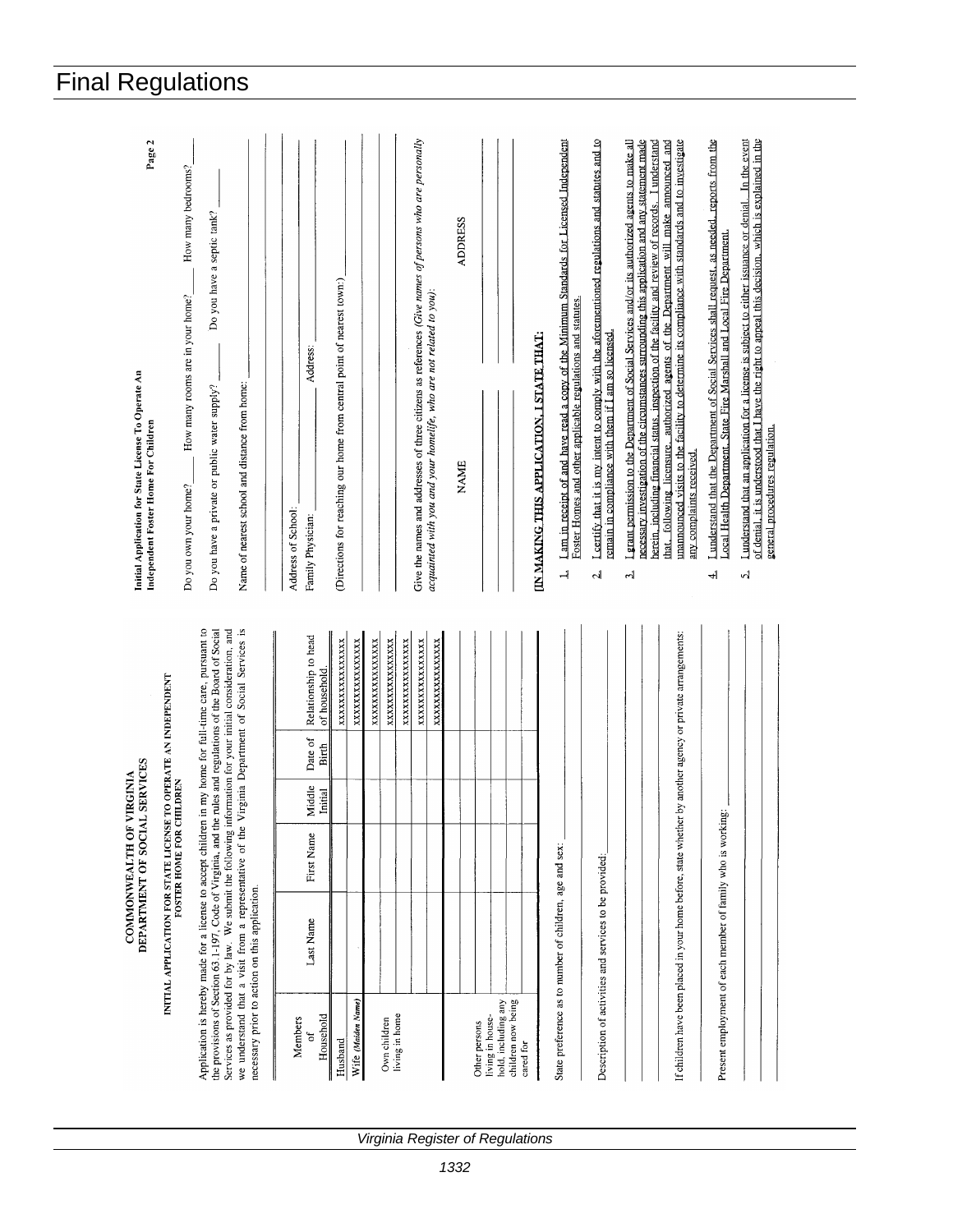Initial Application for State License To Operate An<br>Independent Foster Home For Children

- 
- I am aware that it is a misdemeanor for any person to operate a child welfare agency defined in<br>Section 63.1-195, Code of Virginia, without a license.  $\dot{\mathbf{Q}}$
- To the best of my knowledge and belief, all information I have given to the Department of Social Services and/or its authorized agents on the attached forms and during any pre-application conference is true and correct. I subsequent investigations.  $\mathbb{R}^4$

It is understood that this application gives the Virginia Department of Social Services the right to secure including any agency for whom we OUTPORE سلمت

|                                                                                                                            |                                 |                   |          |               |                                    |                         | Attached              | □                   | □                                                             |                       |
|----------------------------------------------------------------------------------------------------------------------------|---------------------------------|-------------------|----------|---------------|------------------------------------|-------------------------|-----------------------|---------------------|---------------------------------------------------------------|-----------------------|
| information about the suitability of our nome from other sources, including any agency is $\sim$<br>have boarded children. | Husband's Signature:<br>SIGNED: | Wife's Signature: | Address: | Phone Number: | County in which you live:<br>Date: | IFH INITIAL APPLICATION | Required Attachments: | Financial Statement | Results of Tuberculin Skin Tests for Each Member of Household | Home Study Assessment |

Child Protective Services Registry Check

Sworn Disclosure Statements

Criminal History Records

Home Study Assessment

 $\Box$ 

 $\Box$ 

 $\Box$ 

# INDEPENDENT FOSTER HOMES FINANCIAL STATEMENT FOR

Page 3

| Present Total Income (Monthly) |                   | Present Expenses (Monthly)              |                   |  |
|--------------------------------|-------------------|-----------------------------------------|-------------------|--|
| Salary and/or Wages            | Income            | Apt. (<br>Rent: Home (                  | Income            |  |
| Salary: Wife                   | S                 | Home Mortgage Payment                   | s                 |  |
| Husband                        | $\Theta$          | Food                                    | s.                |  |
| Pension                        | مه                | Utilities: Gas                          | ↮                 |  |
| Interest                       | ÷,                | Electric                                | 69                |  |
| Rents                          | ↔                 | Water                                   | ِصِ               |  |
| Other                          | ↔                 | Telephone                               | $\leftrightarrow$ |  |
| Fees for Foster Care           | ↔                 | Heat                                    | ↔                 |  |
| Total Payroll Deductions       | 4                 | Clothing                                | 5                 |  |
| Total Spendable Inc            | $\leftrightarrow$ | Car Expenses                            | ↔                 |  |
| Summary of Statement:          |                   | Medical & Dental Expenses               | ↔                 |  |
| Monthly Spendable Income       | ⊷                 | Club/Professional Dues                  | s                 |  |
| <b>Total Monthly Expenses</b>  | $\leftrightarrow$ | School Expenses                         | ↔                 |  |
| Monthly Surplus                | 69                | Church Contributions                    | 69                |  |
|                                |                   | Insurance: Life                         | 59                |  |
|                                |                   | ់ដី                                     | ⊷                 |  |
|                                |                   | Property                                | s                 |  |
|                                |                   | Entertainment                           | ↮                 |  |
|                                |                   | Personal Incidentals                    | 5                 |  |
|                                |                   | Installments & Loan Payments<br>(Total) | $\leftrightarrow$ |  |
|                                |                   | Books/Newspapers                        | مه                |  |
|                                |                   | Support of Relatives Elsewhere          | 69                |  |
|                                |                   | Other (List)                            | مه                |  |
|                                |                   | Total Expenses                          | ِص                |  |

# Final Regulations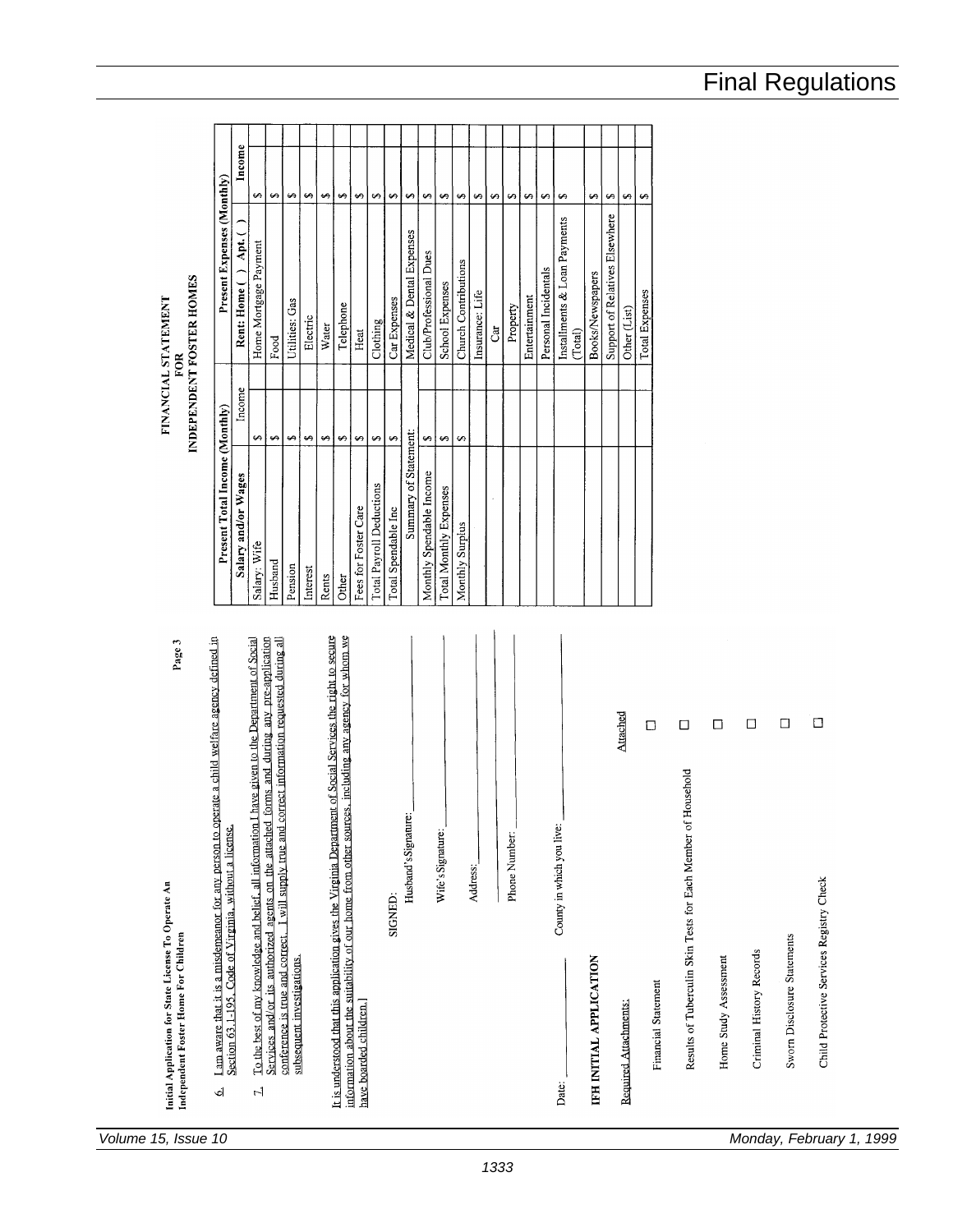|                                                           | Page 2                                                                                         | Present employment of each member of family who is working:                                             |       |          | Please note below, any pertinent change in your home or your situation since your last application: (Use<br>additional paper) |                                                                                                       |                 | Is this phone in your home?<br>Your present telephone number: ( | <b>IN MAKING THIS APPLICATION, I STATE THAT:</b> |                | I am in receipt of and have read a copy of the Minimum Standards for Licensed Independent Foster<br>Homes and other applicable regulations and statutes.<br>$\overline{a}$ | <b>Leertify</b> that it is my intent to comply with the aforementioned regulations and statutes and to<br>ة - | remain in compliance with them if I am so licensed. | necessary investigation of the circumstances surrounding this application and any statement made<br>I grant permission to the Department of Social Services and/or its authorized agents to make all<br>لہ | following licensure, authorized agents of the Department will make announced and unannounced<br>herein, including financial status, inspection of the facility and review of records. I understand that | visits to the facility to determine its compliance with standards and to investigate any complaints<br>received |                                     | I understand that the Department of Social Services shall request, as needed, reports from the Local<br>Health Department, State Fire Marshall and Local Fire Department.<br>ᅬ | I understand that an application for a license is subject to either issuance or denial. In the event of<br>denial, it is understood that I have the right to appeal this decision, which is explained in the general<br>네 | procedures regulation.   | I am aware that it is a misdemeanor for any person to operate a child welfare agency defined in<br>اک | Section 63.1-195, Code of Virginia, without a license. |  |
|-----------------------------------------------------------|------------------------------------------------------------------------------------------------|---------------------------------------------------------------------------------------------------------|-------|----------|-------------------------------------------------------------------------------------------------------------------------------|-------------------------------------------------------------------------------------------------------|-----------------|-----------------------------------------------------------------|--------------------------------------------------|----------------|----------------------------------------------------------------------------------------------------------------------------------------------------------------------------|---------------------------------------------------------------------------------------------------------------|-----------------------------------------------------|------------------------------------------------------------------------------------------------------------------------------------------------------------------------------------------------------------|---------------------------------------------------------------------------------------------------------------------------------------------------------------------------------------------------------|-----------------------------------------------------------------------------------------------------------------|-------------------------------------|--------------------------------------------------------------------------------------------------------------------------------------------------------------------------------|---------------------------------------------------------------------------------------------------------------------------------------------------------------------------------------------------------------------------|--------------------------|-------------------------------------------------------------------------------------------------------|--------------------------------------------------------|--|
|                                                           |                                                                                                |                                                                                                         |       |          |                                                                                                                               | of household. If<br>Relationship to head<br>child was placed<br>with you by agency,<br>Name of Agency | XXXXXXXXXXXXXXX | XXXXXXXXXXXXXXX                                                 | XXXXXXXXXXXXXX                                   | XXXXXXXXXXXXXX | XXXXXXXXXXXXXX                                                                                                                                                             | XXXXXXXXXXXXX                                                                                                 | XXXXXXXXXXXXXXX                                     |                                                                                                                                                                                                            |                                                                                                                                                                                                         |                                                                                                                 |                                     |                                                                                                                                                                                |                                                                                                                                                                                                                           |                          |                                                                                                       |                                                        |  |
|                                                           |                                                                                                |                                                                                                         |       |          |                                                                                                                               | Date of<br><b>Birth</b>                                                                               |                 |                                                                 |                                                  |                |                                                                                                                                                                            |                                                                                                               |                                                     |                                                                                                                                                                                                            |                                                                                                                                                                                                         |                                                                                                                 |                                     |                                                                                                                                                                                |                                                                                                                                                                                                                           |                          |                                                                                                       |                                                        |  |
|                                                           |                                                                                                |                                                                                                         |       |          |                                                                                                                               | Middle<br>Initial                                                                                     |                 |                                                                 |                                                  |                |                                                                                                                                                                            |                                                                                                               |                                                     |                                                                                                                                                                                                            |                                                                                                                                                                                                         |                                                                                                                 |                                     |                                                                                                                                                                                |                                                                                                                                                                                                                           |                          |                                                                                                       |                                                        |  |
| DEPARTMENT OF SOCIAL SERVICES<br>COMMONWEALTH OF VIRGINIA |                                                                                                |                                                                                                         |       |          |                                                                                                                               | First Name                                                                                            |                 |                                                                 |                                                  |                |                                                                                                                                                                            |                                                                                                               |                                                     |                                                                                                                                                                                                            |                                                                                                                                                                                                         |                                                                                                                 |                                     |                                                                                                                                                                                |                                                                                                                                                                                                                           |                          |                                                                                                       |                                                        |  |
|                                                           | APPLICATION FOR RENEWAL OF STATE LICENSE TO OPERATE<br>AN INDEPENDENT FOSTER HOME FOR CHILDREN | Application is hereby made for a renewal of a license to accept children in my home for full-time care. |       |          | Preference as to number of children, age and sex:                                                                             | Last Name                                                                                             |                 |                                                                 |                                                  |                |                                                                                                                                                                            |                                                                                                               |                                                     |                                                                                                                                                                                                            |                                                                                                                                                                                                         |                                                                                                                 |                                     |                                                                                                                                                                                |                                                                                                                                                                                                                           |                          |                                                                                                       |                                                        |  |
|                                                           |                                                                                                |                                                                                                         | Name: | Address: |                                                                                                                               | Household<br>Members<br>ð                                                                             | Husband         | Wife (Maiden Name)                                              |                                                  |                | living in home<br>Own children                                                                                                                                             |                                                                                                               |                                                     |                                                                                                                                                                                                            | living in house-<br>Other persons                                                                                                                                                                       | hold, including                                                                                                 | any children now<br>being cared for |                                                                                                                                                                                |                                                                                                                                                                                                                           | Name(s) of<br>Assistants |                                                                                                       |                                                        |  |

# Final Regulations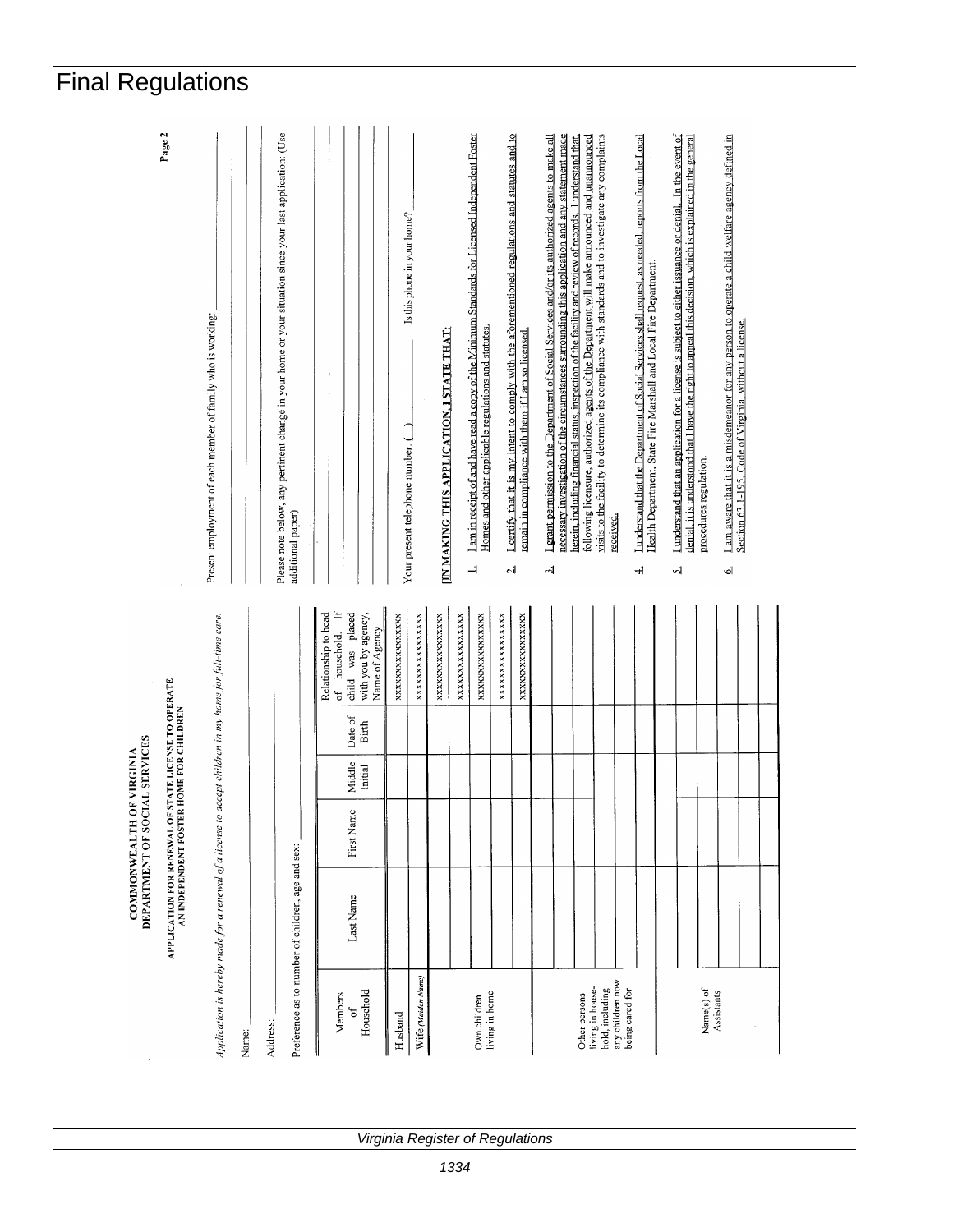|                                                                                                                                                                                                                                                                                                             |                                                                                                                                                                                                                                                                                                                                       |                                                                                                                                                          |                                                                                                                                                       | <b>Final Regulations</b> |
|-------------------------------------------------------------------------------------------------------------------------------------------------------------------------------------------------------------------------------------------------------------------------------------------------------------|---------------------------------------------------------------------------------------------------------------------------------------------------------------------------------------------------------------------------------------------------------------------------------------------------------------------------------------|----------------------------------------------------------------------------------------------------------------------------------------------------------|-------------------------------------------------------------------------------------------------------------------------------------------------------|--------------------------|
| MINIMUM STANDARDS FOR LICENSED INDEPENDENT FOSTER HOMES<br>HOME STIDY ASSESSMENT<br>HOME STUDY ASSESSMENT FOR INDEPENDENT FOSTER HOMES<br>RECISTELLE OT RECOLLEDGES<br><b>DRAWN FLU PLACE</b><br>HOME STUDY ASSESSMENT<br>22 VAC 40-141-10 et seq.<br><b>APPENDIX A</b>                                     | Please complete the following items as completely as possible. Use additional paper if needed.<br>Submit this document along with the Initial Application for Licensure as an Independent Foster<br>Home to the Division of Licensing Programs. If the applicant is a husband and wife, each<br>individual is to complete this study. | Describe your reasons for wishing to become an independent foster home.<br>Date:<br>Name, Address and Telephone Number of Applicant:<br>$\div$<br>$\sim$ | Describe your experience with children, your own and those not related to you. Include<br>any previous experience as a foster parent.<br>$\mathbf{r}$ |                          |
| Page 3<br>Services and/or its authorized agents on the attached forms and during any pre-application<br>To the best of my knowledge and belief, all information I have given to the Department of Social<br>conference is true and correct. I will supply true and correct information requested during all | Applicant's Signature:<br>Applicant's Signature:<br>Date:<br>SIGNED:                                                                                                                                                                                                                                                                  | Attached<br>$\Box$<br>$\Box$                                                                                                                             |                                                                                                                                                       |                          |
| subsequent investigations.]<br>$\mathbb{R}^4$                                                                                                                                                                                                                                                               |                                                                                                                                                                                                                                                                                                                                       | List of Related Training Attended<br>Required Attachments:<br>Financial Statement                                                                        |                                                                                                                                                       |                          |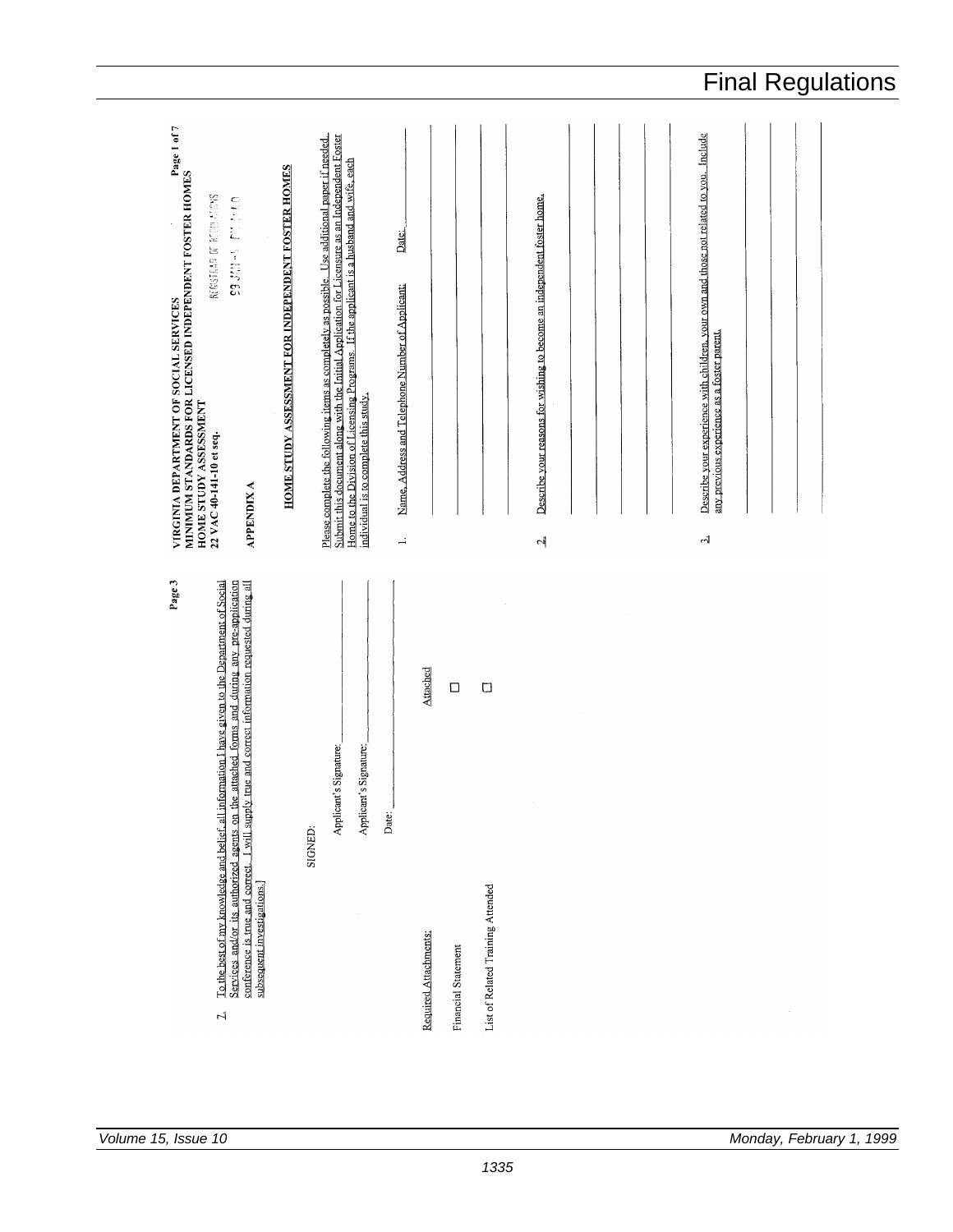| <b>Final Regulations</b>                                                                                                                                                                                                                                                                                                                                                  |                                                                                   |                                                                                                                                                                                                                     |                                                                              |
|---------------------------------------------------------------------------------------------------------------------------------------------------------------------------------------------------------------------------------------------------------------------------------------------------------------------------------------------------------------------------|-----------------------------------------------------------------------------------|---------------------------------------------------------------------------------------------------------------------------------------------------------------------------------------------------------------------|------------------------------------------------------------------------------|
| VIRGINIA DEPARTMENT OF SOCIAL SERVICES<br>MINIMIUM STANDARDS FOR LICENSED INDEPENDENT FOSTER HOMES<br>HOME STUDY ASSESSMENT<br>Assuring the safety and supervision of children:<br>22 VAC 40-141-10 et seq.                                                                                                                                                               | Handling emergencies:                                                             | individual. Describe your financial resources which demonstrate your ability to meet the<br>Describe your current and past employment, giving the name of the company or<br>needs of your family.<br>$\overline{v}$ |                                                                              |
| י אייטערייער אייטערער איז אינגעראן איז אייטערער אייטערער אייטערער אייטערער אייטער אייטער אייטער אייטער אייטער<br>HOME STIMUM STANDARDS FOR LICENSED INDEPENDENT FOSTER HOMES<br>Providing care to and meeting the physical needs of children:<br>Describe your abilities and experience in the following areas:<br>HOME STUDY ASSESSMENT<br>22 VAC 40-141-10 et seq.<br>ᆌ | Relating to children with respect, courtesy, patience and affection:<br>$\lambda$ | Understanding children from varied backgrounds different from your own:                                                                                                                                             | Understanding and respecting the families of children to be placed with you: |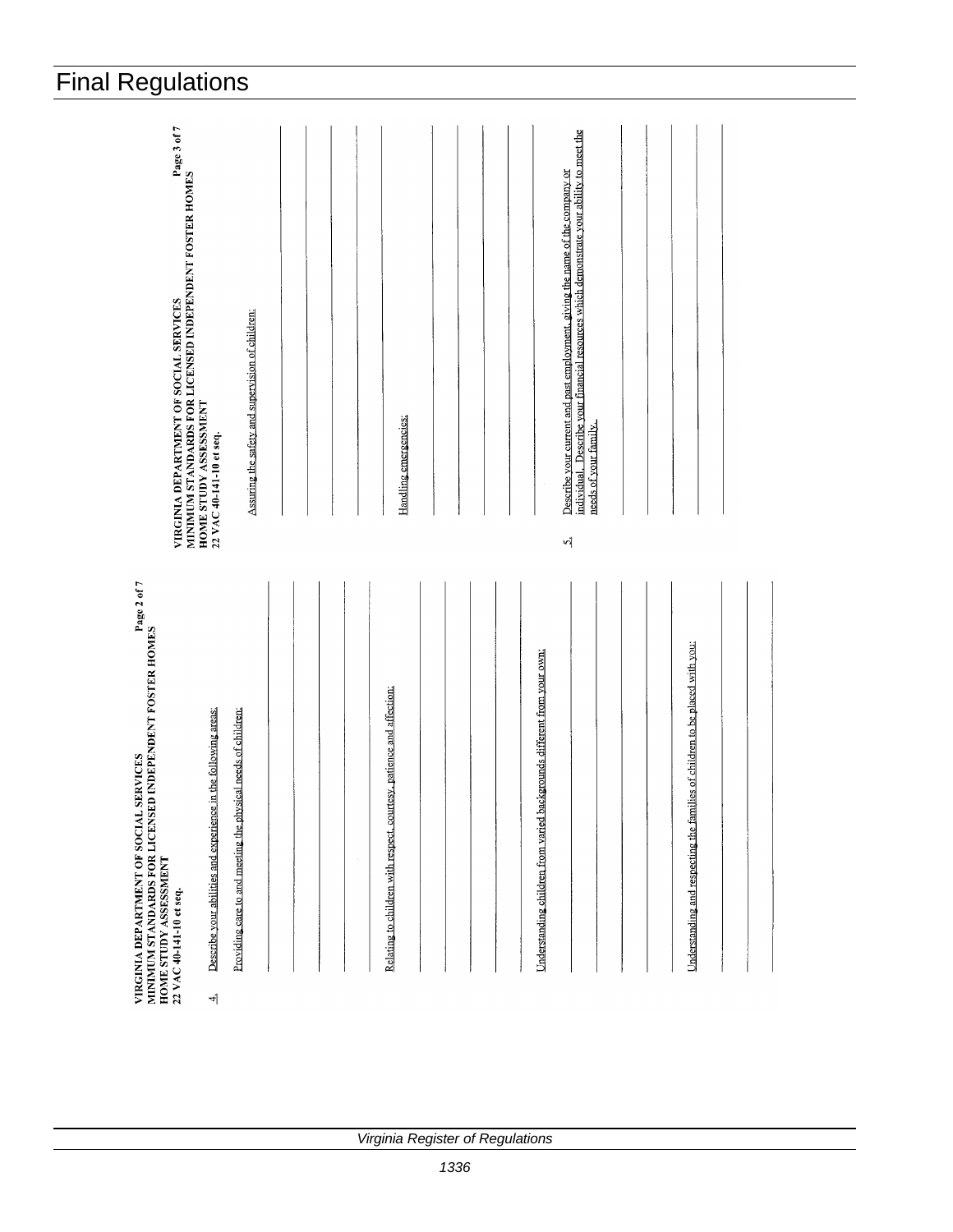VIRGINIA DEPARTMENT OF SOCIAL SERVICES<br>MINIMUM STANDARDS FOR LICENSED INDEPENDENT FOSTER HOMES<br>HOME STUDY ASSESSMENT<br>22 VAC 40-141-10 et seq. Describe your current relationships with extended family members to include a discussion Describe the length and stability of your marriage. How do you resolve differences? Do you have any current physical or mental health problems which may negatively<br>impact the full time care of children in your home? If so, please explain. of conflicts which may negatively impact children in your care. Describe your character and reputation  $\exists$  $\Delta$  $\overline{\omega}$  $\sigma$ VIRGINIA DEPARTMENT OF SOCIAL SERVICES<br>MINIMUM STANDARDS FOR LICENSED INDEPENDENT FOSTER HOMES<br>HOME STUDY ASSESSMENT<br>22 VAC 40-141-10 et seq. Have you ever had a FOUNDED child abuse or neglect complaint made against you? If Have you ever been convicted of a crime? If so, please explain the circumstances and Describe the discipline techniques and parenting skills you use and will use with the<br>children in your care: so, please explain the circumstances and the local department of social services<br>investigating the complaint. where the offense took place. ×ή  $\breve{\mathsf{p}}$  $\overline{r}$ 

Final Regulations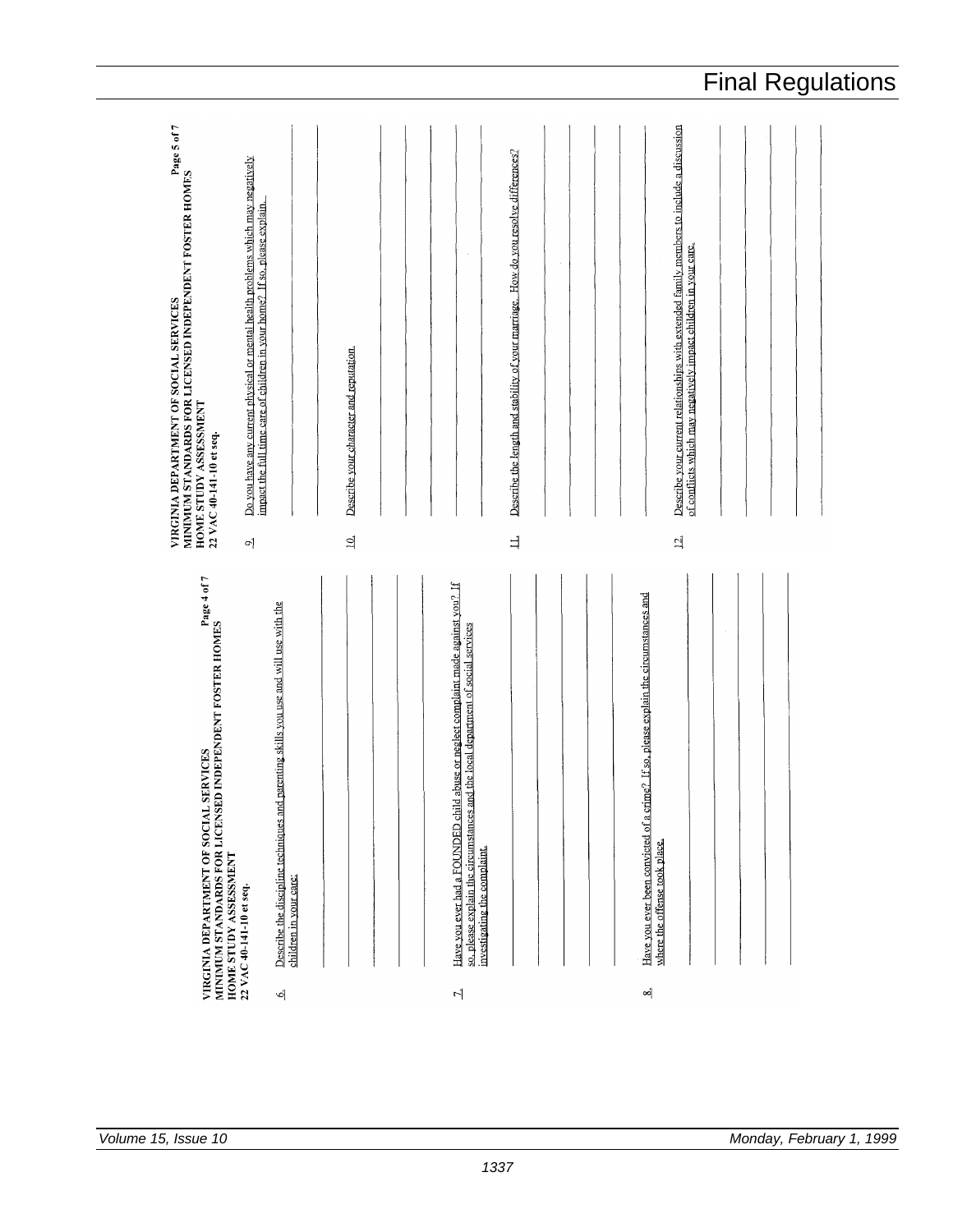| <b>Final Regulations</b>                                                                                                                                                                                                                                     |                                                                                  |                                                                                                                                                                                                       |                                                                                                          |
|--------------------------------------------------------------------------------------------------------------------------------------------------------------------------------------------------------------------------------------------------------------|----------------------------------------------------------------------------------|-------------------------------------------------------------------------------------------------------------------------------------------------------------------------------------------------------|----------------------------------------------------------------------------------------------------------|
| MINIMUM STANDARDS FOR LICENSED INDEPENDENT FOSTER HOMES<br>HOME STUDY ASSESSMENT<br>Describe the general pattern of your family life such as activities and daily routines.<br><b>HOME STUDY ASSESSMENT<br/>22 VAC 40-141-10 et seq.</b><br>$\overline{\Xi}$ |                                                                                  | Please add any additional information you would like to be considered as part of your<br>application for licensure as an independent foster parent.<br>$\frac{8}{3}$                                  | Signature:                                                                                               |
| MINIMUM STANDARDS FOR LICENSED INDEPENDENT FOSTER HOMES<br>HOME STUDY ASSESSMENT<br>Describe any training you have attended related to providing care and services to children.<br>HOME STUDY ASSESSMENT<br>22 VAC 40-141-10 et seq.<br>$\Xi$                | How will you provide supervision to the children in your care?<br>$\overline{4}$ | Describe the services you will provide to the children in your care and any services you<br>will utilize in the community.<br>$\overline{15}$ .<br>VA.R. Doc. No. R99-715; January 4, 1999, 1:39 p.m. | should not be returned to his family?<br>What do you believe are valid reasons a child<br>$\overline{a}$ |
|                                                                                                                                                                                                                                                              |                                                                                  |                                                                                                                                                                                                       |                                                                                                          |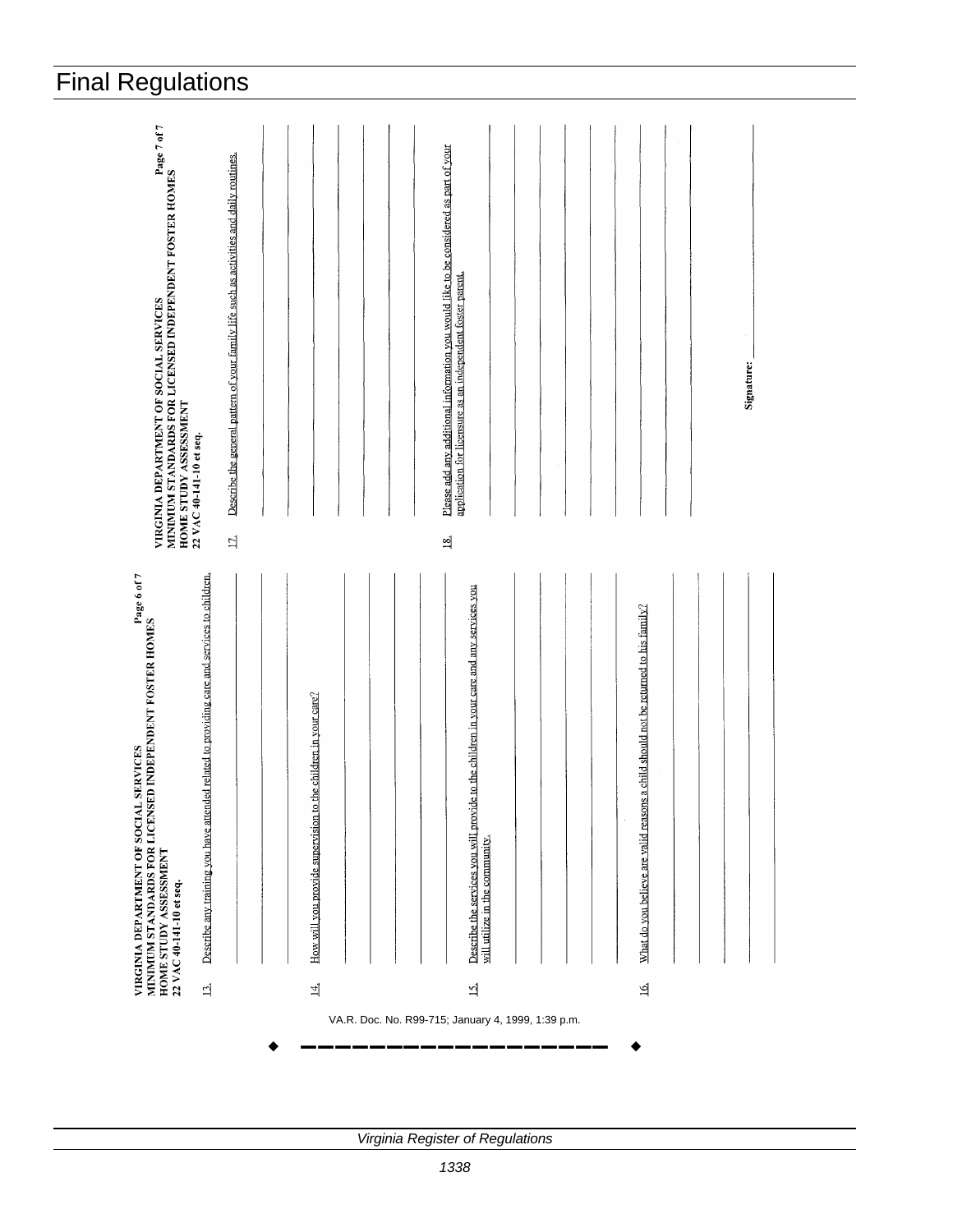### **TITLE 24. TRANSPORTATION AND MOTOR VEHICLES**

#### **COMMONWEALTH TRANSPORTATION BOARD**

Title of Regulation: **24 VAC 30-470-10. Criteria for Transferring Secondary Roads to the Primary System.**

Statutory Authority: § 33.1-34 of the Code of Virginia.

Effective Date: January 11, 1999.

#### Exemptions Claimed:

*This regulation is exempt from the Administrative Process Act pursuant to § 9-6.14:4.1 B 3 of the Code of Virginia, which exempts agency action involving the location, design, specifications or construction of public buildings or other facilities. Subdivision 2 e of § 2.3 of the Virginia Code Commission Regulations allows regulations concerning state property or funds to be filed by description subject to the authorization of the Registrar of Regulations.*

#### Summary:

*This revised regulation establishes the policy and procedures to be followed by the Commonwealth Transportation Board in considering additions to the primary system. It includes criteria addressing traffic volumes, traffic distribution, trip characteristics, the importance of the road as a link between interstate or intrastate highway, and scenic factors.*

Document available for inspection at the following location:

Virginia Department of Transportation Management Services Division Annex Building, Room 712 1401 East Broad Street Richmond, VA 23219

VA.R. Doc. No. R99-77; Filed January 11, 1999, 10:36 a.m.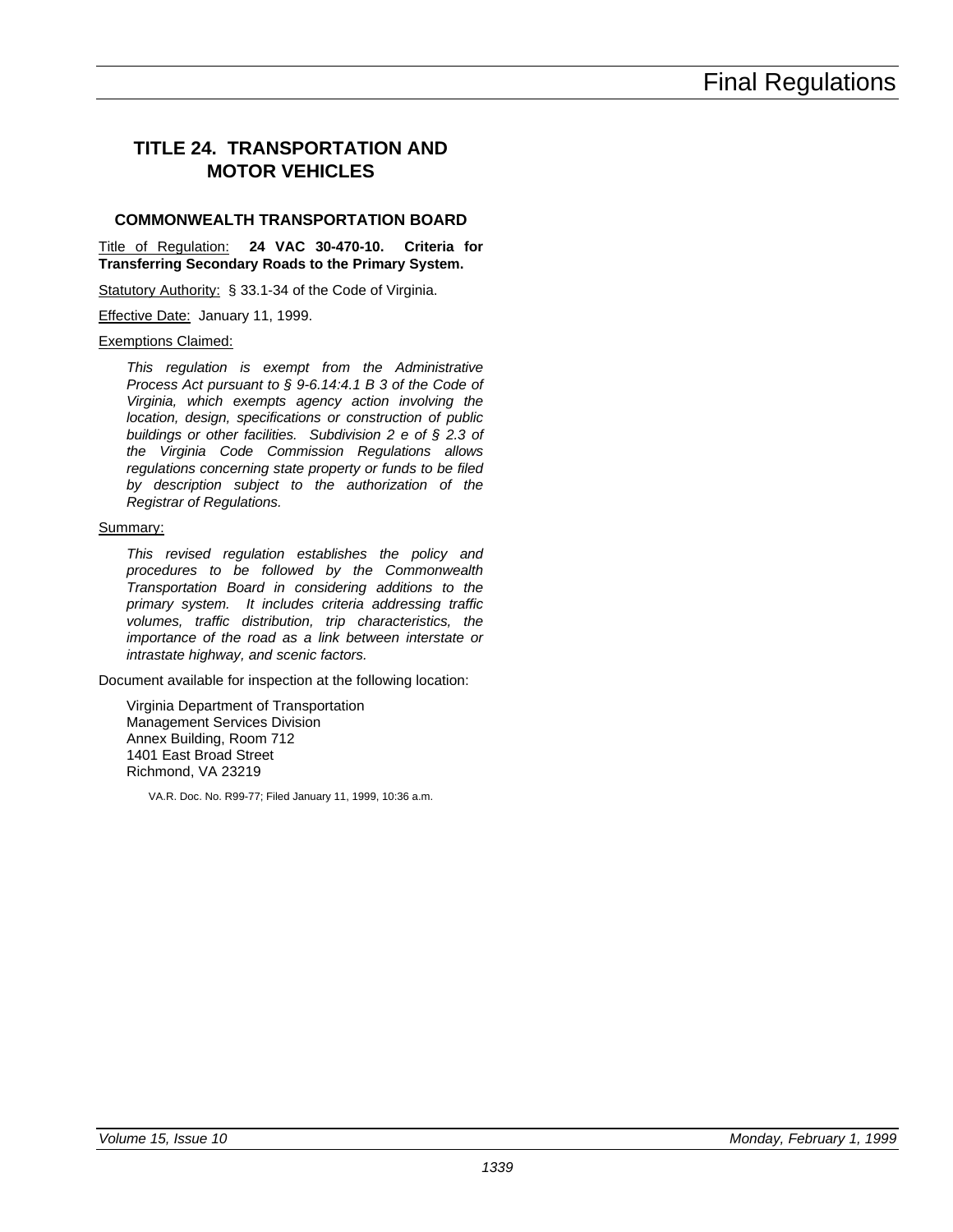#### **TITLE 12. HEALTH**

#### **DEPARTMENT OF MEDICAL ASSISTANCE SERVICES**

Title of Regulation: **Emergency Regulations for Hospice Services.**

**12 VAC 30-50-10 et seq. Amount, Duration, and Scope of Medical and Remedial Care Services (amending 12 VAC 30-50-270).**

**12 VAC 30-60-10 et seq. Standards Established and Methods Used to Assure High Quality Care (amending 12 VAC 30-60-130).**

**12 VAC 30-80-10 et seq. Methods and Standards for Establishing Payment Rate; Other Types of Care (amending 12 VAC 30-80-30).**

**12 VAC 30-130-10 et seq. Amount, Duration and Scope of Selected Services (amending 12 VAC 30-130-480, 12 VAC 30-130-490, and 12 VAC 30-130-530).**

Statutory Authority: § 32.1-325 of the Code of Virginia and Item 335 S of Chapter 464 of the 1998 Virginia Acts of Assembly.

Effective Dates: January 1, 1999, through December 31, 1999.

#### **DISCUSSION**

BACKGROUND: The sections of the State Plan affected by this action are Narrative for the Amount, Duration, and Scope of Services (12 VAC 30-50-270), Standards Established and Methods Used to Assure High Quality of Care (12 VAC 30-60-130), Methods and Standards for Establishing Payment Rates-Other Types of Care (12 VAC 30-80-30). The regulations affected by this action are Hospice Services (12 VAC 30-130-470 through 12 VAC 30- 130-530).

#### **HISTORY**

Hospice services were originally added to the Title XIX package of available services by the Consolidated Omnibus Budget Reconciliation Act of 1985 (COBRA '85) in section 9505. DMAS did not, however, begin to offer this service to its recipients until July 1, 1990. At the time of this original offer, DMAS was federally required to have its Medicaidhospice services mirror the Medicare-hospice services, with few exceptions. This policy stemmed from the requirement that Title XIX hospice services could only be provided by hospice organizations which met the Title XVIII (Medicare) certification requirements.

As originally covered, hospice services are a medicallydirected, interdisciplinary program of palliative services for the terminally ill and their families. Hospice emphasizes pain and symptom control provided by a team of professionals, including physicians, nurses, counselors, therapists, aides and volunteers. The majority of hospice services are delivered in the home with inpatient care available as needed. The services which are covered include: nursing care, medical social services, physician services, counseling services, short-term inpatient care, durable medical equipment and supplies, drugs and biologicals, home health aide and homemaker services, and rehabilitation services. The original program also had specified benefit periods and required physician certifications of terminal conditions for individuals' participation.

#### **CURRENTLY**

Hospice services are currently open to Medicaid recipients who have been certified by an attending physician and a hospice medical director as having 6 months or less to live. Services provided by the hospice agency include: physician, nursing, social work, counseling, personal care, and any other services necessary to carry out a plan of care related to the effects of the terminal illness.

Recipients of hospice services have four benefit periods available: there are two 90-day periods, followed by a 30 day period, followed by an indefinite period. Once the recipient has signed a hospice election form, both the hospice medical director and the attending physician must also sign it within two days or if each certifies verbally not later than two days after hospice care is initiated, then written signatures can be obtained up to eight days after such care is initiated.

Payment for these services is currently based on the location of the hospice agency which is providing the service. There are different payment rates for different areas of the State, for example Northern Virginia versus the remainder of the state. At the time of the initial availability in 1990 of this service, the payment methodology was one of the areas where the mirroring of the Medicare-hospice program was required.

The 1998 General Assembly has mandated, in Chapter 464 Item 335S, that the Department revise its regulations concerning the reimbursement of hospice organizations to be consistent with Medicare. The Balanced Budget Act of 1997 (BBA 1997) §§4441 through 4449 made the following changes to the current Medicare hospice program necessitating changes to the Virginia Medicaid Hospice Program:

- Payment for hospice services shall be based on the location of the service rather than the location of the agency. This will negate the financial advantage some hospice providers may have by virtue of the physical location in a higher rate area even though the provided services may be in a lower rate area.
- Hospice benefit periods are restructured to include two ninety day periods, followed by an extended period in which certifications must be made every sixty days until the recipient is no longer in the hospice program (either by demise or by electing to leave).
- For each benefit period, physician signatures must be obtained at the beginning of the period.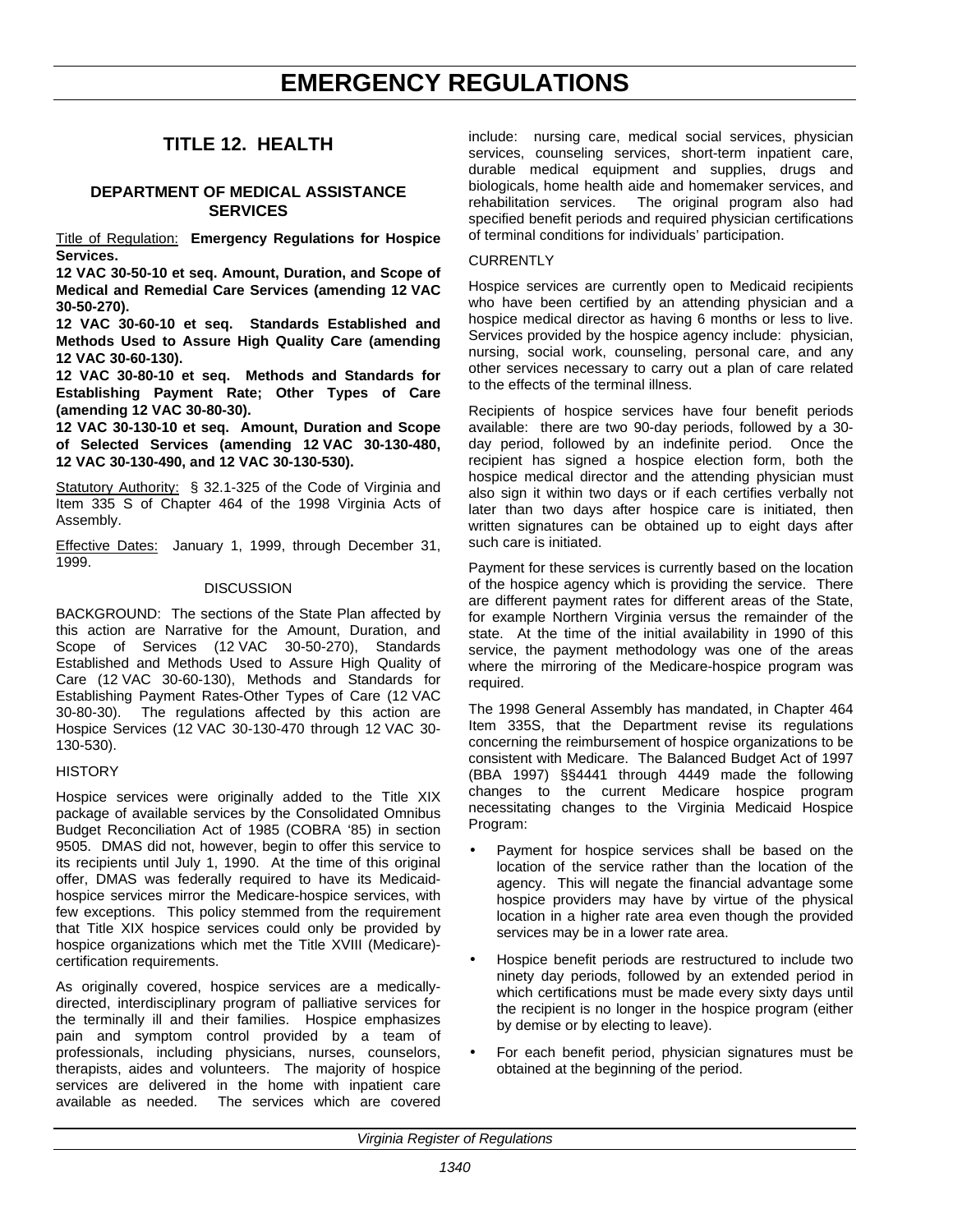• Hospice agencies may now contract with physicians for services rather than employing them directly.

The effect of these recommended changes will be to 'catch Medicaid up' with changes made in by the BBA 1997 in Medicare. Except for the fact that Medicaid Hospice Criteria will be consistent with Medicare and, therefore, should be easier to comprehend, the implementation of these provisions will be transparent to the recipient and will have no impact on families. Hospice providers will have only one set of criteria to follow for Medicare and Medicaid which should increase their understanding and streamline their documentation process. No policy alternatives were available due to the mandate from the General Assembly.

AUTHORITY TO ACT: The Code of Virginia (1950) as amended, § 32.1-325, grants to the Board of Medical Assistance Services (BMAS) the authority to administer and amend the Plan for Medical Assistance. The Code of Virginia (1950) as amended, § 32.1-324, grants to the Director of the Department of Medical Assistance Services (DMAS) the authority to administer and amend the Plan for Medical Assistance in lieu of Board action pursuant to the Board's requirements. The Code also provides, in the Administrative Process Act (APA) § 9-6.14:4.1(C)(5), for an agency's adoption of emergency regulations subject to the Governor's prior approval.

Simultaneously with this request for an emergency adoption action and filing with the Registrar of Regulations, this agency intends to initiate the public notice and comment process contained in Article 2 of the APA. Therefore, approval to file the required Notice of Intended Regulatory Action is also necessary and hereby being requested by this action.

The Balanced Budget Act of 1997 §§4441 through 4449 modified hospice services for the Title XVIII Medicare Program. The modifications affected areas of payment location, benefit periods, contracting of physicians' services, and physician service certification requirements.

Without an emergency regulation, these amendments to the State Plan and regulations cannot become effective until the publication and concurrent comment and review period requirements of the APA's Article 2 are met. Therefore, an emergency regulation is needed to meet the January 1, 1999, effective date established by the General Assembly in Chapter 464 of the 1998 Virginia Acts of the Assembly, item 335 S.

NEED FOR EMERGENCY ACTION: The Code § 9-6.14:4.1(C)(5) provides for regulations which an agency finds are necessitated by an emergency situation. To enable the Director, in lieu of the Board of Medical Assistance Services, to comply with Chapter 464 of the 1998 Acts of the Assembly, he must adopt this emergency regulation. This issue qualifies as an emergency regulation as provided for in § 9-6.14:4.1(C)(5)(ii), because Virginia Appropriation Act requires this regulation to be effective within 280 days from the enactment of the law or regulation. As such, this regulation may be adopted without public comment with the prior approval of the Governor.

Since this emergency regulation will be effective for no more than 12 months and the Director wishes to continue regulating the subject entities, the Department is initiating the Administrative Process Act Article 2 procedures.

FISCAL/BUDGETARY IMPACT: Implementation of these changes to the Medicaid Hospice Program should have no impact on the recipients of hospice services. Hospice providers who follow the specific criteria will continue to be reimbursed for services provided to recipients who are appropriate for the hospice program. Payment at the site of service may result in a slight reduction of expenditures to the Agency.

Currently, there are 45 hospice providers enrolled in Medicaid but this number can fluctuate monthly. The total expenditures from October 1997, to October 1998, was \$2,960,226. The total number of recipients to use this service since 1994 (including those deceased and those still extant) is 2,274. The average length of stay for those deceased recipients is 70 days. The average length of stay for living individuals who are still receiving services is 544 days.

There are no localities which are uniquely affected by these regulations as they apply statewide. The only hospice providers DMAS expects to be negatively affected by this regulatory action are those which opened managerial home offices in Northern Virginia when the clients they served resided in Central or Southwest Virginia.

RECOMMENDATION: Recommend approval of this request to adopt this emergency regulation to become effective on January 1, 1999. From its effective date, this regulation is to remain in force for one full year or until superseded by final regulations. Without an effective emergency regulation, the Department would lack the authority to modify its payments for hospice services in keeping with the same changes in the Medicare hospice program and the mandate in Chapter 464 of the 1998 Virginia Acts of the Assembly, item 335 S.

APPROVAL SOUGHT FOR 12 VAC 30-50-270, 12 VAC 30- 60-130, 12 VAC 30-80-30.

Approval of the Governor is sought for an emergency modification of the Medicaid State Plan in accordance with the Code of Virginia § 9-6.14:4.1(C)(5) to adopt the following regulation:

/s/ Dennis G. Smith, Director Department of Medical Assistance Services Date: November 19, 1998

/s/ Claude A. Allen Secretary of Health and Human Resources Date: December 20, 1998

/s/ James S. Gilmore, III Governor Date: December 23, 1998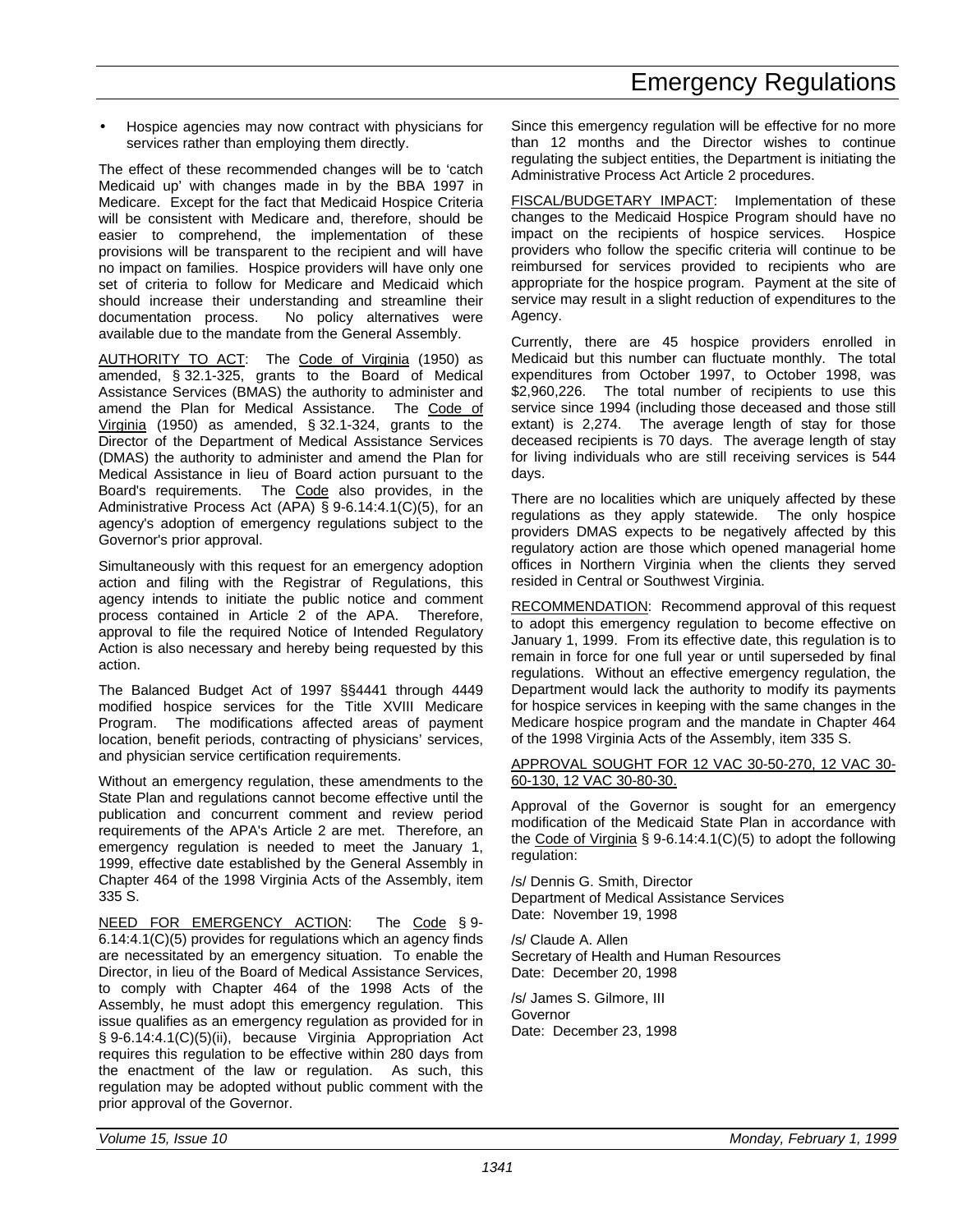#### **12 VAC 30-50-270. Hospice care** *services* **(in accordance with § 1905 (o) of the Act).**

A. Covered hospice services shall be defined as those services allowed under the provisions of Medicare law and regulations as they relate to hospice benefits and as specified in the Code of Federal Regulations, Title 42, Part 418.

B. Categories of care. As described for Medicare and applicable to Medicaid, hospice services shall entail the following four categories of daily care:

1. Routine home care is at-home care that is not continuous.

2. Continuous home care consists of at-home care that is predominantly nursing care and is provided as short-term crisis care. A registered or licensed practical nurse must provide care for more than half of the period of the care. Home health aide or homemaker services may be provided in addition to nursing care. A minimum of eight hours of care per day must be provided to qualify as continuous home care.

3. Inpatient respite care is short-term inpatient care provided in an approved facility (freestanding hospice, hospital, or nursing facility) to relieve the primary caregiver(s) *caregiver or caregivers* providing at-home care for the recipient. Respite care is limited to not more than 5 consecutive days.

4. General inpatient care may be provided in an approved freestanding hospice, hospital, or nursing facility. This care is usually for pain control or acute or chronic symptom management which cannot be successfully treated in another setting.

#### C. Covered services.

1. As required under Medicare and applicable to Medicaid, the hospice itself shall provide all or substantially all of the "core" services applicable for the terminal illness which are nursing care, physician services, social work, and counseling (bereavement, dietary, and spiritual).

2. Other services applicable for the terminal illness that shall be available but are not considered "core" services are *physician services,* drugs and biologicals, home health aide and homemaker services, inpatient care, medical supplies, and occupational and physical therapies and speech-language/pathology services*, and any other item or service which is specified under the plan and which is reasonable and necessary for the palliation and management of terminal illness and for which payment may otherwise be made under Title XIX*.

3. These other services may be arranged, such as by contractual agreement, or provided directly by the hospice.

4. To be covered, a certification that the individual is terminally ill shall have been completed by the physician*, or physicians as required by 12 VAC 30-130-* *480,* and hospice services must be reasonable and necessary for the palliation or management of the terminal illness and related conditions. The individual must elect hospice care and a plan of care must be established before services are provided. To be covered, services shall be consistent with the plan of care. Services not specifically documented in the patient's medical record as having been rendered will be deemed not to have been rendered and no coverage will be provided.

5. All services shall be performed by appropriately qualified personnel, but it is the nature of the service, rather than the qualification of the person who provides it, that determines the coverage category of the service. The following services are covered hospice services:

a. Nursing care. Nursing care shall be provided by a registered nurse or by a licensed practical nurse under the supervision of a graduate of an approved school of professional nursing and who is licensed as a registered nurse.

b. Medical social services. Medical social services shall be provided by a social worker who has at least a bachelor's degree from a school accredited or approved by the Council on Social Work Education, and who is working under the direction of a physician.

c. Physician services. Physician services shall be performed by a professional who is licensed to practice, who is acting within the scope of his or her license, and who is a doctor of medicine or osteopathy, a doctor of dental surgery or dental medicine, a doctor of podiatric medicine, a doctor of optometry, or a chiropractor. The hospice medical director or the physician member of the interdisciplinary team shall be a licensed doctor of medicine or osteopathy.

d. Counseling services. Counseling services shall be provided to the terminally ill individual and the family members or other persons caring for the individual at home. Bereavement counseling consists of counseling services provided to the individual's family up to one year after the individual's death. Bereavement counseling is a required hospice service, but it is not reimbursable.

e. Short-term inpatient care. Short-term inpatient care may be provided in a participating hospice inpatient unit, or a participating hospital or nursing facility. General inpatient care may be required for procedures necessary for pain control or acute or chronic symptom management which cannot be provided in other settings. Inpatient care may also be furnished to provide respite for the individual's family or other persons caring for the individual at home.

f. Durable medical equipment and supplies. Durable medical equipment as well as other self-help and personal comfort items related to the palliation or management of the patient's terminal illness is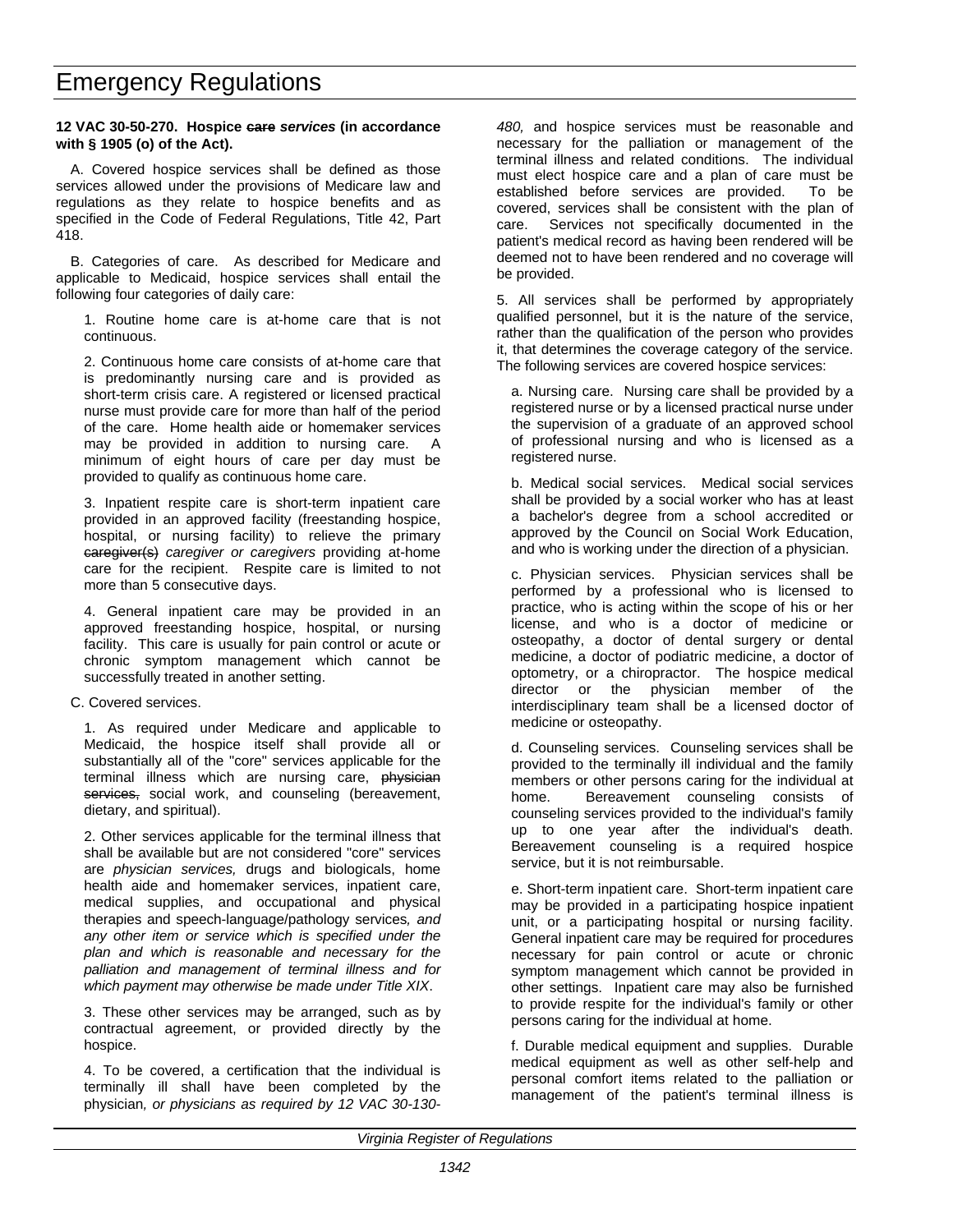covered. Medical supplies include those that are part of the written plan of care.

g. Drugs and biologicals. Only drugs used which are used primarily for the relief of pain and symptom control related to the individual's terminal illness are covered.

h. Home health aide and homemaker services. Home health aides providing services to hospice recipients must meet the qualifications specified for home health aides by 42 CFR 484.36 *Medicare and the Department of Health*. Home health aides may provide personal care services. Aides may also perform household services to maintain a safe and sanitary environment in areas of the home used by the patient *recipient*, such as changing the bed or light cleaning and laundering essential to the comfort and cleanliness of the patient *recipient*. Homemaker services may include assistance in personal care, maintenance of a safe and healthy environment and services to enable the individual to carry out the plan of care. Home health aide and homemaker services must be provided under the general supervision of a registered nurse.

i. Rehabilitation services. Rehabilitation services include physical and occupational therapies and speech-language pathology services that are used for purposes of symptom control or to enable the individual to maintain activities of daily living and basic functional skills.

#### D. Eligible groups.

To be eligible for hospice coverage under Medicare or Medicaid, the recipient must have a life expectancy of six months or less, have knowledge of the illness and life expectancy, and elect to receive hospice services rather than active treatment for the illness. Both the attending physician and the hospice medical director*, or the attending physician and the physician member of the interdisciplinary team,* must *initially* certify the life expectancy. The hospice must obtain the certification that an individual is terminally ill in accordance with the following procedures:

1. For the first 90-day period of hospice coverage, the hospice must obtain, within two calendar days after the period begins, a written certification statement signed by the medical director of the hospice or the physician member of the hospice interdisciplinary group and the individual's attending physician if the individual has an attending physician. For the initial 90-day period, if the hospice cannot obtain written certifications within two calendar days, it must obtain oral certifications within two calendar days, and written certifications no later than eight calendar days after the period begins.

2. For any subsequent 90-day or 30-day period or a subsequent extension period during the individual's lifetime, the hospice must obtain, no later than two calendar days after the beginning of that period, a written certification statement prepared by the medical director of the hospice or the physician member of the hospice's interdisciplinary group. The certification must include the statement that the individual's medical prognosis is that his or her life expectancy is six months or less and the signature(s) of the physician(s). The hospice must maintain the certification statements.

#### **12 VAC 30-60-130. Hospice services.**

#### A. Admission criteria.

*1. Service election.* To be eligible for hospice coverage under Medicare or Medicaid, the recipient must be "terminally ill," defined as having a life expectancy of six months or less, and elect to receive hospice services rather than active treatment for the illness. Both the attending physician (if the individual has an attending physician) and the hospice medical director*, or the attending physician and the physician member of the interdisciplinary team,* must *initially* certify the life expectancy. *The election statement must include (i) identification of the hospice that will provide care to the individual; (ii) the individual's or representative's acknowledgment that he has been given a full understanding of the palliative rather than curative nature of hospice care as it relates to the individual's terminal illness; (iii) acknowledgment that certain Medicaid services are waived by the election; (iv) the effective date of the election, and (v) the signature of the individual or representative.*

*2. Service revocation. The recipient shall have the right to revoke his election of hospice services at any time during the covered hospice periods. DMAS must be contacted if the recipient revokes his hospices services. If the recipient re-elects the hospice services, the hospice periods will begin as an initial time frame. Therefore, the above certification and time requirements will apply. The recipient cannot retroactively receive hospice benefits from previously unused hospice periods. The recipient's written revocation statement must be maintained in the recipient's medical chart.*

*B. General Conditions. The following general conditions apply to nursing care, medical social services, physician services, counseling services, short-term in-patient care, durable medical equipment and supplies, drugs and biologicals, home health aide and homemaker services and rehabilitation services.*

*The recipient must be under the care of a physician who is legally authorized to practice and who is acting within the scope of his or her license. The hospice medical director or the physician member of the interdisciplinary team must be a licensed doctor of medicine or osteopathy. Hospice services may be provided in the recipient's home, or in a freestanding hospice, hospital or nursing facility.*

*The hospice must obtain the written certification that an individual is terminally ill in accordance with the following procedures:*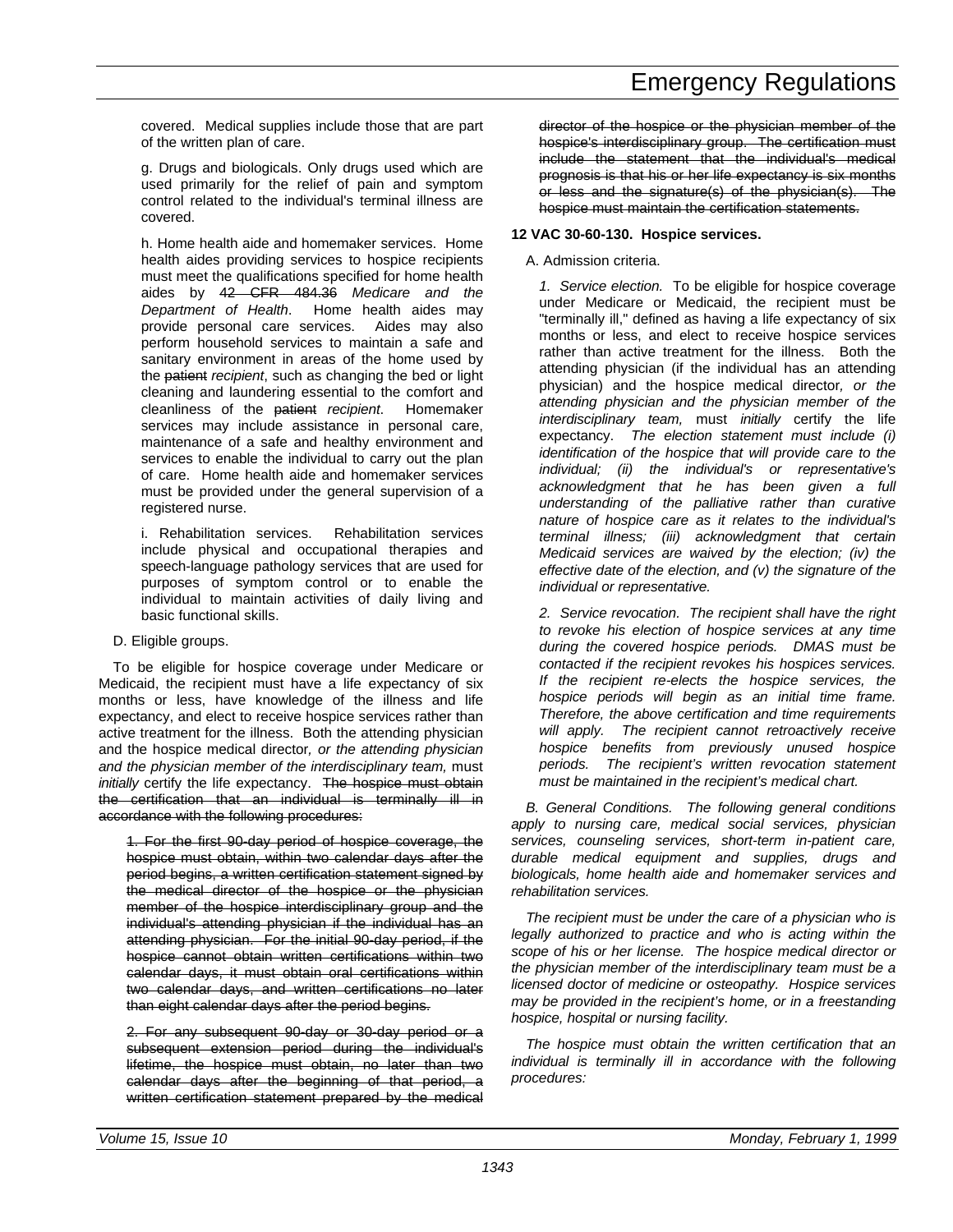*1. For the initial 90-day benefit period of hospice coverage, a Medicaid written certification (DMAS 420) must be signed and dated by the medical director of the hospice and the attending physician, or the physician member of the hospice interdisciplinary team and the attending physician, at the beginning of the certification period. This initial certification must be submitted for preauthorization within 14 days from the physician's signature date. This certification must be maintained in the recipient's medical record.*

*2. For the subsequent 90-day hospice period, a Medicaid written certification (DMAS 420) must be signed and dated before or on the begin date of the 90 day hospice period by the medical director of the hospice or the physician member of the hospice's interdisciplinary team. The certification must include the statement that the recipient's medical prognosis is that his life expectancy is six months or less. This certification of continued need for hospice services must be maintained in the recipient's medical record.*

*3. After the second 90 day hospice period and until the recipient is no longer in the Medicaid hospice program, a Medicaid written certification must be signed and dated every 60 days on or before the begin date of the 60 day period. This certification statement must be signed and dated by the medical director of the hospice or the physician member of the hospice's interdisciplinary team. The certification must include the statement that the recipient's medical prognosis is that his life expectancy is six months or less. This certification must be maintained in the recipient's medical chart.*

B. *C.* Utilization review. Authorization for hospice services requires an initial preauthorization by DMAS and physician certification of life expectancy. Utilization review will be conducted to determine if services were provided by the appropriate provider and to ensure that the services provided to Medicaid recipients are medically necessary and appropriate. Services not specifically documented in the patients' *recipients'* medical records as having been rendered shall be deemed not to have been rendered and no coverage shall be provided. All hospice services shall be provided in accordance with guidelines established in the Virginia Medicaid Hospice Manual.

C. *D.* Hospice services are a medically directed, interdisciplinary program of palliative services for terminally ill people and their families, emphasizing pain and symptom control. The rules pertaining to them are:

1. Nursing care. Nursing care must be provided by a registered nurse or by a licensed practical nurse under the supervision of a graduate of an approved school of professional nursing and who is licensed as a registered nurse.

2. Medical social services. Medical social services must be provided by a social worker who has at least a bachelor's degree from a school accredited or approved by the Council on Social Work Education, and who is working under the direction of a physician.

3. Physician services. Physician services must be performed by a professional who is licensed to practice, who is acting within the scope of his license, and who is a doctor of medicine or osteopathy, a doctor of dental surgery or dental medicine, a doctor of podiatric medicine, a doctor of optometry, or a chiropractor. The hospice medical director or the physician member of the interdisciplinary team must be a licensed doctor of medicine or osteopathy.

4. Counseling services. Counseling services must be provided to the terminally ill individual and the family members or other persons caring for the individual at home. Counseling, including dietary counseling, may be provided both for the purpose of training the individual's family or other caregiver to provide care, and for the purpose of helping the individual and those caring for him to adjust to the individual's approaching death. Bereavement counseling consists of counseling services provided to the individual's family up to one year after the individual's death. Bereavement counseling is a required hospice service, but it is not reimbursable.

5. Short-term inpatient care. Short-term inpatient care may be provided in a participating hospice inpatient unit, or a participating hospital or nursing facility. General inpatient care may be required for procedures necessary for pain control or acute or chronic symptom management which cannot be provided in other settings. Inpatient care may also be furnished to provide respite for the individual's family or other persons caring for the individual at home.

6. Durable medical equipment and supplies. Durable medical equipment as well as other self-help and personal comfort items related to the palliation or management of the patient's terminal illness is covered. Medical supplies include those that are part of the written plan of care.

7. Drugs and biologicals. Only drugs which are used primarily for the relief of pain and symptom control related to the individual's terminal illness are covered.

8. Home health aide and homemaker services. Home health aides providing services to hospice recipients must meet the qualifications specified for home health aides by 42 CFR 484.36. Home health aides may provide personal care services. Aides may also perform household services to maintain a safe and sanitary environment in areas of the home used by the patient, such as changing the bed or light cleaning and laundering essential to the comfort and cleanliness of the patient. Homemaker services may include assistance in personal care, maintenance of a safe and healthy environment and services to enable the individual to carry out the plan of care. Home health aide and homemaker services must be provided under the general supervision of a registered nurse.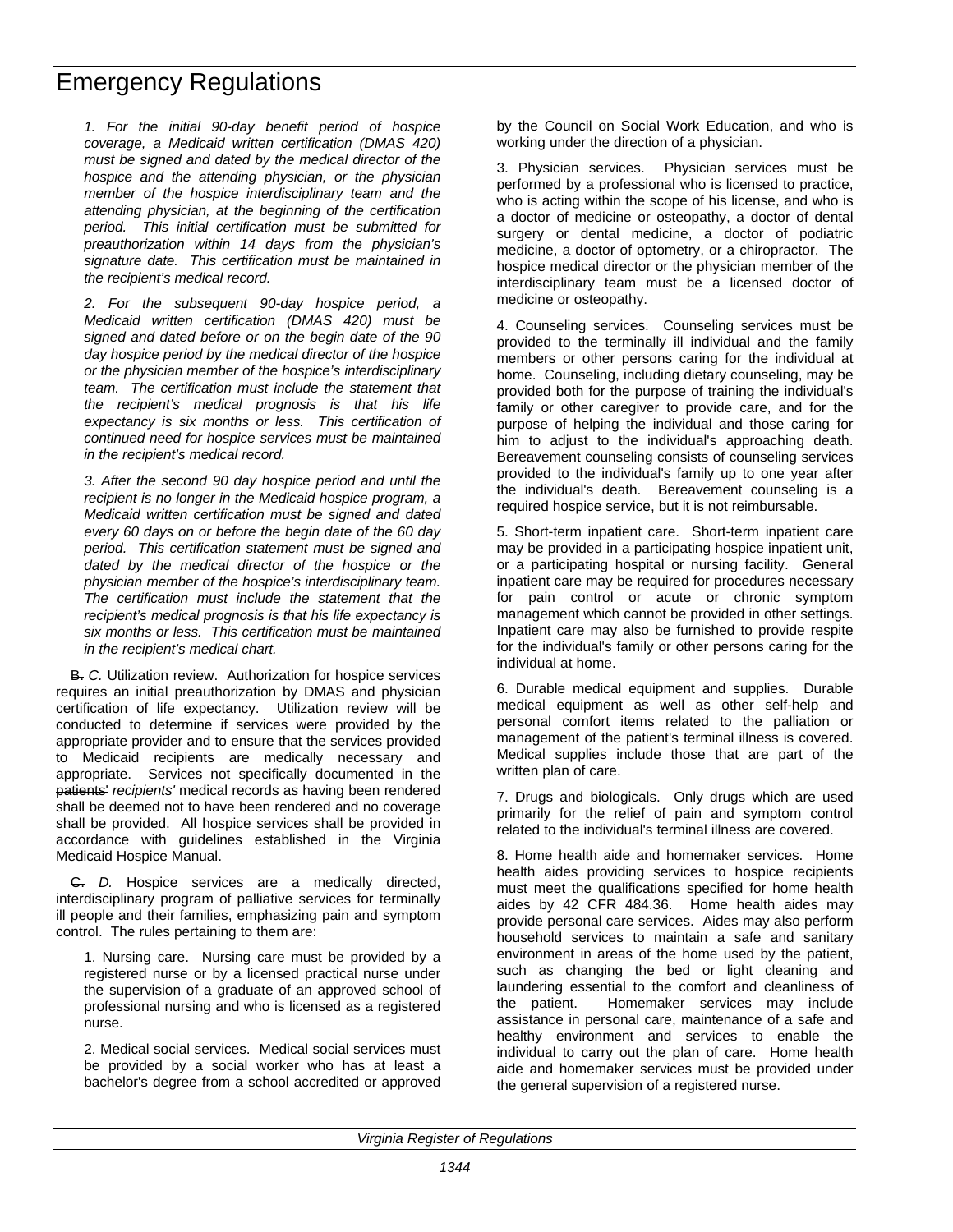9. Rehabilitation services. Rehabilitation services include physical and occupational therapies and speech-language pathology services that are used for purposes of symptom control or to enable the individual to maintain activities of daily living and basic functional skills.

*10. Documentation of hospice services must be maintained in the recipient's medical chart. Coordination of patient care between all health care professionals should be maintained in the recipient's medical chart.*

#### **12 VAC 30-80-30. Fee-for-service providers.**

A. Payment for the following services, except for physician services, shall be the lower of the state agency fee schedule (12 VAC 30-80-190 has information about the state agency fee schedule) or actual charge (charge to the general public):

1. Physicians' services (12 VAC 30-80-160 has obstetric/pediatric fees). Payment for physician services shall be the lower of the state agency fee schedule or actual charge (charge to the general public), except that reimbursement rates for designated physician services when performed in hospital outpatient settings shall be 50% of the reimbursement rate established for those services when performed in a physician's office. The following limitations shall apply to emergency physician services.

a. Definitions. The following words and terms, when used in this subdivision 1, shall have the following meanings when applied to emergency services unless the context clearly indicates otherwise:

"All-inclusive" means all emergency service and ancillary service charges claimed in association with the emergency department visit, with the exception of laboratory services.

"DMAS" means the Department of Medical Assistance Services consistent with Chapter 10 (§ 32.1-323 et seq.) of Title 32.1 of the Code of Virginia.

"Emergency physician services" means services that are necessary to prevent the death or serious impairment of the health of the recipient. The threat to the life or health of the recipient necessitates the use of the most accessible hospital available that is equipped to furnish the services.

"Recent injury" means an injury which has occurred less than 72 hours prior to the emergency department visit.

b. Scope. DMAS shall differentiate, as determined by the attending physician's diagnosis, the kinds of care routinely rendered in emergency departments and reimburse physicians for nonemergency care rendered in emergency departments at a reduced rate.

(1) DMAS shall reimburse at a reduced and all-inclusive reimbursement rate for all physician services, including those obstetric and pediatric procedures contained in 12 VAC 30-80-160, rendered in emergency departments which DMAS determines are nonemergency care.

(2) Services determined by the attending physician to be emergencies shall be reimbursed under the existing methodologies and at the existing rates.

(3) Services determined by the attending physician which may be emergencies shall be manually reviewed. If such services meet certain criteria, they shall be paid under the methodology in subdivision 1 b (2) of this subsection. Services not meeting certain criteria shall be paid under the methodology in subdivision  $1$  b  $(1)$  of this subsection. Such criteria shall include, but not be limited to:

(a) The initial treatment following a recent obvious injury.

(b) Treatment related to an injury sustained more than 72 hours prior to the visit with the deterioration of the symptoms to the point of requiring medical treatment for stabilization.

(c) The initial treatment for medical emergencies including indications of severe chest pain, dyspnea, gastrointestinal hemorrhage, spontaneous abortion, loss of consciousness, status epilepticus, or other conditions considered life threatening.

(d) A visit in which the recipient's condition requires immediate hospital admission or the transfer to another facility for further treatment or a visit in which the recipient dies.

(e) Services provided for acute vital sign changes as specified in the provider manual.

(f) Services provided for severe pain when combined with one or more of the other guidelines.

(4) Payment shall be determined based on ICD-9-CM diagnosis codes and necessary supporting documentation.

(5) DMAS shall review on an ongoing basis the effectiveness of this program in achieving its objectives and for its effect on recipients, physicians, and hospitals. Program components may be revised subject to achieving program intent objectives, the accuracy and effectiveness of the ICD-9-CM code designations, and the impact on recipients and providers.

2. Dentists' services.

3. Mental health services including: (i) community mental health services; (ii) services of a licensed clinical psychologist; or (iii) mental health services provided by a physician.

a. Services provided by licensed clinical psychologists shall be reimbursed at 90% of the reimbursement rate for psychiatrists.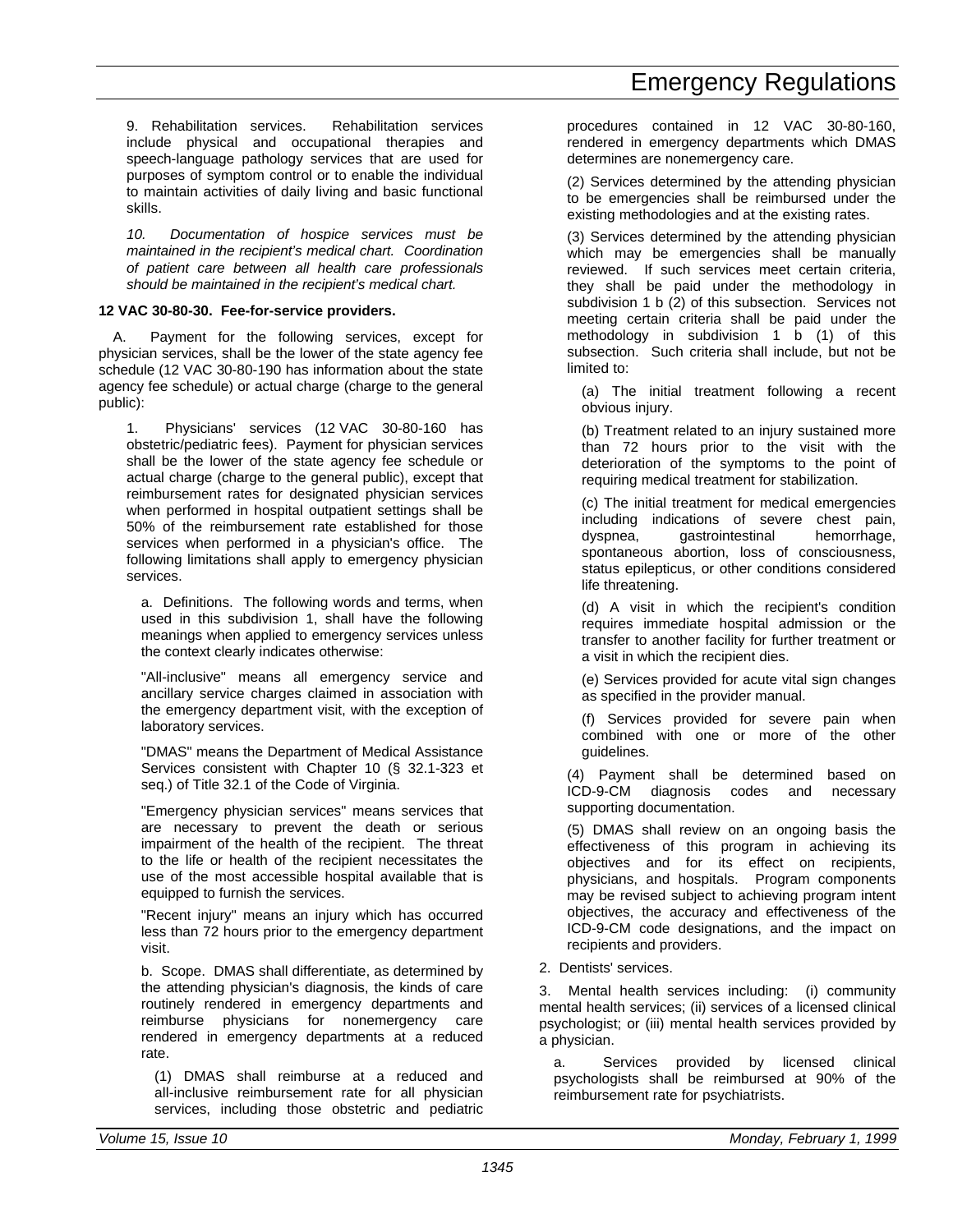b. Services provided by independently enrolled licensed clinical social workers and licensed professional counselors shall be reimbursed at 75% of the reimbursement rate for licensed clinical psychologists.

- 4. Podiatry.
- 5. Nurse-midwife services.
- 6. Durable medical equipment.

a. The rate paid for all items of durable medical equipment except nutritional supplements shall be the lower of the state agency fee schedule that existed prior to July 1, 1996, less 4.5%, or the actual charge.

b. The rate paid for nutritional supplements shall be the lower of the state agency fee schedule or the actual charge.

7. Local health services, including services paid to local school districts.

8. Laboratory services (other than inpatient hospital).

9. Payments to physicians who handle laboratory specimens, but do not perform laboratory analysis (limited to payment for handling).

10. X-Ray services.

11. Optometry services.

12. Medical supplies and equipment.

13. Home health services. Effective June 30, 1991, cost reimbursement for home health services is eliminated. A rate per visit by discipline shall be established as set forth by 12 VAC 30-80-180.

14. Physical therapy; occupational therapy; and speech, hearing, language disorders services when rendered to noninstitutionalized recipients.

15. Clinic services, as defined under 42 CFR 440.90.

B. Hospice services payments must be no lower than the amounts using the same methodology used under Part A of Title XVIII, and adjusted to disregard offsets attributable to Medicare coinsurance amounts *take into account the room and board furnished by the facility, equal to at least 95 percent of the rate that would have been paid by the State under the plan for facility services in that facility for that individual. Hospice services shall be paid according to the location of the service delivery and not the location of the agency's home office*.

#### **12 VAC 30-130-480. Covered hospice services.**

A. "Hospice" means a medically directed, interdisciplinary program of palliative services for terminally ill people and their families, emphasizing pain and symptom control provided by a team of professionals including physicians, nurses, counselors, social workers, therapists, aides and volunteers. Hospice is primarily a concept of care, rather than a specific place, with the majority of hospice services being delivered in the home with inpatient care available as needed.

B. "Terminally ill" means an individual has a medical prognosis that his or her life expectancy is six months or less. This prognosis must be certified by written statements signed by the medical director of the hospice or the physician member of the hospice interdisciplinary group and the individual's attending physician. *This prognosis must initially be certified by written statements signed and dated by the medical director of the hospice or the physician member of the hospice interdisciplinary team, and the individual's attending physician. For subsequent periods, the written statement must be signed and dated by the medical director or the physician member of the hospice interdisciplinary team.*

C. As required under Medicare and applicable to Medicaid, the hospice itself must provide the "core" services applicable for the terminal illness which are nursing care, physician services, social work, and counseling (bereavement, dietary, and spiritual). However, the hospice may use contracted staff if necessary to supplement hospice employees in order to meet the needs of patients during periods of peak patient loads or under extraordinary circumstances. If contracting is used, the hospice shall maintain professional, financial, and administrative responsibility for the services.

Other services applicable to the terminal illness that must be available but are not considered "core" services are *physician services,* drugs and biologicals, home health aide and homemaker services, inpatient care, medical supplies, and occupational and physical therapies and speech-language pathology services*, and any other item or service which is specified under the plan and which is reasonable and necessary for the palliation and management of terminal illness and for which payment may otherwise be made under Title XIX*. These other services may be arranged, such as by contractual agreement, or provided directly by the hospice.

D. As described for Medicare and applicable to Medicaid, hospice services shall include the following four categories of daily care: routine home care, continuous home care, inpatient respite care, and general inpatient care.

#### **12 VAC 30-130-490. Admission criteria for covered services.**

A. To be eligible for hospice care under Medicaid, an individual must be certified as terminally ill. An individual is considered to be terminally ill if he has a medical prognosis that his life expectancy is six months or less. In addition, the individual must have knowledge of the illness and life expectancy and elect to receive hospice services rather than active treatment for the illness. Both the attending physician if the individual has an attending physician and the hospice medical director must certify the life expectancy. *Both the attending physician, if the individual has an attending physician, and either the hospice medical director or the physician member of the hospice interdisciplinary team must initially certify the life expectancy of the recipient, and, for any subsequent certifications, either the hospice medical director or the physician member of the hospice interdisciplinary team must certify the life expectancy.*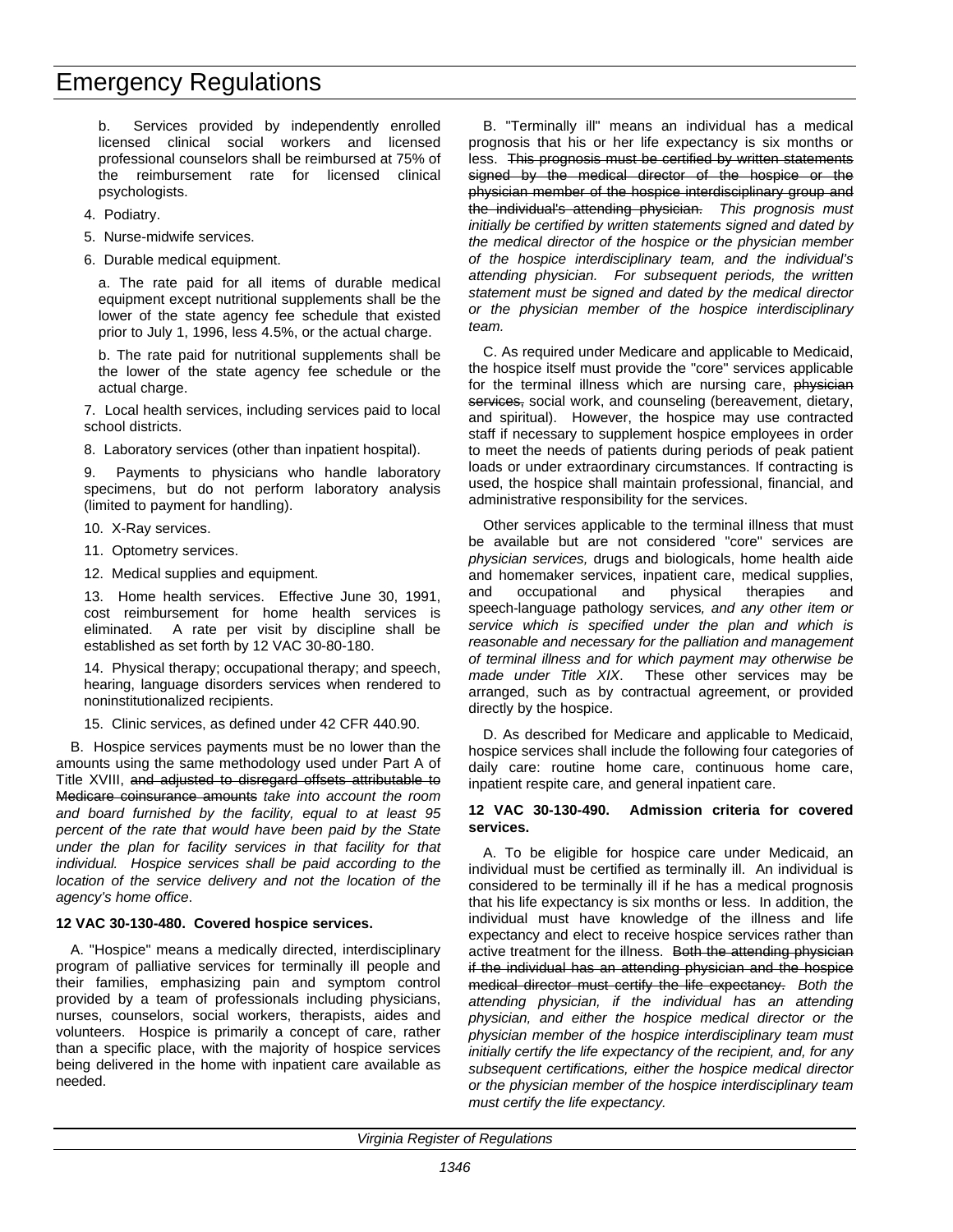B. The hospice must obtain the certification that an individual is terminally ill in accordance with the following procedures: *enumerated at 12 VAC 30-60-130.*

1. For the first 90-day period of hospice coverage, the hospice must obtain, within two calendar days after the period begins, a written certification statement signed by the medical director of the hospice or the physician member of the hospice interdisciplinary group and the individual's attending physician if the individual has an attending physician. For the initial 90-day period, if the hospice cannot obtain written certifications within two calendar days, it must obtain oral certifications within two calendar days, and written certifications no later than eight calendar days after the period begins.

2. For any subsequent 90-day or 30-day period or a subsequent extension period during the individual's lifetime, the hospice must obtain, no later than two calendar days after the beginning of that period, a written certification statement prepared by the medical director of the hospice or the physician member of the hospice's interdisciplinary group. The certification must include the statement that the individual's medical prognosis is that his life expectancy is six months or less and the signature or signatures of the physician or physicians. The hospice must maintain the certification statements.

3. An election to receive hospice care shall be considered to continue through the initial election period and through the subsequent election periods without a break in care as long as the individual remains in the care of a hospice and does not revoke the election. An election period means one of three periods, plus a subsequent extension period during the individual's lifetime, for which an individual may elect to receive coverage of hospice care. The periods consist of two 90-day periods, one 30-day period, and a subsequent extension period during the individual's lifetime. An election to receive hospice care may be made by an individual's representative who is acting pursuant to state law. An individual or representative may designate an effective date for the election period that begins with the first day of hospice care or any subsequent day of hospice care but may not designate an effective date than is earlier than the date that the election is made.

*C.* For purposes of the Medicaid hospice benefit, a nursing facility may be considered the residence of a recipient. An addition to hospice reimbursement is made in this situation to take the room and board provided by the facility into account. The hospice shall reimburse the nursing facility for these services.

4. The election statement must include (i) identification of the hospice that will provide care to the individual; (ii) the individual's or representative's acknowledgement that he has been given a full understanding of the palliative rather than curative nature of hospice care as .<br>it relates to the individual's terminal illness: (iii) acknowledgement that certain Medicaid services are waived by the election; (iv) the effective date of the election, and (v) the signature of the individual or representative.

#### **12 VAC 30-130-530. Hospice services to terminally ill patients.**

A. As required under Medicare and applicable to Medicaid, the hospice itself must provide all of the "core" services applicable for the terminal illness which are nursing care, physician services, social work, and counseling (bereavement, dietary, and spiritual).

The "core" services must be provided routinely and directly by hospice employees. Supplemental services may be contracted for to meet unusual staffing needs that cannot be anticipated and that occur so infrequently that it would not be practical to hire additional staff to fill these needs. Hospices may also contract to obtain physician specialty services. If contracting is used for any services, the hospice must maintain professional, financial and administrative responsibility for the services and must assure that all staff meet the regulatory qualification requirements.

Other services applicable for the terminal illness that must be available but are not considered "core" services are *physician services,* drugs and biologicals, home health aide and homemaker services, inpatient care, medical supplies, and occupational, physical and speech therapies*, and any other item or service which is specified under the plan and which is reasonable and necessary for the palliation and management of terminal illness and for which payment may otherwise be made under Title XIX*.

These other services may be arranged, such as by contractual agreement, or provided directly by the hospice.

B. To be covered, a certification that the individual is terminally ill must have been completed and hospice services must be reasonable and necessary for the palliation or management of the terminal illness and related conditions. The individual must elect hospice care and a multidisciplinary plan of care must be established before services are provided. To be covered, services must be consistent with the plan of care designed by a physician after any needed consultation with other hospice team members.

C. All services must be performed by appropriately qualified personnel, but it is the nature of the service, rather than the qualification of the person who provides it, that determines the coverage category of the service. The following services are covered hospice services:

1. Nursing care. Nursing care must be provided by a registered nurse or by a licensed practical nurse under the supervision of a graduate of an approved school of professional nursing and who is licensed as a registered nurse.

2. Home health aide and homemaker services. Home health aides providing services to hospice recipients must meet the qualifications specified for home health aides by 42 CFR 484.36. Home health aides may provide personal care services. Aides may also perform household services to maintain a safe and sanitary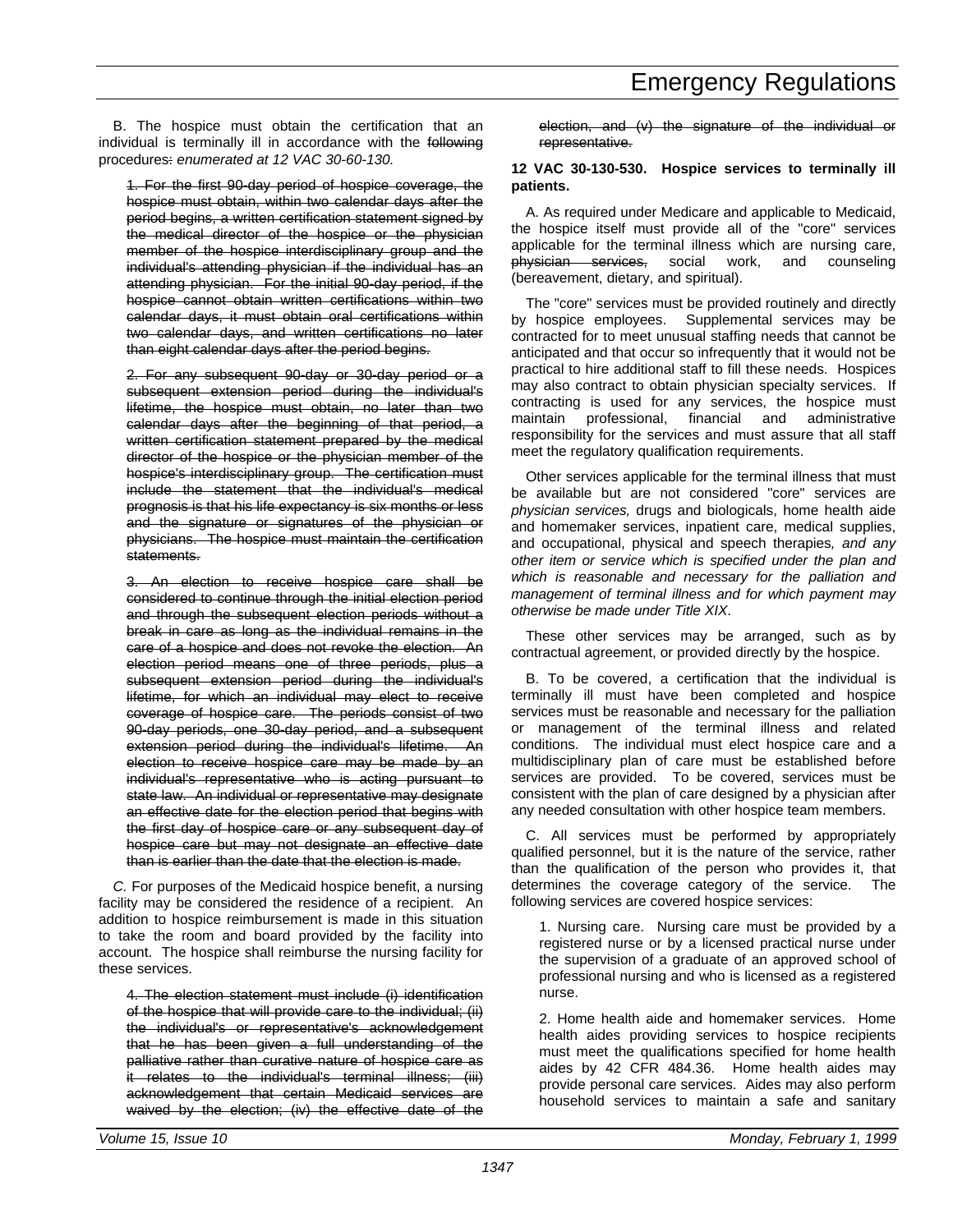environment in areas of the home used by the patient, such as changing the bed or light cleaning and laundering essential to the comfort and cleanliness of the patient. Homemaker services may include assistance in personal care, maintenance of a safe and healthy environment and services to enable the individual to carry out the plan of care. Home health aide and homemaker services must be provided under the general supervision of a registered nurse.

3. Medical social services. Medical social services must be provided by a social worker who has at least a bachelor's degree from a school accredited or approved by the Council on Social Work Education, and who is working under the direction of a physician.

4. Physician services. Physician services must be performed by a professional who is legally authorized to practice, who is acting within the scope of his or her license, and who is a doctor of medicine or osteopathy, a doctor of dental surgery or dental medicine, a doctor of podiatric medicine, a doctor of optometry, or a chiropractor. The hospice medical director or the physician member of the interdisciplinary team must be a licensed doctor of medicine or osteopathy.

Attending physician means a physician who is a doctor of medicine or osteopathy and is identified by the individual, at the time he or she elects to receive hospice care, as having the most significant role in the determination and delivery of the individual's medical care.

5. Counseling services. Counseling services must be provided to the terminally ill individual and the family members or other persons caring for the individual at home. Counseling, including dietary counseling, may be provided both for the purpose of training the individual's family or other caregiver to provide care, and for the purpose of helping the individual and those caring for him or her to adjust to the individual's approaching death.

Bereavement counseling consists of counseling services provided to the individual's family up to one year after the individual's death. "Family" includes family members or other persons caring for the individual at home. Bereavement counseling is a required hospice service, but it is not reimbursable.

6. Short-term inpatient care. Short-term inpatient care may be provided in a participating hospice inpatient unit, or a participating hospital or nursing facility. General inpatient care may be required for procedures necessary for pain control or acute or chronic symptom management which cannot be provided in other settings.

Inpatient care may also be furnished to provide respite for the individual's family or other persons caring for the individual at home. Respite care means short-term inpatient care provided in an approved facility (freestanding hospice, hospital, or nursing facility) to relieve the primary caregiver or caregivers providing at-home care for the recipient. No more than 5 consecutive days will be allowed.

Hospice patients are exempted from the preadmission screening requirements. However, the above criteria must be met for inpatient hospital stays.

7. Durable medical equipment and supplies. Durable medical equipment as well as other self-help and personal comfort items related to the palliation or management of the patient's terminal illness are covered. Medical supplies include those supplies that are part of the written plan of care.

8. Drugs and biologicals. Only drugs used which are used primarily for the relief of pain and symptom control related to the individual's terminal illness are covered.

9. Rehabilitation services. Rehabilitation services include physical and occupational therapies and speech-language pathology services that are used for purposes of symptom control or to enable the individual to maintain activities of daily living and basic functional skills.

a. Occupational therapy services shall be those services furnished a patient which meet all of the following conditions:

(1) The services shall be directly and specifically related to an active written treatment plan designed by the physician after any needed consultation with an occupational therapist registered and certified by the American Occupational Therapy Certification Board;

(2) The services shall be of a level of complexity and sophistication, or the condition of the patient shall be of a nature, that the services can only be performed by an occupational therapist registered and certified by the American Occupational Therapy Certification Board or an occupational therapy assistant certified by the American Occupational Therapy Board under the direct supervision of an occupational therapist as defined above;

(3) The services shall be specific and provide effective treatment for the patient's condition in accordance with accepted standards of medical practice; this includes the requirement that the amount, frequency, and duration of the services shall be reasonable.

b. Physical therapy services shall be those furnished a patient which meet all of the following conditions:

(1) The services shall be directly and specifically related to an active written treatment plan designed by a physician after any needed consultation with a physical therapist licensed by the Board of Medicine;

(2) The services shall be of a level of complexity and sophistication, or the condition of the patient shall be of a nature that the services can only be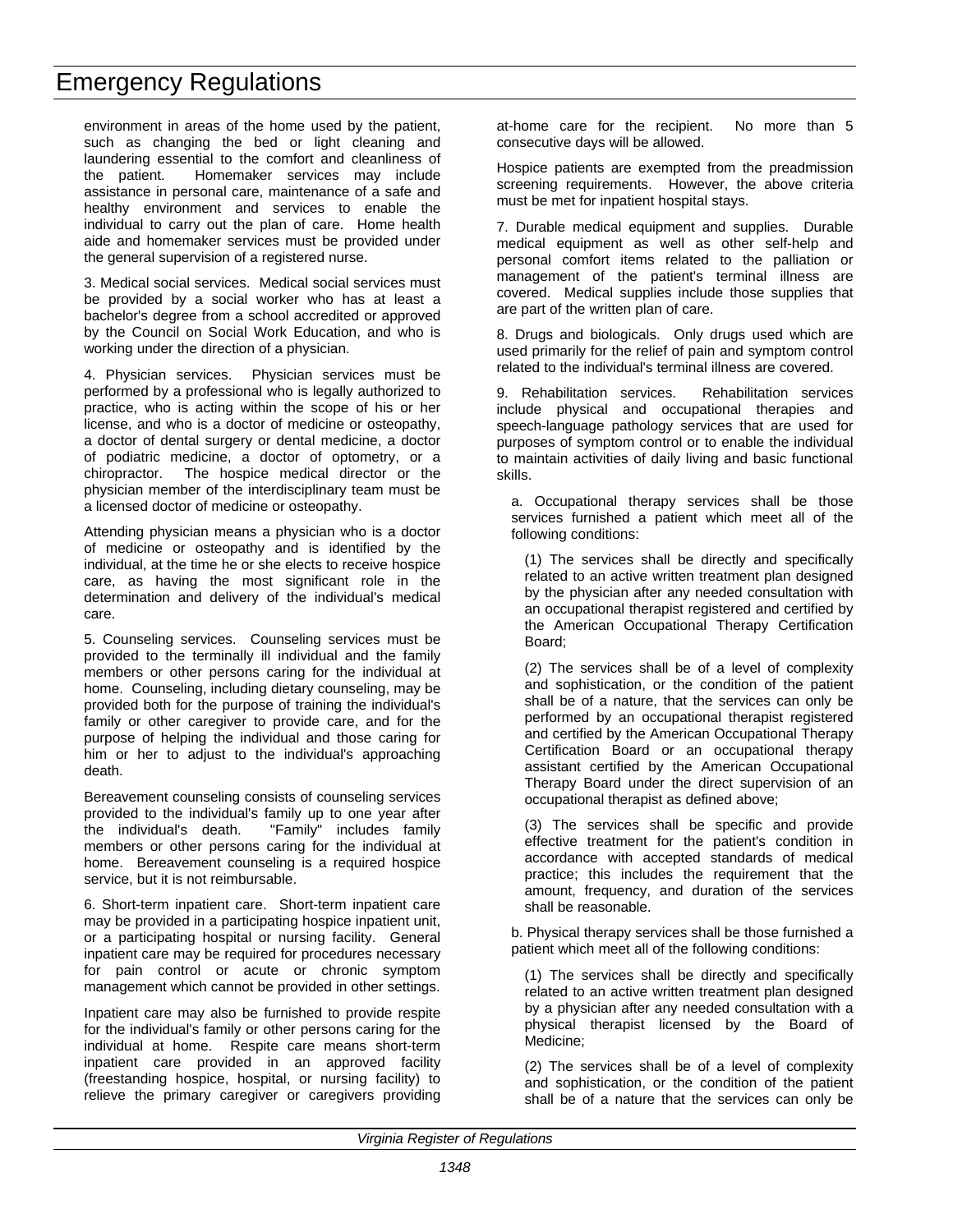performed by a physical therapist licensed by the Board of Medicine, or a physical therapy assistant who is licensed by the Board of Medicine and under the direct supervision of a physical therapist licensed by the Board of Medicine; and

(3) The services shall be specific and provide effective treatment for the patient's condition in accordance with accepted standards of medical practice; this includes the requirement that the amount, frequency, and duration of the services shall be reasonable.

c. Speech-language pathology services shall be those services furnished a patient which meet all of the following conditions:

(1) The services shall be directly and specifically related to an active written treatment plan designed by a physician after any needed consultation with a speech-language pathologist licensed by the Board of Audiology and Speech-Language Pathology;

(2) The services shall be of a level of complexity and sophistication, or the condition of the patient shall be of a nature that the services can only be performed by a speech-language pathologist licensed by the Board of Audiology and Speech-Language Pathology; and

(3) The services shall be specific and provide effective treatment for the patient's condition in accordance with accepted standards of medical practice; this includes the requirement that the amount, frequency, and duration of the services shall be reasonable.

VA.R. Doc. No. R99-75; Filed December 30, 1998, 10:44 a.m.

w **––––––––––––––––––** w

#### **TITLE 13. HOUSING**

#### **BOARD OF HOUSING AND COMMUNITY DEVELOPMENT**

Title of Regulation: **13 VAC 5-100-10 et seq. Virginia Energy Assistance Program Weatherization Component.**

Statutory Authority: Chapter 693, 1998 Acts of Assembly (fifth enactment)

Effective Dates: January 6, 1999, through January 5, 2000.

#### Preface:

The Virginia Department of Housing and Community Development already has administrative responsibility for the U.S. Department of Energy's *Low-Income Weatherization Assistance Program*. HB1103 [Chapter 693, 1998 Virginia Acts of Assembly] moved administrative responsibility for the Virginia Energy Assistance Program Weatherization Component of the Virginia Energy Assistance Program from the Department of Social Services to the Department of Housing and Community Development. It is administratively more efficient and effective to make eligibility criteria and benefits for the Virginia Energy Assistance Program Weatherization Component more consistent with the U.S. Department of Energy's *Low-Income Weatherization Assistance Program*.

HB1103 directs the Board of Housing and Community Development to adopt regulations relating to the weatherization component of the Virginia Energy Assistance Program in accordance with the emergency regulation provisions of the Administrative Process Act (§ 9-6.14:1 et seq.). Also, HB1103 requires that the regulations promulgated by the State Board of Social Services before July 1, 1998, relating to the weatherization component of the Virginia Energy Assistance Program continue in effect until final regulations are adopted by the Board of Housing and Community Development. At which time, such regulations of the Board of Social Services shall be superseded.

These emergency regulations will clarify the types of energy improvements that can be completed and will establish eligibility requirements more consistent with the U. S. Department of Energy's *Low-Income Weatherization Assistance Program*.

> *CHAPTER 100. VIRGINIA ENERGY ASSISTANCE PROGRAM WEATHERIZATION COMPONENT.*

#### *13 VAC 5-100-10. Definitions.*

*The following words and terms, when used in this chapter, shall have the following meanings, unless the context indicates otherwise:*

*"Capital-intensive furnace or cooling efficiency modifications" means those major heating and cooling modifications which require a substantial amount of funds, including replacement and major repairs, but excluding such items as tune-ups, minor repairs, and filters.*

*"Department" means the Department of Housing and Community Development.*

*"DOE" means the U. S. Department of Energy.*

*"Dwelling Unit" means a house, including a stationary mobile home, an apartment, a condominium, a group of rooms, or a single room occupied as separate living quarters. Separate living quarters are living quarters in which the occupants do not live and eat with any other persons in the structure and which have either direct access from the outside of the building or through a common hall or complete kitchen facilities for the exclusive use of the occupants. The occupants may be a single family, one person living alone, two or more families living together, or any other group of related or unrelated persons who share living arrangements.*

*"Household" means all persons living in the dwelling unit.*

*"Poverty Guidelines" means the Poverty Income Guidelines as established and published annually by the Department of Health and Human Services.*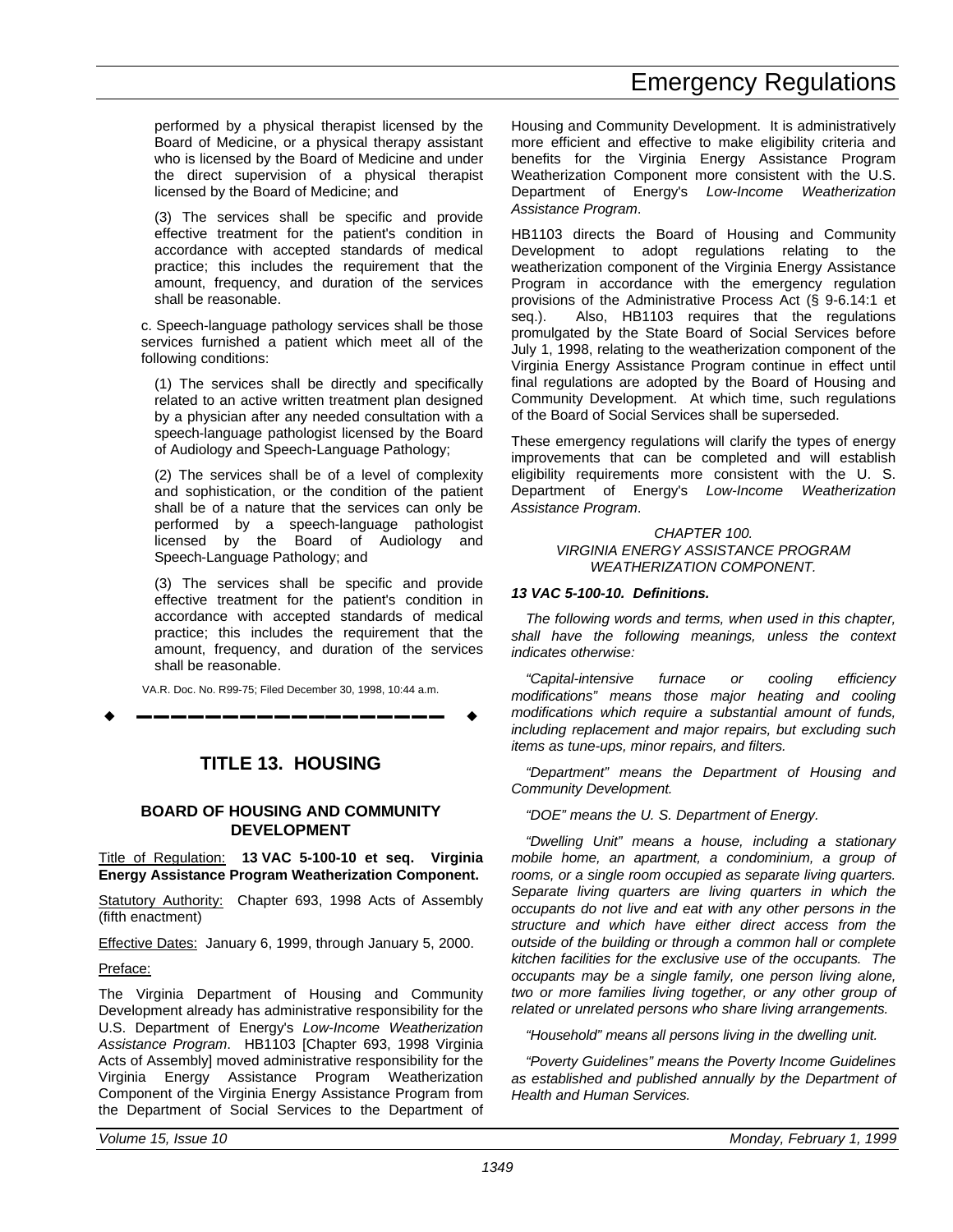*"Weatherization Improvements" means determining, completing, reporting and inspecting measures which are intended to enable or improve residential energy efficiency, and improve health and safety, and include, but are not limited to:*

*(1) Non-emergency heating system repairs, modifications or installations to include the fuel supply, the combustion exhaust system and the distribution systems;*

*(2) Non-emergency cooling efficiency modifications;*

*(3) Air sealing to include, but not limited to, sealing bypasses, chimney, plumbing and electrical chases, replacing missing or broken glass, missing windows, missing doors, sealing unused flues and fireplaces, sealing holes and ceilings and floors, sealing or dampering dryer vents, kitchen exhaust fans, window air conditioners, utility penetrations, providing a ground cover in crawlspaces;*

*(4) Attic, floor, mobile home bellyboard and sidewall insulation;*

*(5) Insulating, repairing and sealing ducts and heating pipes;*

*(6) Insulating, repairing and replacing domestic water heaters;*

*(7) Water flow reducers;*

*(8) Setback thermostats;*

*(9) Energy-related health and safety and indoor air quality measures such as carbon monoxide detectors, smoke detectors and passive or mechanical ventilation;*

*(10) Compact florescent bulbs.*

#### *13-VAC-5-100-20. Eligibility criteria; benefits.*

*A. The purpose of the weatherization assistance component is to improve or enhance the energy efficiency of the dwelling unit occupied by eligible households, improve the energy-related health and safety problems, and attempt to lessen dependency on the energy assistance program. The weatherization assistance component does not provide emergency assistance for energy or health and safety related problems.*

*B. Eligibility criteria is set out in this section.*

*1. Income limits. Maximum income limits shall be at or below 130% of the poverty guidelines. In order to be eligible for weatherization assistance, a family's income must be at or below the maximum income limits.*

*2. A dwelling unit may be weatherized only after written permission of the owner is received.*

*C. Services will be provided through the Department's weatherization network.*

*D. The DOE maximum average per dwelling unit benefit guidelines will be used. A higher average may be used for* *units with capital-intensive furnace or cooling efficiency modifications as provided for by DOE regulations. The forms of assistance or weatherization improvements shall include, but not be limited to:*

*Heating system inspections, diagnostics, repairs, replacements, installations and modifications to include the fuel supply, the combustion exhaust and the distribution systems. Cooling efficiency modifications. Energy efficiency improvements to include air sealing, duct repair and insulation, attic insulation and venting, sidewall insulation, mobile home bellyboard repair and insulation, domestic water heater insulation, floor insulation, repair and replacement of broken and missing glass, windows and doors, setback thermostats and water flow reducers.*

/s/ William C. Shelton, Director Department of Housing and Community Development Date: October 13, 1998

/s/ Barry E. DuVal Secretary of Commerce and Trade Date: November 12, 1998

/s/ James S. Gilmore, III Governor Date: December 4, 1998

VA.R. Doc. No. R99-76; Filed January 6, 1999, 12:01 p.m.

w **––––––––––––––––––** w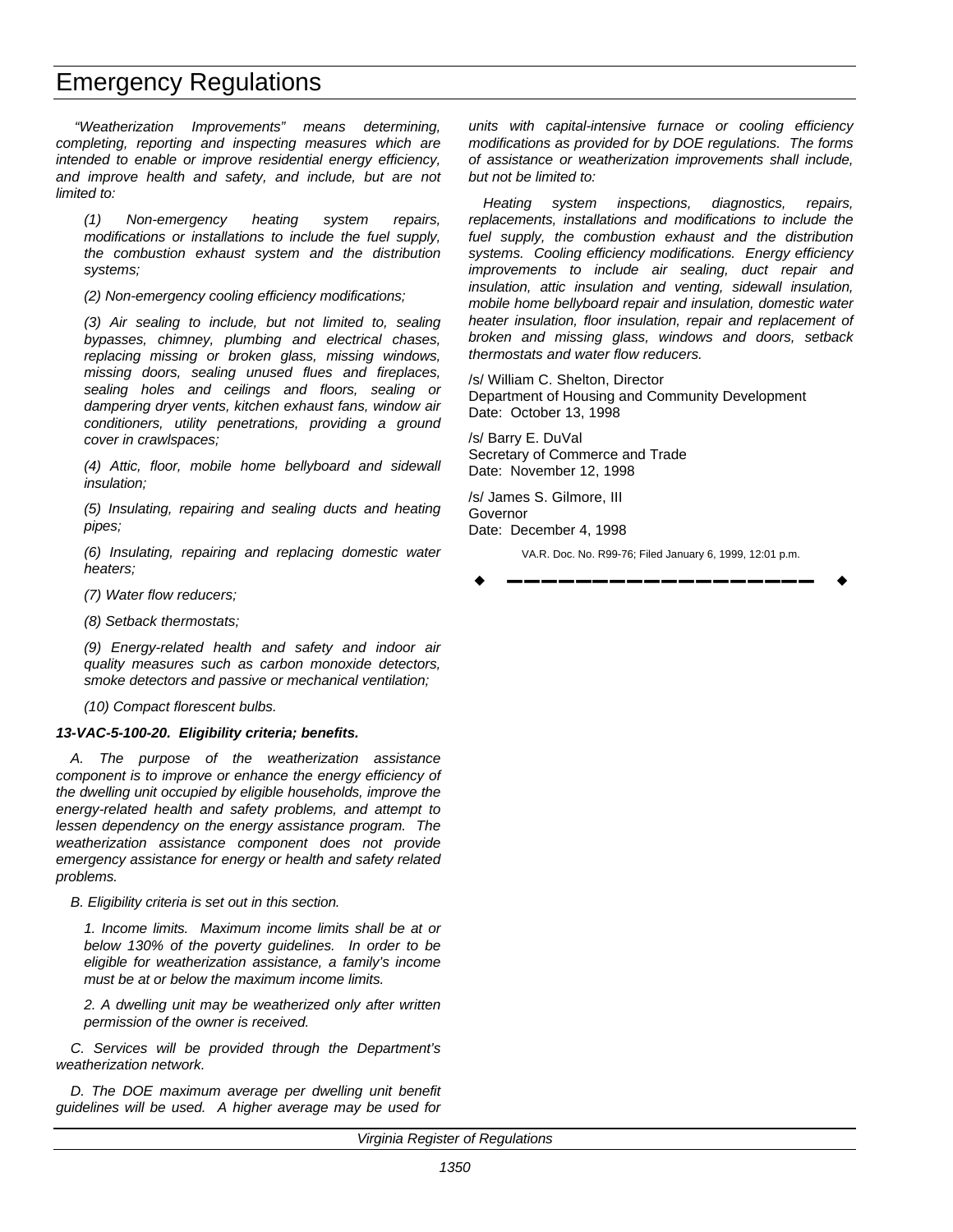*1351*

#### **DEPARTMENT OF MINES, MINERALS AND ENERGY**

EDITOR'S NOTICE: The following form has been amended by the Department of Mines, Minerals and Energy. The form is available for public inspection at the Department of Mines, Minerals and Energy, Ninth Street Office Building, 202 North 9th Street, Richmond, VA 23219, or at the department's Charlottesville office. Copies of the form may be obtained from Cheryl Cashman, Department of Mines, Minerals and Energy, Ninth Street Office Building, 202 North 9th Street, Richmond, VA 23219, telephone (804) 692-3213.

#### Title of Regulation: **4 VAC 25-30-10 et seq. Minerals Other than Coal Surface Mining Regulations.**

Mineral Mining Annual Tonnage Report, DMM-146, rev. 9/98 *12/98*.

|                                                                                               |                                      |                          |                     |                     | WORKERS - Include the number of full or part-time persons who worked for any part of<br>the period covered by this report. Include all owners, officers, clerical help, engineers and |                          | PRODUCTION<br>WAGES<br><b>TOTAL</b>          |                                      | <b>WAGES</b><br>TOTAL           |                |                                                                                                                                                                                                      | to the best of my knowledge and belief. I further certify that all occupational injuries occurring on                                                      |               |
|-----------------------------------------------------------------------------------------------|--------------------------------------|--------------------------|---------------------|---------------------|---------------------------------------------------------------------------------------------------------------------------------------------------------------------------------------|--------------------------|----------------------------------------------|--------------------------------------|---------------------------------|----------------|------------------------------------------------------------------------------------------------------------------------------------------------------------------------------------------------------|------------------------------------------------------------------------------------------------------------------------------------------------------------|---------------|
|                                                                                               |                                      |                          | PERMIT NO.          |                     |                                                                                                                                                                                       |                          | PRODUCTION<br><b>HOURS</b>                   |                                      | WORKED<br>HOURS                 |                |                                                                                                                                                                                                      |                                                                                                                                                            | <b>DATE</b>   |
|                                                                                               | MINERAL MINING ANNUAL TONNAGE REPORT |                          |                     |                     |                                                                                                                                                                                       |                          |                                              |                                      | <b>WORKERS</b><br><b>NUMBER</b> |                |                                                                                                                                                                                                      |                                                                                                                                                            |               |
| 900 Natural Resources Drive<br>Charlottesville, VA 22903<br>P.O. Box 3727<br>$(804)$ 961-5000 |                                      |                          |                     |                     |                                                                                                                                                                                       | <b>LICENSED OPERATOR</b> | PRODUCTION<br>PIT/PLANT<br>WORKERS<br>NUMBER | <b>CONTRACTOR(S)</b>                 | CONTRACTOR<br>NUMBER<br>DMM     |                |                                                                                                                                                                                                      |                                                                                                                                                            |               |
| COMMONWEALTH OF VIRGINIA<br>DIVISION OF MINERAL MINING                                        |                                      | REPORT FOR CALENDAR YEAR |                     |                     |                                                                                                                                                                                       |                          | OFFICE<br>WAGES                              | (Use additional sheets as necessary) |                                 | TOTAL FOR MINE |                                                                                                                                                                                                      |                                                                                                                                                            | <b>TITLE</b>  |
| DEPARTMENT OF MINES, MINERALS AND ENERGY                                                      |                                      |                          |                     | TOTAL TONS PRODUCED | others who worked at the mine.                                                                                                                                                        |                          | <b>HOURS</b><br>OFFICE                       |                                      | <b>CONTRACTOR NAME</b>          |                | Operations that do not submit tonnage reports may be subject to closure.                                                                                                                             |                                                                                                                                                            |               |
| ì                                                                                             |                                      |                          | <b>COMPANY NAME</b> |                     |                                                                                                                                                                                       |                          | WORKERS<br>NUMBER<br>OFFICE                  |                                      |                                 |                | REPORT REQUIRED BY LAW - Code of Virginia, Title 45.1, Chapter 14.4:1, Section 45.1-<br>161.292:35.A requires this form to be filled out and returned to this office by the 15th day of<br>February. | I, the undersigned, hereby certify that all information provided on this report is true and accurate<br>the mine site have been reported for calendar year | <b>SIGNED</b> |
| <b>ANGELER</b>                                                                                |                                      |                          | ≓                   | $\ddot{\mathbf{c}}$ | ۰ń                                                                                                                                                                                    |                          |                                              |                                      |                                 |                |                                                                                                                                                                                                      |                                                                                                                                                            |               |

DMM-146<br>REV. 12/98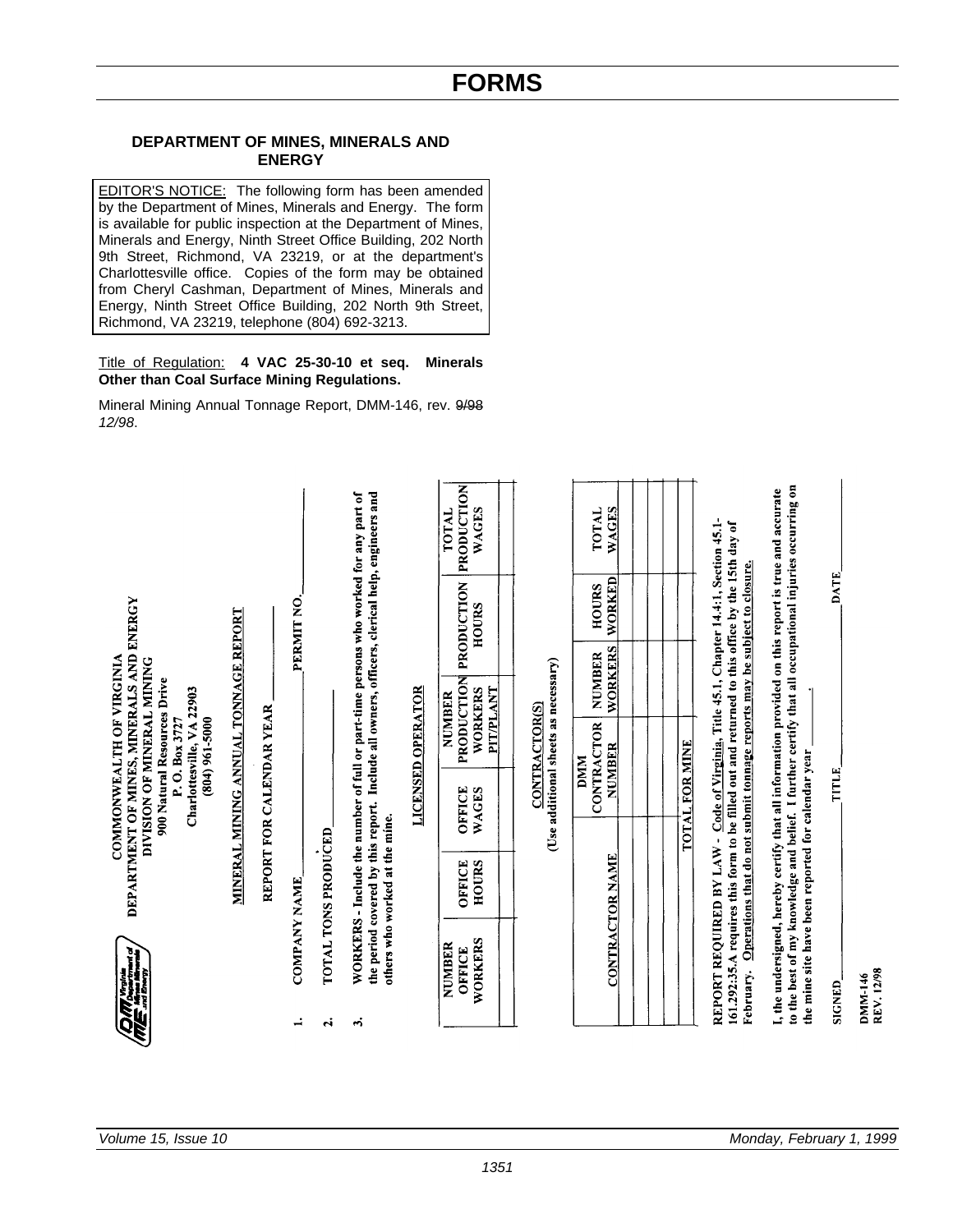#### **EXECUTIVE ORDER NUMBER THIRTY-SIX (98)**

#### **DECLARATION OF A STATE OF EMERGENCY ARISING FROM DROUGHT AND FOREST FIRE OR THE POTENTIAL THEREOF THROUGHOUT THE COMMONWEALTH OF VIRGINIA**

On December 1, 1998, I verbally declared a state of emergency due to the existence of drought conditions and the resulting potential for widespread and very dangerous forest fires throughout Virginia. These conditions have and may continue in the future to pose a significant threat to public health and safety. I specifically authorized immediate placement of Virginia National Guard assets for deployment to assist the Virginia Department of Forestry, upon its request, in fighting and mitigating the effects of fires. Furthermore, I directed that state agencies provide assistance in dealing with potential or actual drought-related issues to the extent required by the Coordinator of Emergency Services in consultation with the Secretary of Public Safety, the Adjutant General, the State Forester, the Commissioner of Health, the Commissioner of Agriculture and Consumer Services, and others as required.

The health and general welfare of the citizens of the Commonwealth required that state action be taken to help alleviate these drought-related conditions. I found that this drought had created potential occurrences which constituted a disaster wherein human life was imperiled, personal injuries were threatened, and there was potential for significant damage to public and private property, as contemplated by Section 44-146.16 of the Code of Virginia.

Therefore, by virtue of the authority vested in me by Section 44-146.17 of the Code of Virginia, as Governor and as Director of Emergency Services, and by virtue of the authority vested in me by Article V, Section 7 of the Constitution of Virginia and by Section 44-75.1 of the Code of Virginia, as Governor and Commander-in-Chief of the armed forces of the Commonwealth, and subject always to my continuing and ultimate authority and responsibility to act in such matters, I do hereby confirm, ratify, and memorialize in writing my verbal orders issued December 1, 1998, wherein I proclaimed that a state of emergency existed in the Commonwealth and directed that appropriate assistance be rendered by agencies of the state government to prevent and alleviate these conditions. Pursuant to Section 44-75.1(A) of the Code of Virginia, I also directed that the Virginia National Guard be called forth to assist in providing such aid, to the extent required by the Coordinator of the Department of Emergency Services, in coordination with the Secretary of Public Safety, the Adjutant General of Virginia, and the State Forester.

The following conditions apply to said deployment of the Virginia National Guard:

1. The Adjutant General of Virginia, after consultation with the State Coordinator of Emergency Services and with the approval of the Secretary of Public Safety, shall make available, on state active duty, such units and members of the Virginia National Guard and such equipment as may be desirable to assist in alleviating both the potential and actual human suffering and damage to property as a result of the effects caused by the drought, including forest fires.

2. In all instances, members of the Virginia National Guard shall remain subject to military command as prescribed by Section 44-78.1 of the Code of Virginia and not subject to the civilian authorities of the state or local governments.

3. Should service under this executive order result in the injury or death of any member of the Virginia National Guard, the following will be provided to the member and the member's dependents or survivors:

(a) Workers' Compensation benefits provided to members of the National Guard by the Virginia Workers' Compensation Act subject to the requirements and limitations thereof; and, in addition,

(b) The same benefits, or their equivalent, for injury, disability and/or death, as would be provided by the federal government if the member were serving on federal active duty at the time of the injury or death. In the event of such injury or death as a result of service under this executive order, termination of this executive order is not intended to terminate entitlement to benefits as provided herein. Any such federal-type benefits due to a member and his or her dependents or survivors during any calendar month shall be reduced by any payments due under the Virginia Workers' Compensation Act during the same month. If and when the time period for payment of Workers' Compensation benefits has elapsed, the member and his or her dependents or survivors shall thereafter receive full federal-type benefits for as long as they would have received such benefits if the member had been serving on federal active duty at the time of injury or death. Any federal-type benefits due shall be computed on the basis of military pay grade E-5 or the member's military grade at the time of injury or death, whichever produces the greater benefit amount. Pursuant to Section 44-14 of the Code of Virginia, and subject to the concurrence of the Board of Military Affairs, and subject to the availability of future appropriations which may be lawfully applied to this purpose, I now approve of future expenditures out of appropriations to the Department of Military Affairs for such federal-type benefits as being manifestly for the benefit of the military service.

4. The costs incurred by the Virginia Department of Military Affairs in performing fire suppression missions shall be reimbursed by the Department of Forestry or, at my discretion, those costs shall be paid out of the sum sufficient appropriation for Disaster Planning and Operations contained in Item 511 of Chapter 1, 1998 Special Session 1, 1998 Virginia Acts of Assembly. Upon my approval, the costs incurred by other state agencies in performing drought-related missions shall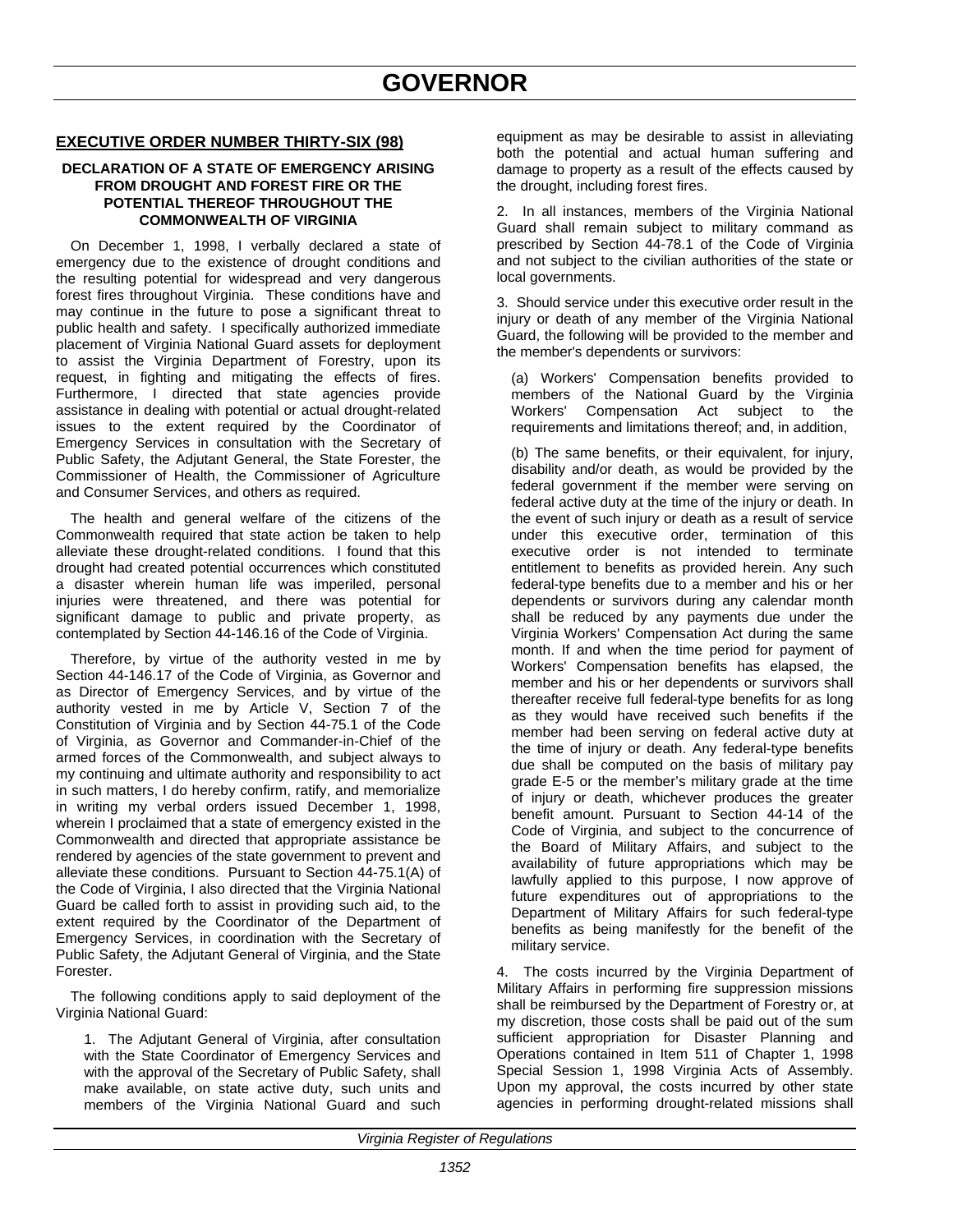## Governor

be paid out of the sum sufficient appropriation for disaster Planning and Operations contained in Item 43 of Chapter 1, Special Session 1, 1998 Acts of Assembly. Any reimbursement thereof from nonstate agencies for partial or full reimbursement of this cost to be paid to the general fund of the state treasury to defray said sum sufficient expenditures.

This executive order shall be retroactively effective to December 1, 1998, upon its signing, and shall remain in full force and effect until June 30, 1999, unless sooner amended or rescinded by further executive order. That portion providing for benefits for members of the National Guard in the event of injury or death shall continue to remain in effect after termination of this executive order as a whole.

Given under my hand and under the seal of the Commonwealth of Virginia, this 30th day of December 1998.

/s/ James S. Gilmore, III Governor

VA.R. Doc. No. R99-78; Filed January 12, 1999, 11:54 a.m.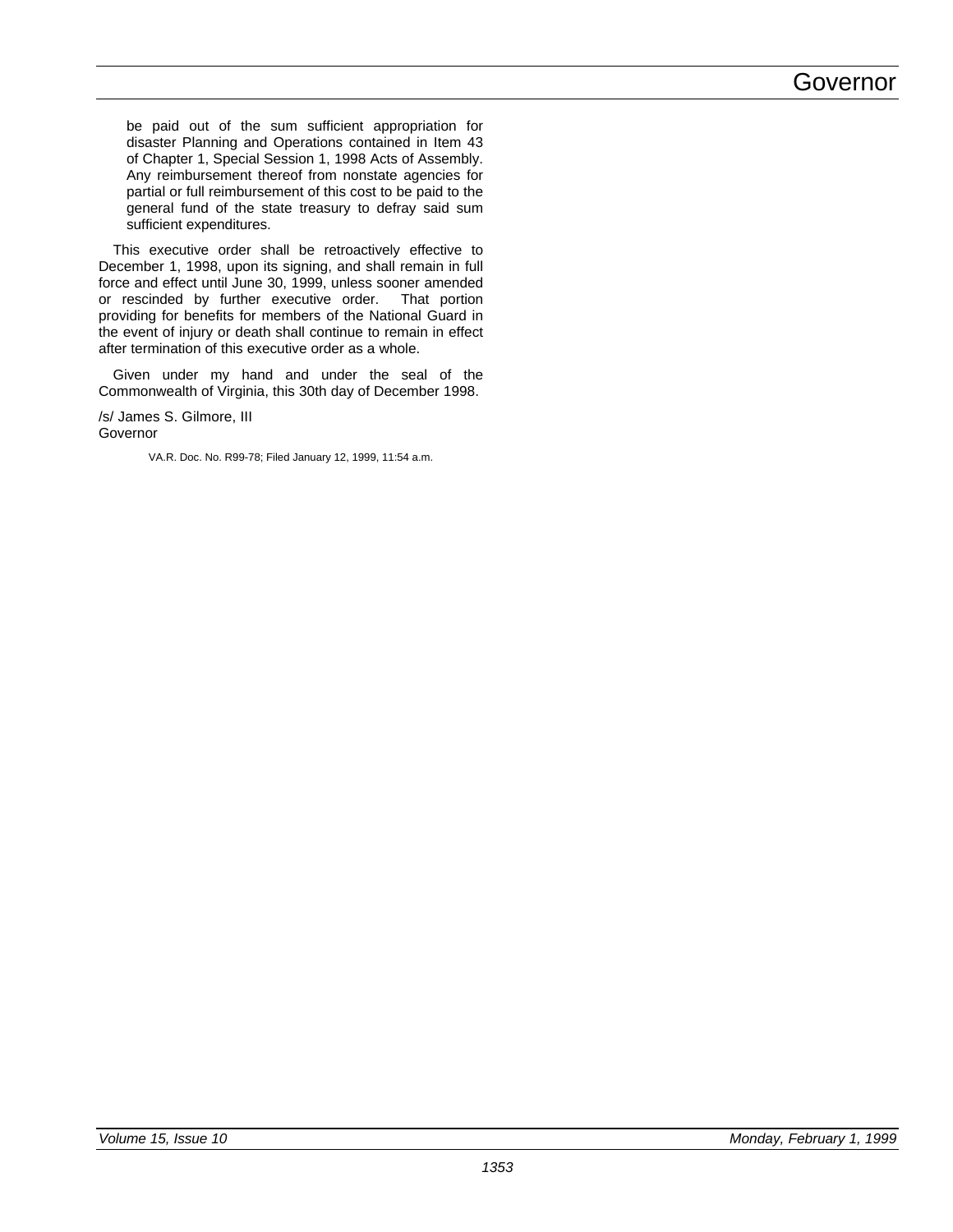# **GUIDANCE DOCUMENTS**

Chapter 11 of the 1997 Acts of Assembly requires annual publication in the *Virginia Register* of guidance document lists from state agencies covered by the Administrative Process Act (§ 9-6.14:1 et seq.) and the Virginia Register Act (§ 9-6.15 et seq.). A guidance document is defined as "…any document developed by a state agency or staff that provides information or guidance of general applicability to the staff or public to interpret or implement statutes or the agency's rules or regulations..." Agencies are required to maintain a complete, current list of all guidance documents and make the full text of such documents available to the public.

Generally, the format for the guidance document list is: document number (if any), title of document, date issued or last revised, and citation of Virginia Administrative Code regulatory authority or Code of Virginia statutory authority. Questions concerning documents or requests for copies of documents should be directed to the contact person listed by the agency.

[The text of the agency guidance document lists has been removed from this PDF file to reduce the file size and download time. The guidance document lists are posted separately on the Virginia Code Commission's web site at [http://legis.state.va.us/codecomm/guidance/guidedoc.htm .](http://legis.state.va.us/codecomm/guidance/guidedoc.htm)]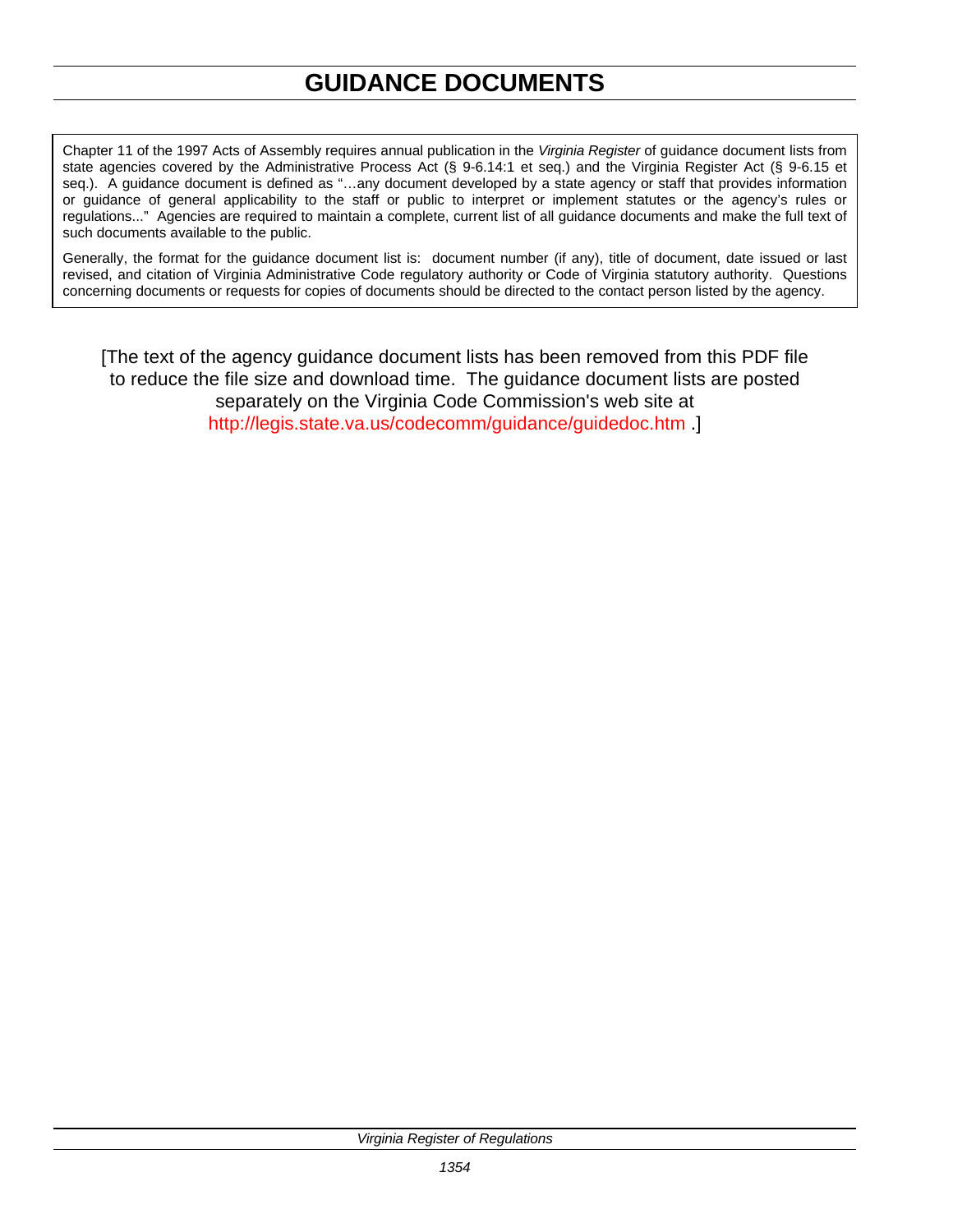# **GENERAL NOTICES/ERRATA**

#### **STATE WATER CONTROL BOARD**

#### **Proposed Consent Special Order BASF Corporation**

The State Water Control Board proposes to take an enforcement action against the BASF Corporation, which operates a chemical manufacturing facility, located at 3340 West Norfolk Road in Portsmouth, Virginia. The proposed enforcement action is a consent order which is being taken as a result of violations of VPDES Permit No. VA0003387. The proposed order requires the facility to submit a corrective action plan and come into compliance with the requirements of Permit No. VA0003387.

The Department of Environmental Quality will receive written comments relating to the board's proposed consent special order from February 1, 1999, to March 2, 1999. Comments should be addressed to David S. Gussman, Department of Environmental Quality, Tidewater Regional Office, 5636 Southern Boulevard, Virginia Beach, Virginia 23462, and should refer to the order specified above. The proposed order may be examined at the above address and copies of the order may be obtained in person or by mail.

#### **Proposed Consent Special Order Ferrum Water & Sewerage Authority**

The State Water Control Board and the Department of Environmental Quality propose to issue a Consent Special Order to the Ferrum Water & Sewerage Authority for the Ferrum Sewage Treatment Plant. This is a separate order from Ferrum's existing 1997 order, amended in 1998, which remains in effect. The new order assesses a \$7,500 penalty for a fish kill and two violations of the General Water Quality Standards in Story Creek, all attributable to improper operations of the STP in violation of the permit and existing order. These events happened on September 14-15, 1998. The order also requires reimbursement of fish replacement costs and state investigation costs. The authority is costs and state investigation costs. complying with the inflow and infiltration, facility design, and construction and upgrade schedule in the existing order, and the authority has taken action to improve interim operations. The existing order contained a \$15,000 suspended penalty, but this new order is in no way an attempt to collect any portion of that amount prematurely.

On behalf of the State Water Control Board, the Department of Environmental Quality will receive written comments relating to the proposed action until March 3, 1999. Comments should be addressed to James F. Smith, West Central Regional Office, Department of Environmental Quality, 3019 Peters Creek Road, NW, Roanoke, VA 24019, or FAX 540-562-6725, and should refer to Ferrum. The proposed order may be examined at the Department of Environmental Quality, West Central Regional Office, 3019 Peters Creek Road, NW, Roanoke, VA 24019. Copies of the order may be obtained in person or by mail.

#### **Proposed Consent Special Order Floyd - Floyd County Public Service Authority**

The State Water Control Board and the Department of Environmental Quality propose to issue a consent special order to the Floyd - Floyd County Public Service Authority for the Floyd Sewage Treatment Plant. Occasioned by inflows consistently exceeding 95% of the plant's design capacity, this order requires the PSA to perform corrective actions on its sewerage system to reduce inflow and infiltration. There is no civil charge.

On behalf of the State Water Control Board, the Department of Environmental Quality will receive written comments relating to the proposed action until March 3, 1999. Comments should be addressed to James F. Smith, West Central Regional Office, Department of Environmental Quality, 3019 Peters Creek Road, NW, Roanoke, VA 24019, or FAX 540-562-6725, and should refer to Floyd. The proposed order may be examined at the Department of Environmental Quality, West Central Regional Office, 3019 Peters Creek Road, NW, Roanoke, VA 24019. Copies of the order may be obtained in person or by mail.

#### **VIRGINIA CODE COMMISSION**

#### **Notice to State Agencies**

**Mailing Address:** Virginia Code Commission, 910 Capitol Street, General Assembly Building, 2nd Floor, Richmond, VA 23219. You may FAX in your notice; however, we ask that you FAX two copies and do not follow up with a mailed copy. Our FAX number is: (804) 692-0625.

#### **Forms for Filing Material for Publication in** *The Virginia Register of Regulations*

All agencies are required to use the appropriate forms when furnishing material for publication in *The Virginia Register of Regulations*. The forms may be obtained from: Virginia Code Commission, 910 Capitol Street, General Assembly Building, 2nd Floor, Richmond, VA 23219, telephone (804) 786-3591.

**Internet:** Forms and other *Virginia Register* resources may be printed or downloaded from the *Virginia Register* web page:

http://legis.state.va.us/codecomm/register/regindex.htm

FORMS:

NOTICE of INTENDED REGULATORY ACTION - RR01 NOTICE of COMMENT PERIOD - RR02 PROPOSED (Transmittal Sheet) - RR03 FINAL (Transmittal Sheet) - RR04 EMERGENCY (Transmittal Sheet) - RR05 NOTICE of MEETING - RR06 AGENCY RESPONSE TO LEGISLATIVE OBJECTIONS - RR08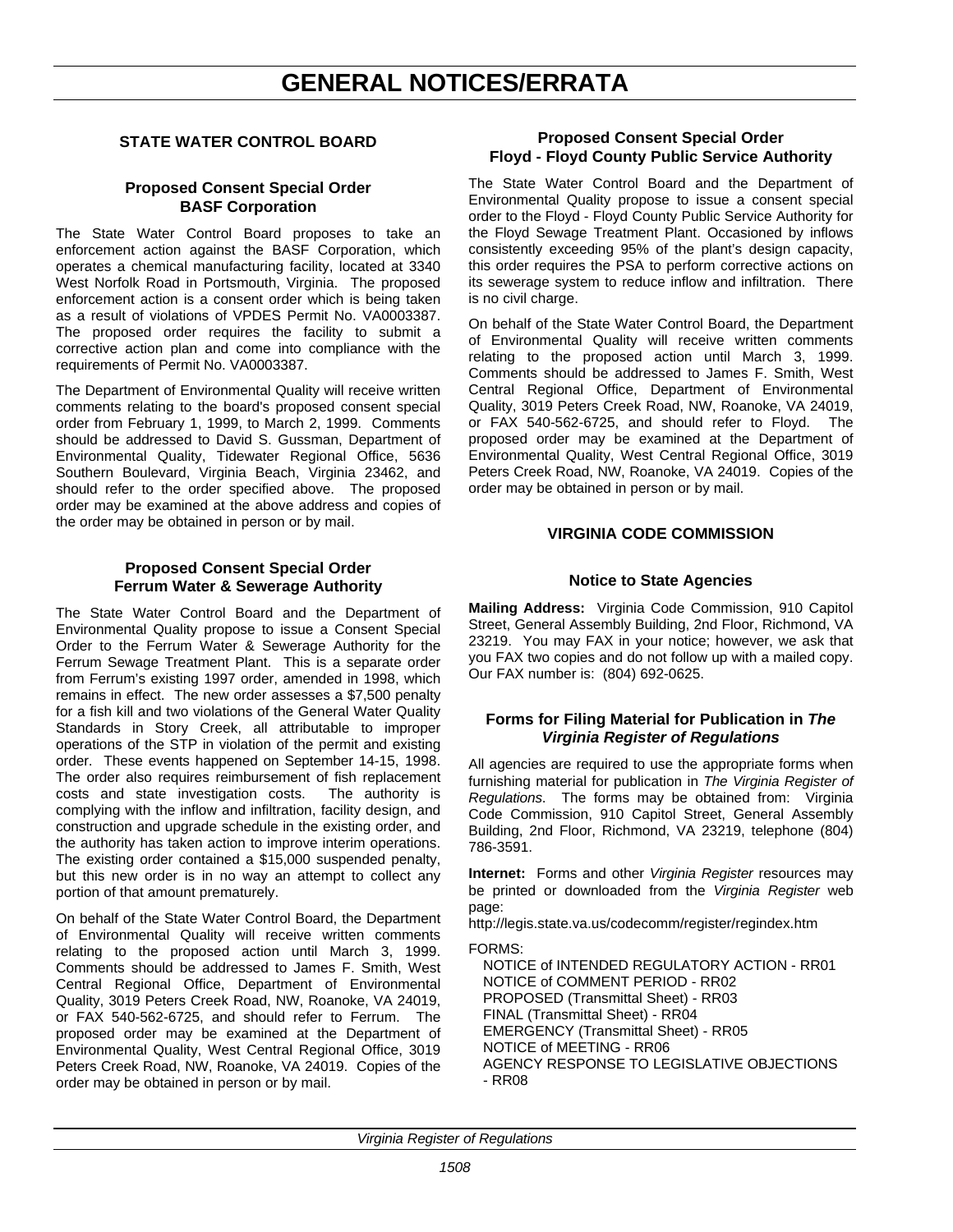# **CALENDAR OF EVENTS**

**Symbol Key**

† Indicates entries since last publication of the *Virginia Register* **Location accessible to handicapped The Teletype (TTY)/Voice Designation** 

#### **NOTICE**

Only those meetings which are filed with the Registrar of Regulations by the filing deadline noted at the beginning of this publication are listed. Since some meetings are called on short notice, please be aware that this listing of meetings may be incomplete. Also, all meetings are subject to cancellation and the *Virginia Register* deadline may preclude a notice of such cancellation.

For additional information on open meetings and public hearings held by the standing committees of the legislature during the interim, please call Legislative Information at (804) 698-1500 or Senate Information and Constituent Services at (804) 698-7410 or (804) 698-7419/TTY雪, or visit the General Assembly web site's Legislative Information System (http://leg1.state.va.us/lis.htm) and select "Meetings."

VIRGINIA CODE COMMISSION

# **EXECUTIVE**

#### **BOARD OF AGRICULTURE AND CONSUMER SERVICES**

#### **March 4, 1999 - 9 a.m.** -- Open Meeting

Department of Agriculture and Consumer Services, Washington Building, 1100 Bank Street, 2nd Floor, Board Room, Richmond, Virginia.

A regular meeting to discuss Virginia agriculture and consumer protection issues. The board will entertain public comment at the conclusion of all other business for a period not to exceed 30 minutes. Any person who needs any accommodation in order to participate at the meeting should contact Roy E. Seward at least five days before the meeting date so that suitable arrangements can be made.

**Contact:** Roy E. Seward, Secretary to the Board, Department of Agriculture and Consumer Services, P.O. Box 1163, Room 211, Richmond, VA 23218, telephone (804) 786-3535 or FAX (804) 371-7679.

#### **DEPARTMENT OF AGRICULTURE AND CONSUMER SERVICES**

#### **Virginia Aquaculture Advisory Board**

**† February 18, 1999 - 10 a.m.** -- Open Meeting

Department of Agriculture and Consumer Services, Washington Building, 1100 Bank Street, 2nd Floor Board Room, Richmond, Virginia.

A regular meeting to discuss issues related to Virginia aquaculture. The board will entertain public comment at the conclusion of all other business for a period not to exceed 30 minutes. Any person who needs any Any person who needs anv accommodation in order to participate in the meeting should contact the secretary to the board at least five days before the meeting date so that suitable arrangements can be made for appropriate accommodation.

**Contact:** T. Robins Buck, Secretary, Virginia Aquaculture Advisory Board, Department of Agriculture and Consumer Services, Washington Bldg., 1100 Bank St., Suite 211, Richmond, VA 23219, telephone (804) 371-6094 or FAX (804) 371-2945.

#### **Virginia Bright Flue-Cured Tobacco Board**

**† February 23, 1999 - 9:30 a.m.** -- Open Meeting Sheldon's Restaurant, Business Route 15 and 360, Keysville, Virginia.

A meeting to consider funding proposals for research, promotion, and education projects pertaining to Virginia flue-cured tobacco, and to conduct other business that may come before the board. The board will entertain public comment at the conclusion of all other business for a period not to exceed 30 minutes. Any person who needs special accommodation in order to participate at the meeting should contact D. Stanley Duffer at least five days before the meeting date so that suitable arrangements can be made.

**Contact:** D. Stanley Duffer, Secretary, Virginia Bright Flue-Cured Tobacco Board, P.O. Box 129, Halifax, VA 24558, telephone (804) 572-4568 or FAX (804) 572-8234.

#### **Virginia Corn Board**

**† February 15, 1999 - 8 a.m.** -- Open Meeting

Richmond Airport Hilton, 5501 Eubank Road, Sandston, Virginia. $\blacksquare$ 

A meeting to discuss checkoff revenues and the financial status resulting from sales of the 1998 corn crop. The board will hear FY 1998-1999 project reports and receive FY 1999-2000 project proposals. Following all presentations, the group will make funding decisions for the fiscal year beginning on July 1, 1999. The board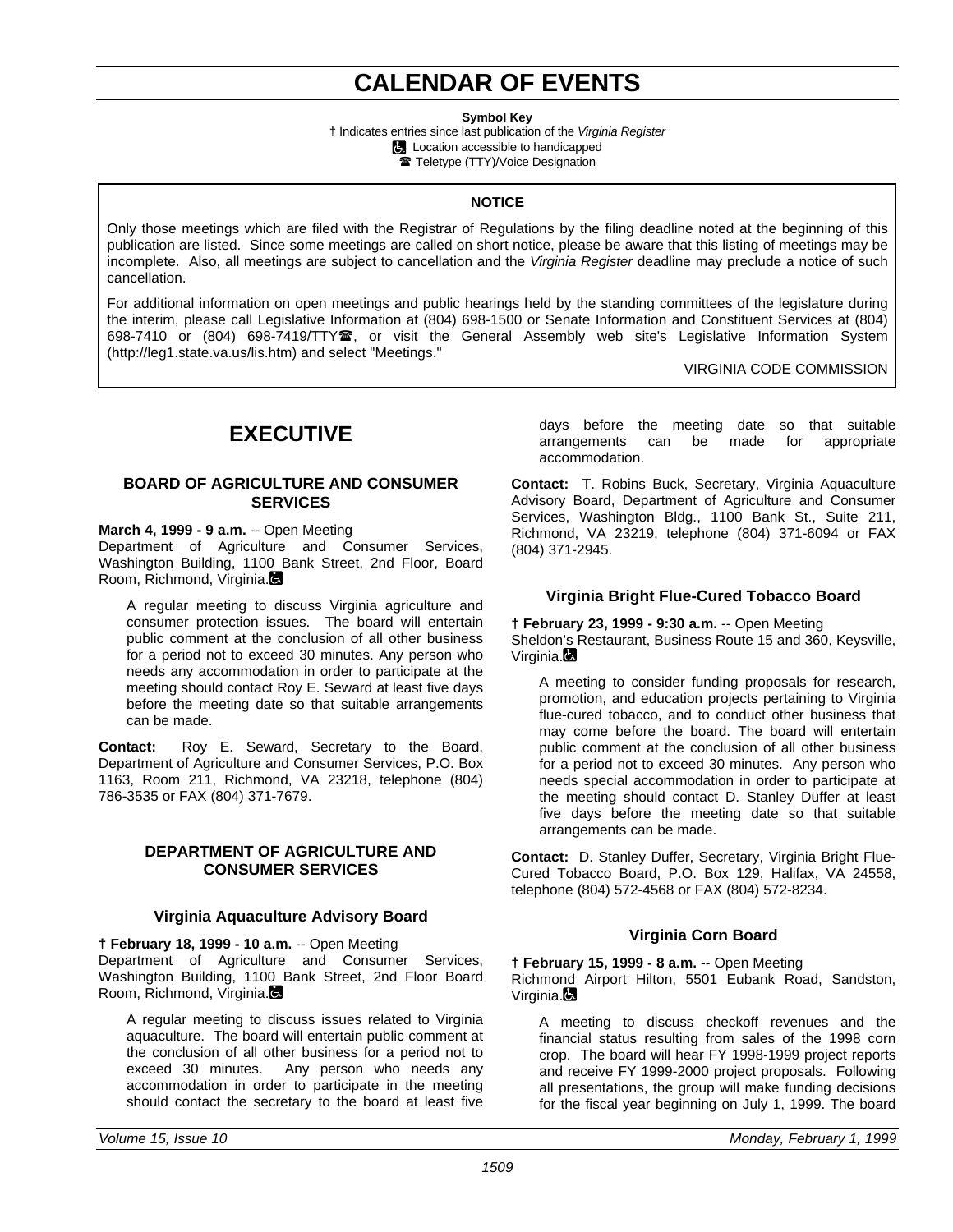# Calendar of Events

will entertain public comment at the conclusion of all other business for a period not to exceed 30 minutes. Any person who needs any accommodation in order to participate at the meeting should contact Phil Hickman at least five days before the meeting date so that suitable arrangements can be made.

**Contact:** Philip T. Hickman, Program Director, Virginia Corn Board, 1100 Bank St., Room 1005, Richmond, VA 23219, telephone (804) 371-6157 or FAX (804) 371-7786.

#### **Virginia Horse Industry Board**

**February 5, 1999 - 10 a.m.** -- Open Meeting

Embassy Suites Hotel, 2925 Emerywood Parkway, 6th Floor, Commonwealth Suites, Richmond, Virginia.

A meeting to review and discuss budget items and marketing plans and projects. The board will entertain public comments at the conclusion of all other business for a period not to exceed 30 minutes. Any person who needs any special accommodations in order to participate at the meeting should contact Andrea S. Heid at least five days before the meeting date so that suitable arrangements can be made.

**Contact:** Andrea S. Heid, Equine Marketing Specialist/Program Manager, Virginia Horse Industry Board, Washington Bldg., 1100 Bank St., Suite 1004, Richmond, VA 23219, telephone (804) 786-5842 or FAX (804) 371- 7786.

#### **Virginia Irish Potato Board**

**† February 10, 1999 - 7 p.m.** -- Open Meeting Eastern Shore Agricultural Research and Extension Center, Painter, Virginia.

The board will discuss promotion, research and education programs; the annual budget and other business that may come before the board. The board will entertain public comment at the conclusion of all other business for a period not to exceed 30 minutes. Any person who needs any special accommodations in order to participate at the meeting should contact J. William Mapp at least five days before the meeting date so that suitable arrangements can be made.

**Contact:** J. William Mapp, Program Director, Virginia Irish Potato Board, P.O. Box 26, Onley, VA 23418, telephone (757) 787-5867 or FAX (757) 787-5973.

#### **Virginia Plant Pollination Advisory Board**

**February 5, 1999 - 10 a.m.** -- Open Meeting

Department of Agriculture and Consumer Services, Washington Building, 1100 Bank Street, 1st Floor Conference Room, Richmond, Virginia.

A regular meeting to receive reports from members on the past year's activity in their respective disciplines as it relates to apiculture, pollination, education and the production of food and fiber in the Commonwealth. The board will also consider matters for the future in the aforementioned categories. The board will entertain public comment at the conclusion of all other business for a period not to exceed 30 minutes. Any person needing special assistance in order to participate at the meeting should contact Robert G. Wellemeyer at least five days before the meeting date so that suitable arrangements can be made.

**Contact:** Robert G. Wellemeyer, Secretary-Treasurer, Virginia Plant Pollination Advisory Board, 234 West Shirley Ave., Warrenton, VA 20186, telephone (540) 347-6380, FAX (540) 347-6384, or (804) 371-6344/TTY (

#### **Virginia Soybean Board**

**† March 3, 1999 - 8 a.m.** -- Open Meeting Williamsburg Hospitality House, 415 Richmond Road, Williamsburg, Virginia.

A meeting to discuss checkoff revenues and the financial status resulting from sales of the 1998 soybean crop. The board will hear project reports for FY 1998-99 and project proposals for FY 1999-2000, and funding decisions will be made for the fiscal year beginning July 1, 1999. The board will entertain public comment at the conclusion of all other business for a period not to exceed 30 minutes. Any person who needs any accommodation in order to participate at the meeting should contact Phil Hickman at least five days before the meeting date so that suitable arrangements can be made.

**Contact:** Philip T. Hickman, Program Director, Virginia Soybean Board, Washington Bldg., 1100 Bank St., Suite 1005, Richmond, VA 23219, telephone (804) 371-6157 or FAX (804) 371-7786.

#### **Virginia Sweet Potato Board**

**February 9, 1999 - 7 p.m.** -- Open Meeting

Little Italy Restaurant, 10227 Rogers Drive, Nassawadox, Virginia.

The board will discuss promotion, research and education programs, the annual budget and other business that may come before the board. The board will entertain public comment at the conclusion of all other business for a period not to exceed 30 minutes. Any person who needs any special accommodations in order to participate at the meeting should contact J. William Mapp at least five days before the meeting date so that suitable arrangements can be made.

**Contact:** J. William Mapp, Program Director, Virginia Sweet Potato Board, P.O. Box 26, Onley, VA 23418, telephone (757) 787-5867 or FAX (757) 787-5973.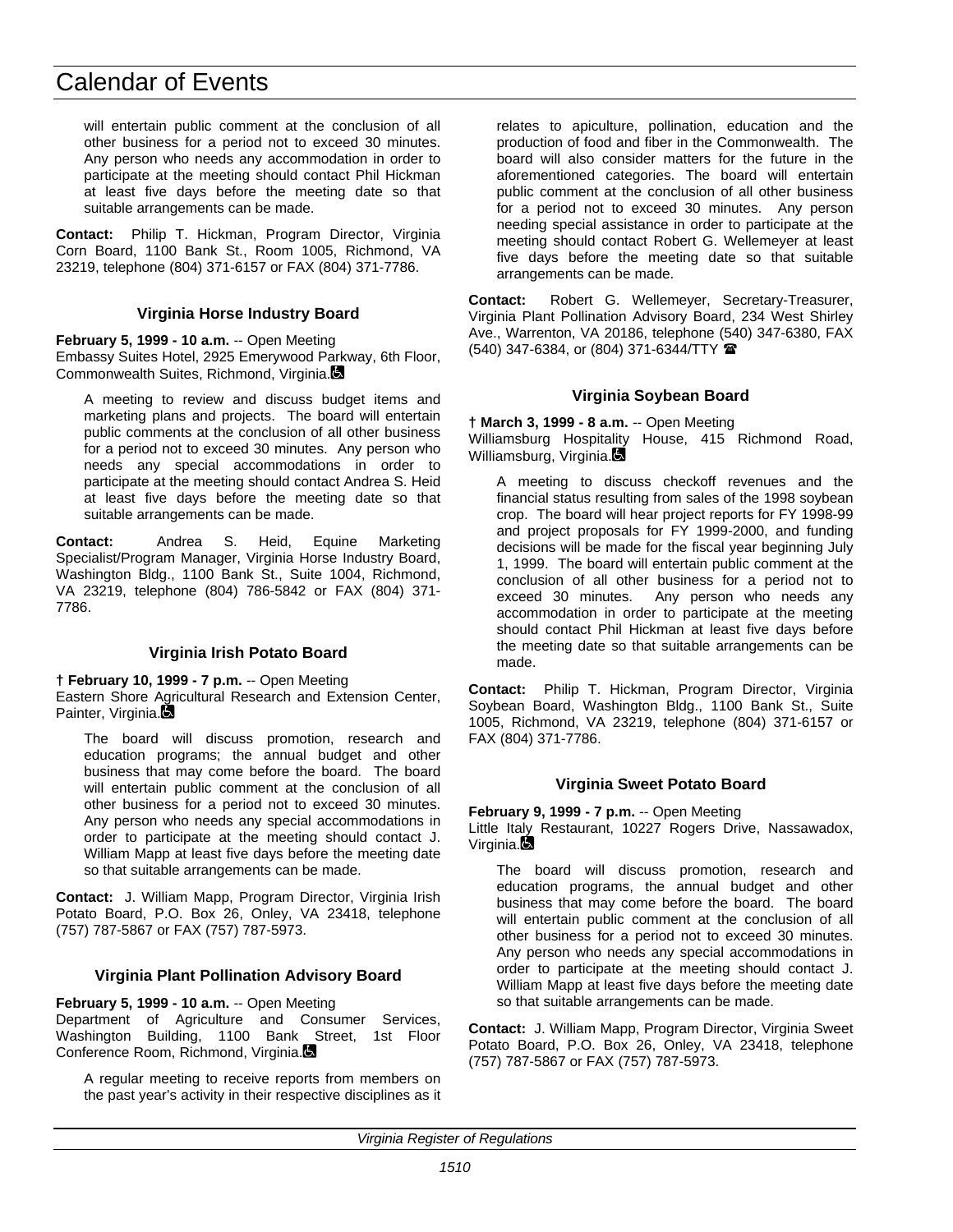#### **STATE AIR POLLUTION CONTROL BOARD**

**February 5, 1999** -- Public comments may be submitted until this date.

Notice is hereby given in accordance with § 9-6.14:7.1 of the Code of Virginia that the State Air Pollution Control Board intends to amend regulations entitled: **Regulations for the Control and Abatement of Air Pollution (G-97): 9 VAC 5-40-10 et seq. Existing Stationary Sources; 9 VAC 5-50-10 et seq., New and Modified Stationary Sources; and 9 VAC 5-60-10 et seq., Hazardous Air Pollutant Sources.** The regulation amendments concern provisions covering hazardous pollutants and are summarized below:

With certain exemptions, stationary sources which emit hazardous pollutants and which fall into specified applicability limits shall comply with the specified standard and shall employ a control strategy to achieve that standard. Unlike most other regulations, these contain no definitive emission limits in the emission standards themselves. These regulations do, however, provide significant ambient air concentration guidelines as a mechanism for the board to require the owner, on a case-by-case basis, to reduce emissions after analysis and review by the agency. Subject sources shall also observe the provisions governing the submittal of information, the determination of ambient air concentrations, the compliance options and schedules, and the public participation procedures.

Request for Comments: The purpose of this notice is to provide the public with the opportunity to comment on the proposed regulation and the costs and benefits of the proposal.

Localities Affected: There is no locality which will bear any identified disproportionate material air quality impact due to the proposed regulation which would not be experienced by other localities.

Location of Proposal: The proposal, an analysis conducted by the department (including a statement of purpose, a statement of estimated impact and benefits of the proposed regulation, an explanation of need for the proposed regulation, an estimate of the impact of the proposed regulation upon small businesses, identification of and comparison with federal requirements, and a discussion of alternative approaches) and any other supporting documents may be examined by the public at the department's Office of Program Development (eighth floor), 629 East Main Street, Richmond, Virginia, and the department's regional offices (listed below) between 8:30 a.m. and 4:30 p.m. of each business day until the close of the public comment period.

Southwest Regional Office Department of Environmental Quality 355 Deadmore Street Abingdon, Virginia Ph: (540) 676-4800

West Central Regional Office Department of Environmental Quality 3019 Peters Creek Road Roanoke, Virginia Ph: (540) 562-6700

Lynchburg Satellite Office Department of Environmental Quality 7705 Timberlake Road Lynchburg, Virginia Ph: (804) 582-5120

Valley Regional Office Department of Environmental Quality 4411 Early Road Harrisonburg, Virginia 22801 Ph: (540) 574-7800

Fredericksburg Satellite Office Department of Environmental Quality 300 Central Road, Suite B Fredericksburg, Virginia Ph: (540) 899-4600

Northern Regional Office Department of Environmental Quality 13901 Crown Court Woodbridge, Virginia Ph: (703) 583-3800

Piedmont Regional Office Department of Environmental Quality 4949-A Cox Road Glen Allen, Virginia Ph: (804) 527-5020

Tidewater Regional Office Department of Environmental Quality 5636 Southern Boulevard Virginia Beach, Virginia Ph: (757) 518-2000

Statutory Authority: § 10.1-1308 of the Code of Virginia.

Public comments may be submitted until 4:30 p.m., February 5, 1999, to the Director, Office of Program Development, Department of Environmental Quality, P.O. Box 10009, Richmond, Virginia 23240.

**Contact:** Kathleen R. Sands, Policy Analyst, Office of Program Development, Department of Environmental Quality, P.O. Box 10009, Richmond, VA 23240, telephone (804) 698-4413 or FAX (804) 698-4510.

**\* \* \* \* \* \* \* \***

**February 5, 1999** -- Public comments may be submitted until this date.

Notice is hereby given in accordance with § 9-6.14:7.1 of the Code of Virginia that the State Air Pollution Control Board intends to amend regulations entitled: **Regulations for the Control and Abatement of Air Pollution (J-97): 9 VAC 5-80-10 et seq., Permits for**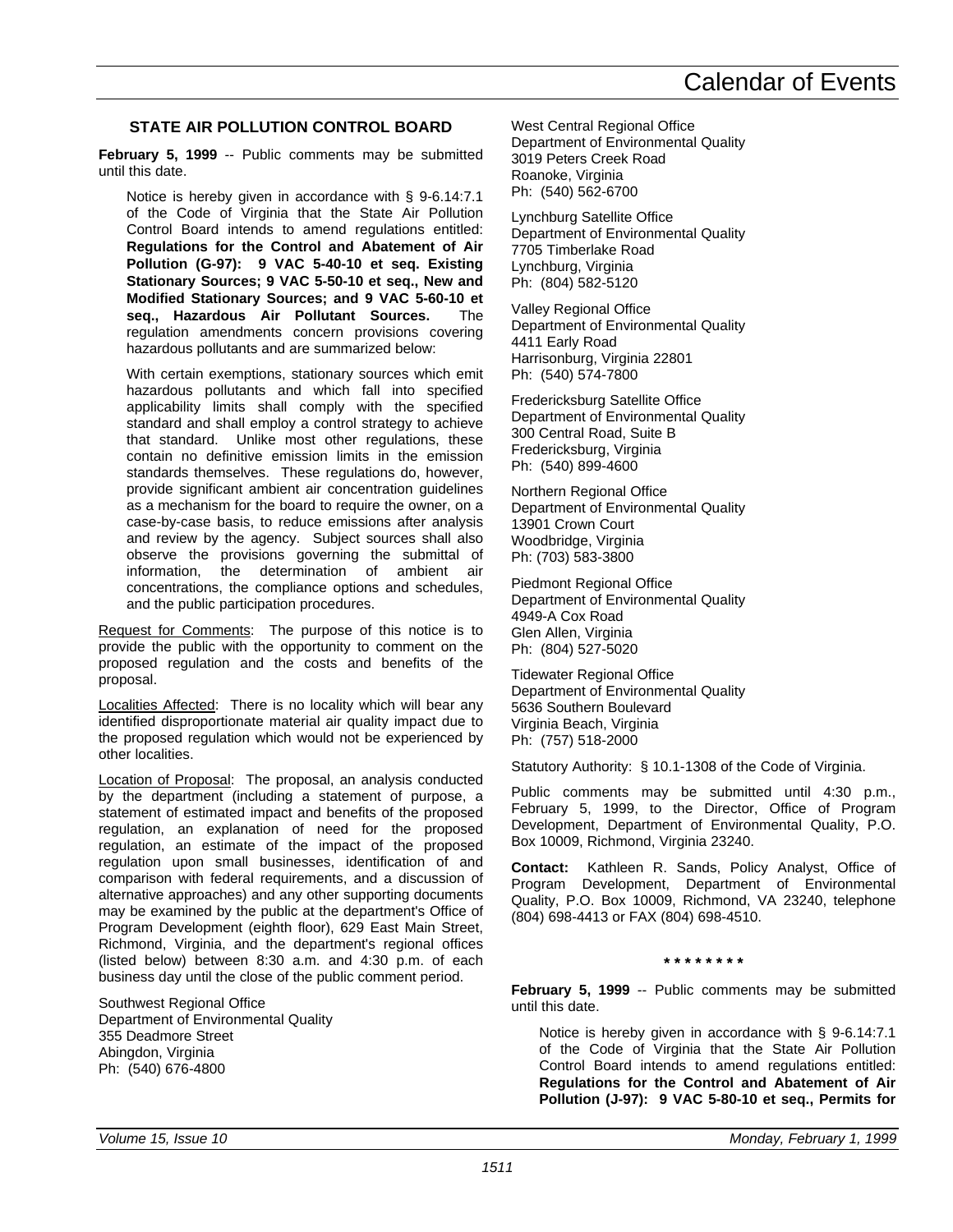# Calendar of Events

**Stationary Sources.** The regulation concerns new source review for sources of hazardous air pollutants (HAPs). The regulation applies to the construction or reconstruction of a major source of HAPs. Electric utility steam generating units and research and development activities are specifically exempt.

The regulation encompasses permitting for all potential major sources of HAPs in addition to those affected by § 112(g) of the federal Clean Air Act. Thus, a major source for this rule may be a  $\S$  112(g) source, a  $\S$  112(i) source, or a 40 CFR Part 61 source.

The regulation addresses the following subjects: applicability; general requirements; permit application requirements; application information required; action on permit applications; public participation; standards and conditions for granting permits; application review and analysis; compliance determination and verification by performance testing; permit invalidation, rescission, revocation and enforcement; existence of permit no defense; compliance with local zoning requirements; transfer of and changes to permits; administrative and minor permit amendments; significant amendment procedures; reopening for cause; requirements for constructed or reconstructed major sources subject to a subsequently promulgated MACT standard or MACT requirements

Request for Comments: The purpose of this notice is to provide the public with the opportunity to comment on the proposed regulation and the costs and benefits of the proposal.

Localities Affected: There is no locality which will bear any identified disproportionate material air quality impact due to the proposed regulation which would not be experienced by other localities.

Location of Proposal: The proposal, an analysis conducted by the department (including a statement of purpose, a statement of estimated impact and benefits of the proposed regulation, an explanation of need for the proposed regulation, an estimate of the impact of the proposed regulation upon small businesses, identification of and comparison with federal requirements, and a discussion of alternative approaches) and any other supporting documents may be examined by the public at the department's Office of Program Development (eighth floor), 629 East Main Street, Richmond, Virginia, and the department's regional offices (listed below) between 8:30 a.m. and 4:30 p.m. of each business day until the close of the public comment period.

Southwest Regional Office Department of Environmental Quality 355 Deadmore Street Abingdon, Virginia Ph: (540) 676-4800

West Central Regional Office Department of Environmental Quality 3019 Peters Creek Road Roanoke, Virginia

Ph: (540) 562-6700

Lynchburg Satellite Office Department of Environmental Quality 7705 Timberlake Road Lynchburg, Virginia Ph: (804) 582-5120

Valley Regional Office Department of Environmental Quality 4411 Early Road Harrisonburg, Virginia 22801 Ph: (540) 574-7800

Fredericksburg Satellite Office Department of Environmental Quality 300 Central Road, Suite B Fredericksburg, Virginia Ph: (540) 899-4600

Northern Regional Office Department of Environmental Quality 13901 Crown Court Woodbridge, Virginia Ph: (703) 583-3800

Piedmont Regional Office Department of Environmental Quality 4949-A Cox Road Glen Allen, Virginia Ph: (804) 527-5020

Tidewater Regional Office Department of Environmental Quality 5636 Southern Boulevard Virginia Beach, Virginia Ph: (757) 518-2000

Statutory Authority: § 10.1-1308 of the Code of Virginia.

Public comments may be submitted until 4:30 p.m., February 5, 1999, to the Director, Office of Program Development, Department of Environmental Quality, P.O. Box 10009, Richmond, Virginia 23240.

**Contact:** Kathleen R. Sands, Policy Analyst, Office of Program Development, Department of Environmental Quality, P.O. Box 10009, Richmond, VA 23240, telephone (804) 698-4413 or FAX (804) 698-4510.

#### **ALCOHOLIC BEVERAGE CONTROL BOARD**

**February 8, 1999 - 9:30 a.m.** -- Open Meeting **February 22, 1999 - 9:30 a.m.** -- Open Meeting **March 8, 1999 - 9:30 a.m.** -- Open Meeting **March 22, 1999 - 9:30 a.m.** -- Open Meeting Department of Alcoholic Beverage Control, 2901 Hermitage Road, Richmond, Virginia.

A meeting to receive reports from staff members, discuss activities, and discuss other matters not yet determined.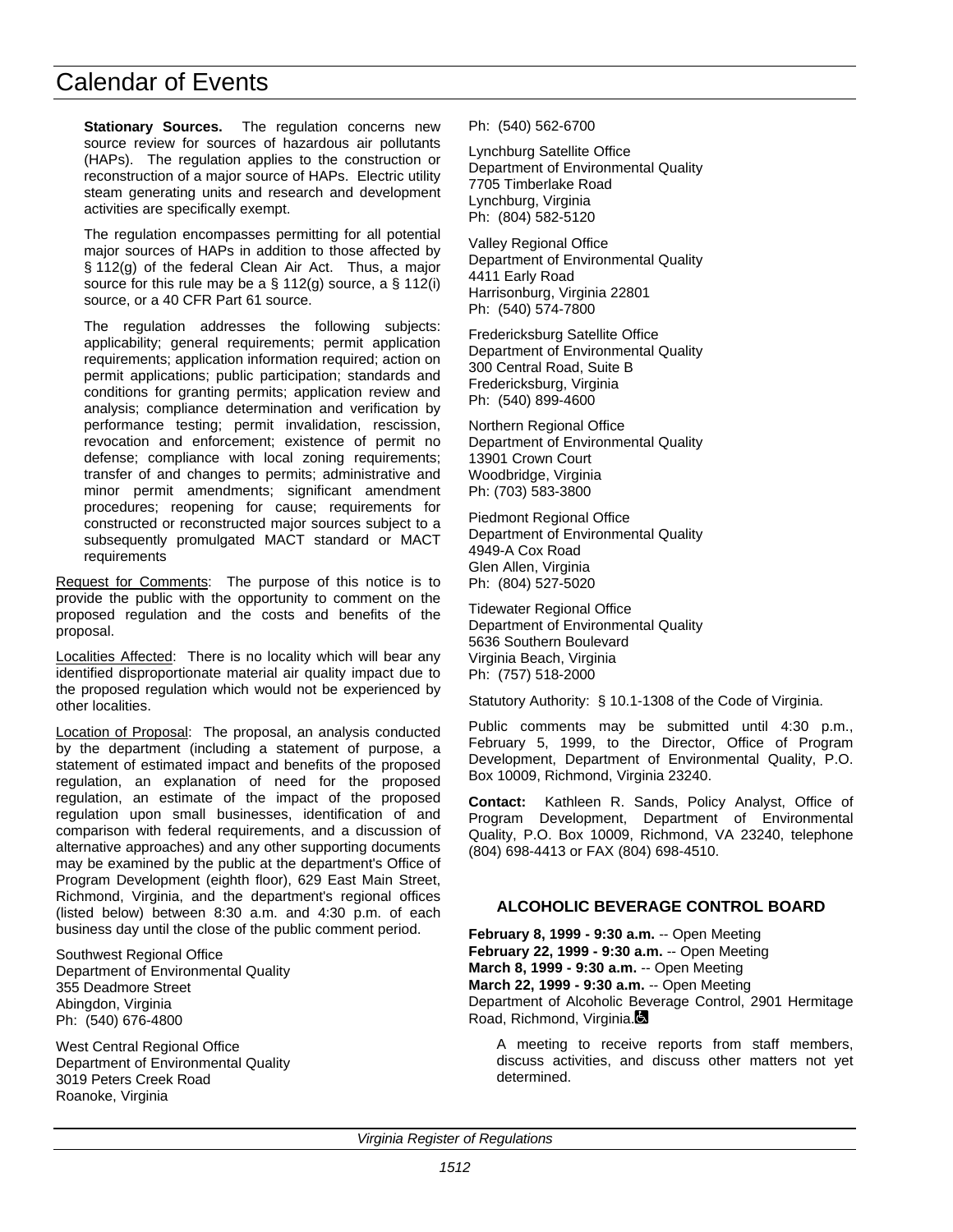**Contact:** W. Curtis Coleburn, Secretary to the Board, Department of Alcoholic Beverage Control, 2901 Hermitage Rd., P.O. Box 27491, Richmond, VA 23261, telephone (804) 213-4409 or FAX (804) 213-4442.

#### **BOARD FOR ARCHITECTS, PROFESSIONAL ENGINEERS, LAND SURVEYORS, CERTIFIED INTERIOR DESIGNERS AND LANDSCAPE ARCHITECTS**

#### **† February 3, 1999 - 9 a.m.** -- Open Meeting

Department of Professional and Occupational Regulation, 3600 West Broad Street, Richmond, Virginia. (Interpreter for the deaf provided upon request)

The Architect Section will conduct board business. Persons desiring to participate in the meeting and requiring special accommodations or interpreter services should contact the department at least 10 days prior to the meeting so that suitable arrangements can be made. The department fully complies with the Americans with Disabilities Act.

**Contact:** Mark N. Courtney, Assistant Director, Department of Professional and Occupational Regulation, 3600 W. Broad St., 5th Floor, Richmond, VA 23230-4917, telephone (804) 367-8514, or (804) 367-9753/TTY <sup>金</sup>

#### **† February 10, 1999 - 9 a.m.** -- Open Meeting

Department of Professional and Occupational Regulation, 3600 West Broad Street, 5th Floor, Richmond, Virginia. (Interpreter for the deaf provided upon request)

The Professional Engineer Section will conduct board business. Persons desiring to participate in the meeting and requiring special accommodations or interpreter services should contact the department at least 10 days prior to the meeting so that suitable arrangements can be made. The department fully complies with the Americans with Disabilities Act.

**Contact:** Mark N. Courtney, Assistant Director, Department of Professional and Occupational Regulation, 3600 W. Broad St., 5th Floor, Richmond, VA 23230-4917, telephone (804) 367-8514, FAX (804) 367-2475 or (804) 367-9753/TTY (

#### **† February 17, 1999 - 9 a.m.** -- Open Meeting

Department of Professional and Occupational Regulation, 3600 West Broad Street, 5th Floor, Richmond, Virginia. (Interpreter for the deaf provided upon request)

The Land Surveyor Section will conduct board business. Persons desiring to participate in the meeting and requiring special accommodations or interpreter services should contact the department at least 10 days prior to the meeting so that suitable arrangements can be made. The department fully complies with the Americans with Disabilities Act.

**Contact:** Mark N. Courtney, Assistant Director, Department of Professional and Occupational Regulation, 3600 W. Broad St., 5th Floor, Richmond, VA 23230-4917, telephone (804) 367-8514, FAX (804) 367-2475 or (804) 367-9753/TTY (

#### **† February 24, 1999 - 9 a.m.** -- Open Meeting

Department of Professional and Occupational Regulation, 3600 West Broad Street, 5th Floor, Richmond, Virginia. (Interpreter for the deaf provided upon request)

The Landscape Architect Section will conduct board business. Persons desiring to participate in the meeting and requiring special accommodations or interpreter services should contact the department at least 10 days prior to the meeting so that suitable arrangements can be made. The department fully complies with the Americans with Disabilities Act.

**Contact:** Mark N. Courtney, Assistant Director, Department of Professional and Occupational Regulation, 3600 W. Broad St., 5th Floor, Richmond, VA 23230-4917, telephone (804) 367-8514, FAX (804) 367-2475 or (804) 367-9753/TTY (

#### **† March 3, 1999 - 9 a.m.** -- Open Meeting

Department of Professional and Occupational Regulation, 3600 West Broad Street, 5th Floor, Richmond, Virginia. (Interpreter for the deaf provided upon request)

The Interior Designer Section will conduct board business. Persons desiring to participate in the meeting and requiring special accommodations or interpreter services should contact the department at least 10 days prior to the meeting so that suitable arrangements can be made. The department fully complies with the Americans with Disabilities Act.

**Contact:** Mark N. Courtney, Assistant Director, Department of Professional and Occupational Regulation, 3600 W. Broad St., 5th Floor, Richmond, VA 23230-4917, telephone (804) 367-8514, FAX (804) 367-2475 or (804) 367-9753/TTY (

**† March 10, 1999 - 9 a.m.** -- Open Meeting

Department of Professional and Occupational Regulation, 3600 West Broad Street, Richmond, Virginia.

A meeting of the full board to conduct business. Persons desiring to participate in the meeting and requiring special accommodations or interpreter services should contact the department at least 10 days prior to the meeting so that suitable arrangements can be made. The department fully complies with the Americans with Disabilities Act.

**Contact:** Mark N. Courtney, Assistant Director, Department of Professional and Occupational Regulation, 3600 W. Broad St., 5th Floor, Richmond, VA 23230-4917, telephone (804) 367-8514, FAX (804) 367-2475 or (804) 367-9753/TTY (

#### **ART AND ARCHITECTURAL REVIEW BOARD**

**† February 5, 1999 - 10 a.m.** -- Open Meeting

The Library of Virginia, 800 East Broad Street, Conference Room A, Richmond, Virginia.<sup>8</sup> (Interpreter for the deaf provided upon request)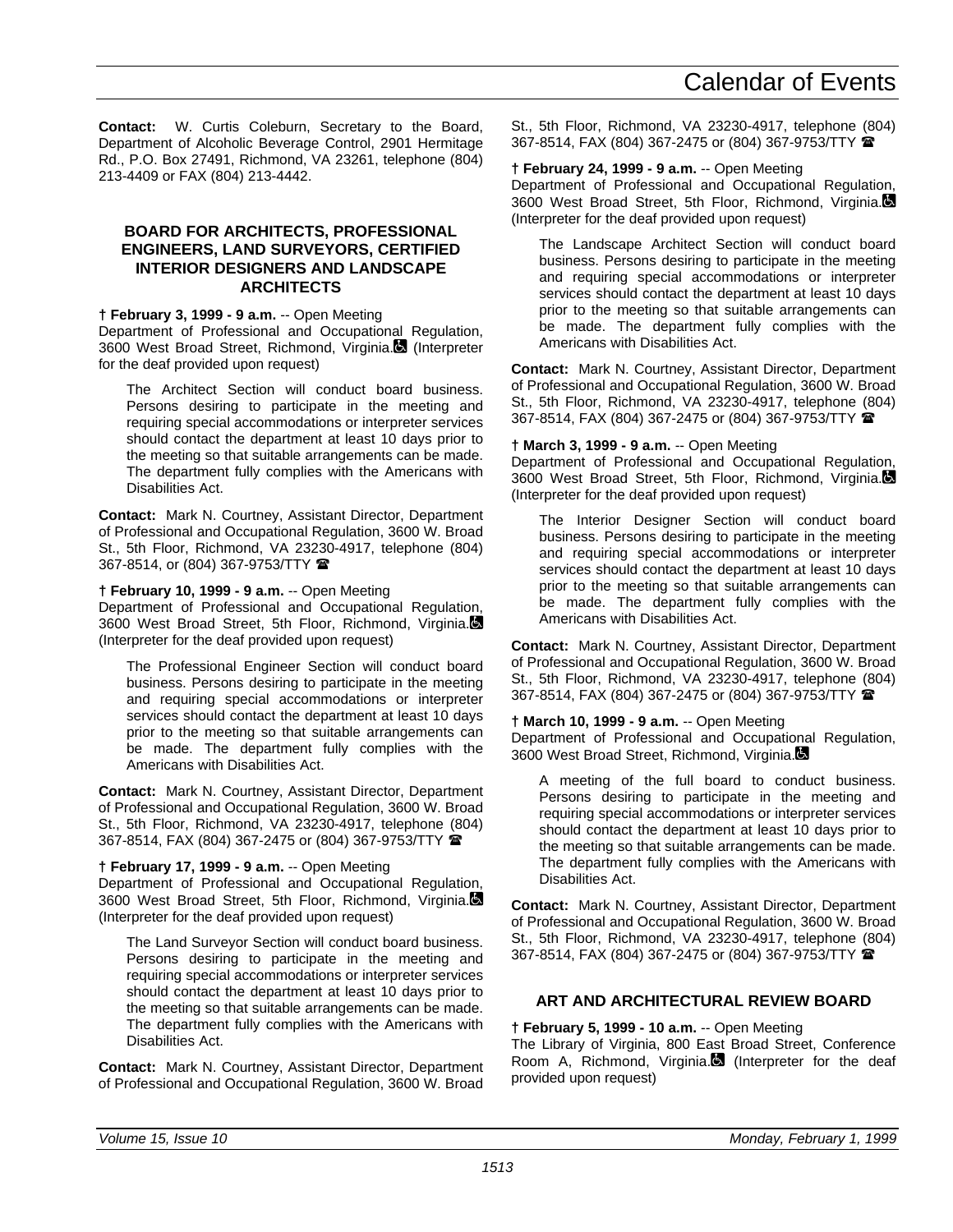# Calendar of Events

A monthly meeting to review projects submitted by state agencies.

**Contact:** Richard L. Ford, AIA, Art and Architectural Review Board Chairman, 1011 E. Main St., Suite 221 Richmond, VA 23219, telephone (804) 786-3263.

#### **BOARD FOR ASBESTOS AND LEAD**

**February 23, 1999 - 10 a.m.** -- Open Meeting Department of Professional and Occupational Regulation, 3600 West Broad Street, Conference Room 5W, Richmond, Virginia.

A meeting to conduct routine business. Public comment will be received at the beginning of the meeting.

**Contact:** David E. Dick, Assistant Director, Department of Professional and Occupational Regulation, 3600 W. Broad St., Richmond, VA 23230-4917, telephone (804) 367-2176, FAX (804) 367-2475 or (804) 367-9753/TTY  $\blacksquare$ 

#### **COMPREHENSIVE SERVICES FOR AT-RISK YOUTH AND THEIR FAMILIES**

#### **State Management Team**

**† February 4, 1999 - 9:15 a.m.** -- Open Meeting St. Joseph's Villa, 8000 Brook Road, Richmond, Virginia. (Interpreter for the deaf provided upon request)

A meeting to discuss recommendations for policy and procedure to the State Executive Council on the Comprehensive Services Act. Public comment will be received for 15 minutes beginning at 9:45 a.m.

**Contact:** Elisabeth Hutton, Secretary, Department of Health, P.O. Box 2448, Richmond, VA 23218, telephone (804) 371-4099.

#### **BOARD OF AUDIOLOGY AND SPEECH-LANGUAGE PATHOLOGY**

**February 18, 1999 - 9:30 a.m.** -- Open Meeting

Department of Health Professions, 6606 West Broad Street, 5th Floor, Conference Room 3, Richmond, Virginia.

A regular meeting to discuss general business. Public comment will be heard for 15 minutes prior to the beginning of the meeting.

**Contact:** Senita Booker, Administrative Staff Assistant, Department of Health Professions, 6606 W. Broad St., 4th Floor, Richmond, VA 23230-1717, telephone (804) 662- 7390, FAX (804) 662-9523 or (804) 662-7197/TTY  $\blacksquare$ 

#### **VIRGINIA AVIATION BOARD**

**† February 16, 1999 - 3 p.m.** -- Open Meeting Richmond Marriott, 500 East Broad Street, Richmond, Virginia. (Interpreter for the deaf provided upon request)

A workshop for the board. No formal actions will be taken. Individuals with disabilities should contact Margaret Fuller at least 10 days prior to the meeting if assistance is needed.

**Contact:** Margaret Fuller, Department of Aviation, 5702 Gulfstream Road, Richmond International Airport, VA 23250- 2422, telephone (804) 236-3632 or (804) 236-3624/TTY <sup>2</sup>

**† February 17, 1999 - 9 a.m.** -- Open Meeting Richmond Marriott, 500 East Broad Street, Richmond, Virginia. (Interpreter for the deaf provided upon request)

A regular bimonthly meeting of the board. Applications for state funding will be presented to the board and other matters of the Virginia aviation community will be discussed. Individuals with disabilities should contact Margaret Fuller at least 10 days prior to the meeting if assistance is needed.

**Contact:** Margaret Fuller, Department of Aviation, 5702 Gulfstream Road, Richmond International Airport, VA 23250- 2422, telephone (804) 236-3632 or (804) 236-3624/TTY <sup>金</sup>

#### **BOARD FOR BRANCH PILOTS**

**† February 2, 1999 - 9:30 a.m.** -- Open Meeting Virginia Port Authority, 600 World Trade Center, Norfolk, Virginia. (Interpreter for the deaf provided upon request)

A meeting to conduct board business. Persons desiring to participate in the meeting and requiring special accommodations or interpreter services should contact the board at least 10 days prior to the meeting so that suitable arrangements can be made. The board fully complies with the Americans with Disabilities Act.

**Contact:** Mark N. Courtney, Assistant Director, Department of Professional and Occupational Regulation, 3600 W. Broad St., Richmond, VA 23230-4917, telephone (804) 367-8514, FAX (804) 367-2475, or (804) 367-9753/TTY  $\blacksquare$ 

#### **CHESAPEAKE BAY LOCAL ASSISTANCE BOARD**

#### **† February 9, 1999 - 11 a.m.** -- Open Meeting

Chesapeake Bay Local Assistance Department, 805 East Broad Street, Suite 701, Richmond, Virginia. (Interpreter for the deaf provided upon request)

The Southern Area Review Committee will review Chesapeake Bay Preservation Area programs for the southern area. Persons interested in observing should call the Chesapeake Bay Local Assistance Department to verify meeting time, location and schedule. No comments from the public will be entertained at the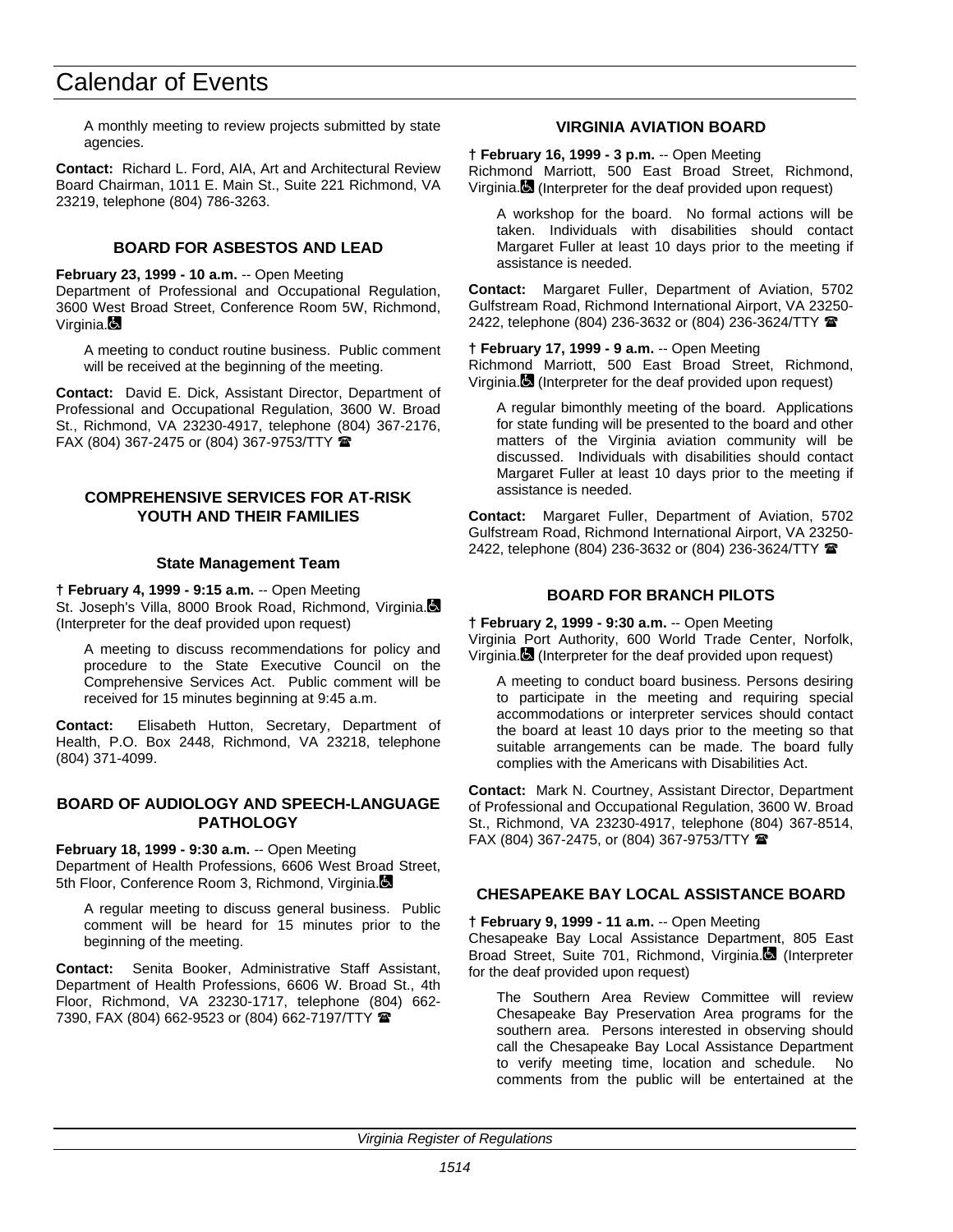review committee meeting, however, written comments are welcome.

**Contact:** Carolyn J. Elliott, Executive Secretary, Chesapeake Bay Local Assistance Department, 805 E. Broad St., Suite 701, Richmond, VA 23219, telephone (804) 225-3440, FAX (804) 225-3447 or toll-free (800) 243- 7229/TTY  $\circledR$ 

#### **† February 9, 1999 - 2 p.m.** -- Open Meeting

Chesapeake Bay Local Assistance Department, 805 East Broad Street, Suite 701, Richmond, Virginia. (Interpreter for the deaf provided upon request)

The Northern Area Review Committee will review Chesapeake Bay Preservation Area programs for the northern area. Persons interested in observing should call the Chesapeake Bay Local Assistance Department to verify meeting time, location and schedule. No comments from the public will be entertained at the review committee meeting, however, written comments are welcome.

**Contact:** Carolyn J. Elliott, Executive Secretary, Chesapeake Bay Local Assistance Department, 805 E. Broad St., Suite 701, Richmond, VA 23219, telephone (804) 225-3440, FAX (804) 225-3447 or toll-free (800) 243- 7229/TTY  $\mathbf{\mathcal{D}}$ 

#### **CHILD DAY-CARE COUNCIL**

**† February 11, 1999 - 9:30 a.m.** -- Open Meeting Department of Social Services, 730 East Broad Street, Richmond, Virginia. (Interpreter for the deaf provided upon request)

A meeting to discuss issues and concerns that impact child day centers, camps, school age programs, and preschool/nursery schools. Public comment will be received at noon. Please call for possible change in meeting time. Contingent snow date is Friday, February 19, 1999.

**Contact:** Rhonda Harrell, Division of Licensing Programs, Department of Social Services, 730 E. Broad St., Richmond, VA 23219, telephone (804) 692-1775 or FAX (804) 692- 2370.

#### **COMPENSATION BOARD**

**† February 25, 1999 - 11 a.m.** -- Open Meeting 202 North 9th Street, 10th Floor, Richmond, Virginia. (Interpreter for the deaf provided upon request)

A monthly meeting.

**Contact:** Cindy Waddell, Administrative Assistant, Compensation Board, 202 N. 9th St., Richmond, VA 23219, telephone (804) 786-0786, FAX (804) 371-0235 or (804) 786-0786/TTY  $\blacksquare$ 

#### **DEPARTMENT OF CONSERVATION AND RECREATION**

#### **Falls of the James Scenic River Advisory Board**

#### **February 4, 1999 - Noon** -- Open Meeting

City Hall, 900 East Broad Street, Planning Commission Conference Room, 5th Floor, Richmond, Virginia. (Interpreter for the deaf provided upon request)

A meeting to discuss river issues. A public comment period will follow the business meeting.

**Contact:** Richard G. Gibbons, Environmental Program Manager, Department of Conservation and Recreation, Division of Planning and Recreation Resources, 203 Governor St., Suite 326, Richmond, VA 23219, telephone (804) 786-4132, FAX (804) 371-7899 or (804) 786-2121/TTY  $\mathbf{r}$ 

#### **BOARD OF CORRECTIONAL EDUCATION**

**† February 19, 1999 - 10 a.m.** -- Open Meeting Department of Correctional Education, James Monroe Building, 101 North 14th Street, 7th Floor, Richmond, Virginia. (Interpreter for the deaf provided upon request)

A monthly meeting to discuss general business.

**Contact:** Patty Ennis, Board Clerk, Department of Correctional Education, James Monroe Bldg., 101 N. 14th St., 7th Floor, Richmond, VA 23219, telephone (804) 225- 3314.

#### **BOARD OF CORRECTIONS**

**† February 16, 1999 - 9:30 a.m.** -- Open Meeting Department of Corrections, 6900 Atmore Drive, Board Room, Richmond, Virginia.

A meeting of the Correctional Services Committee to discuss correctional services matters which may be presented to the full board.

**Contact:** Barbara Fellows, Administrative Assistant to the Board, Department of Corrections, 6900 Atmore Dr., Richmond, VA 23225, telephone (804) 674-3235.

**† February 17, 1999 - 8:30 a.m.** -- Open Meeting Department of Corrections, 6900 Atmore Drive, Room 3065, Richmond, Virginia.

A meeting of the Administration Committee to discuss administrative matters which may be presented to the full board.

**Contact:** Barbara Fellows, Administrative Assistant to the Board, Department of Corrections, 6900 Atmore Dr., Richmond, VA 23225, telephone (804) 674-3235.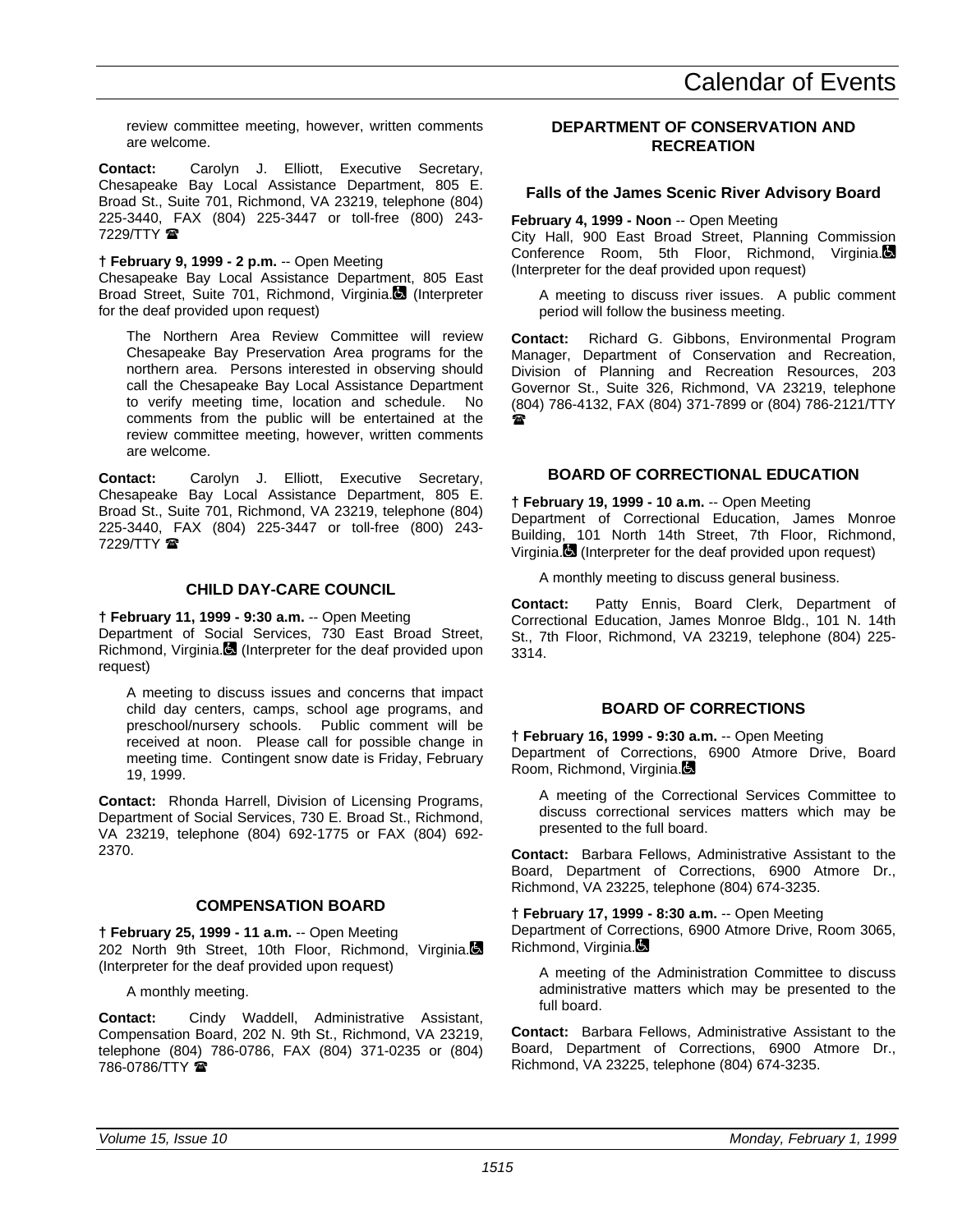# Calendar of Events

**† February 17, 1999 - 10 a.m.** -- Open Meeting

Department of Corrections, 6900 Atmore Drive, Board Room, Richmond, Virginia.

A meeting of the full board to discuss matters which may be presented.

**Contact:** Barbara Fellows, Administrative Assistant to the Board, Department of Corrections, 6900 Atmore Dr., Richmond, VA 23225, telephone (804) 674-3235.

#### **BOARD FOR COSMETOLOGY**

**† March 1, 1999 - 7 p.m.** -- Open Meeting

New Horizons Regional Education Center, 520 Butler Farm Road, Building A, Media Room, Hampton, Virginia. (Interpreter for the deaf provided upon request)

**† March 9, 1999 - 7 p.m.** -- Open Meeting

Northern Virginia Community College, Alexandria Campus, 3001 North Beauregard Street, Alexandria, Virginia. (Interpreter for the deaf provided upon request)

**† March 15, 1999 - 10 a.m.** -- Open Meeting

Department of Professional and Occupational Regulation, 3600 West Broad Street, 4th Floor, Conference Room 4- West, Richmond, Virginia. (Interpreter for the deaf provided upon request)

In accordance with 18 VAC 55-10-60 of the Board for Cosmetology Public Participation Guidelines, the board will hold an informational proceeding to seek public comments on the tasks of waxing and braiding to determine if these tasks should be regulated in any manner contrary to the manner in which they are currently regulated under the definition of cosmetology. The board will accept written comments until 5 p.m. on Friday, March 26, 1999. The board will review all public comments at their meeting on April 19, 1999.

**Contact:** Nancy Taylor Feldman, Assistant Director, Department of Professional and Occupational Regulation, 3600 W. Broad St., Richmond, VA 23230-4917, telephone (804) 367-8590, FAX (804) 367-2474 or (804) 367-9753/TTY  $\mathbf{r}$ 

#### **DEPARTMENT FOR THE DEAF AND HARD-OF-HEARING**

**February 3, 1999 - 9 a.m.** -- Open Meeting

Department for the Deaf and Hard-of-Hearing, Koger Center, 1602 Rolling Hills Drive, 2nd Floor Conference Room, Richmond, Virginia.

A regular meeting of the advisory board. Public comment will be received with advance notice.

**Contact:** Leslie Hutcheson, Policy and Planning Manager, Department for the Deaf and Hard-of-Hearing, Ratcliffe Bldg., 1602 Rolling Hills Dr., Suite 203, Richmond, VA 23229-50120, telephone (804) 662-9502/Voice/TTY **@**, FAX (804) 662-9718 or toll-free 1-800-552-7917/Voice/TTY (

#### **DISABILITY SERVICES COUNCIL**

**† March 26, 1999 - 10 a.m.** -- Open Meeting

Department of Rehabilitative Services, 8004 Franklin Farms Drive, Richmond, Virginia. (Interpreter for the deaf will be provided)

A meeting to review the Rehabilitative Services Incentive Fund (RSIF) grant proposals.

**Contact:** LaDonna Rogers, Administrative Staff Assistant, Disability Services Council, 8004 Franklin Farms Dr., Richmond, VA 23288, telephone (804) 662-7154/Voice/TTY, toll-free 1-800-552-5019 or 1-800-464-9950/TTY **@** 

#### **LOCAL EMERGENCY PLANNING COMMITTEE - CHESTERFIELD COUNTY**

**† March 4, 1999 - 5:30 p.m.** -- Open Meeting **† April 1, 1999 - 5:30 p.m.** -- Open Meeting

6610 Public Safety Way, Chesterfield, Virginia.

A regular meeting.

**Contact:** Lynda G. Furr, Emergency Services Coordinator, Chesterfield Fire Department, P.O. Box 40, Chesterfield, VA 23832, telephone (804) 748-1236.

#### **DEPARTMENT OF ENVIRONMENTAL QUALITY**

**February 1, 1999 - 7 p.m.** -- Public Hearing

Rivanna Solid Waste Authority Administration Building, 200 Franklin Street, Conference Room, Charlottesville, Virginia.

A public hearing to receive comments regarding the technical merits of a draft permit amendment for implementation of landfill decomposition gas control measures and establishment of ground water protection standards at the Rivanna Solid Waste Authority Ivy sanitary landfill located in Albemarle County.

**Contact:** Paul Farrell, Department of Environmental Quality, Office of Waste Permitting, P.O. Box 10009, Richmond, VA 23240, telephone (804) 698-4214.

**† February 2, 1999 - 7 p.m.** -- Public Hearing Albemarle County Office Building, 401 McIntire Road, Room 235, Charlottesville, Virginia.

A public hearing on the draft post-closure permit for the Wilson Jones Company. The draft post-closure permit requires the company to provide for long-term care and monitoring of their closed surface impoundment and to implement a corrective action program to remediate contaminated ground water.

**Contact:** Glenn von Gonten, Department of Environmental Quality, P.O. Box 10009, Richmond, VA 23240, telephone (804) 698-4231.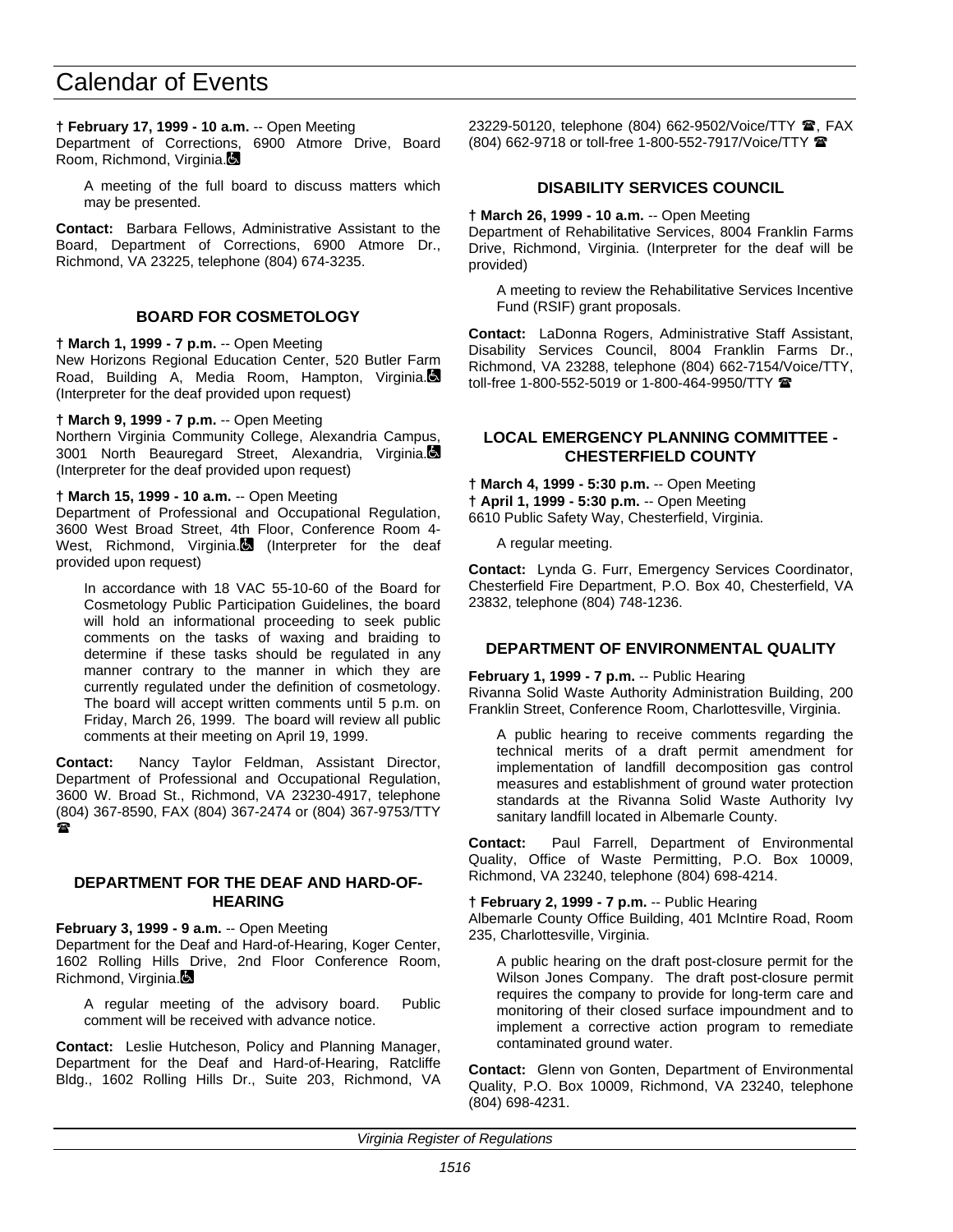#### **STATE EXECUTIVE COUNCIL**

**† February 26, 1999 - 9 a.m.** -- Open Meeting

Department of Social Services, Theater Row Building, 730 East Broad Street, Lower Level, Training Room 3, Richmond, Virginia.

The council provides for interagency programmatic and fiscal policies, oversees the administration of funds appropriated under the act, reviews and takes actions on issues brought by the State Management Team, and advises the Governor.

**Contact:** Alan G. Saunders, Director, State Executive Council, 1604 Santa Rosa Rd., Richmond, VA 23229, telephone (804) 662-9815 or FAX (804) 662-9831.

#### **VIRGINIA FIRE SERVICES BOARD**

**† February 3, 1999 - 10 a.m.** – Open Meeting Department of Fire Programs, James Monroe Building, 101 North 14th Street, 25th Floor, Richmond, Virginia.

A meeting to discuss residential sprinklers, and orientation of new board members. The meeting is open to the public for comments and input.

**Contact:** Troy H. Lapetina, Executive Director, Department of Fire Programs, James Monroe Bldg., 101 N. 14th St., 18th Floor, Richmond, VA 23219, telephone (804) 371-0220.

**February 10, 1999 - 7:30 p.m.** -- Public Hearing Arlington County Fire Training Academy, 2800 South Taylor Street, Arlington, Virginia.

**February 11, 1999 - 7:30 p.m.** -- Public Hearing Virginia Air National Guard Base, Sandston, Virginia.

**February 25, 1999 - 7:30 p.m.** -- Public Hearing Doubletree Hotel, 1900 Pavilion Drive, Virginia Beach, Virginia.

A public hearing to discuss fire training and policies. The hearing is open to the public for comments and input. Comments will be heard at the beginning of the meeting.

**Contact:** Troy H. Lapetina, Executive Director, Department of Fire Programs, James Monroe Bldg., 101 N. 14th St., 18th Floor, Richmond, VA 23219, telephone (804) 371-0220.

**February 11, 1999 - 8:30 a.m.** -- Open Meeting Wyndham Garden Hotel, 4700 South Laburnum Avenue, Richmond, Virginia.

Committee meetings of the board to discuss fire training and policies will meet as follows:

Fire/EMS Education and Training Committee - 8:30 a.m.

Legislative/Liaison Committee - 10 a.m.

Fire Prevention and Control Committee - 1 p.m.

The meetings are open to the public for input and comments.

**Contact:** Troy H. Lapetina, Executive Director, Department of Fire Programs, James Monroe Bldg., 101 N. 14th St., 18th Floor, Richmond, VA 23219, telephone (804) 371-0220.

#### **† February 12, 1999 - 9 a.m.** -- Open Meeting

Wyndham Garden Hotel, 4700 South Laburnum Avenue, Richmond, Virginia.

A business meeting to discuss fire training and policies. The meeting is open to the public for input and comments.

**Contact:** Troy H. Lapetina, Executive Director, Department of Fire Programs, James Monroe Bldg., 101 N. 14th St., 18th Floor, Richmond, VA 23219, telephone (804) 371-0220.

#### **BOARD OF FUNERAL DIRECTORS AND EMBALMERS**

**† March 17, 1999 - 9 a.m.** -- Open Meeting Department of Health Professions, 6606 West Broad Street,

5th Floor, Room 4, Richmond, Virginia.

The Special Conference Committee will conduct informal hearings. No public comment will be received.

**Contact:** Cheri Emma-Leigh, Administrative Staff Assistant, Board of Funeral Directors and Embalmers, 6606 W. Broad St., 4th Floor, Richmond, VA 23230-1717, telephone (804) 662-9907 or FAX (804) 662-9523.

#### **DEPARTMENT OF GAME AND INLAND FISHERIES**

#### **† February 9, 1999 - 7 p.m.** -- Open Meeting

Department of Game and Inland Fisheries, Williamsburg Regional Office, 5806 Mooretown Road, Williamsburg, Virginia.  $\blacksquare$  (Interpreter for the deaf provided upon request)

#### **† February 10, 1999 - 7 p.m.** -- Open Meeting

Department of Game and Inland Fisheries, Forest (Lynchburg) Regional Office, 910 Thomas Jefferson Road, Forest, Virginia. (Interpreter for the deaf provided upon request)

#### **† February 11, 1999 - 7 p.m.** -- Open Meeting

Department of Game and Inland Fisheries, Fredericksburg Regional Office, 1320 Belman Road, Fredericksburg, Virginia. (Interpreter for the deaf provided upon request)

#### **† February 16, 1999 - 7 p.m.** -- Open Meeting

Smyth-Bland Regional Library, Copenhaver Meeting Room, 118 South Sheffey Street, Marion, Virginia. (Interpreter for the deaf provided upon request) (Note: This is a change from the meeting information printed on the back of the DGIF 1999 Freshwater Fishing Regulations Digest.)

#### **† February 17, 1999 - 7 p.m.** -- Open Meeting

Department of Game and Inland Fisheries, Verona (Staunton) Regional Office, 4725 Lee Highway, Verona, Virginia. (Interpreter for the deaf provided upon request)

The Virginia Department of Game and Inland Fisheries (DGIF) is hosting five public forums in February to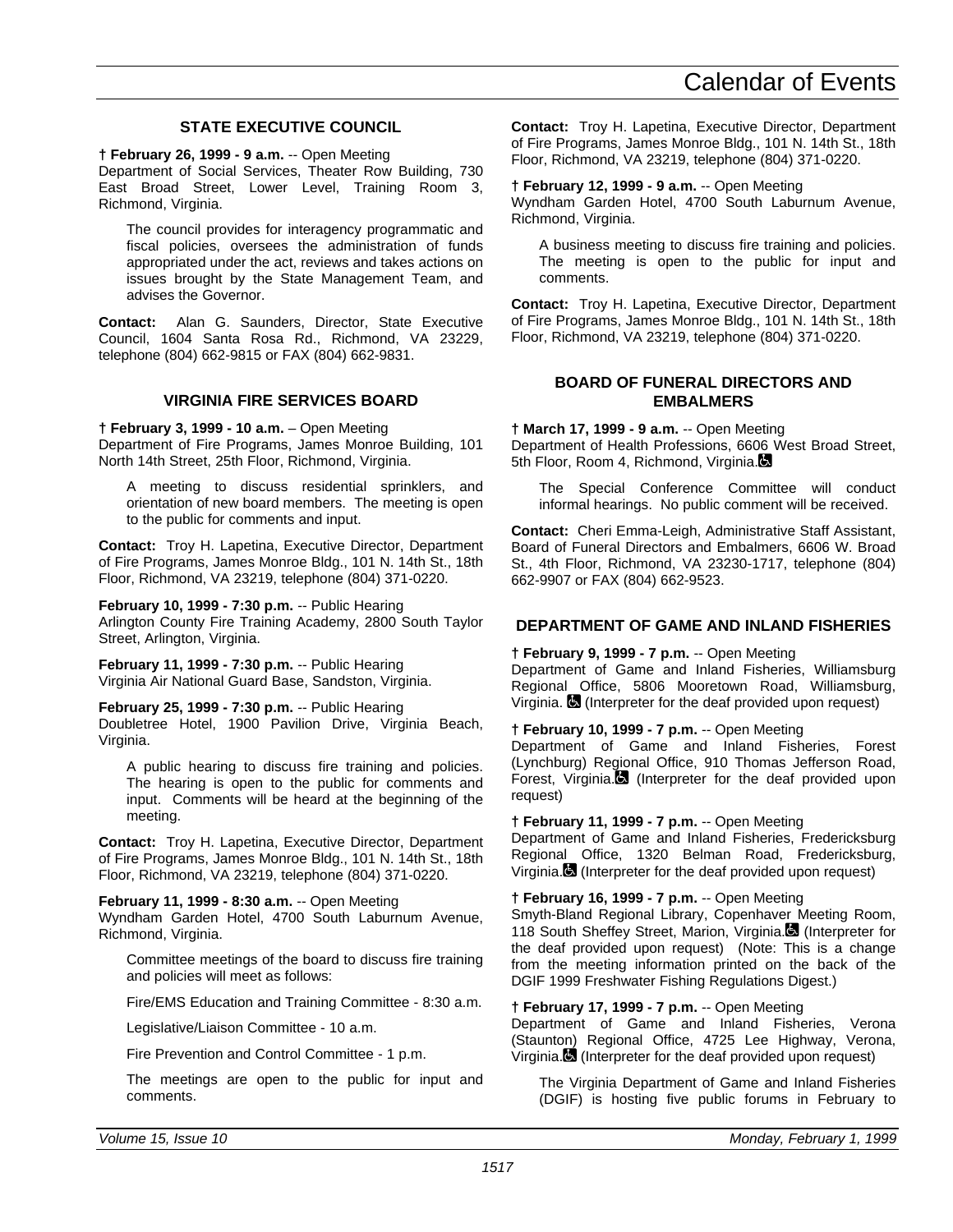discuss Virginia's freshwater resources and agency programs with anglers and other interested parties. Interested individuals are invited to join the DGIF staff to discuss these subjects. Public comments and suggestions received will be considered by staff as they refine current programs and develop new ones.

**Contact:** Phil Smith, Policy Analyst, Department of Game and Inland Fisheries, 4010 W. Broad St., Richmond, VA 23230, telephone (804) 367-8341 or FAX (804) 367-2311.

#### **VIRGINIA GEOGRAPHIC INFORMATION NETWORK ADVISORY BOARD**

**February 2, 1999 - 10 a.m.** -- Open Meeting Location to be announced.

A regular business meeting.

**Contact:** Bill Shinar, Virginia Geographic Information Network Coordinator, Council on Information Management, 1100 Bank St., Suite 901, Richmond, VA 23219, telephone (804) 225-3622.

## **DEPARTMENT OF HEALTH PROFESSIONS**

**† February 12, 1999 - 9 a.m.** -- Open Meeting Department of Health Professions, 6606 West Broad Street, 5th Floor, Richmond, Virginia. (Interpreter for the deaf provided upon request)

The Health Practitioners' Intervention Program Committee will meet with its contractor and representatives to review reports, policies and procedures for the Health Practitioner's Intervention Program. The committee will meet in open session for general discussion of the program. The committee may meet in executive session for the purpose of consideration of specific requests from applicants or participants in the program.

**Contact:** John W. Hasty, Director, Department of Health Professions, 6606 W. Broad St., 4th Floor, Richmond, VA 23230-1717, telephone (804) 662-9424, FAX (804) 662-9114 or (804) 662-7197/TTY  $\blacksquare$ 

#### **STATE COUNCIL OF HIGHER EDUCATION FOR VIRGINIA**

**February 16, 1999 - 8:30 a.m.** -- Open Meeting Martha Washington College, Fredericksburg, Virginia. (Interpreter for the deaf provided upon request)

Committee meetings followed by the council meeting at 1 p.m.

**Contact:** Pamela H. Landrum, Administrative Staff Assistant, State Council of Higher Education, James Monroe Bldg., 101 N. 14th St., 9th Floor, Richmond, VA 23219, telephone (804) 225-2602 or FAX (804) 371-7911.

## **HOPEWELL INDUSTRIAL SAFETY COUNCIL**

**February 2, 1999 - 9 a.m.** -- Open Meeting

Hopewell Community Center, 100 West City Point Road, Hopewell, Virginia. (Interpreter for the deaf provided upon request)

Local Emergency Preparedness Committee meeting on emergency preparedness as required by SARA Title III.

**Contact:** Robert Brown, Emergency Services Coordinator, 300 N. Main St., Hopewell, VA 23860, telephone (804) 541- 2298.

## **COUNCIL ON INFORMATION MANAGEMENT**

#### **Land Records Management Task Force**

**February 17, 1999 - 9:30 a.m.** -- Open Meeting Location to be announced.

A regular business meeting.

**Contact:** Linda Hening, Administrative Staff Specialist, Council on Information Management, Washington Bldg., 1100 Bank St., Suite 901, Richmond, VA 23219, telephone (804) 225-3622, FAX (804) 371-7952 or toll-free 1-800-828- 1120/TTY <sup>2</sup>

### **STATE BOARD OF JUVENILE JUSTICE**

**† February 10, 1999 - 9 a.m.** -- Open Meeting

Culpeper Juvenile Correctional Center, Culpeper, Virginia.

The Secure and Nonsecure Services Committees will meet at 9 a.m. to receive certification audit reports and other information. The full board will meet at 10 a.m. to take certification action regarding residential and nonresidential programs, to consider amendments to the board's bylaws, and to address such other matters as may be brought before the board.

**Contact:** Donald R. Carignan, Policy Analyst Senior, Department of Juvenile Justice, 700 E. Franklin St., 4th Floor, P.O. Box 1110, Richmond, VA 23218-1110, telephone (804) 371-0743 or toll-free 1-800-371-0773.

## **DEPARTMENT OF LABOR AND INDUSTRY**

## **Apprenticeship Council**

**† February 25, 1999 - 9:30 a.m.** -- Open Meeting Department of Labor and Industry, Powers-Taylor Building, 13 South 13th Street, Richmond, Virginia. (Interpreter for the deaf provided upon request)

A meeting of the Apprenticeship Council Subcommittee to discuss the council's goals and objectives.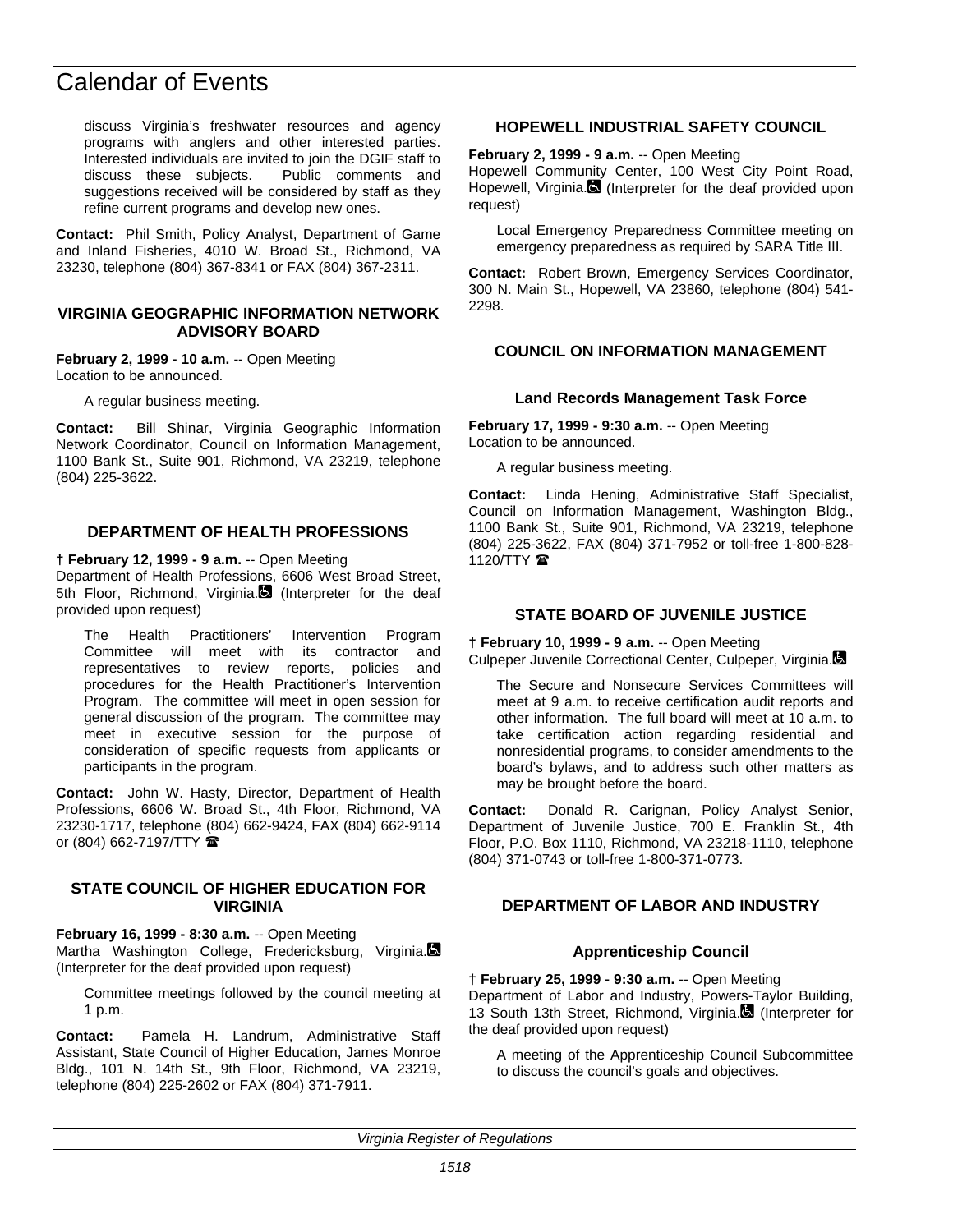**Contact:** Beverly Donati, Assistant Program Director, Apprenticeship Program, Department of Labor and Industry, Powers-Taylor Bldg., 13 S. 13th St., Richmond, VA 23219, telephone (804) 786-2382, FAX (804) 786-8418, or (804) 786-2376/TTY  $\blacksquare$ 

# **LIBRARY BOARD**

**March 22, 1999 - 8 a.m.** -- Open Meeting Omni Hotel, 235 West Main Street, Charlottesville, Virginia.

A meeting to discuss matters pertaining to The Library of Virginia and the Library Board.

**Contact:** Jean H. Taylor, Secretary to the State Librarian, The Library of Virginia, 800 E. Broad St., Richmond, VA 23219-8000, telephone (804) 692-3535, FAX (804) 692-3594 or (804) 692-3976/TTY <sup>金</sup>

## **MARINE RESOURCES COMMISSION**

**February 23, 1999 - 9:30 a.m.** -- Open Meeting **March 23, 1999 - 9:30 a.m.** -- Open Meeting Marine Resources Commission, 2600 Washington Avenue, Room 403, Newport News, Virginia.  $\blacksquare$  (Interpreter for the deaf provided upon request)

The commission will hear and decide the following marine environmental matters at 9:30 a.m.: permit applications for projects in wetlands, bottom lands, coastal primary sand dunes and beaches; appeals of local wetland board decisions; and policy and regulatory The commission will hear and decide the following fishery management items at approximately noon: regulatory proposals and fishery management plans; fishery conservation issues; licensing; and shellfish leasing. Amendments to 4 VAC 20-720-10 et seq., Pertaining to Restrictions on Oyster Harvest, will be considered at the December 21 meeting only. Meetings are open to the public. Testimony will be taken under oath from parties addressing agenda items on permits and licensing. Public comments will be taken on resource matters, regulatory issues and items scheduled for public hearing.

**Contact:** LaVerne Lewis, Secretary to the Commission, Marine Resources Commission, P.O. Box 756, Newport News, VA 23607-0756, telephone (757) 247-2261, toll-free 1- 800-541-4646 or (757) 247-2292/TTY曾

# **BOARD OF MEDICAL ASSISTANCE SERVICES**

**† March 2, 1999 - 10 a.m.** -- Open Meeting

Department of Medical Assistance Services, 600 East Broad Street, Suite 1300, Board Room, Richmond, Virginia.

A meeting to discuss medical assistance services policy and to take action on issues pertinent to the board.

**Contact:** Leah D. Hamaker, Board Liaison, Department of Medical Assistance Services, 600 E. Broad St., Suite 1300, Richmond, VA 23219, telephone (804) 786-8096 or FAX (804) 371-4981.

## **DEPARTMENT OF MEDICAL ASSISTANCE SERVICES**

**March 19, 1999** -- Public comments may be submitted until this date.

Notice is hereby given in accordance with § 9-6.14:7.1 of the Code of Virginia that the Department of Medical Assistance Services intends to amend regulations entitled: **12 VAC 30-80-10 et seq. Methods and Standards for Establishing Payment Rates--Other Types of Care: Payment of Medicare Part A and Part B Deductible Coinsurance.** The purpose of this action is to propose that the Department of Medical Assistance's methodology for calculating coinsurance and deductibles for Medicare Part A and Part B be based on the Medicaid rate of reimbursement rather than the Medicare rate, as permitted by § 4714 of the Balanced Budget Act of 1997. The section of the state plan affected by this action is the Methods and Standards for Establishing Payment Rates-Other Types of Care, Supplement 2, Payment of Medicare Part A and Part B Deductible/Coinsurance (12 VAC 30-80-170).

Statutory Authority: § 32.1-325 of the Code of Virginia.

Public comments may be submitted until March 19, 1999, to James Cohen, Manager, Client Operations, Department of Medical Assistance Services, 600 East Broad Street, Suite 1300, Richmond, VA 23219.

**Contact:** Victoria P. Simmons, Regulatory Coordinator, Department of Medical Assistance Services, 600 E. Broad St., Suite 1300, Richmond, VA 23219, telephone (804) 371- 8854 or FAX (804) 371-4981.

**\* \* \* \* \* \* \* \***

**March 19, 1999** -- Public comments may be submitted until this date.

Notice is hereby given in accordance with § 9-6.14:7.1 of the Code of Virginia that the Department of Medical Assistance Services intends to amend regulations entitled: **12 VAC 30-120-10 et seq. Waivered Services (Part VI: Medallion II).** The purpose of this action is to adopt federal law changes related to enrollment periods within health maintenance organizations. These mandatory enrollment periods will improve the continuity of health care for individuals who are enrolled in these health maintenance organizations.

Statutory Authority: § 32.1-325 of the Code of Virginia.

Public comments may be submitted until March 19, 1999, to Cheryl Roberts, Manager, Client Operations, Department of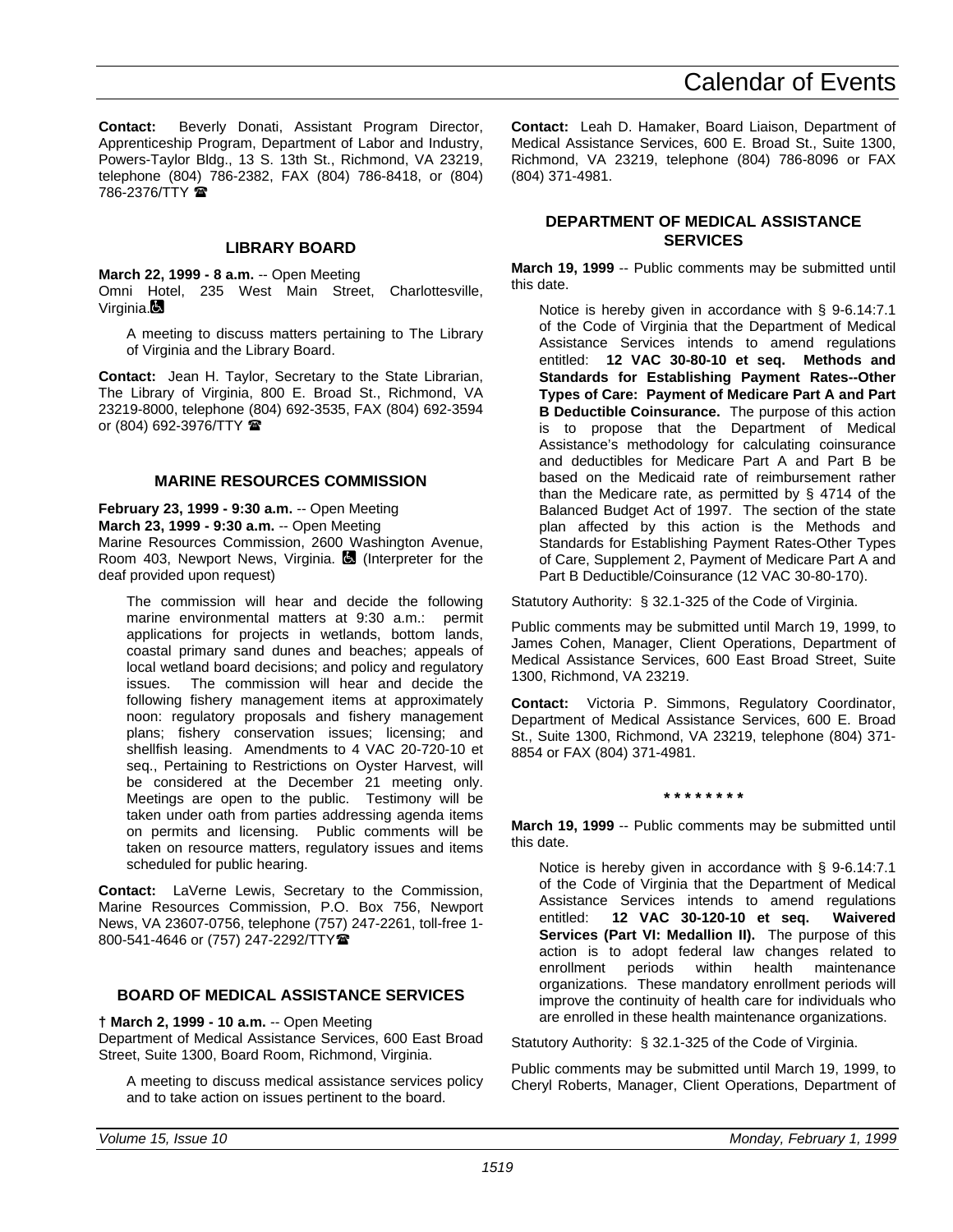Medical Assistance Services, 600 East Broad Street, Suite 1300, Richmond, VA 23219.

**Contact:** Victoria P. Simmons, Regulatory Coordinator, Department of Medical Assistance Services, 600 E. Broad St., Suite 1300, Richmond, VA 23219, telephone (804) 371- 8854 or FAX (804) 371-4981.

## **BOARD OF MEDICINE**

**† February 11, 1999 - 7:30 a.m.** -- Open Meeting Department of Health Professions, 6606 West Broad Street, 5th Floor, Richmond, Virginia. (Interpreter for the deaf provided upon request)

The Nominating Committee will convene to discuss the 1999-2000 nominees.

**Contact:** Warren W. Koontz, M.D., Executive Director, Board of Medicine, Department of Health Professions, 6606 W. Broad St., 4th Floor, Richmond, VA 23230-1717, telephone (804) 662-9960, FAX (804) 662-7423 or (804) 662-7197/TTY  $\blacksquare$ 

**February 11, 1999 - 8 a.m.** -- Open Meeting **February 12, 1999 - 8 a.m.** -- Open Meeting **February 13, 1999 - 8 a.m.** -- Open Meeting

Department of Health Professions, 6606 West Broad Street, 5th Floor, Richmond, Virginia. (Interpreter for the deaf provided upon request)

A meeting to conduct general board business, receive committee and board reports, and discuss any other items which may come before the board. The board will review reports, interview licensees/applicants, conduct administrative proceedings, and make decisions on disciplinary matters. The board will review any regulations that may come before it. The board will entertain public comments during the first 15 minutes on agenda items.

**Contact:** Warren W. Koontz, M.D., Executive Director, Board of Medicine, Department of Health Professions, 6606 W. Broad St., 4th Floor, Richmond, VA 23230-1717, telephone (804) 662-9960, FAX (804) 662-9943 or (804) 662-7197/TTY  $\blacksquare$ 

## **Informal Conference Committee**

**† February 3, 1999 - 8 a.m.** -- Open Meeting

Department of Health Professions, 6606 West Broad Street, Richmond, Virginia. (Interpreter for the deaf provided upon request)

An informal conference committee, composed of three members of the board, will inquire into allegations that certain practitioners may have violated laws and regulations governing the practice of medicine and other healing arts in Virginia. The committee will meet in open and closed sessions pursuant to § 2.1-344 A 7 and A 15 of the Code of Virginia. Public comment will not be received.

**Contact:** Karen W. Perrine, Deputy Executive Director, Board of Medicine, 6606 W. Broad St., 4th Floor, Richmond, VA 23230, telephone (804) 662-7693, FAX (804) 662-9517 or (804) 662-7197/TTY  $\blacksquare$ 

## **VIRGINIA MILITARY INSTITUTE**

**February 13, 1999 - 8:30 a.m.** -- Open Meeting

The Jefferson Hotel, 101 West Franklin Street, Richmond, Virginia.**B** 

A regular meeting of the Board of Visitors. Committee reports will be received. Public comment will not be received at this meeting. Public comment is received at the August meeting of the board.

**Contact:** Colonel Edwin L. Dooley, Jr., Secretary to the Board of Visitors, Virginia Military Institute, Superintendent's Office, Lexington, VA 24450, telephone (540) 464-7206.

## **STATE MILK COMMISSION**

**† February 17, 1999 - 10:30 a.m.** -- Open Meeting

Department of Forestry, Natural Resources Drive, Charlottesville, Virginia.  $\blacksquare$  (Interpreter for the deaf provided upon request)

A regular meeting to (i) discuss industry issues, distributor licensing, Virginia base transfers, Virginia baseholding license amendments, regulations, and fiscal matters and (ii) review reports from the staff of the Milk Commission. The commission may consider other matters pertaining to its responsibilities. Any persons who require accommodations in order to participate in the meeting should contact Edward C. Wilson, Jr., so that suitable arrangements can be made.

**Contact:** Edward C. Wilson, Jr., Deputy Administrator, State Milk Commission, 200 N. 9th St., Suite 915, Richmond, VA 23219-3414, telephone (804) 786-2013, FAX (804) 786-3779 or (804) 786-2013/TTY (

## **VIRGINIA MUSEUM OF FINE ARTS**

**† February 2, 1999 - 8 a.m.** -- Open Meeting Virginia Museum of Fine Arts, 2800 Grove Avenue, Main Lobby Conference Room, Richmond, Virginia.

A staff briefing for the Executive Committee of current and upcoming museum activities.

**Contact:** Emily C. Robertson, Secretary of the Museum, Virginia Museum of Fine Arts, 2800 Grove Ave., Richmond, VA 23221, telephone (804) 367-0553 or FAX (804) 367- 2633.

#### **† February 16, 1999 - 11 a.m.** -- Open Meeting

Virginia Museum of Fine Arts, 2800 Grove Avenue, Auditorium, Richmond, Virginia.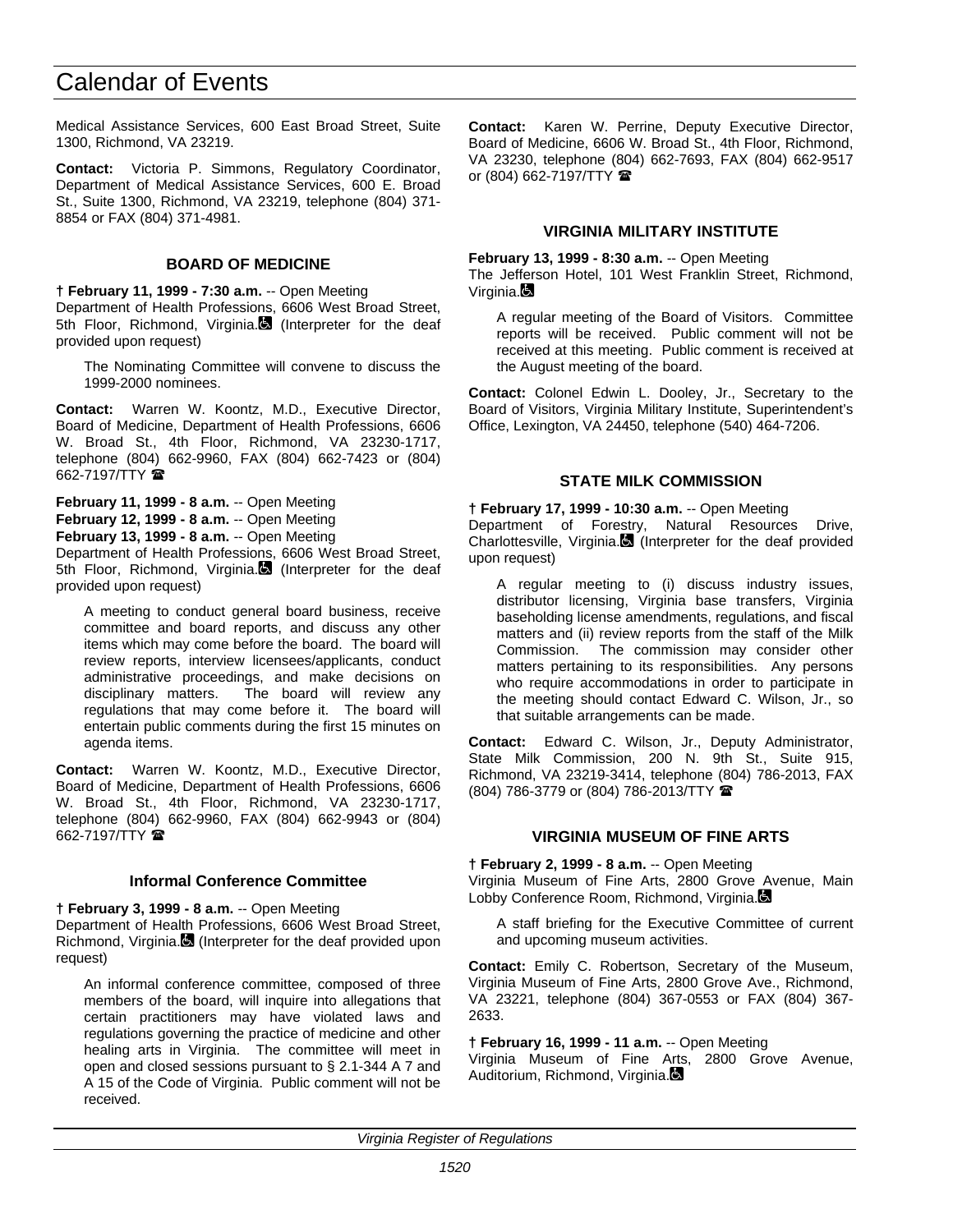A meeting of the Collections Committee to consider gift offers, purchase recommendation, and loans of art objects for referral to the full Board of Trustees for final approval. Curatorial collecting reports will continue.

**Contact:** Emily C. Robertson, Secretary of the Museum, Virginia Museum of Fine Arts, 2800 Grove Ave., Richmond, VA 23221, telephone (804) 367-0553 or FAX (804) 367- 2633.

#### **† February 18, 1999 - 9:30 a.m.** -- Open Meeting

Virginia Museum of Fine Arts, 2800 Grove Avenue, The Payne Room/Members' Suite, 4th Floor, Richmond, Virginia.

A meeting of the Buildings and Grounds Committee to receive an update on CEO construction, maintenance reserve projects, and capital outlay projects.

**Contact:** Emily C. Robertson, Secretary of the Museum, Virginia Museum of Fine Arts, 2800 Grove Ave., Richmond, VA 23221, telephone (804) 367-0553 or FAX (804) 367- 2633.

**† February 18, 1999 - 10 a.m.** -- Open Meeting

Virginia Museum of Fine Arts, 2800 Grove Avenue, Library Reading Room, Richmond, Virginia.

A meeting of the Communications and Marketing Committee to continue discussions of current and proposed marketing strategies. Public comment will not be received.

**Contact:** Emily C. Robertson, Secretary of the Museum, Virginia Museum of Fine Arts, 2800 Grove Ave., Richmond, VA 23221, telephone (804) 367-0553 or FAX (804) 367- 2633.

#### **† February 18, 1999 - 10 a.m.** -- Open Meeting

Virginia Museum of Fine Arts, 2800 Grove Avenue, Auditorium, Richmond, Virginia.

A meeting of the Exhibitions Committee to review and discuss current and upcoming exhibitions. Public comment will not be received.

**Contact:** Emily C. Robertson, Secretary of the Museum, Virginia Museum of Fine Arts, 2800 Grove Ave., Richmond, VA 23221, telephone (804) 367-0553 or FAX (804) 367- 2633.

#### **† February 18, 1999 - 11 a.m.** -- Open Meeting

Virginia Museum of Fine Arts, 2800 Grove Avenue, Main Lobby Conference Room, Richmond, Virginia.

A meeting of the Finance Committee to review the quarterly budget and discuss 1999-2000 budget allocations.

**Contact:** Emily C. Robertson, Secretary of the Museum, Virginia Museum of Fine Arts, 2800 Grove Ave., Richmond, VA 23221, telephone (804) 367-0553 or FAX (804) 367- 2633.

**† February 18, 1999 - 12:30 p.m.** -- Open Meeting

Virginia Museum of Fine Arts, 2800 Grove Avenue, Auditorium, Richmond, Virginia.

A quarterly meeting of the Board of Trustees to receive staff and committee reports, review the budget, and approve art acquisitions.

**Contact:** Emily C. Robertson, Secretary of the Museum, Virginia Museum of Fine Arts, 2800 Grove Ave., Richmond, VA 23221, telephone (804) 367-0553 or FAX (804) 367- 2633.

## **† February 18, 1999 - 2:30 p.m.** -- Open Meeting

Virginia Museum of Fine Arts, 2800 Grove Avenue, Main Lobby Conference Room, Richmond, Virginia.

A meeting of the Education and Programs Committee to continue discussions regarding the museum's educational uses of technology.

**Contact:** Emily C. Robertson, Secretary of the Museum, Virginia Museum of Fine Arts, 2800 Grove Ave., Richmond, VA 23221, telephone (804) 367-0553 or FAX (804) 367- 2633.

#### **† February 18, 1999 - 2:30 p.m.** -- Open Meeting

Virginia Museum of Fine Arts, 2800 Grove Avenue, Auditorium, Richmond, Virginia.

A meeting of the Planning Committee for a strategic plan update.

**Contact:** Emily C. Robertson, Secretary of the Museum, Virginia Museum of Fine Arts, 2800 Grove Ave., Richmond, VA 23221, telephone (804) 367-0553 or FAX (804) 367- 2633.

### **COMMONWEALTH NEUROTRAUMA INITIATIVE ADVISORY BOARD**

#### **† February 8, 1999 - 10 a.m.** -- Open Meeting

Department of Rehabilitative Services, 1602 Rolling Hills Drive, Ratcliffe Building, 2nd Floor, Conference Room, Richmond, Virginia. (Interpreter for the deaf provided upon request)

A meeting to discuss issues pertaining to the Commonwealth Neurotrauma Initiative. A public comment period will be held at the beginning of the meeting. Any person who needs special accommodations in order to participate at the meeting should contact Christine Grauer at least five days before the meeting so that suitable arrangements can be made.

**Contact:** Christine Grauer, Program Specialist, Department of Rehabilitative Services, 8004 Franklin Farms Dr., P.O. Box K-300, Richmond, VA 23288-0300, telephone (804) 662- 7162, FAX (804) 662-7663, toll-free 1-800-552-5019 or 1- 800-464-9950/TTY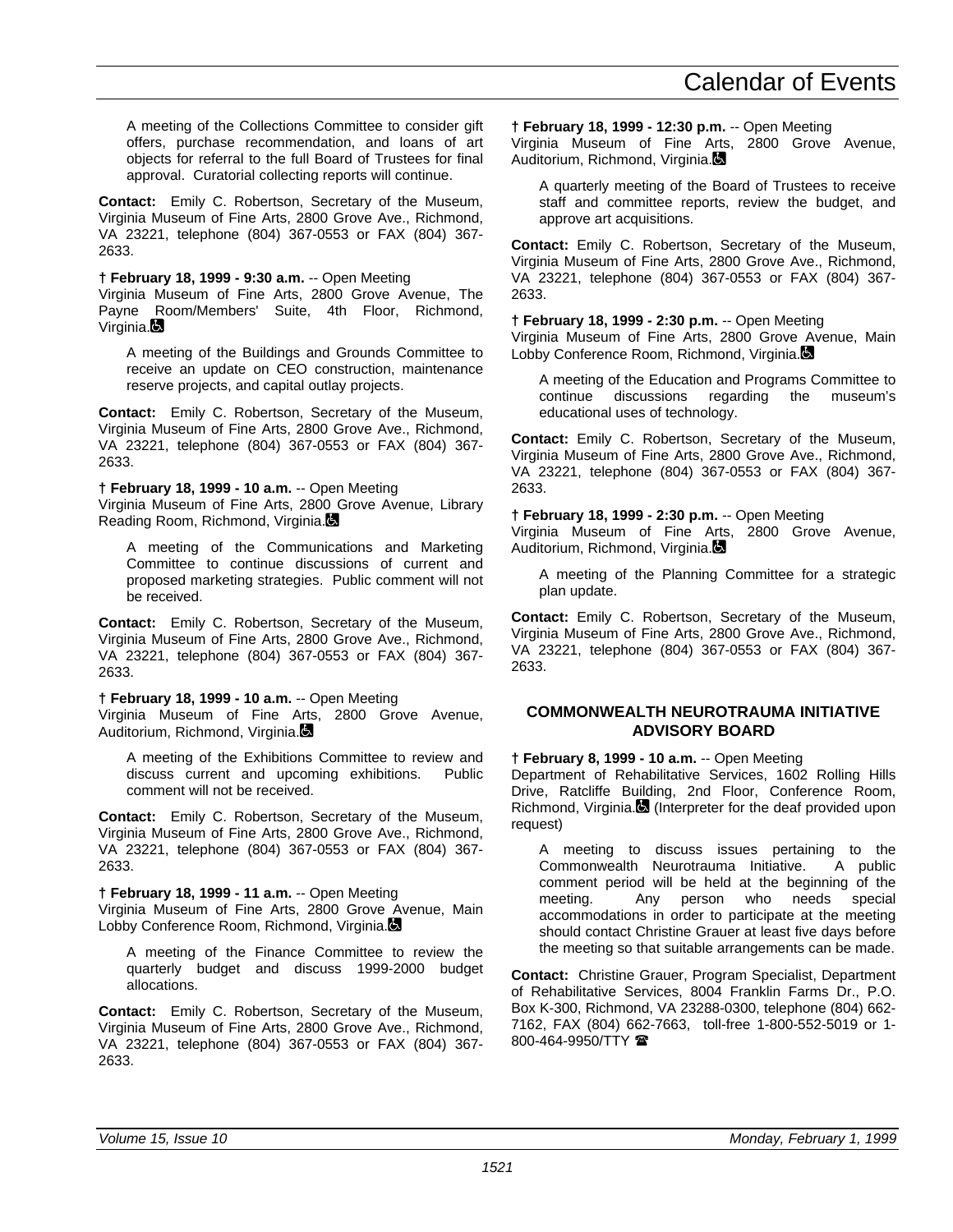## **BOARD OF NURSING**

**† February 9, 1999 - 9 a.m**. -- Open Meeting

**† February 10, 1999 - 9 a.m.** -- Open Meeting

Department of Health Professions, 6606 West Broad Street, 5th Floor, Richmond, Virginia. (Interpreter for the deaf provided upon request)

A Special Conference Committee will conduct informal conferences with licensees and certificate holders. Public comments will not be received.

**Contact:** Nancy K. Durrett, R.N., Executive Director, Board of Nursing, 6606 W. Broad St., 4th Floor, Richmond, VA 23230-1717, telephone (804) 662-9909, FAX (804) 662-9943 or (804) 662-7197/TTY  $\blacksquare$ 

## **BOARD OF NURSING HOME ADMINISTRATORS**

**February 2, 1999 - 10 a.m.** -- Open Meeting Department of Health Professions, 6606 West Broad Street, 5th Floor, Room 1, Richmond, Virginia.

A meeting of the Administrator-in-Training Task Force Committee to develop guidelines for the training program.

**Contact:** Senita Booker, Administrative Staff Assistant, Department of Health Professions, 6606 W. Broad St., 4th Floor, Richmond, VA 23230-1717, telephone (804) 662- 9111, FAX (804) 662-9523 or (804) 662-7197/TTY  $\blacksquare$ 

**February 2, 1999 - 9 a.m.** -- Open Meeting

Department of Health Professions, 6606 West Broad Street, 5th Floor, Room 1, Richmond, Virginia.

A meeting of the Special Conference Committee to hold informal disciplinary hearings. No public comment will be heard.

**Contact:** Senita Booker, Administrative Staff Assistant, Department of Health Professions, 6606 W. Broad St., 4th Floor, Richmond, VA 23230-1717, telephone (804) 662- 9111, FAX (804) 662-9523 or (804) 662-7197/TTY

## **BOARD FOR OPTICIANS**

**February 12, 1999 - 9 a.m.** -- Open Meeting Department of Professional and Occupational Regulation, 3600 West Broad Street, Richmond, Virginia. (Interpreter for the deaf provided upon request)

An open meeting to discuss regulatory review, disciplinary cases and other matters requiring board action.

**Contact:** Nancy Taylor Feldman, Assistant Director, Department of Professional and Occupational Regulation, 3600 W. Broad St., Richmond, VA 23230-4917, telephone (804) 367-8590, FAX (804) 367-2474 or (804) 367-  $9753/TTY$ 

## **BOARD OF OPTOMETRY**

**† February 3, 1999 - 9 a.m.** -- Open Meeting Department of Health Professions, 6606 West Broad Street, 5th Floor, Conference Room 1, Richmond, Virginia.

The Legislative/Regulatory Review Committee will meet to develop topics for potential legislative proposal and to review concerns about fraudulent and misleading advertising. Public comment will be received at the beginning of the meeting.

**Contact:** Carol Stamey, Administrative Assistant, Department of Health Professions, 6606 W. Broad St., 4th Floor, Richmond, VA 23230-1717, telephone (804) 662- 9910, FAX (804) 662-7098 or (804) 662-7197/TTY <sup>金</sup>

**† February 3, 1999 - 10 a.m.** -- Open Meeting

Department of Health Professions, 6606 West Broad Street, 5th Floor, Conference Room 1, Richmond, Virginia.

A meeting of the board to consider adoption of final therapeutic pharmaceutical agents regulations. pharmaceutical agents regulations, development of guidelines for discipline of licensees failing to meet continuing education requirements for renewal, approval of a TPA course offered by Northeastern State University, implications of electronic recordkeeping compliance with professional designation regulations, update of CPT codes, reinstatement requests, continuing education extensions and an update on relevant legislation. Public comment will be received at the beginning of the meeting.

**Contact:** Carol Stamey, Administrative Assistant, Department of Health Professions, 6606 W. Broad St., 4th Floor, Richmond, VA 23230-1717, telephone (804) 662- 9910, FAX (804) 662-7098 or (804) 662-7197/TTY <sup>金</sup>

**† February 3, 1999 - 2:30 p.m.** -- Open Meeting Department of Health Professions, 6606 West Broad Street, 5th Floor, Richmond, Virginia.

An informal conference hearing. This is a public meeting; however, public comment will not be received.

**Contact:** Carol Stamey, Administrative Assistant, Department of Health Professions, 6606 W. Broad St., 4th Floor, Richmond, VA 23230-1717, telephone (804) 662- 9910, FAX (804) 662-7098 or (804) 662-7197/TTY

## **VIRGINIA BOARD FOR PEOPLE WITH DISABILITIES**

**February 17, 1999 - 1 p.m.** -- Open Meeting 202 North Ninth Street, Richmond, Virginia. (Interpreter for the deaf provided upon request)

The Executive Committee will meet to discuss business and prepare for the February 18 board meeting.

**Contact:** Thomas Ariail, Business Manager, Virginia Board for People with Disabilities, 202 N. Ninth St., 9th Floor,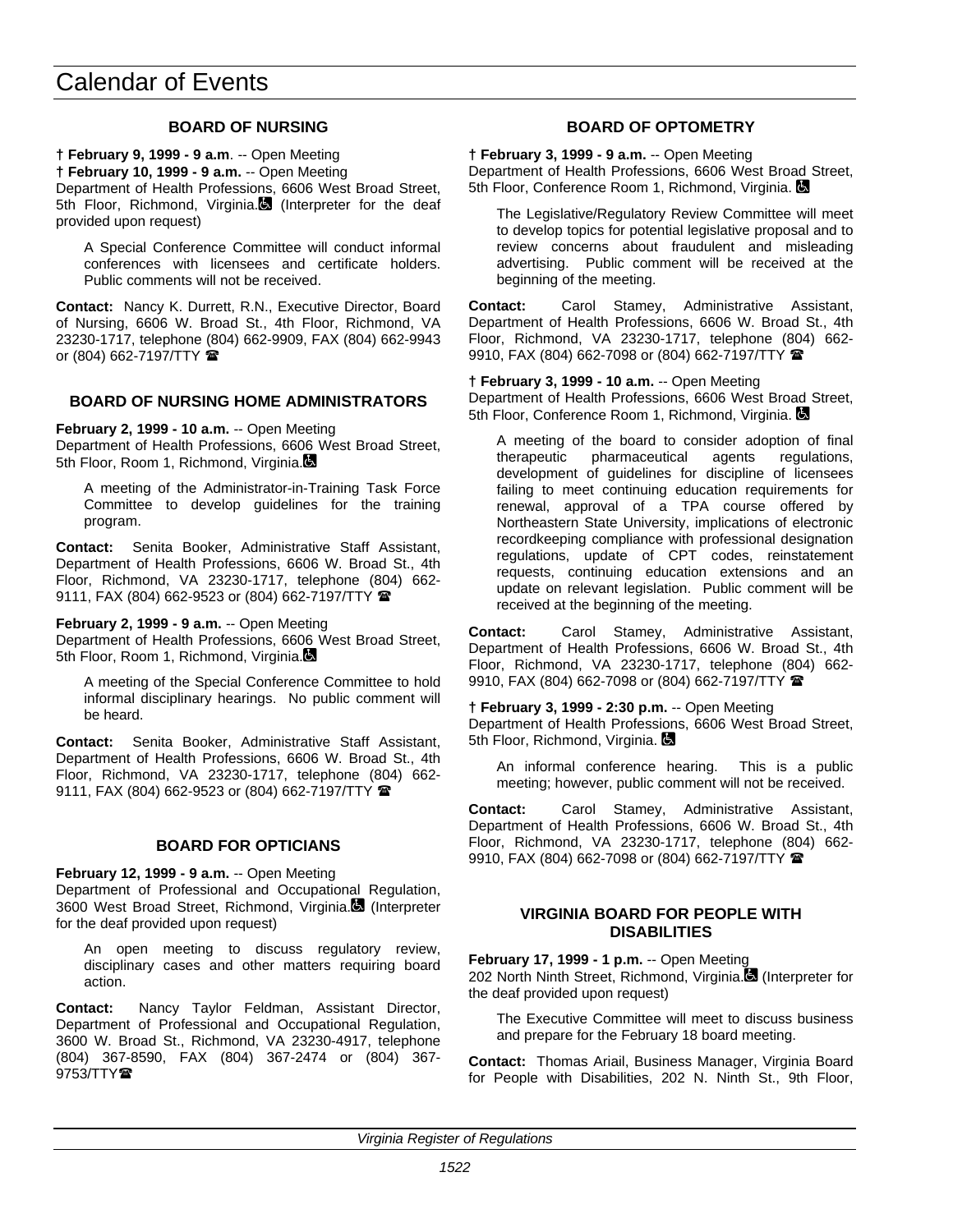Richmond, VA 23219, telephone (804) 786-0016/TTY  $\hat{B}$ , FAX (804) 786-1118 or toll-free 1-800-846-4464.

#### **February 18, 1999 - 9 a.m.** -- Open Meeting

Virginia Housing Development Authority, 601 South Belvidere Street, Richmond, Virginia.<sup>[2]</sup> (Interpreter for the deaf provided upon request)

The full board will meet at 9 a.m. The Education, Community Living and Employment Committees will meet at 12:30 p.m. to discuss business and prepare for the afternoon business meeting. The board will reconvene at 2:45 p.m. to hold a public comment period. Consumers, family members, and service providers are encouraged to comment on the needs and issues facing people with disabilities in Virginia.

**Contact:** Thomas Ariail, Business Manager, Virginia Board for People with Disabilities, 202 N. Ninth St., 9th Floor, Richmond, VA 23219, telephone (804) 786-0016, FAX (804) 786-1118 or toll-free 1-800-846-4464.

## **BOARD OF PHARMACY**

**† February 9, 1999 - 9 a.m.** -- Open Meeting Department of Health Professions, 6606 West Broad Street, 5th Floor, Conference Room 2, Richmond, Virginia.

A general business meeting to (i) consider disciplinary matters and conduct disciplinary proceedings and (ii) adopt proposed regulations to replace emergency regulations effective November 5, 1998, concerning closings and changes of ownership of pharmacies and controlled substances registrations. Public comments will be received at the beginning of the meeting immediately following approval of the agenda and the review and acceptance of minutes.

**Contact:** Elizabeth Scott Russell, Executive Director, Board of Pharmacy, 6606 W. Broad St., 4th Floor, Richmond, VA 23230-1717, telephone (804) 662-9911 or FAX (804) 662- 9913.

## **BOARD OF LICENSED PROFESSIONAL COUNSELORS, MARRIAGE AND FAMILY THERAPISTS AND SUBSTANCE ABUSE TREATMENT PROFESSIONALS**

**† February 18, 1999 - 9 a.m.** -- Open Meeting Department of Health Professions, 6606 West Broad Street, 5th Floor, Conference Rooms 1 and 2, Richmond, Virginia.

The Credentials Committee will meet to review applicant credentials. Public comments will not be heard.

**Contact:** Evelyn B. Brown, Executive Director, or Joyce Williams, Administrative Assistant, Board of Licensed Professional Counselors, Marriage and Family Therapists and Substance Abuse Treatment Professionals, 6606 W. Broad St., 4th Floor, Richmond, VA 23230, telephone (804) 662-9912 or FAX (804) 662-9943.

### **† February 18, 1999 - 1 p.m.** -- Open Meeting

Department of Health Professions, 6606 West Broad Street, 5th Floor, Conference Rooms 1 and 2, Richmond, Virginia.

The Supervision Committee will meet to discuss supervision requirements. Public comments will not be heard.

**Contact:** Evelyn B. Brown, Executive Director, or Joyce Williams, Administrative Assistant, Board of Licensed Professional Counselors, Marriage and Family Therapists and Substance Abuse Treatment Professionals, 6606 W. Broad St., 4th Floor, Richmond, VA 23230, telephone (804) 662-9912 or FAX (804) 662-9943.

## **† February 18, 1999 - 1 p.m.** -- Open Meeting

Department of Health Professions, 6606 West Broad Street, 5th Floor, Conference Room 1, Richmond, Virginia.

A meeting of the Regulatory Committee to discuss issues pertaining to continuing education, jurisprudence exams and inactive status for all categories of licensure and certification, improving consistency among regulations, residency hours, client contact hours and competency areas for marriage and family therapy licensure, education requirements for substance abuse counselor certification and training requirements for supervisors. Public comment will be received at the beginning of the meeting.

**Contact:** Evelyn B. Brown, Executive Director, Board of Licensed Professional Counselors, Marriage and Family Therapists and Substance Abuse Treatment Professionals, 6606 W. Broad St., 4th Floor, Richmond, VA 23230-1717, telephone (804) 662-9575, FAX (804) 662-9943 or (804) 662-7197/TTY **雷** 

## **† February 19, 1999 - 8:30 a.m.** -- Open Meeting

Department of Health Professions, 6606 West Broad Street, 5th Floor, Conference Room 1, Richmond, Virginia.

A meeting of the Examination Committee. Public comments will not be heard.

**Contact:** Evelyn B. Brown, Executive Director, or Joyce Williams, Administrative Assistant, Board of Licensed Professional Counselors, Marriage and Family Therapists and Substance Abuse Treatment Professionals, 6606 W. Broad St., 4th Floor, Richmond, VA 23230, telephone (804) 662-9912 or FAX (804) 662-9943.

**† February 19, 1999 - 10 a.m.** -- Open Meeting Department of Health Professions, 6606 West Broad Street, 5th Floor, Conference Room 1, Richmond, Virginia.

A meeting to (i) conduct general board business; (ii) consider committee reports, correspondence and any other matters under the jurisdiction of the board; and (iii) conduct regulatory review. Public comments will be received at the beginning of the meeting.

**Contact:** Evelyn B. Brown, Executive Director, or Joyce Williams, Administrative Assistant, Board of Licensed Professional Counselors, Marriage and Family Therapists and Substance Abuse Treatment Professionals, 6606 W.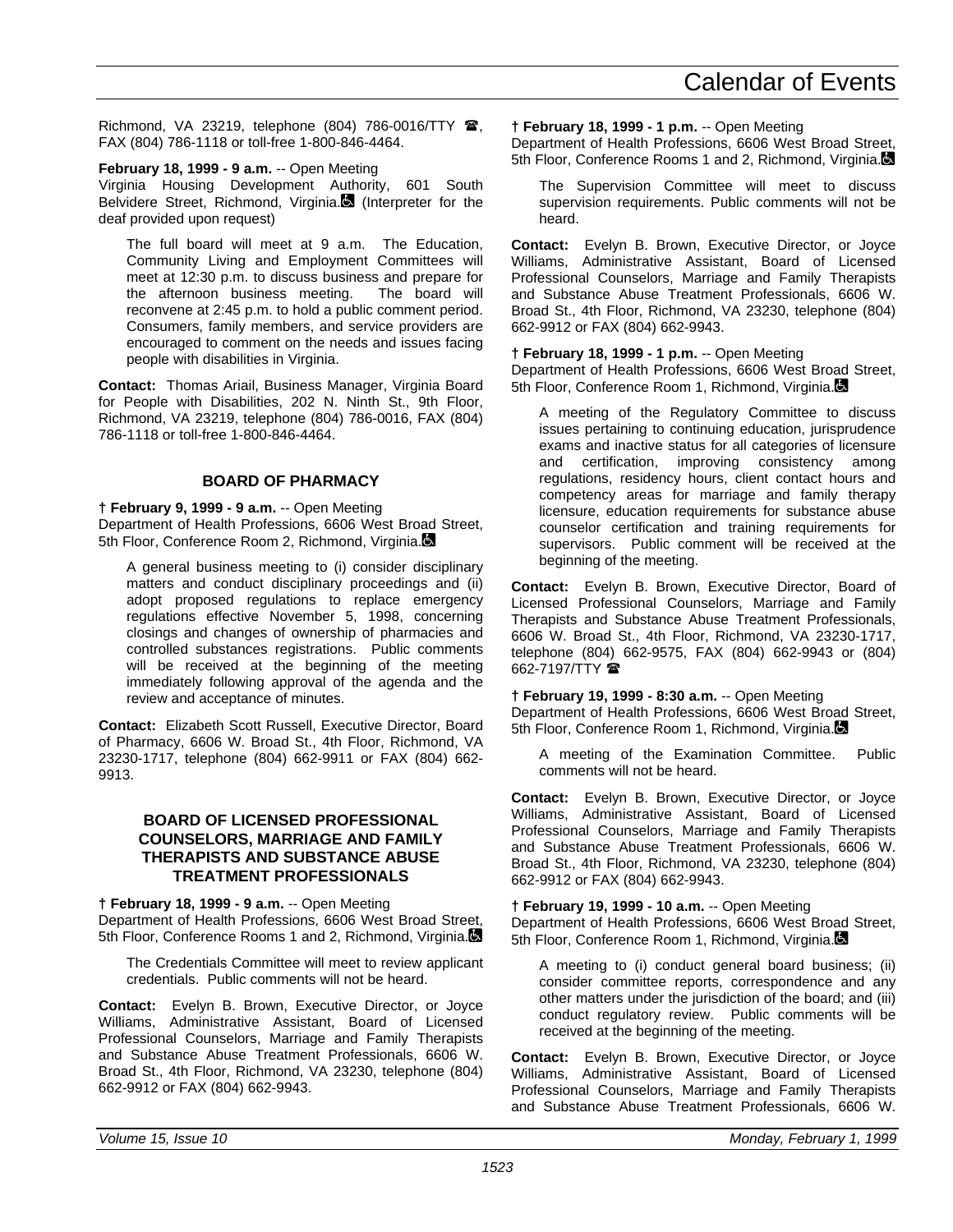Broad St., 4th Floor, Richmond, VA 23230, telephone (804) 662-9912 or FAX (804) 662-9943.

## **BOARD OF PSYCHOLOGY**

**† March 12, 1999 - 10:30 a.m.** -- Open Meeting Department of Health Professions, 6606 West Broad Street, 5th Floor, Conference Room 1, Richmond, Virginia.

A meeting of the Examination Committee to review examinations to be administered April 14, 1999. Public comments will be received at the beginning of the meeting.

**Contact:** La Donna Duncan, Administrative Assistant, Board of Psychology, 6606 W. Broad St., 4th Floor, Richmond, VA 23230, telephone (804) 662-9913 or FAX (804) 662-9943.

## **VIRGINIA RACING COMMISSION**

**February 17, 1999 - 9:30 a.m.** -- Open Meeting Tyler Building, 1300 East Main Street, Richmond, Virginia.

A monthly meeting of the commission including a segment for public participation and a report from Colonial Downs.

**Contact:** William H. Anderson, Policy Analyst, Virginia Racing Commission, 10700 Horsemen's Rd., New Kent, VA 23124, telephone (804) 966-7400 or FAX (804) 966-7418.

## **REAL ESTATE BOARD**

**† February 5, 1999 - 10 a.m.** -- Open Meeting Department of Forestry, 900 Natural Resources Drive, Fontaine Research Park, Charlottesville, Virginia. (Interpreter for the deaf provided upon request)

**February 12, 1999 - 9 a.m.** -- Open Meeting

Department of Alcoholic Beverage Control, Alexandria Regional Office, 501 Montgomery Street, Alexandria, Virginia. (Interpreter for the deaf provided upon request)

A meeting to conduct informal fact finding conferences pursuant to the Administrative Process Act (§ 9-6.14:11 of the Code of Virginia). Persons desiring to participate in the meeting and requiring special accommodations or interpreter services should contact the board at least two weeks prior to the meeting. The department fully complies with the Americans with Disabilities Act.

**Contact:** Debbie A. Amaker, Legal Assistant, Department of Professional and Occupational Regulation, 3600 W. Broad St., Richmond, VA 23230, telephone (804) 367-8582, FAX (804) 367-2179 or (804) 367-9753/TTY (

## **VIRGINIA RECYCLING MARKETS DEVELOPMENT COUNCIL**

**† February 9, 1999 - 10 a.m.** -- Open Meeting

Central Virginia Waste Management Authority, 2104 West Laburnum Avenue, Board Room, Richmond, Virginia.

A regular quarterly meeting. Meetings are dependent on a quorum of 10. Subcommittee meetings may be held prior to or after the general council meeting. Call Mike<br>Murphy for details or e-mail Murphy for details or mpmurphy@deq.state.va.us.

**Contact:** Michael P. Murphy, Director, Environmental Enhancement, Department of Environmental Quality, P.O. Box 10009, Richmond, VA 23240-0009, telephone (804) 698-4003, FAX (804) 698-4319, (804) 698-4021/TTY <sup>or</sup> or e-mail mpmurphy@deq.state.va.us.

## **DEPARTMENT OF REHABILITATIVE SERVICES AND STATE REHABILITATION ADVISORY COUNCIL**

**† February 25, 1999 - 4 p.m.** – Public Hearing Department of Motor Vehicles, 2300 West Broad Street, Cafeteria, Richmond, Virginia.

**† March 18, 1999 - 7 p.m.** – Public Hearing Woodrow Wilson Rehabilitation Center, Watson Building, Dining Hall, Fishersville, Virginia.

**† March 25, 1999 - 4:30 p.m.** – Public Hearing Devonshire Center, 2831 Graham Road, Auditorium, Falls Church, Virginia. (Use upper parking deck for accessibility)

**† March 30, 1999 - 4 p.m.** – Public Hearing Hampton Roads Planning District Commission, 723 Woodlake Drive, Regional Building, Chesapeake, Virginia.

**† April 7, 1999 - 4 p.m.** – Public Hearing Southwest Virginia Higher Education Center, Virginia Highlands Community College, One Partnership Circle, Abingdon, Virginia.

**† April 8, 1999 - 4 p.m.** – Public Hearing

Virginia Western Community College, Student Center, Room 5101, Roanoke, Virginia.

A meeting to invite public comment for use in the development of the FY 1999-2000 State Plan for Vocational Rehabilitation and Supported Employment. This notice is for the public hearings to be held across the state during the 1999 public comment period, which lasts until April 8, 1999. Interpreter services and realtime captioning shall be available at each of the public hearings. Other accommodations may be requested through Gloria O'Neal. Input to the state plan may also be submitted by mail, telephone, FAX, or e-mail to Ms. O'Neal. Although April 8 is the deadline for inclusion in this year's state plan, consumer input to the department's planning efforts are welcome at any time.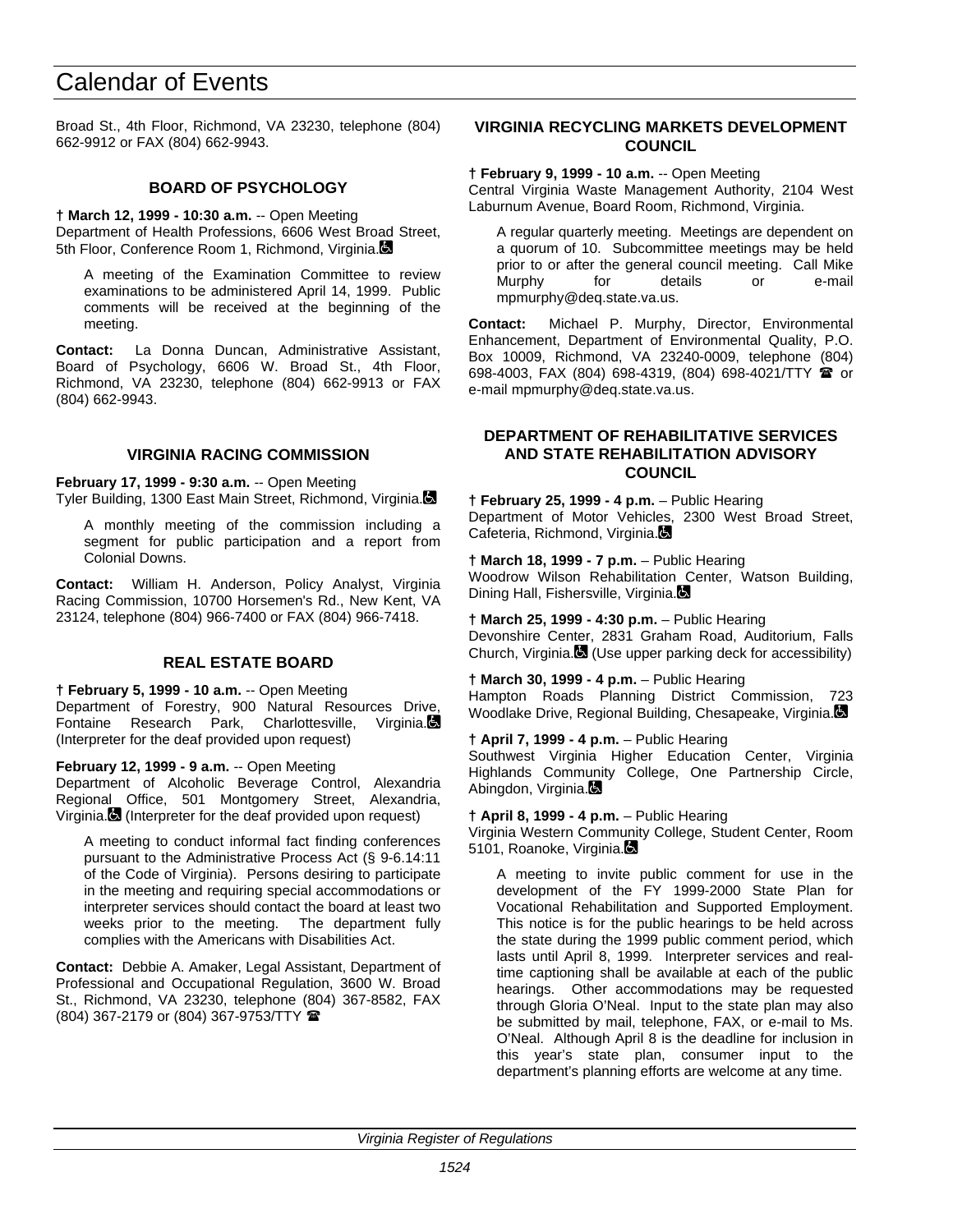**Contact:** Gloria O'Neal, Program Support Technician, Department of Rehabilitative Services, 8004 Franklin Farms Drive, Richmond, VA 23288-0300, telephone (804) 662- 7611, FAX (804) 662-7696, toll-free 1-800-552-5019, ext. 7611 or 1-800-464-9950, ext. 7611, or e-mail onealgb@drs.state.va.us.

### **VIRGINIA RESOURCES AUTHORITY**

**† March 9, 1999 - 9:30 a.m.** -- Open Meeting

Virginia Resources Authority, Mutual Building, 909 East Main Street, Richmond, Virginia.

A regular meeting.

**Contact:** Robert W. Lauterberg, Executive Director, Virginia Resources Authority, P.O. Box 1300, Richmond, VA 23218, telephone (804) 644-3100 or FAX (804) 644-3109.

#### **STATE BOARD OF SOCIAL SERVICES**

**† February 17, 1999 - 9 a.m.** -- Open Meeting Williamsburg Lodge and Conference Center, 310 South England Street, Williamsburg, Virginia.

**† February 18, 1999 - 9 a.m.** -- Open Meeting Department of Social Services, 730 East Broad Street, Richmond, Virginia.

A work session and business meeting.

**Contact:** Pat Rengnerth, State Board Liaison, Department of Social Services, 730 E. Broad St., Richmond, VA 23219, telephone (804) 692-1826, FAX (804) 692-0319, toll-free 1- 800-552-3431, or toll-free 1-800-552-7096/TTY <sup>金</sup>

## **BOARD OF SOCIAL WORK**

**† February 5, 1999 - 10 a.m.** -- Open Meeting Department of Health Professions, 6606 West Broad Street, 5th Floor, Conference Room 1, Richmond, Virginia.

An informal conference regarding allegations pursuant to § 9-6.14:11 of the Code of Virginia.

**Contact:** Rai Minor, Administrative Assistant, Board of Social Work, 6606 W. Broad St., 4th Floor, Richmond, VA 23230-1717, telephone (804) 662-9914 or FAX (804) 662- 9943.

#### **BOARD FOR PROFESSIONAL SOIL SCIENTISTS**

**† February 4, 1999 - 10 a.m.** -- Open Meeting Department of Professional and Occupational Regulation, 3600 West Broad Street, Richmond, Virginia. (Interpreter for the deaf provided upon request)

A regularly scheduled meeting of the board to address policy and procedural issues and other business matters which may require board action. The meeting is open to the public; however, a portion of the meeting may be discussed in executive session. Persons desiring to participate in the meeting and requiring special accommodations or interpreter services should contact the department in advance so that suitable arrangements can be made. The board fully complies with the Americans with Disabilities Act.

**Contact:** Geralde W. Morgan, Assistant Director, Department of Professional and Occupational Regulation, 3600 W. Broad St., Richmond, VA 23230-4917, telephone (804) 367-2785, FAX (804) 367-2474 or (804) 367-9753/TTY  $\mathbf{F}$ 

#### **COMMONWEALTH TRANSPORTATION BOARD**

**† February 17, 1999 - 2 p.m.** -- Open Meeting

Department of Transportation, 1401 East Broad Street, Richmond, Virginia. (Interpreter for the deaf provided upon request)

A work session of the board and the Department of Transportation staff.

**Contact:** Shirley J. Ybarra, Secretary of Transportation, 1401 E. Broad St., Richmond, VA 23219, telephone (804) 786-6675.

#### **† February 18, 1999 - 10 a.m.** -- Open Meeting

Department of Transportation, 1401 East Broad Street, Richmond, Virginia. (Interpreter for the deaf provided upon request)

A monthly meeting of the board to vote on proposals presented regarding bids, permits, additions and deletions to the highway system, and any other matters requiring board approval. Public comments will be received at the outset of the meeting on items on the meeting agenda for which the opportunity for public comments has not been afforded the public in another forum. Remarks will be limited to five minutes. Large groups are asked to select one individual to speak for the group. The board reserves the right to amend these conditions. Separate committee meetings may be held on call of the chairman. Contact Department of Transportation Public Affairs at (804) 786-2715 for schedule.

**Contact:** Shirley J. Ybarra, Secretary of Transportation, 1401 E. Broad St., Richmond, VA 23219, telephone (804) 786-6675.

## **BOARD OF VETERINARY MEDICINE**

**† February 10, 1999 - 9 a.m.** -- Open Meeting

Hotel Roanoke and Conference Center, 110 Shenandoah Avenue, Roanoke, Virginia.<sup>1</sup> (Interpreter for the deaf provided upon request)

A regular board meeting to discuss correspondence, approve consent order, discuss requests for licensure by endorsement, reinstate licenses, and other board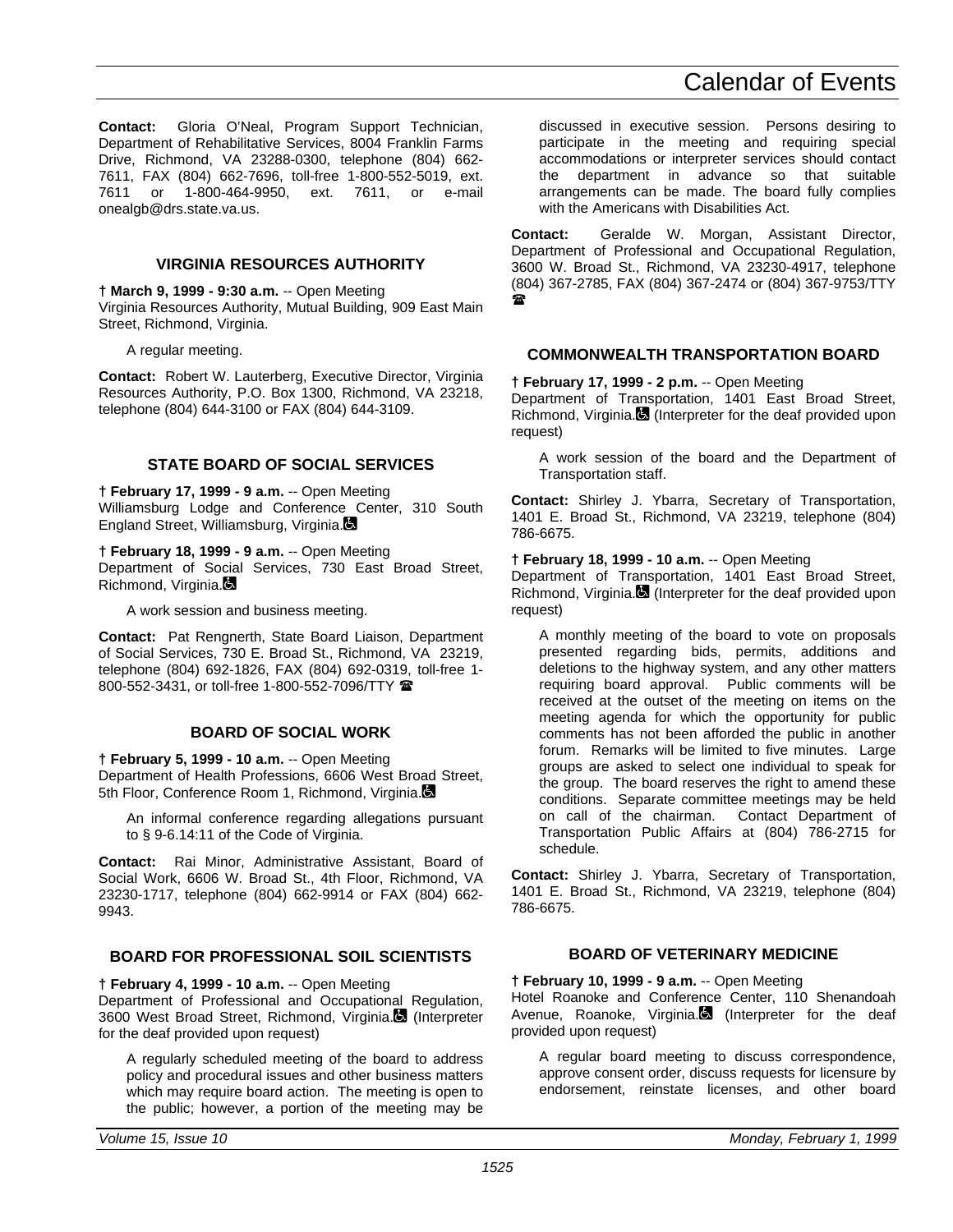business as necessary. Brief public comment will be received at the beginning of the meeting.

**Contact:** Terri H. Behr, Administrative Assistant, Department of Health Professions, 6606 W. Broad St., 4th Floor, Richmond, VA 23230-1717, telephone (804) 662-9915 or (804) 662-7197/TTY  $\hat{=}$ 

**† February 11, 1999 - 9 a.m.** -- Open Meeting

Hotel Roanoke and Conference Center, 110 Shenandoah Avenue, Roanoke, Virginia. (Interpreter for the deaf provided upon request)

A meeting to conduct informal conferences. Public comment will not be received.

**Contact:** Terri H. Behr, Administrative Assistant, Department of Health Professions, 6606 W. Broad St., 4th Floor, Richmond, VA 23230-1717, telephone (804) 662-9915 or (804) 662-7197/TTY

## **DEPARTMENT FOR THE VISUALLY HANDICAPPED**

#### **Statewide Rehabilitation Council for the Blind**

**† March 13, 1999 - 10 a.m.** -- Open Meeting

Department for the Visually Handicapped, Administrative Headquarters, 397 Azalea Avenue, Richmond, Virginia. (Interpreter for the deaf provided upon request)

A quarterly meeting of the council to advise the Department for the Visually Handicapped on matters related to vocational rehabilitation services for the blind and visually impaired citizens of the Commonwealth.

**Contact:** James G. Taylor, Vocational Rehabilitation Program Director, Department for the Visually Handicapped, 397 Azalea Ave., Richmond, VA 23227, telephone (804) 371- 3111, FAX (804) 371-3351 or toll-free 1-800-622-2155.

## **VIRGINIA VOLUNTARY FORMULARY BOARD**

**February 11, 1999 - 10:30 a.m.** -- Open Meeting

Washington Building, 1100 Bank Street, 2nd Floor Conference Room, Richmond, Virginia.

A meeting to review product data and other material for products being considered for inclusion in the Virginia Voluntary Formulary.

**Contact:** James K. Thomson, Director, Bureau of Pharmacy Services, Virginia Voluntary Formulary, James Monroe Bldg., 101 N. 14th St., Room S-45, Richmond, VA 23219, telephone (804) 786-4326 or FAX (804) 371-0236.

## **BOARD FOR WASTE MANAGEMENT FACILITY OPERATORS**

#### **† February 2, 1999 - 10 a.m.** -- Open Meeting

Department of Professional and Occupational Regulation, 3600 West Broad Street, Conference Room 5W, Richmond, Virginia.

The board will conduct routine business. A public comment period will be held at the beginning of the meeting.

**Contact:** David E. Dick, Assistant Director, Board for Waste Management Facility Operators, 3600 W. Broad St., Richmond, VA 23230, telephone (804) 367-8595, FAX (804) 367-2475 or (804) 367-9753/TTY 2

## **STATE WATER CONTROL BOARD**

**† February 10, 1999 - 7 p.m.** -- Public Hearing Department of Environmental Quality, Northern Regional Office, 13901 Crown Court, Woodbridge, Virginia.

A public hearing to receive comments on the proposed Virginia Pollutant Discharge Elimination System (VPDES) Permit for Dominion Semiconductor LLC, Manassas Industrial Wastewater Treatment Plant located at 9600 Godwin Drive, Manassas, Virginia.

**Contact:** Thomas A. Paha, Department of Environmental Quality, Northern Regional Office, 13901 Crown Court, Woodbridge, VA 22193, telephone (703) 583-3846.

## **THE COLLEGE OF WILLIAM AND MARY**

**† February 4, 1999 - 1:15 p.m.** -- Open Meeting **† February 5, 1999 - 8 a.m.** -- Open Meeting Blow Memorial Hall, Richmond Road, Williamsburg, Virginia.

A regularly scheduled meeting of the Board of Visitors to review quarterly operations, receive reports from several committees of the board, and to act on those resolutions that are presented by the administrations of the College of William and Mary and Richard Bland College. An informational release will be available four days prior to the board meeting for those individuals and organizations who request it.

**Contact:** William T. Walker, Jr., Director, Office of University Relations, College of William and Mary, 312 Jamestown Rd., P.O. Box 8795, Williamsburg, VA 23187- 8795, telephone (757) 221-2624.

# **LEGISLATIVE**

#### **Notice to Subscribers**

Legislative meetings held during the Session of the General Assembly are exempted from publication in *The Virginia Register of Regulations*. You may call Legislative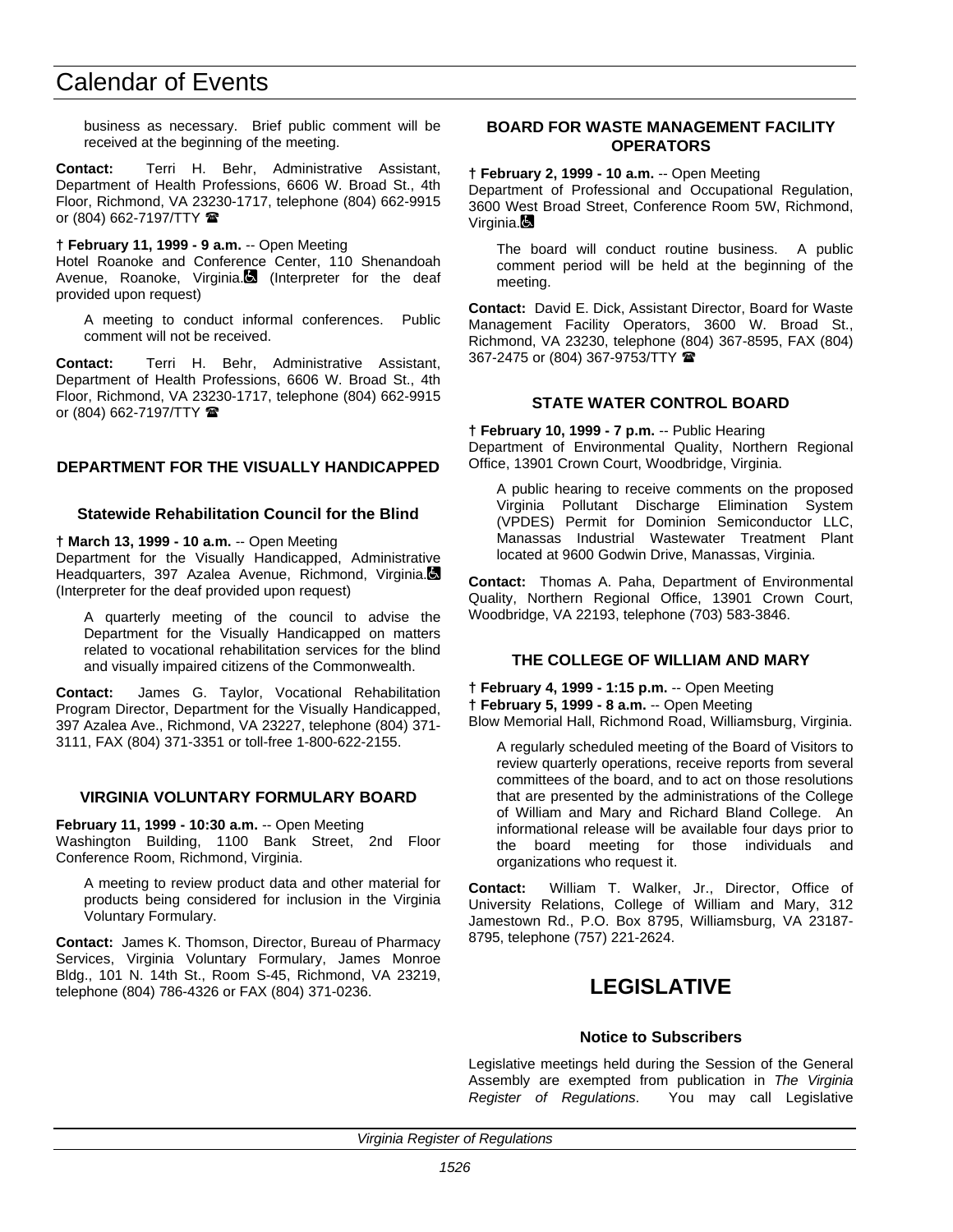Information for information on standing committee meetings. The number is (804) 698-1500.

# **CHRONOLOGICAL LIST**

## **OPEN MEETINGS**

#### **February 2**

- † Branch Pilots, Board for
- Geographic Information Network Advisory Board, Virginia
- Hopewell Industrial Safety Council
- † Museum of Fine Arts, Virginia
- Executive Committee
- Nursing Home Administrators, Board of
	- Administrator-in-Training Task Force Committee - Special Conference Committee
- † Waste Management Facility Operators, Board for

#### **February 3**

- † Architects, Professional Engineers, Land Surveyors, Certified Interior Designers, and Landscape Architects, Board of
- Architect Section
- Deaf and Hard-of-Hearing, Department for the - Advisory Board
- † Fire Services Board, Virginia
- † Medicine, Board of
- Informal Conference Committee
- † Optometry, Board of
- Legislative/Regulatory Review Committee

## **February 4**

- † At-Risk Youth and Their Families, Comprehensive Services for
	- State Management Team
- Conservation and Recreation, Department of - Falls of the James Scenic River Advisory Board
- † Soil Scientists, Board for Professional
- † William and Mary, The College of
- Board of Visitors

## **February 5**

- Agriculture and Consumer Services, Department of
	- Virginia Horse Industry Board
- Virginia Plant Pollination Advisory Board
- † Art and Architectural Review Board
- † Real Estate Board
- † Social Work, Board of
- † William and Mary, The College of - Board of Visitors
- 

# **February 8**

- Alcoholic Beverage Control Board
- † Neurotrauma Initiative Advisory Board, **Commonwealth**

## **February 9**

- Agriculture and Consumer Services, Department of - Virginia Sweet Potato Board
- † Chesapeake Bay Local Assistance Board

- Northern Area Review Committee
- Southern Area Review Committee
- † Game and Inland Fisheries, Department of
- † Nursing, Board of
- † Pharmacy, Board of
- † Recycling Markets Development Council, Virginia
- † Resources Authority, Virginia

## **February 10**

- † Agriculture and Consumer Services, Department of - Virginia Irish Potato Board
- † Architects, Professional Engineers, Land Surveyors, Certified Interior Designers, and Landscape Architects, Board of
	- Professional Engineer Section
- † Game and Inland Fisheries, Department of
- † Juvenile Justice, State Board of
	- Secure and Nonsecure Services Committees
- † Nursing, Board of
- † Veterinary Medicine, Board of

#### **February 11**

- † Child Day-Care Council
- Fire Services Board, Virginia
	- Fire/EMS Education and Training Committee
	- Fire Prevention and Control Committee
	- Legislative/Liaison Committee
- † Game and Inland Fisheries, Department of
- † Medicine, Board of
- Nominating Committee
- † Veterinary Medicine, Board of
- Voluntary Formulary, Virginia

## **February 12**

- Fire Services Board, Virginia
- † Health Professions, Department of
	- Health Practitioner's Intervention Program
- Medicine, Board of
- Opticians, Board for
- Real Estate Board

## **February 13**

Medicine, Board of Military Institute, Virginia - Board of Visitors

## **February 15**

† Agriculture and Consumer Services, Department of - Virginia Corn Board

## **February 16**

- † Aviation Board, Virginia
- † Corrections, Board of
- Correctional Services Committee
- † Game and Inland Fisheries, Department of
- Higher Education for Virginia, State Council of
- † Museum of Fine Arts, Virginia
- Collections Committee

## **February 17**

† Architects, Professional Engineers, Land Surveyors, Certified Interior Designers, and Landscape Architects, Board of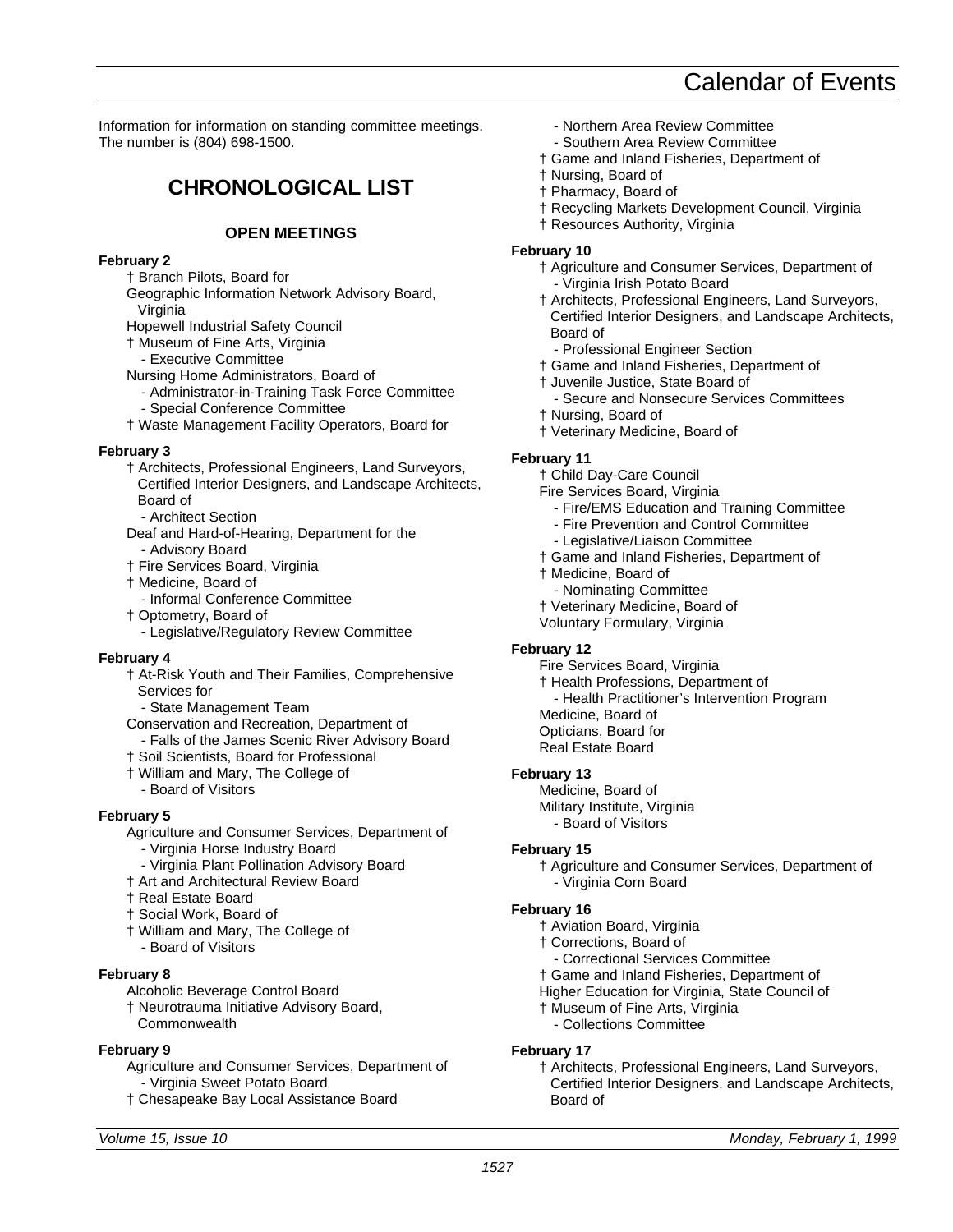- Land Surveyor Section
- † Aviation Board, Virginia
- † Corrections, Board of
- Administration Committee
- † Game and Inland Fisheries, Department of
- Information Management, Council on
- Land Records Management Task Force † Milk Commission, State
- People with Disabilities, Board for
- Executive Committee
- Racing Commission, Virginia
- † Social Services, State Board of
- † Transportation Board, Commonwealth

## **February 18**

- † Agriculture and Consumer Services, Department of - Virginia Aquaculture Advisory Board
- Audiology and Speech-Language Pathology, Board for
- † Museum of Fine Arts, Virginia
	- Board of Trustees
	- Buildings and Grounds Committee
	- Communications and Marketing Committee
	- Education and Programs Committee
	- Exhibitions Committee
	- Finance Committee
	- Planning Committee
- People with Disabilities, Board for
- † Professional Counselors, Marriage and Family Therapists and Substance Abuse Treatment
	- Professionals, Board of Licensed
	- Credentials Committee
	- Regulatory Committee
	- Supervision Committee
- † Social Services, State Board of
- † Transportation Board, Commonwealth

## **February 19**

- † Correctional Education, Board of
- † Professional Counselors, Marriage and Family Therapists and Substance Abuse Treatment Professionals, Board of Licensed
	- Examination Committee

## **February 22**

Alcoholic Beverage Control Board

## **February 23**

† Agriculture and Consumer Services, Department of - Virginia Bright Flue-Cured Tobacco Board Asbestos and Lead, Board for Marine Resources Commission

## **February 24**

† Architects, Professional Engineers, Land Surveyors, Certified Interior Designers, and Landscape Architects, Board of

- Landscape Architect Section

## **February 25**

- † Compensation Board
- † Labor and Industry, Department of
	- Virginia Apprenticeship Council

## **February 26**

† Executive Council, State

### **March 1**

† Cosmetology, Board for

## **March 2**

† Medical Assistance Services, Board of

### **March 3**

- † Agriculture and Consumer Services, Department of - Virginia Soybean Board
- † Architects, Professional Engineers, Land Surveyors, Certified Interior Designers, and Landscape Architects, Board of
- Interior Designer Section

## **March 4**

- Agriculture and Consumer Services, Board of
- † Emergency Planning Committee, Local Chesterfield **County**

## **March 8**

Alcoholic Beverage Control Board

## **March 10**

† Architects, Professional Engineers, Land Surveyors, Certified Interior Designers, and Landscape Architects, Board of

## **March 12**

- † Psychology, Board of
- Examination Committee

## **March 13**

† Visually Handicapped, Department for the - Statewide Rehabilitation Council for the Blind

## **March 15**

† Cosmetology, Board for

## **March 17**

† Funeral Directors and Embalmers, Board of - Special Conference Committee

## **March 22**

Alcoholic Beverage Control Board Library Board

## **March 23**

Marine Resources Commission

## **March 26**

† Disability Services Council

## **April 1**

† Emergency Planning Committee, Local - Chesterfield **County** 

## **PUBLIC HEARINGS**

## **February 1**

Environmental Quality, Department of

## **February 2**

† Environmental Quality, Department of